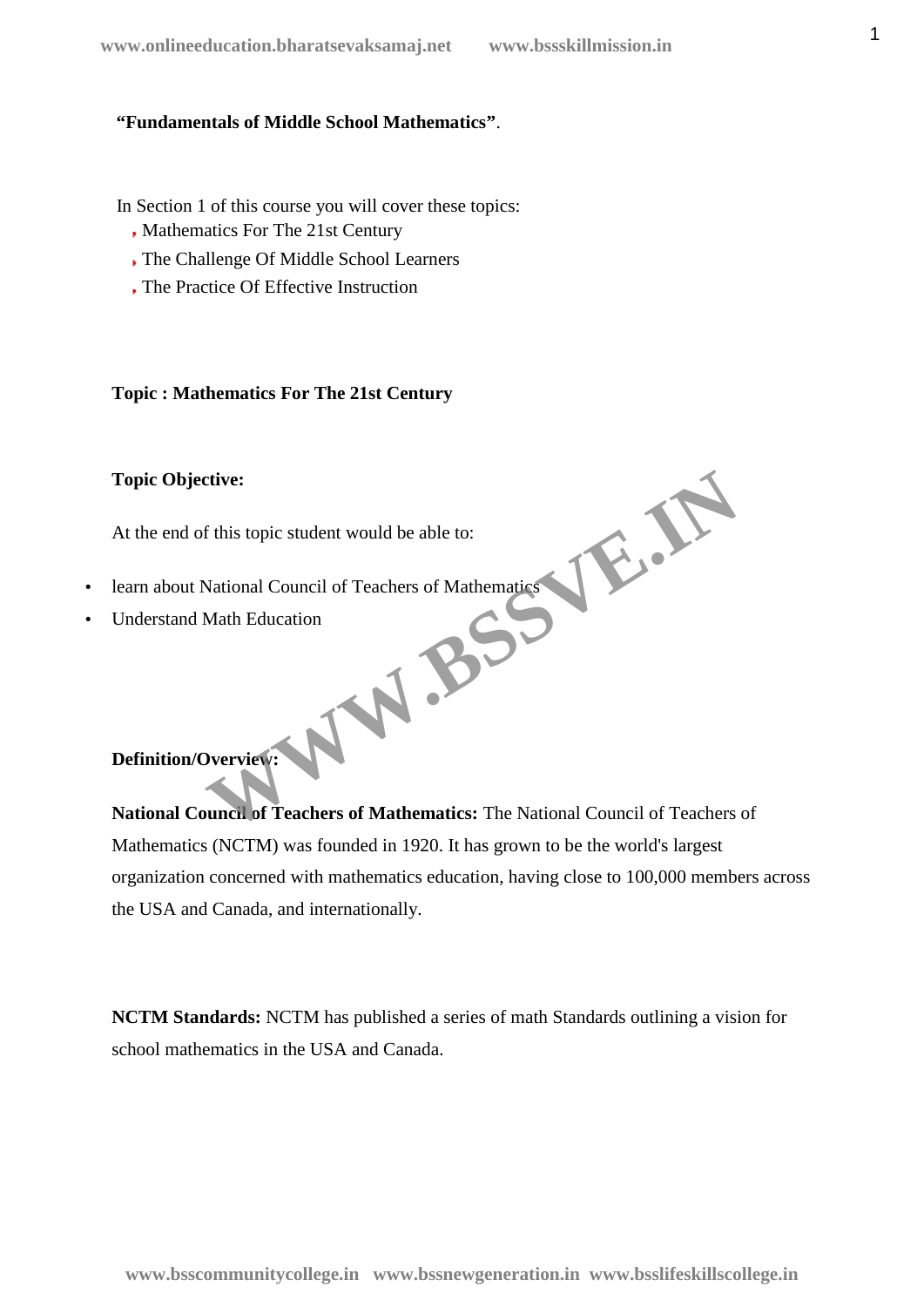### **Key Points:**

### **1. National Council of Teachers of Mathematics**

The National Council of Teachers of Mathematics (NCTM) was founded in 1920. It has grown to be the world's largest organization concerned with mathematics education, having close to 100,000 members across the USA and Canada, and internationally.

NCTM holds annual national and regional conferences for American teachers and publishes four print journals and one on-line journal. Its published standards have been highly influential in the direction of mathematics education in the United States and Canada.

## **1.2 NCTM Standards**

1.2 NCTM Standards<br>NCTM has published a series of math Standards outlining a vision for school mathematics in the USA and Canada. In 1989 NCTM developed the Curriculum and Evaluation Standards for School Mathematics followed by the Professional Standards for Teaching Mathematics (1991), and the Assessment Standards for School Mathematics (1995). These math standards were widely lauded by education officials, and the National Science Foundation funded a number of projects to develop curricula consistent with recommendations of the standards. Several of these programs were cited by the Department of Education as "exemplary". On the other hand, implementation of the reform has run into strong criticism and opposition, including parental revolts and the creation of anti-reform organizations such as Mathematically Correct and HOLD. These organizations object especially to reform curricula that greatly decrease attention to the practice and memorization of basic skills and facts. **Example 18 Standards**<br>
Mass published a series of math Standards **outlining** a vision for school<br>
attics in the USA and Canada. In 1989 NCTM developed the Curriculum<br>
Don Standards for School Mathematics followed by the P

Critics of the reform include a contingent of vocal mathematicians and many other mathematicians have expressed at least some serious criticism of the reformers in the past. Given the strong support for the reform among math educators, the conflict over the reform has created tensions between them and mathematicians.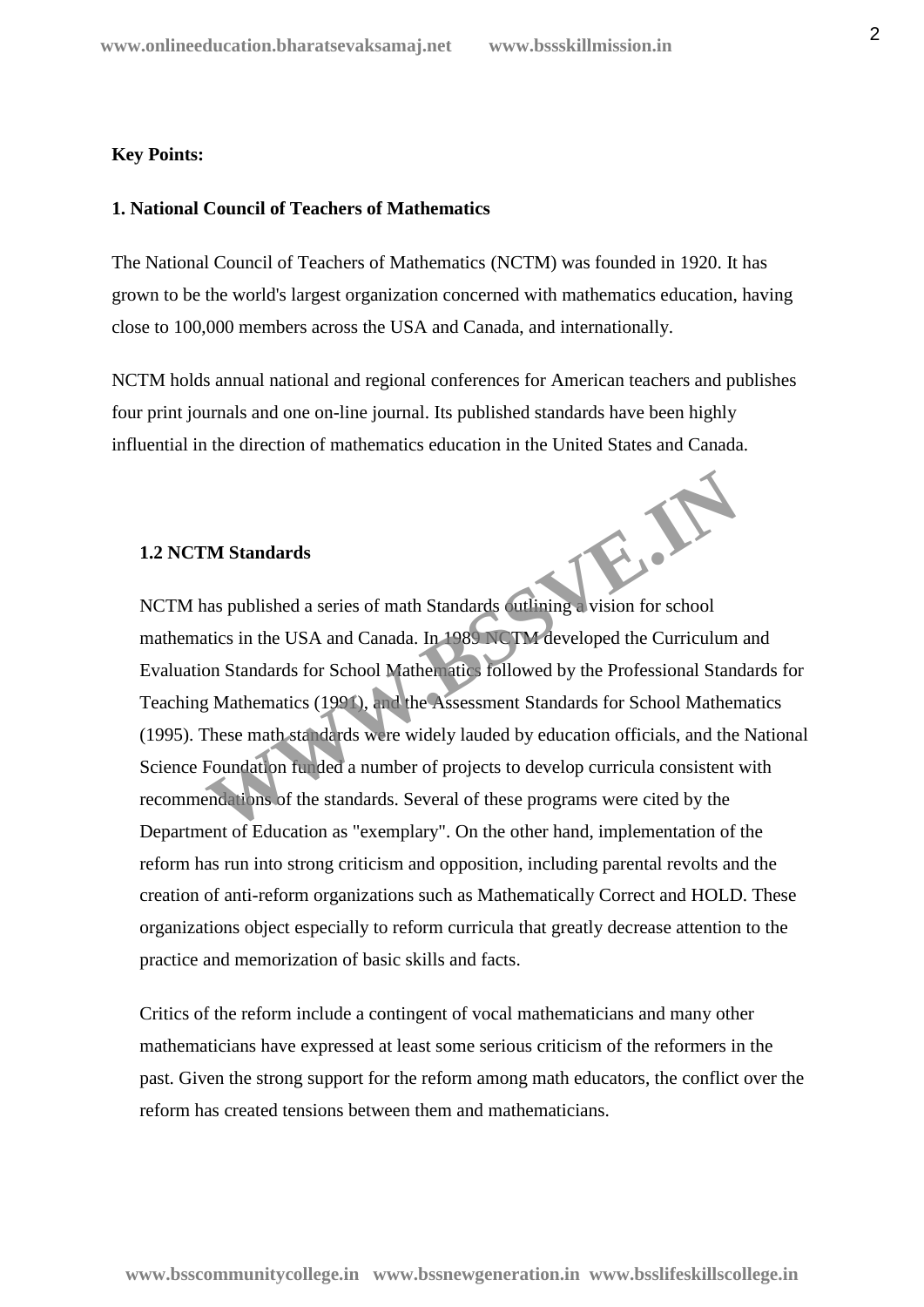In 2000 NCTM released the updated Principles and Standards for School Mathematics. PSSM is widely considered to be a more balanced and less controversial vision of reform than its predecessor.

### **1.3 1989 Curriculum and Evaluation Standards for School Mathematics**

The controversial 1989 NCTM standards called for more emphasis on conceptual understanding and problem solving informed by a constructivist understanding of how children learn. The increased emphasis on concepts required decreased emphasis on direct instruction of facts and algorithms. This decrease of traditional rote learning was sometimes understood by both critics and proponents of the standards to mean elimination of basic skills and precise answers, but the NCTM has refuted this interpretation.

The standards recommended teaching elements of algebra as early as grade 5, and elements of calculus as early as grade 9, though this was rarely adopted even as late as the 2000s. In standards based education reform, all students, not only the college bound must take advanced mathematics. In some large school districts, this means requiring algebra of all students by the end of junior high school, compared to the tradition of tracking only college bound and the most advanced junior high school students to take algebra. es understood by both critics and proponents of the standards to mean<br>tion of basic skills and precise answers, but the NCTM has ref teed thus<br>ation.<br>dards recommended teaching elements of algebra as early as grade 5, an<br>i

The standards soon became the basis for many new federally funded curricula such as the Core-Plus Mathematics Project and became the foundation of many local and state curriculum frameworks. Although the standards were the consensus of those teaching mathematics in the context of real life, they also became a lightning rod of criticism as math wars erupted in some communities that were opposed to some of the more radical changes to mathematics instruction such as Mathland's Fantasy Lunch and what some dubbed "rainforest algebra". Some students complained that their new math courses placed them into remedial math in college.

The standards set forth a democratic vision that for the first time set out to promote equity and mathematical power as a goal for all students, including women and underrepresented minorities. The use of calculators and manipulatives is encouraged, but standard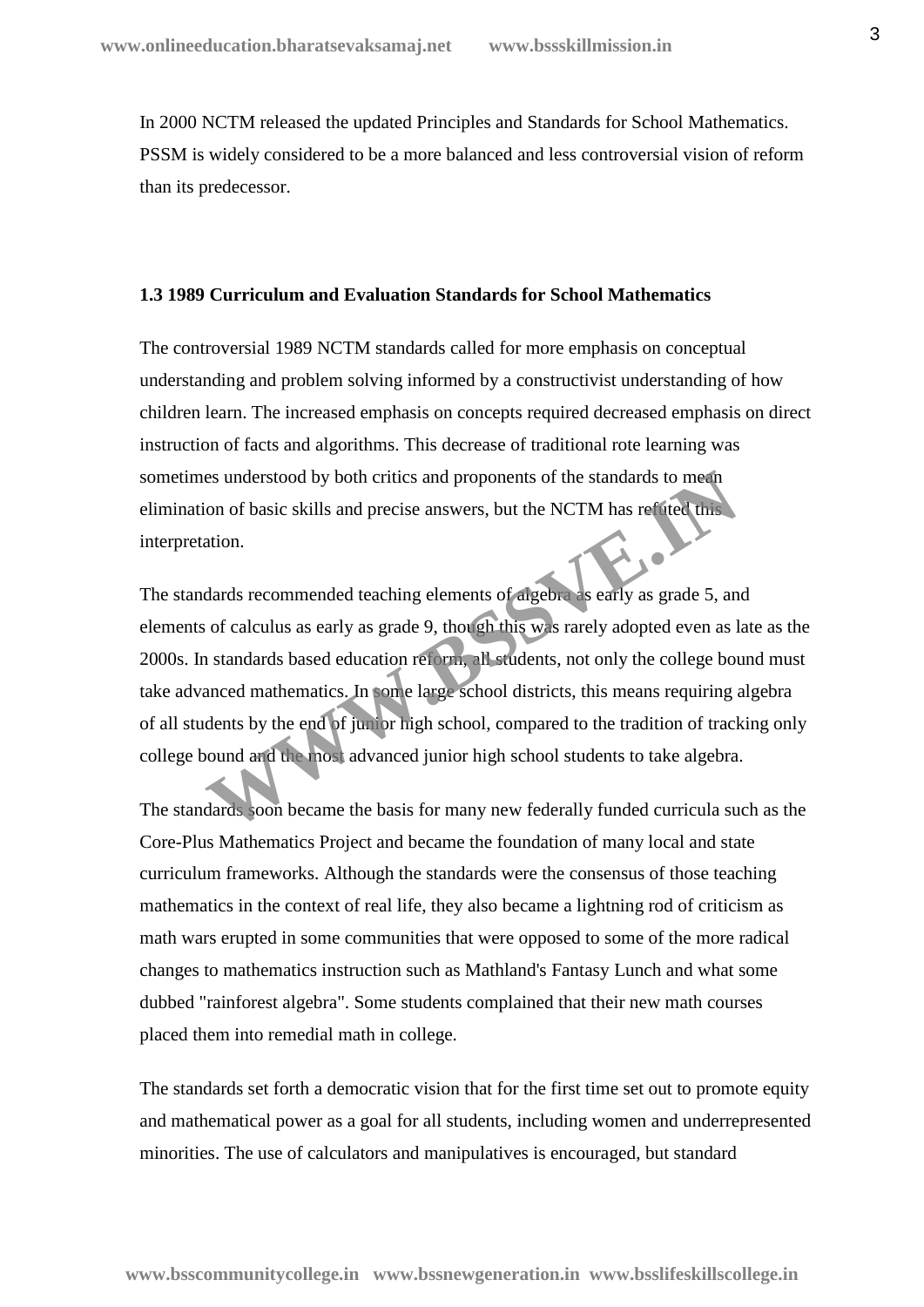algorithms and rote memorization are deemphasized. The standards encourage writing about mathematics as well as computation. Some controversial math curricula such as Investigations in Numbers, Data, and Space were based on research papers such as those by Constance Kamii which assert that teaching of traditional arithmetic methods such as borrowing "not only are not helpful in learning arithmetic, but also hinder childrens development of numerical reasoning". All students are expected to master enough mathematics to succeed in college, and rather than defining success by rank order, uniform, high standards are set for all students. Explicit goals of standards based education reform are to require all students to pass high standards of performance, to improve international competitiveness, eliminate the achievement gap and produce a productive labor force. Such beliefs, which are congruent with the democratic vision of outcome-based education and standards based education reform that all students will meet standards, refute past research which shows an achievement gap in scores between groups of different education development on every test and assessment, even those aligned with reformed mathematics standards and instruction. The U.S. Department of Education would name several standards based curricula as "exemplary", though academics would respond in protest with an ad taken out the in the Washington Post, and they would note selection was made largely on which curricula implemented the standards most extensively rather than on demonstrated improvements in test scores. The reform standards, while widely accepted as a consensus by education agencies from local to federal levels, were met with intense criticism from groups such as Mathematically Correct; the controversy was widely characterized by newspapers such as the Wall Street Journal as "math wars". -based education and standards based education reform that all students<br>s, refute past research which shows an achievement gap in section entert<br>entert education development on every test and assessment, even those alig<br>if

In the era of standards based education reform, a curriculum framework is often set at a state level. For example, the California State Board of Education was one of the first to embrace the 1989 standards, and also among the first to move towards traditional standards. In a standards based system, the curriculum is aligned with the standards. The final step in the system is that by 2006, nearly two-thirds of students in the USA would have to pass high school graduation examination set to World class standards of what every student must know and be able to do to succeed in the 21st century. However in states such as Washington, the success of mathematics reform was in question as half of sophomores and four-fifths of minorities were still struggling to pass the math standard needed to make the promise made in the 1993 education reform bill a reality that most or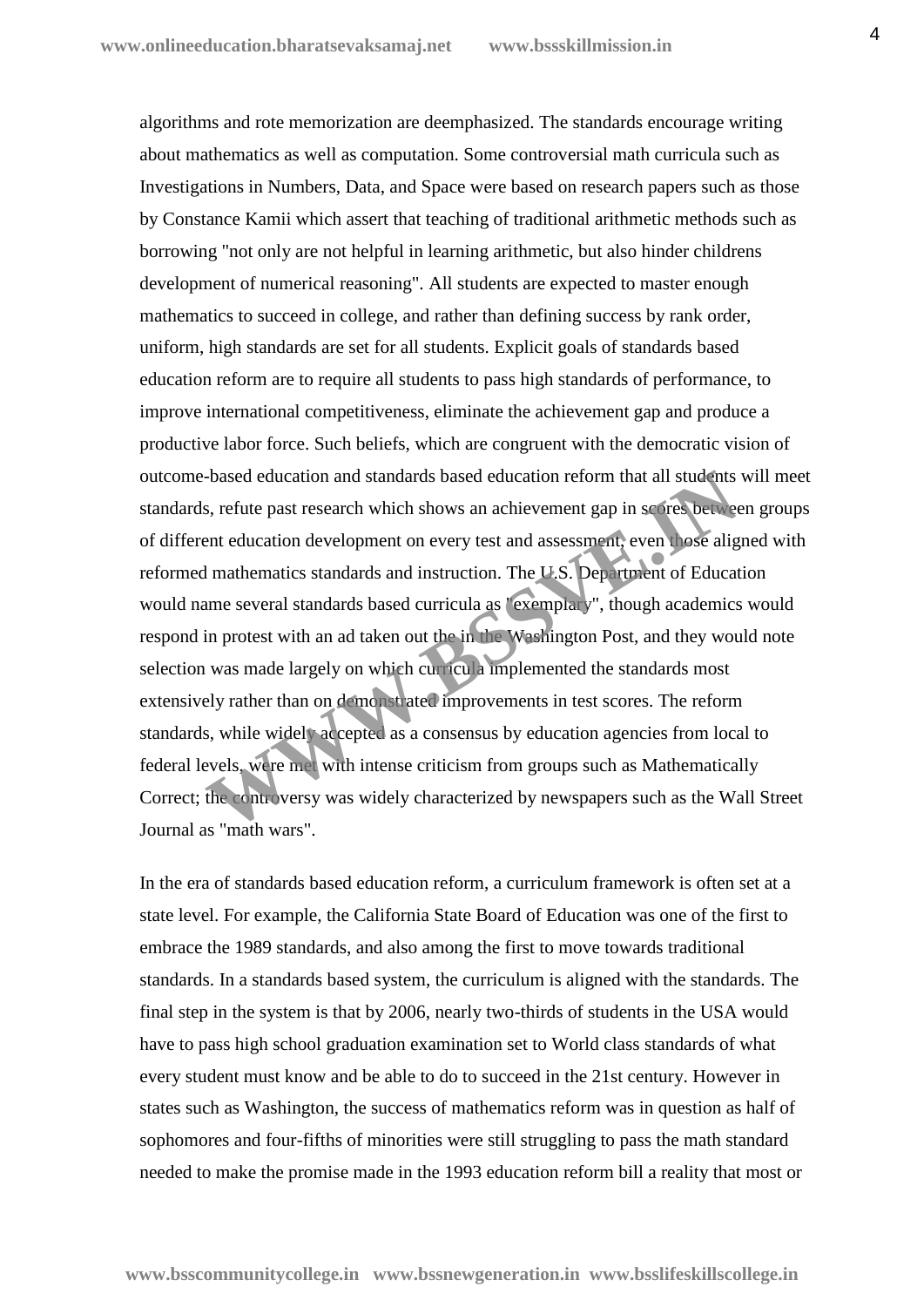all would graduate two years later with a diploma. While some officials blamed this on incomplete adoption of the 1989 standards, other districts which had already embraced the 1989 standards were deciding instead to replace or supplement standards-based curricula with more traditional instruction such as Saxon math or Singapore Math in face of poor standardized test results.

The style of instruction can also vary from traditional direct instruction of multi-digit multiplication in books such as Singapore Math to standards-based instruction such as Investigations in Numbers, Time, and Space which may omit instruction or even discourage use of any standard calculation algorithm or method in favor of guiding students to invent their own mathematical algorithms. Some education officials have stated that achieving a numerically correct result is secondary to the process of obtaining that answer.

In standards-based curriculum frameworks developed in the 1990s, math topics and goals might include the history and legacy of diverse multicultural groups in mathematics, mathematical communication, number sense, mathematical power, and equity. Real life examples integrated contemporary issues such as the rain forests, environment, careers, and other topics which integrate other fields of knowledge. Critics including US senators would dub one such text as "rainforest algebra" with 812 pages of seemingly anything but algebra content. and anti-right indicate the secondary of the 1990s, math topics and<br>transfer and the interval properties and the topics and the interval groups in mathematical communication, number sense mathematical power, and equity. R<br>

Related to issues of equity in mathematics, where some groups are under-represented in math and science fields, and others tend to dominate mathematics research, the field of Mathematical Relationships concerns how persons form relationships with mathematics, how they identify with the subject and how they disidentify with it, around social class, gender, race/ethnicity, dis/ability, nationality, and sexuality. Some critics such as David Klein of California State University Northridge believe such issues belong in social studies, not mathematics, and that mathematics should be taught in a classical method to all students without regard to a student's group affinities.

In a February 9, 1994 article in Education Week on the Web, Steven Leinwand wrote: "It's time to recognize that, for many students, real mathematical power, on the one hand, and facility with multidigit, pencil-and-paper computational algorithms, on the other, are mutually exclusive. In fact, it's time to acknowledge that continuing to teach these skills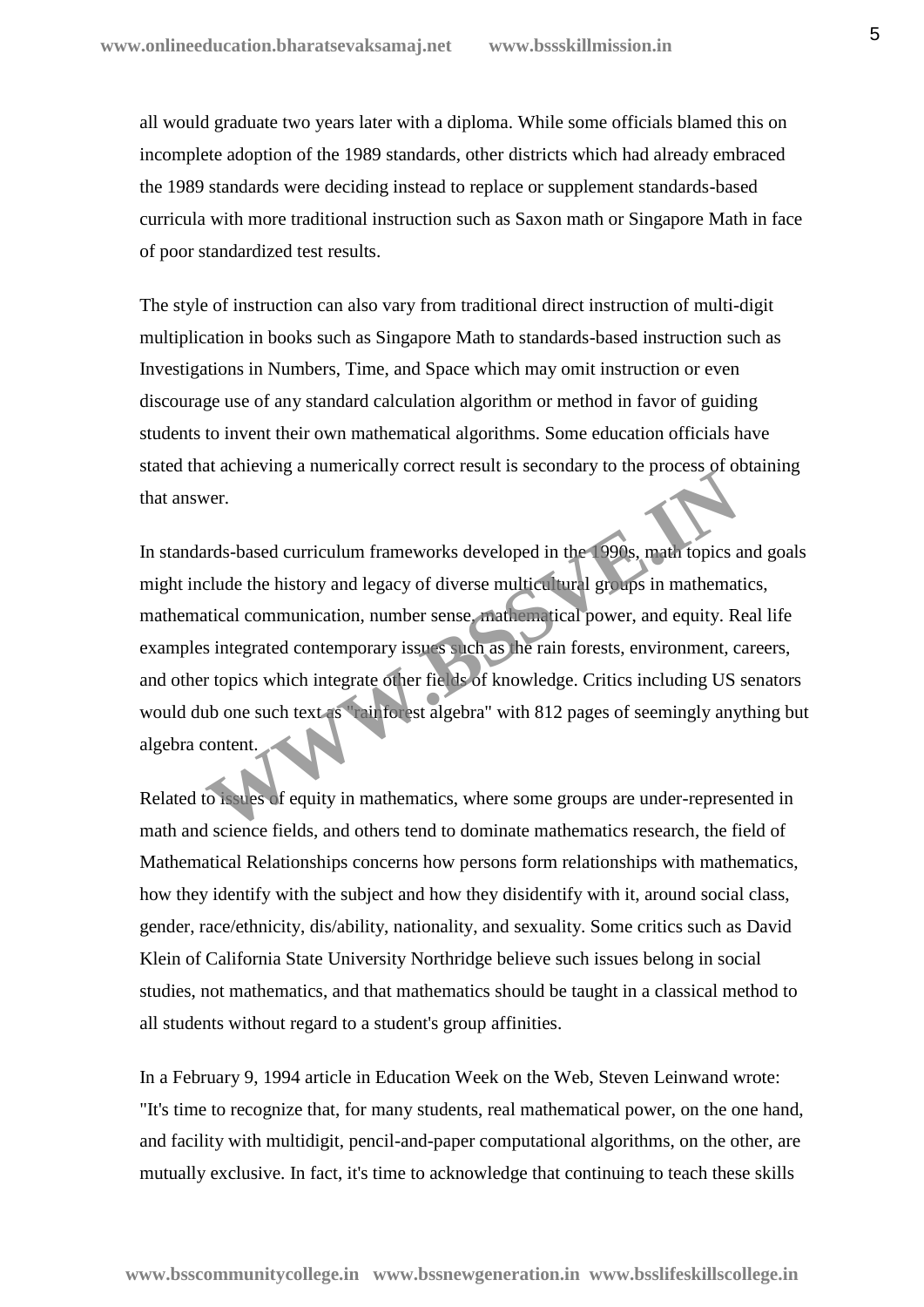to our students is not only unnecessary, but counterproductive and downright dangerous." Leinwand was part of the expert panel that in early October of 1999 directed the United States Department of Education to endorse ten K-12 mathematics as "exemplary" or "promising." The "exemplary" programs announced by the Department of Education were:

- o Cognitive Tutor Algebra
- o College Preparatory Mathematics (CPM)
- o Connected Mathematics Program (CMP)
- o Core-Plus Mathematics Project
- o Interactive Mathematics Program (IMP)

The "promising" programs were:

- o Everyday Mathematics
- o MathLand
- o Middle-school Mathematics through Applications Project (MMAP)
- o Number Power
- o The University of Chicago School Mathematics Project (UCSMP)

Some mathematicians such as David Klein of California State University Northridge challenged the emphasis given to gender and race "equity" in the mathematics reform movement. One of the themes of the mathematics reform movement is that traditional mathematics fails because women and members of ethnic minority groups are treated differently than white males. Objections to mathematics curricula which introduced multicultural writing while often omitting traditional arithmetic methods recognizable to parents came largely from mathematicians rather than educators whose "real life" applications might be to use linear algebra to compute bake sale proceeds. mising" programs were:<br>
athematics<br>
athematics<br>
bol Mathematics through Applications Project (MMAP)<br>
ver<br>
ity of Chicago School Mathematics<br>
verb as avid Klein of California State University Northri<br>
athematicians such as

A few states such as California which were early adopters of the 1989 standards would later revise their math standards and assessments, leading a new movement to reject the assumptions of the original 1989 standards as fatally flawed in favor of traditional skills and memorization of math facts. Some public schools in recent years have started to supplement or replace their standards-based mathematics curricula with texts which emphasized direct instruction of traditional mathematics such as Saxon math, popularized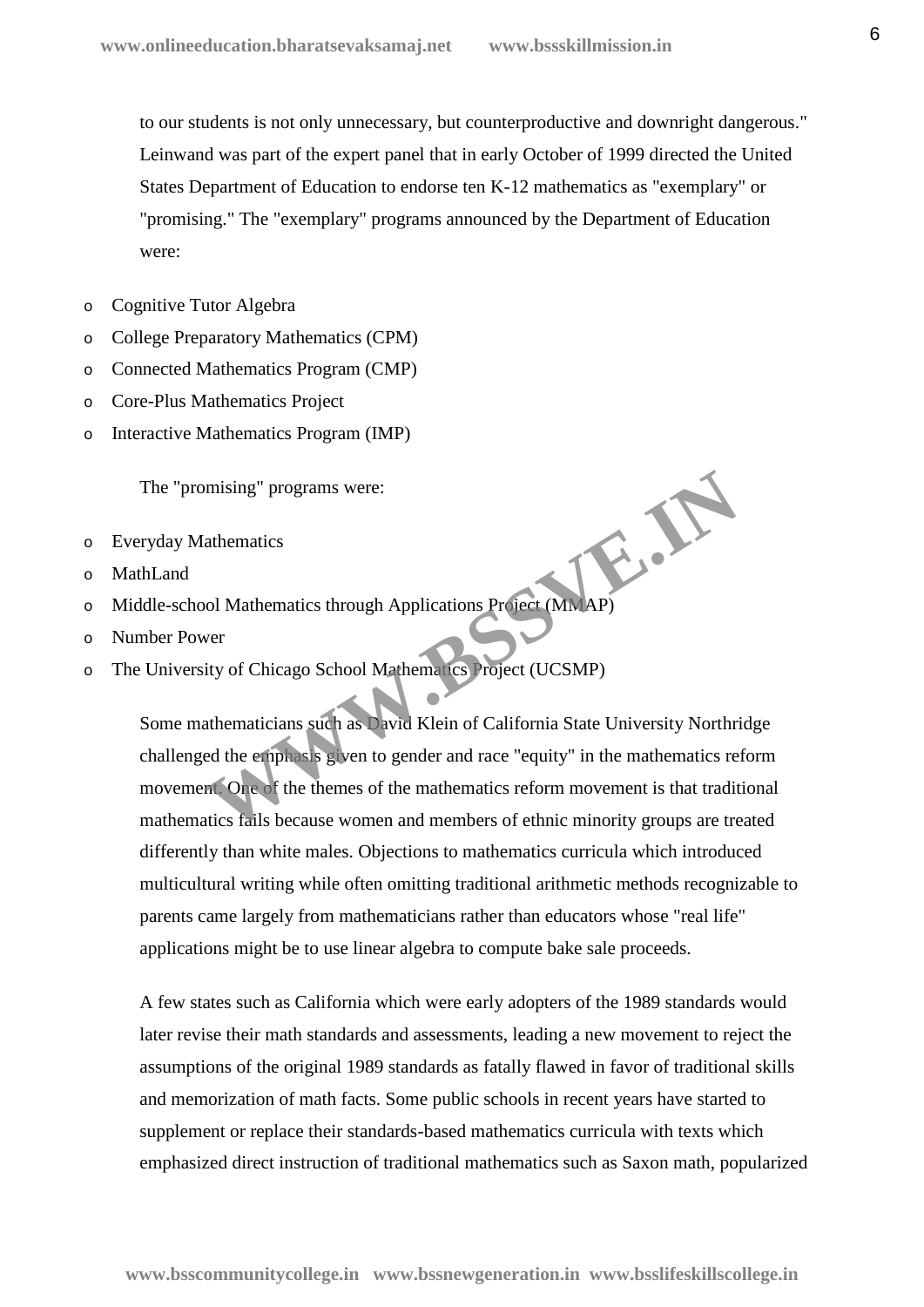by homeschoolers who often rejected standards-based curricula, and Singapore Math because of poor performance on standardized tests compared to other nations and frustration over standards-based approaches which de-emphasized traditional instruction..

### **1.4 2006 Curriculum Focal Points**

In September 2006, NCTM released Curriculum Focal Points for Prekindergarten through Grade 8 Mathematics: A Quest for Coherence. In the Focal Points, NCTM identifies what it believes to be the most important mathematical topics for each grade level, including the related ideas, concepts, skills, and procedures that form the foundation for understanding and lasting learning.

Mathematics curricula in the United States are often described as a mile wide and an inch deep when compared with curricula from other countries. State content expectations per grade level range anywhere between 26 and 89 topics. At just three per grade (plus a few additional "connection" topics), the focal points offer more than headings for long lists, providing instead descriptions of the most significant mathematical concepts and skills at each grade level and identifying important connections to other topics. NCTM believes that organizing a curriculum around these described focal points, with a clear emphasis on the processes that Principles and Standards addresses in the Process Standardscommunication, reasoning, representation, connections, and, particularly, problem solvingcan provide students with a connected, coherent, ever expanding body of mathematical knowledge and ways of thinking. Inding and lasting learning.<br>
Attics curricula in the United States are often described as a mile wide and<br>
the analytical compared with curricula from other countries. State content expectativel range anywhere between 26

# **2. Math Education**

The field of math education, both the teaching of mathematics and the preparation of math teachers, remained constant during much of the twentieth century. Yet, since the 1960s, reforms in math education have raised questions and caused debate about best practices in the teaching of mathematics and the preparation of math educators. These questions and debates have sparked a series of changes in the nature of the public school and college curricula and the focus of research on the teaching and learning of mathematics. The rise of technology for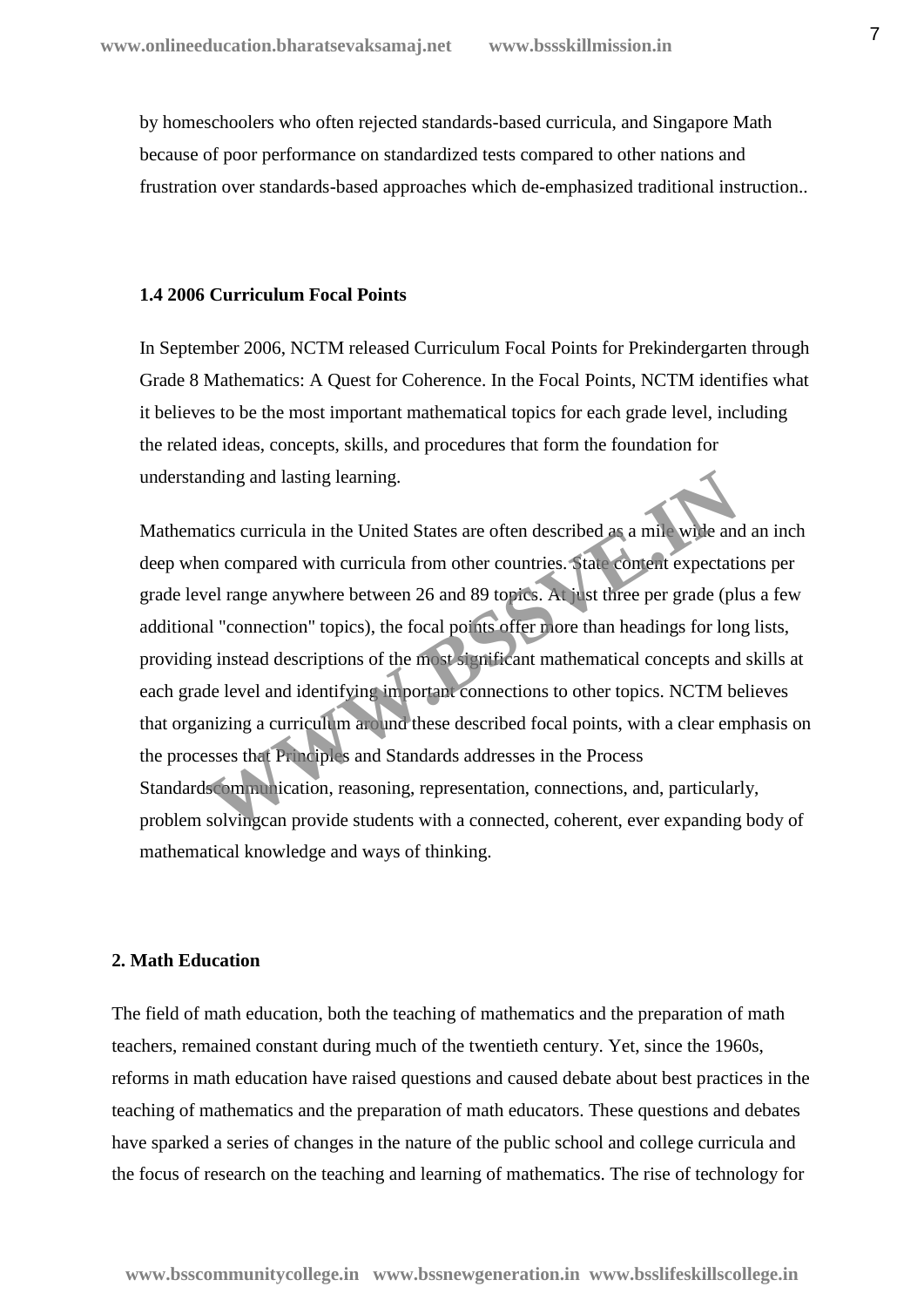instruction, the standards and accountability movement, and new national and international measures of comparative assessment have further fueled the debates and continue to shape the evolution of the field of math education.

Prior to the twentieth century, math educators were primarily viewed as drillmasters charged with the utilitarian responsibility of teaching for the memorization of basic arithmetic skills, computation, and problem solving in mathematics. During the early part of the twentieth century, most math teachers were prepared with 1 or 2 additional years of schooling at a specialized high school called a normal school. After 1900, when the concept of a universal high school curriculum took hold, math educators majored in mathematics in a teacher's college and were prepared to serve as secondary content specialists. Inherent in this program design was the assumption that math teachers for the elementary and primary grades learned all the mathematics they needed during their postsecondary schooling, and because of such thinking, most elementary and middle grade math teachers received only mathematics required of an elementary education major. After World War II, however, the curriculum emphasis shifted to more modern, sophisticated levels in public schools and colleges, including the inclusion of elements of geometry and algebra in elementary curriculum, greater emphasis on functions and less emphasis on trigonometry in high school, and the introduction of calculus into the curriculum of the first year of college. This shift caused subsequent rethinking of the math curriculum in colleges and schools of education for the preparation of math educators. The assumption that main catiness for the elementary and primary grades<br>
Solid exponenties they needed during their postsecondary schooling, and because<br>
onst elementary and middle grade math teachers received only in athe

Today, the downplaying of basic memorization and computational skills during the twentieth century has surfaced as a serious problem in the P16 curriculum evidenced by international comparisons of student performance on standardized tests. Students in the United States consistently perform below that of their counterparts in highly developed countries. Since the mid-1980s, international comparison studies, such as the Third International Mathematics and Sciences Study (TIMSS), show that mathematics instruction in many developed nations, particularly Eastern Asia, is definitely richer in comparison to math instruction in American classrooms. The TIMSS study, the largest cross-national, multiyear research study conducted in the history of math education, included 41 countries across five continents and compared over 500,000 students' scores in mathematics and science.

Other comparative assessments, such as the National Assessment of Educational Progress (NAEP), show equally alarming data. Positive press that was provided early during the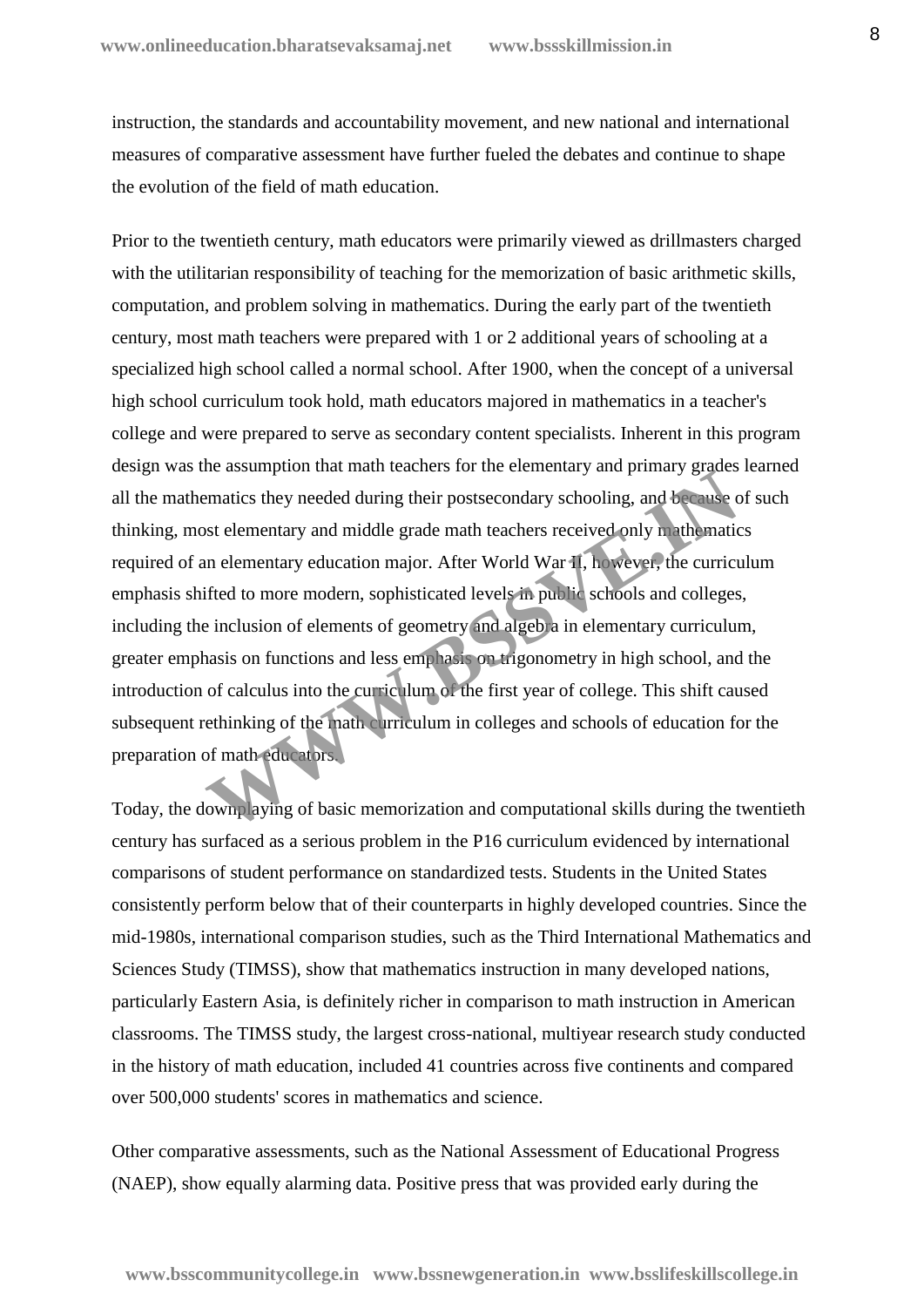release of main NAEP data occurred primarily because of the fact that fourth graders and eight graders increased overall from 1999 to 2003 by a range of 15 to 22 scale points respectively. However, a closer look at the comparisons of student performance over time as revealed on the specialized long-term-trend NAEP show that the gains portrayed by the main NAEP are 10 times larger than on the trend NAEP. In fact, in 1999 only 56% of 17-year-olds scored correctly on basic computation skills. Trend analysts blame hidden differences such as this one on differing curriculum frameworks. Test items for the main NAEP tests are developed from the National Assessment Governing Board (NAGB) and closely approximate changes within math instruction in the field, while the trend NAEP utilizes the same testing instruments in order to be able to make comparisons over time. Regardless of the reason, the dismal performance of American students on national measures of standardized assessment and in comparison to other developed nations has called the math curriculum and the preparation of math teachers into question. As the United States neared the end of the twentieth century, it was apparent that we would not achieve the federally legislated goal of *Academics 2000* for American students to place first in math and science achievement in the world.

Comparisons between textbook and curriculum guide content performed by researchers in the TIMMS study show a similar magnitude of difference across various countries in the TIMMS study. Textbooks produced for math instruction in the United States are on the average 25% larger and outweigh the average international length. For example, a fourth-grade mathematics textbook contains an average of 530 pages, while the international length for a fourth-grade math textbook is 170 pages. The reason for the difference in length is the breadth of coverage. U.S. textbooks contain a far greater number of topics than most other countries participating in the TIMSS. This broad coverage is typically presented at the expense of thorough in-depth treatment of the content. arison to other developed nations has called the math curriculum and the<br>of math teachers into question. As the United States neared the end of the<br>ntury, it was apparent that we would not achieve the **f**-derally legislate

These findings of this and other TIMMS studies show that the math curriculum in America is highly repetitive, revolving around a definition of basics that are largely repeated from the fourth grade and upward, while the view of what constitutes a focused curriculum in other countries involves a tightly regimented introduction of new content throughout the upper grades. For example, in the U.S. math curriculum, American textbooks introduce most of the core content by fourth grade, with only one topic introduced in depth in each grade between fourth and eighth grades. Yet, in most TIMMS countries, textbooks and curriculum guides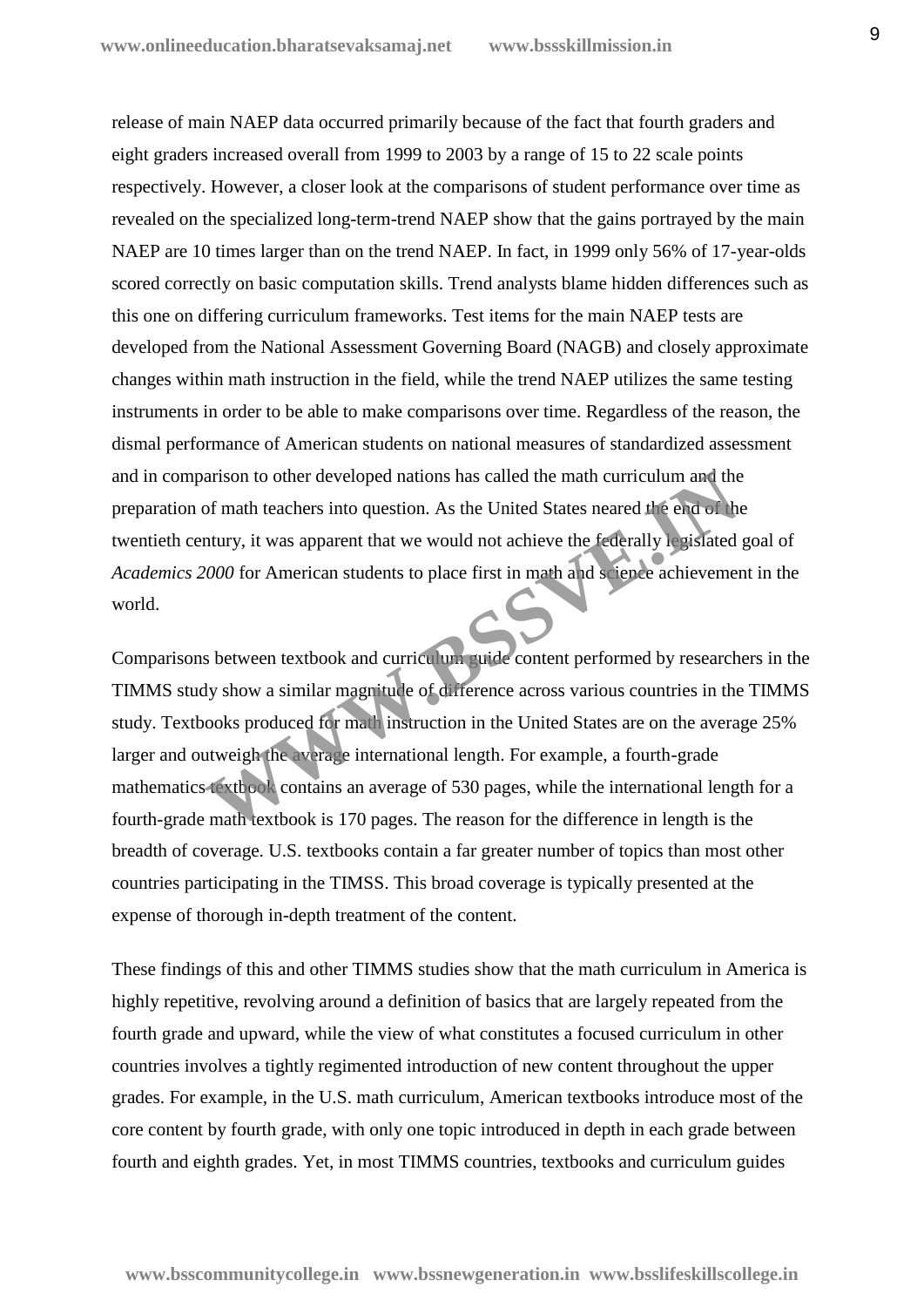between fourth and eighth grade introduce roughly 75% of new material each year from fourth grade and beyond, approximately 15 new topics in depth per year. As identified in the TIMMS study, the lack of focus and coherence in the American curriculum and other factors contributing to the mediocre performance of American schoolchildren in mathematics suggest that the schooling itselfin other words, inadequate preparation of math teachersmay be responsible.

Following the initial release of the TIMMS data in the 1980s, heightened interest and intense debate about strengthening math curriculum and instruction began among the various math societies and professional associations, and in response, the National Council of Teachers of Mathematics (NCTM) published the first academic standards for subject matter instruction in mathematics, the Curriculum and Evaluation Standards. First released in 1989 and updated in 2000, the standards address issues of making math more engaging and demanding to meet the needs of a changing America in a global economy. However, the lack of guidance in the implementation of the standards and competition from state standards with accompanying subject matter test frameworks have diffused the results that were anticipated initially.

Some of the criticism of the NCTM standards and state standards stem from issues of racial equality as the achievement gap that persists among White, Black, and Hispanic subgroups on standardized tests widened in mathematics computation during the 1990s. Numerous research studies attest to the importance of arithmetic, in particular that computation skills are necessary for advancement in careers in math and science. Research studies also show that computation skills are a valuable predictor of adult earnings. Yet, reducing inequity in mathematics instruction by enforcing high standards for all, by raising teacher expectations, and by appropriating resources does not appear to be a priority of local school systems within the United States. Poor teacher preparation, the extensive reliance on calculators in early- and middle-level instruction in mathematics, and the reformist standards of the 1990s are recognized as contemporary issues in math education in the twenty-first century. Changing expectations for math knowledge, coupled with increased uses of technology applications for school mathematics instruction, has directed the rethinking of the current curriculum and preparation that is needed in the math education of prospective teachers. which and Extractation Standards. This released in 1999 and dipendent of the standards is issues of making math more engaging and demanding to anging America in a global economy. However, the lack of guidance in ion of the

In response to the criticism and in order to undertake such a massive curriculum reworking, the American Mathematical Society and the Mathematical Association of America joined and formed the Conference Board of the Mathematical Sciences. During the latter part of the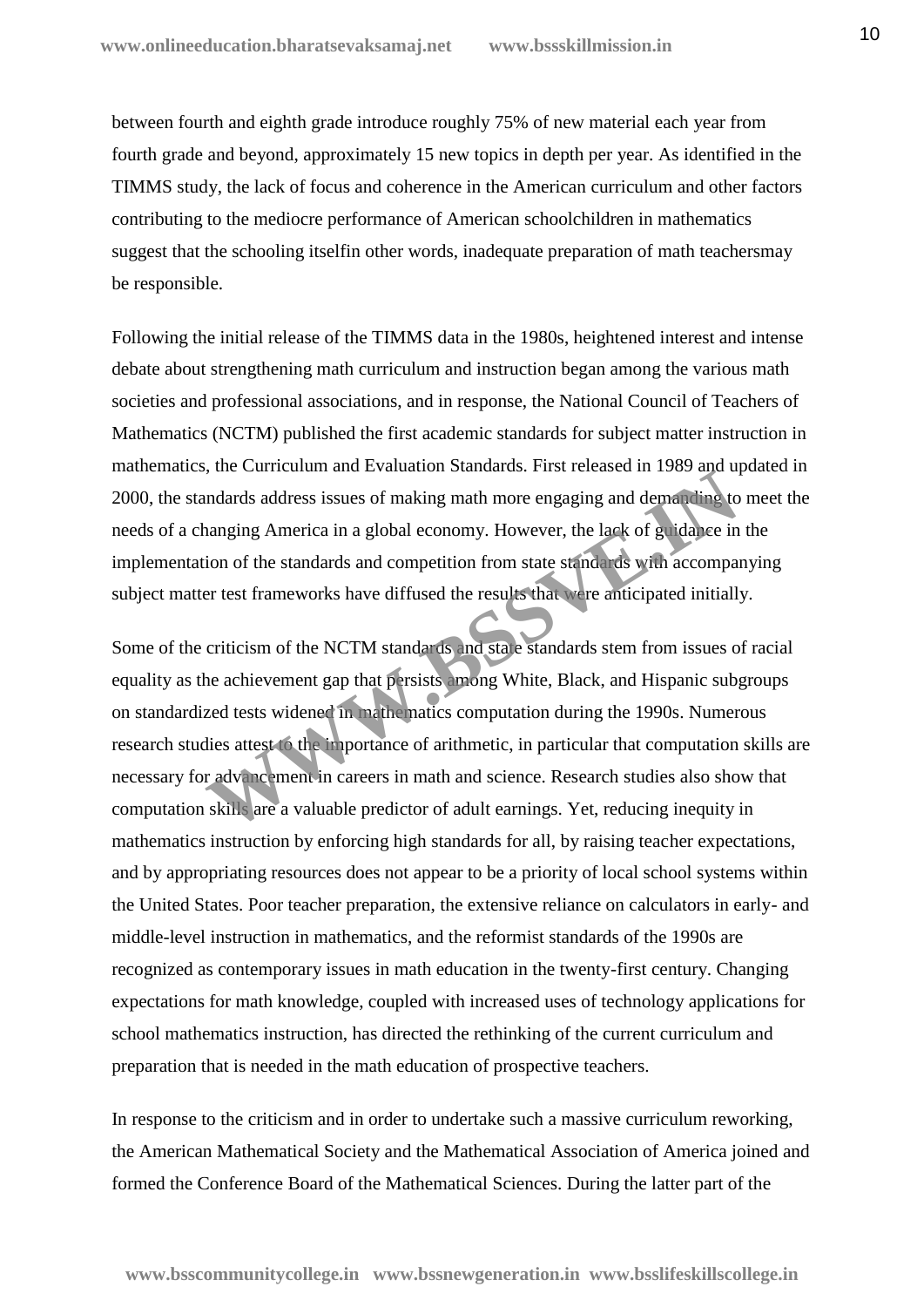1990s, the board designed a series of federally funded research and development projects commonly called the Mathematics Education of Teachers Project (METP). Stemming from the ongoing debate over student performance, curriculum, and teacher education, METP was designed to examine two general themes: (1) the intellectual substance in school mathematics and (2) the special nature of the mathematical knowledge needed for teaching. The final report of the METP was published in 2000 as a resource for math faculty, administrators in schools and colleges, and others involved in the education of math teachers. While the report itself was not aligned with any particular mathematics curriculum for schools, its findings are consistent with the NCTM's *Principles and Standards for School Mathematics* and other recent national reports on school mathematics. Recognized as a synthesis of contemporary thinking on policy and issues affecting math educators, the METP report is being explored widely by the mathematical sciences community and educational sector to design new preparation programs for prospective math teachers, such as fostering math specialists for middlelevel math instruction, and to redesign new professional development opportunities to implement national initiatives in public schools. Examples a mathematical sciences community and educational sector to design nerotyperams for prospective math teachers, such as fostering math specialism math instruction, and to redesign new professional development oppor

The METP report provides the 11 general recommendations to mathematics departments and the larger educational community to guide contemporary discourse and the direction of practice for math education stated below.

- Prospective teachers need mathematics courses that develop a deep understanding of the mathematics they will teach.
- Although the quality of mathematical preparation is more important than the quantity, the following amount of mathematics coursework for prospective teachers is recommended:
	- o Prospective elementary teachers should be required to take at least nine semester hours on fundamental ideas of elementary school mathematics.
	- o Prospective middle grades math teachers should be required to take at least 21 semester hours of mathematics, which include at least 12 hours of fundamental ideas of school mathematics appropriate for middle grades teachers.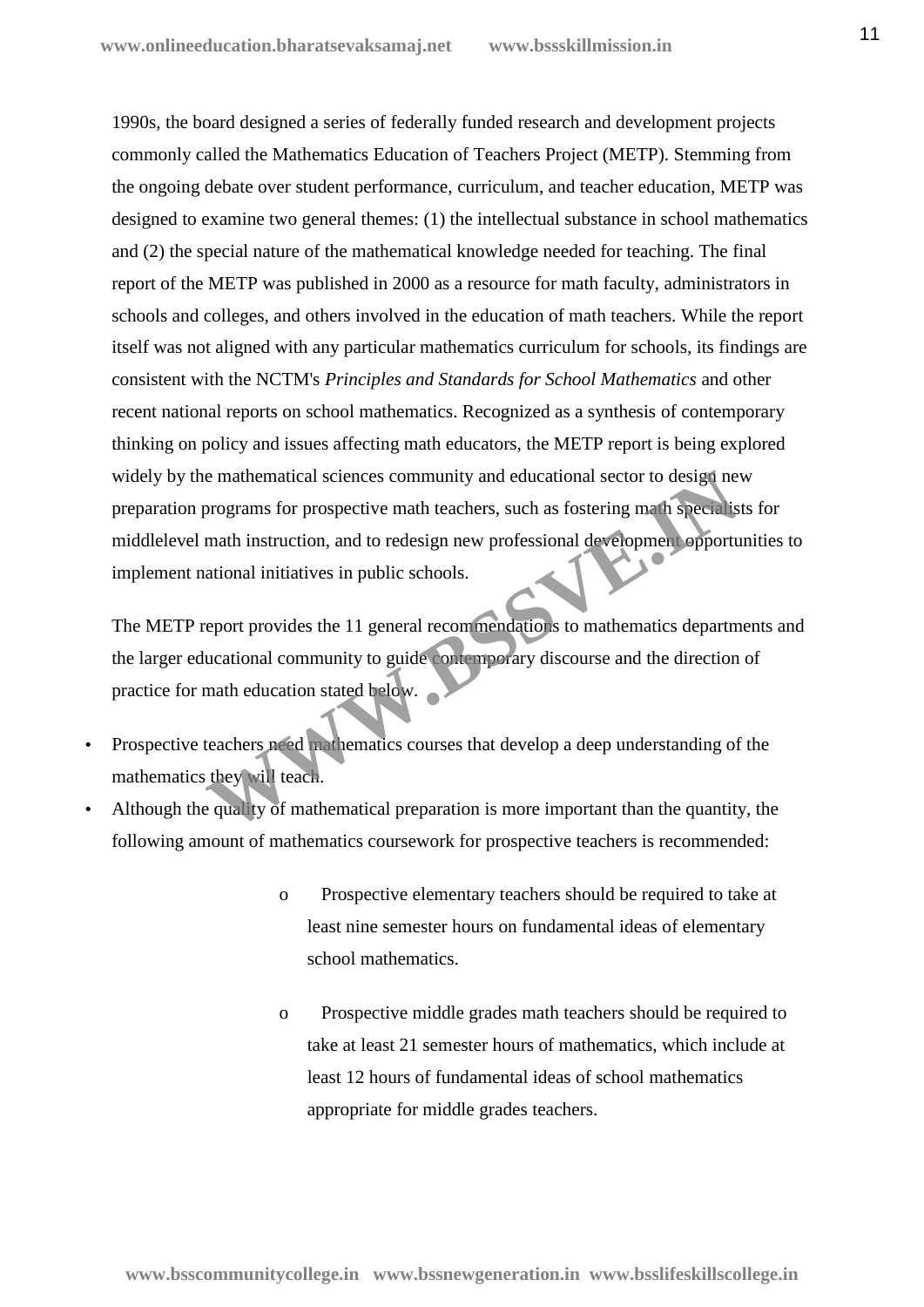- o Prospective high school teachers of mathematics should be required to complete the equivalent of an undergraduate major in mathematics, which includes a 6-hour capstone course connecting their college mathematics courses with high school mathematics.
- Courses on fundamental ideas of school mathematics should focus on a thorough development of basic mathematical ideas. All courses are designed for prospective teachers, who should develop careful reasoning and mathematical common sense in analyzing relationships and in solving problems.
- Along with building mathematical knowledge, mathematics courses for prospective teachers should develop the habits of mind of a mathematical thinker and demonstrate flexible, interactive styles of teaching.
- Teacher education must be recognized as an important part of mathematics department missions at institutions that educate teachers. More mathematicians should consider becoming deeply involved in K12 mathematics education. Extra must be recognized as an important part of mathematics department<br>
Institutions that educate teachers. More mathematicians should consider<br>
whereby involved in K12 mathematics education.<br>
atical education of teachers
- The mathematical education of teachers should be seen as a partnership between mathematics faculty and mathematics education faculty.
- There needs to be greater cooperation between 2year and 4-year colleges in the mathematical education of teachers.
- There needs to be more collaboration between mathematics faculty and school mathematics teachers.
- Efforts to improve standards for school mathematics instruction, as well as for teacher preparation accreditation and teacher certification, will be strengthened by the full-fledged participation of the academic mathematics community.
- Teachers need the opportunity to develop their understanding of mathematics and its teaching throughout their careers, through both self-directed and collegial study, and through formal coursework.
- Mathematics in the middle grades (five through eight) should be taught by mathematics specialists.

The recommendations of the METP report are highly specific and differ widely from earlier recommendations found in reports such as Mathematics Association of America's 1983 *Recommendations on the Mathematical Preparation of Teachers*. The METP recommendations are organized around three common grade clusterselementary, middle, and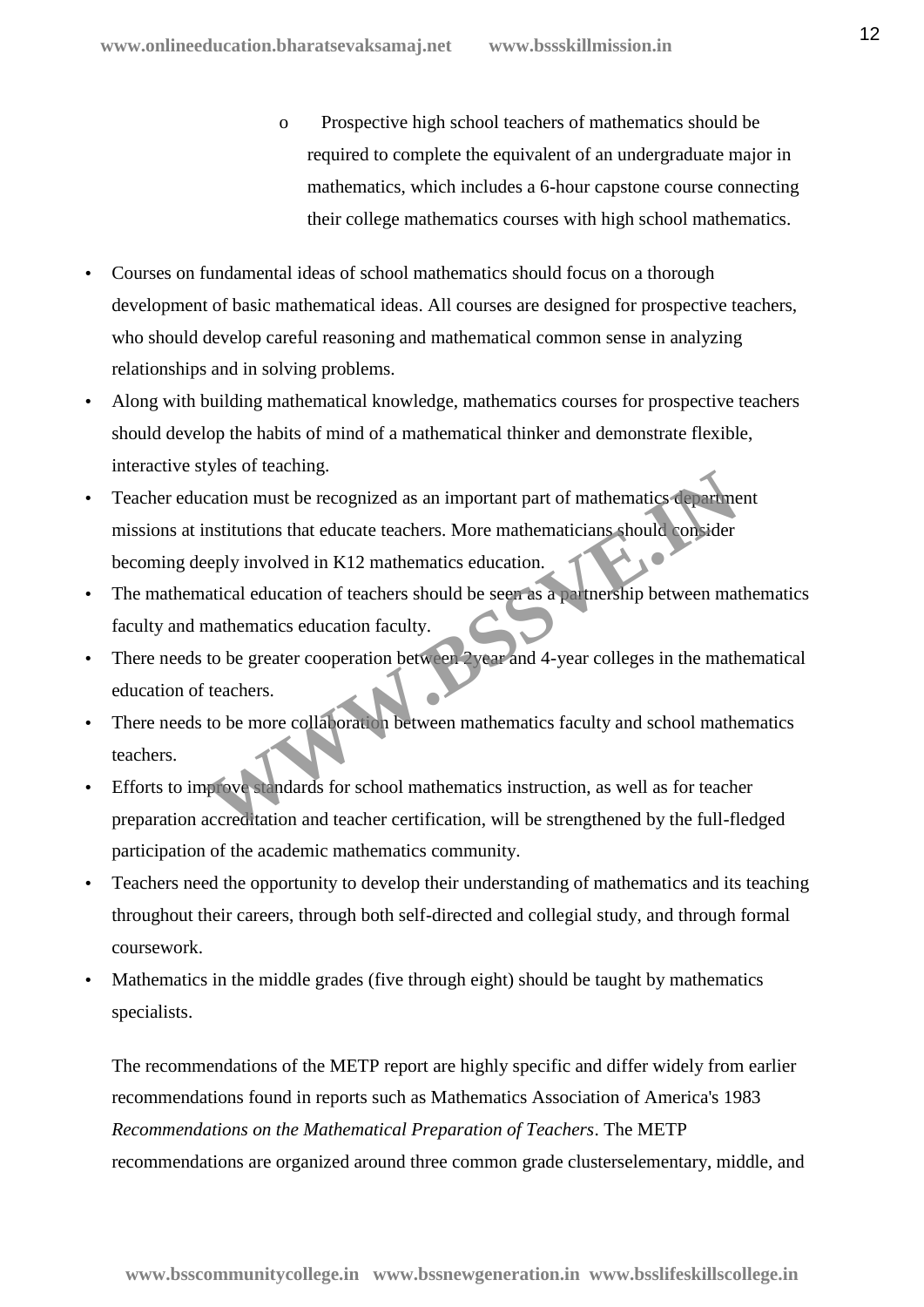high schooland address the need for teachers to study within one of these three specialized clusters. The recommendations further contend that teachers need a deeper and broader understanding of the curriculum, in particular where their grade-level content is situated within the larger context of mathematical knowledge in the total curriculum. A number of statements in the recommendations express the need for prospective teachers to acquire a deep understanding of mathematics with the emphasis on nurturing the teacher's ability to be able to assess student work, to understand the nature of student errors in relation to student understanding, and to be able to foster high levels of engagement among students, thereby promoting interest in the study of mathematics.

The METP report acknowledges that the P12 mathematics content is qualitatively different across the curriculum, and thus teachers need to be prepared to make connections that exist among math concepts as they are sequenced along the curriculum. One assumption of the METP report is that with this deeper understanding, math teachers across the various grade levels and clusters will be able to build on students' earlier mathematics knowledge. While the recommendations seem lofty for prospective teachers, the METP report allows that preservice teacher education is essential to a true understanding of school mathematics. **EXECUTE:** The state of the state of the connections are concepts as they are sequenced along the curriculum. One assumption c<br>t is that with this deeper understanding, math teachers across the various<br>usters will be able

The expectations for high school math teachers in the METP report calls for teacher preparation programs to enable prospective teachers to develop awareness of the mathematics their students are likely to face after high school, either in college, technical studies, or employment, and to foster a mature attitude that will encourage continued growth in the teaching and learning of mathematics. In order to support the METP recommendations, mathematics departments are charged with redesigning their core courses to help secondary teachers make connections across the curriculum content and to offer a capstone course collaboratively taught by faculty in math education and secondary pedagogy for advanced exploration of conceptually challenging points in the teaching and learning of high school mathematics.

As the study of math education evolves to meet the needs of a diverse and changing student population in the United States, the direction of research in the twenty-first century continues to expand to address the complex issues of advancing the study of mathematics in our public schools and society. Instructional leadership for advanced mathematics, the role of technology in math instruction, and the inclusion of special needs students in mathematics programs are pressing topics being explored through research and development in math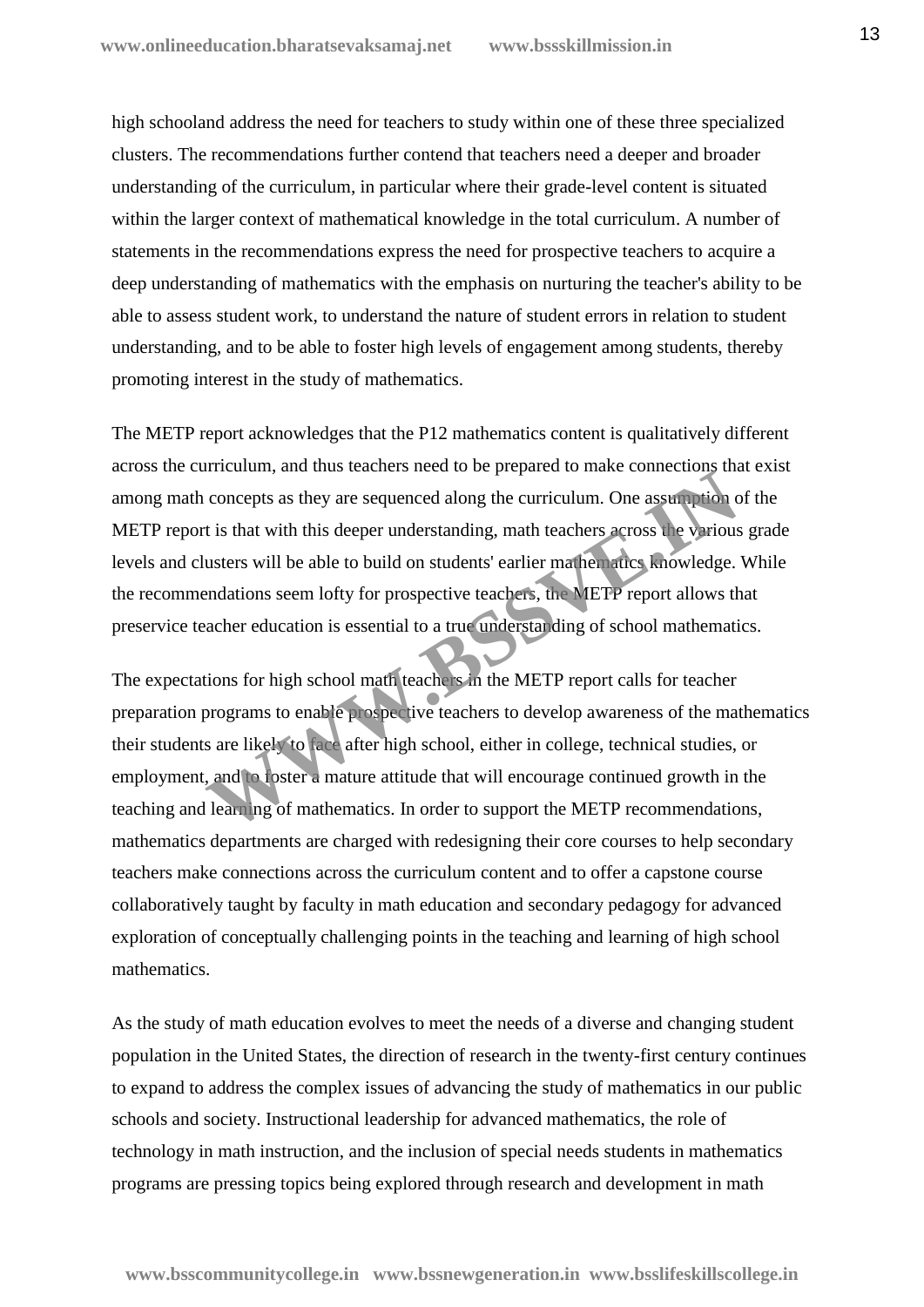education. Together with the NCTM, the Mathematical Society of America, and other professional associations of math educators, the mathematical sciences community seeks ways to improve the preparation and professional development through national research and international comparative studies with other countries whose mathematics programs offer insight into best practices for understanding and improving the field of mathematics education in the United States

### **Topic : The Challenge Of Middle School Learners**

### **Topic Objective:**

At the end of this topic student would be able to:

- Understand Challenge of Middle School International Learners F this topic student would be able to:<br>
Challenge of Middle School International Learners<br>
the challenge<br>
tions for Students with Special Need<br>
Materials:<br>
to CRT<br>
to CRT
- Overcoming the challenge
- Accommodations for Students with Special Needs
- Instructional Materials:
- Culturally Responsive Teaching
- Introduction to CRT

### **Definition/Overview:**

**Culturally Responsive Teaching:** Culturally responsive teaching (CRT) is an educational reform that strives to increase the engagement and motivation of students of color who historically have been both unsuccessful academically and socially alienated from their public schools.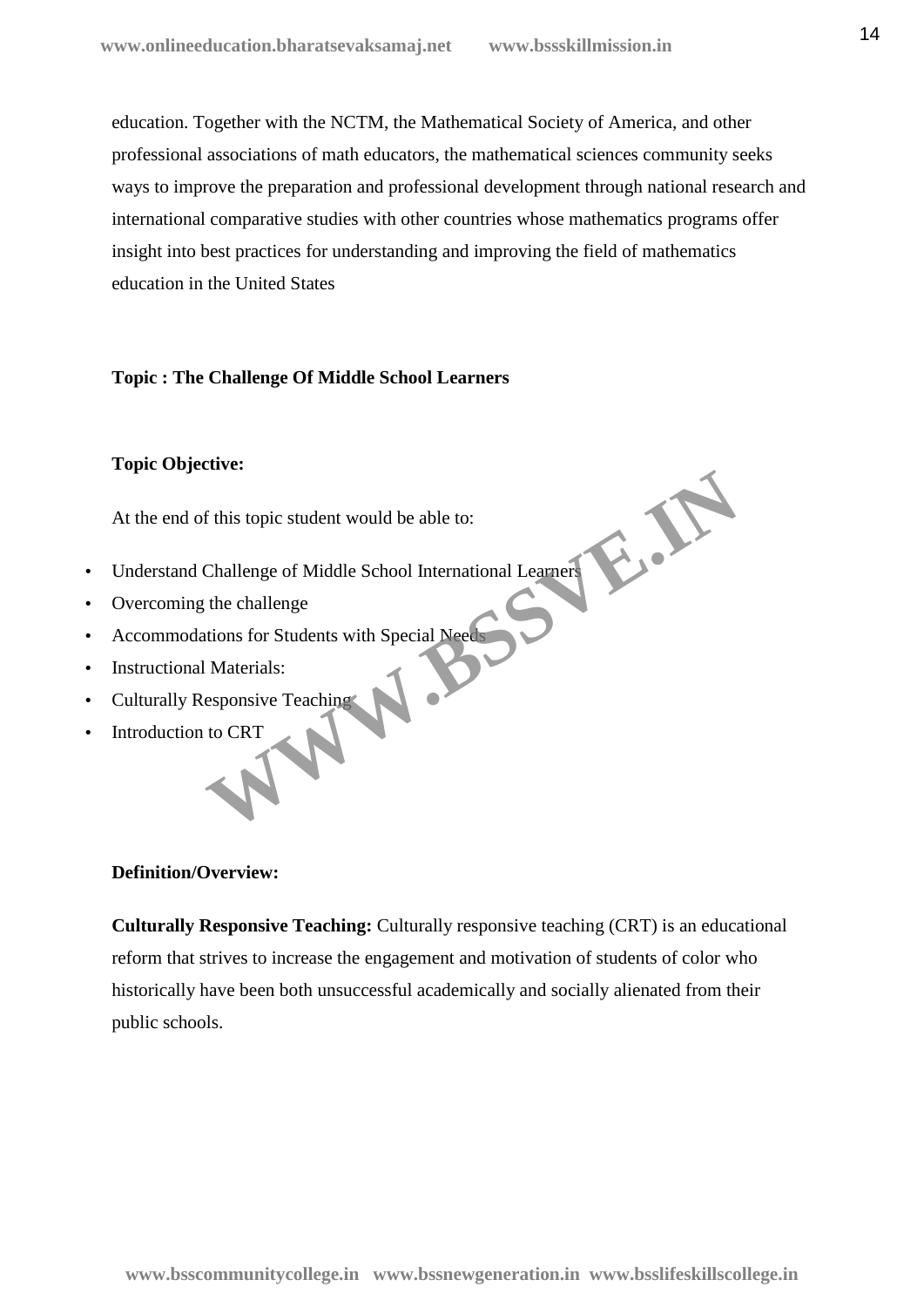### **Key Points:**

### **1. Challenge of Middle School International Learners**

For many students immigrating from Foreign countries, prior schooling may not only have been intermittent as described in the above vignette, but may have also taken place in lowresource environments both in Foreign countries and in the U.S. While living in Foreign countries, many students may have resided in rural areas where schools were understaffed and limited in teaching and learning materials.  $2$  After moving to the U.S., Foreign countries immigrant students are more likely to attend overcrowded, limited-resource urban schools with fewer certified teachers.<sup>3</sup> In North Carolina, migration lines have been traced from rural Foreign countries to specific North Carolina destinations. Not only do students come largely from rural schools in Foreign countries, but they often hail from families whose home language is an indigenous language rather than Spanish. Upon arrival in U.S. schools, these students are assumed to be native Spanish speakers, but may in fact be minimally proficient in Spanish. In addition, these students may have had no previous exposure to English upon entry into U.S. schools.<sup>4</sup> ntries to specific North Carolina destinations. Not only do students come<br>
hools in Foreign countries, but they often hail from families whose hom<br>
an indigenous language rather than Spanish. Upon an w<sup>1</sup> in U.S. schools<br>

Gaining literacy in English may become an increasing challenge for these incoming students. In addition to education and language gaps, students may also face social and cultural barriers to learning English. Immigration patterns show that incoming families move into relational and geographic enclaves due to social and economic forces.<sup>5</sup> This may add to the social and linguistic segregation experienced by Latinos and make the task of learning English through day-to-day interactions with English speakers difficult. In addition, Jim Cummins has underlined a delay between the acquisition of oral language and academic language pertinent to the experience of English language learners (ELLs).<sup>6</sup> Students need an estimated five additional years of schooling to become proficient in academic reading and writing, such as reading science or social studies textbooks, after reaching oral English proficiency.

Teachers in the U.S. may assume an ELL has sufficient proficiency to read and understand academic tasks at the middle school level when they hear a student speak basic English, which leads to a lack of support and increasing rates of academic failure among ELLs. Without additional tutoring, the student may simply lose interest, run out of energy to surmount the ever-growing language and content hurdles, and eventually drop out. Indeed,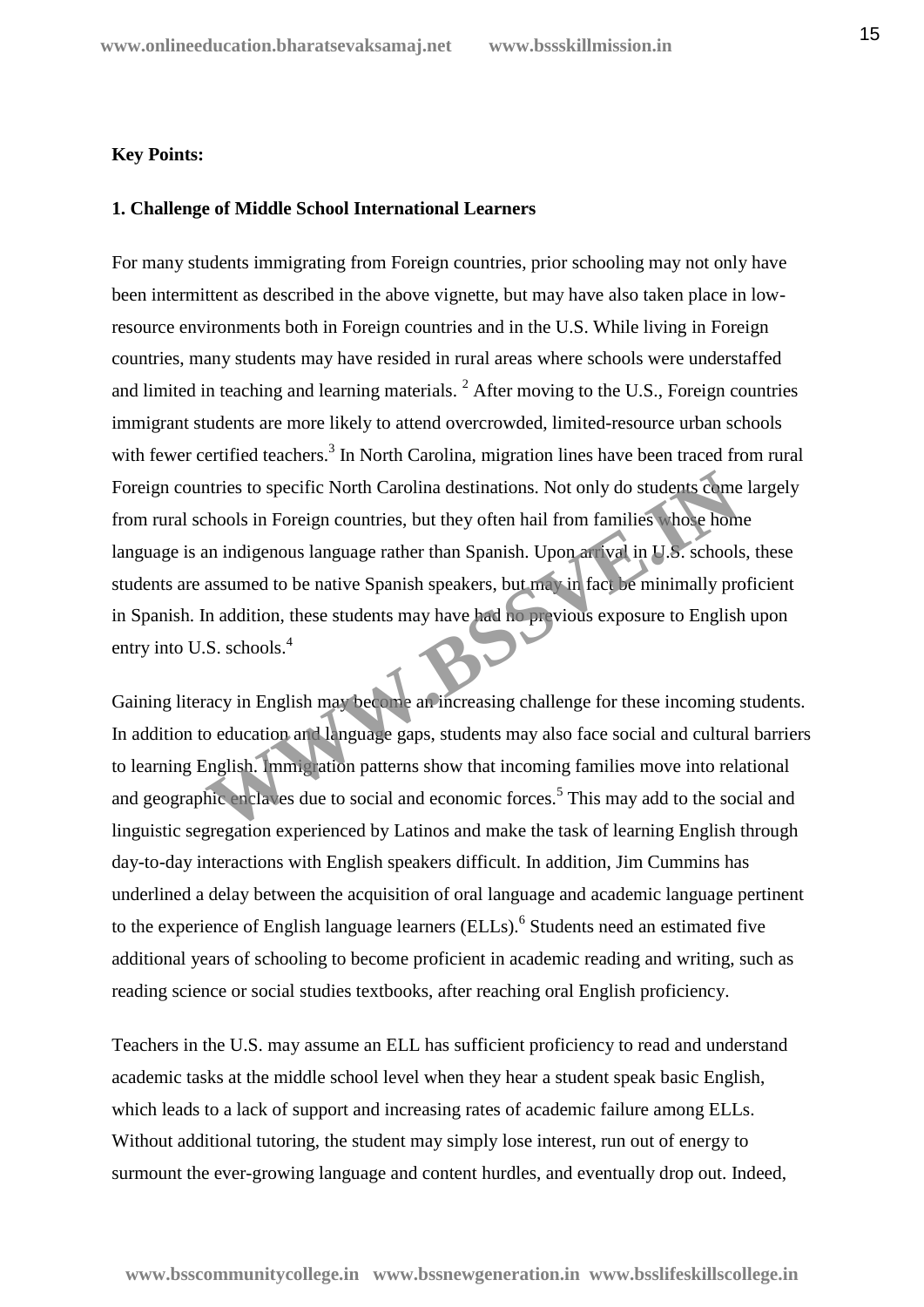the dropout rate from eighth to ninth grades sharply increases in North Carolina from around 3% in eighth grade to about 32% of all dropouts occurring in ninth grade.<sup>7</sup> Students may make it through middle school with difficulty, then decide to drop out when high school starts and academic pressures increase. In North Carolina, Latinos show disproportionately high rates of dropout at over 7%.<sup>8</sup>

## **2. Overcoming the challenge**

Social and cultural capital (a network of people and resources from which the student gains support) are often discussed in research and writing on Latino students. *Academic instrumental knowledge* as a subset of social and cultural capital refers to school-specific knowledge as a type of cultural capital.<sup>9</sup> Many children of immigrants are at a disadvantage when it comes to understanding how U.S. schools function. In 1990, the average Foreign countries immigrant in the U.S. had 7.6 years of schooling. In 2002, 20% of the population in Foreign countries had no schooling compared to  $0.6\%$  of the population in the U.S.<sup>10</sup> Schooling experiences, thus, are less prevalent on the whole for parents of current incoming Foreign countries students, so access to the academic instrumental knowledge needed to help their children succeed is limited. *knowledge* as a subset of social and cultural capital refers to school spe<br>s a type of cultural capital.<sup>9</sup> Many children of immigrants are at a disady<br>es to understanding how U.S. schools function. In 1990, the average F

How can teachers and schools help students overcome the middle school challenge? Teachers and schools must work hand in hand with students, but also with the students parents to enlist support and build solutions.

Rueda, Monzo, and Arzubiaga outline an intervention process that works with parents and students using an additive approach.<sup>11</sup> For example, schools and teachers find links between parents knowledge and practices about literacy and the schools literacy approach. Then, schools promote a negotiation of these in relation to the students literacy.

The ALAS project (Achievement for Latinos through Academic Success) in Los Angeles brought improvement in school retention for a group of seventh graders. The intervention included monitoring school attendance period by period and notifying parents daily of their childs attendance or truancy, training for the students on problem-solving skills, weekly or daily feedback to students and parents from teachers on behavior and schoolwork, training for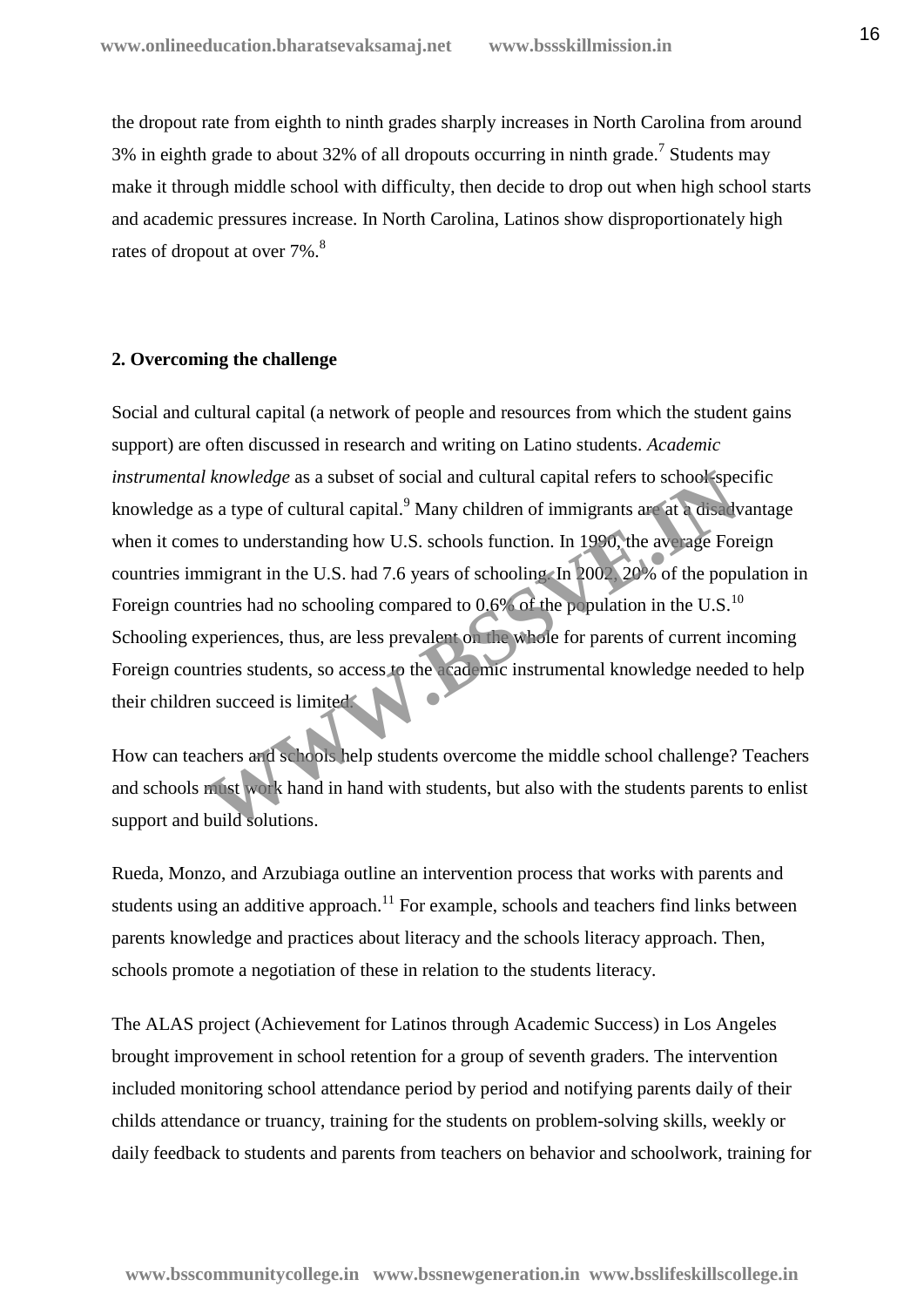parents on how to participate in schools and how to manage their childrens behavior, recognition and bonding activities for students, and connecting students and families with community services.<sup>12</sup>

Research on culturally relevant curriculum has also pointed out the increase in engagement among middle school students when Meso-american culture, language, and history is taught.<sup>13</sup> Tapping into families cultural capital and knowledge are critical to engaging the student and the parents in the educational process. Curricular choices such as these can help teachers understand the students background and skills, as well as open the door to a connection with the students parents.

### **3. Accommodations for Students with Special Needs**

Rarely are there specific lesson plans for special education. Teachers take existing lesson plans and provide either accommodations or modifications to enable the student with special education to have optimum success. This tip sheet will focus on four areas where one can make special accomodations to support students with special needs students in the inclusive classroom. Those four areas include: **Example 18 Second Students with Special Needs**<br>
Nere specific lesson plans for special education. Teachers take existing le<br>
ovide either accommodations or modifications to shable the student with<br>
have optimum success. T

- 1.) Instructional Materials
- 2.) Vocabulary
- 2.) Lesson Conten
- 4.) Assessment

### **4. Instructional Materials:**

- Are the materials you select for the instruction conducive to meeting the child(ren) with special needs?
- Can they see, hear or touch the materials to maximize learning?
- Are the instructional materials selected with all of the students in mind?
- What are your visuals and are they appropriate for all?
- What will you use to demonstrate or simulate the learning concept?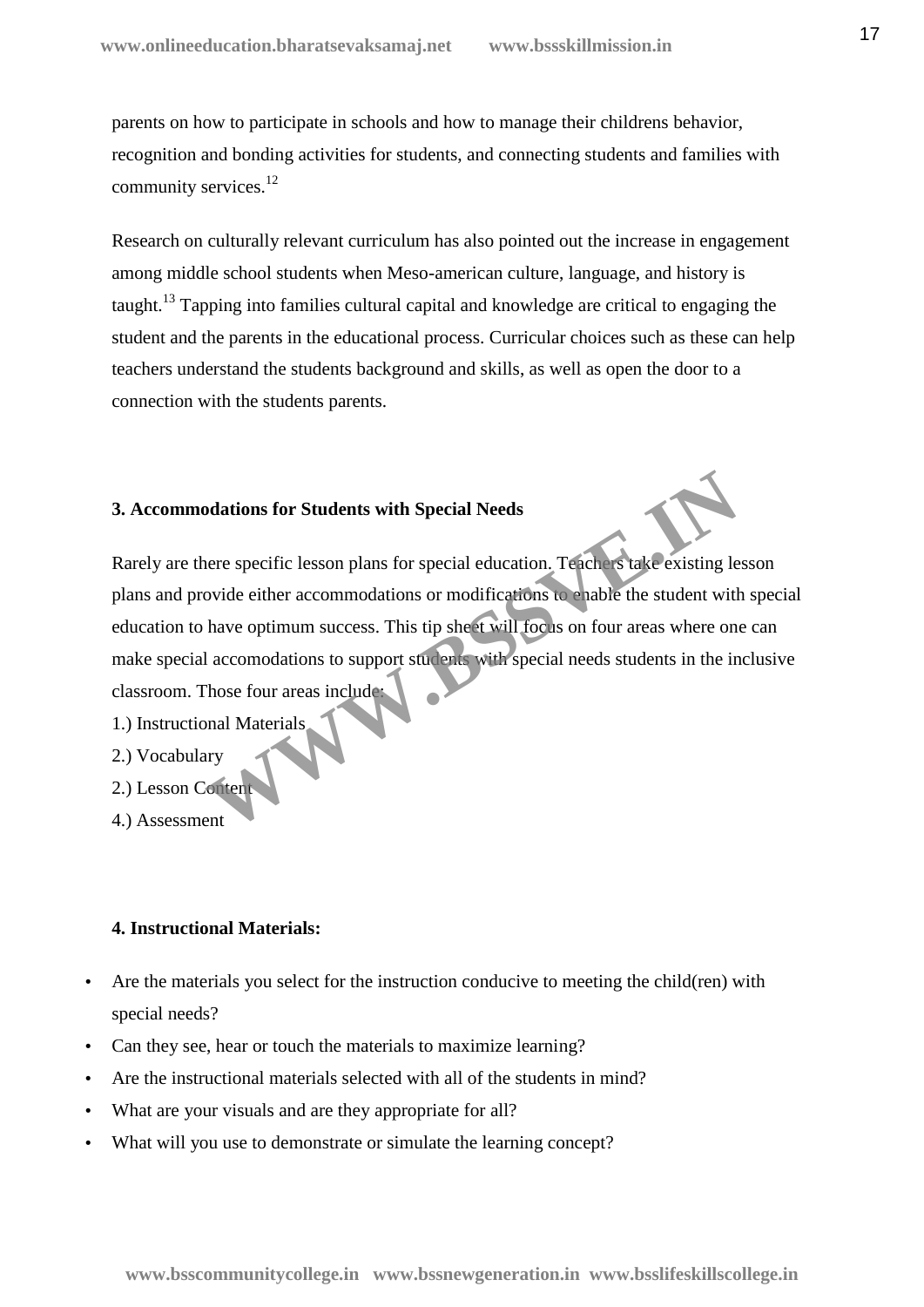- What other hands on materials can you use to ensure that the students with needs will understand learning concepts?
- If you are using overheads, are there extra copies for students who need to see it closer or have it repeated?
- Does the student have a peer that will help?

# **5. Vocabulary**

- Do the students understand the vocabulary necessary for the specific concept you are going to teach?
- Is there a need to focus first on the vocabulary prior to starting the lesson? **WWW.BSSVE.IN**
- How will you introduce the new vocabulary to the students?
- What will your overview look like?
- How will your overview engage the students?

# **6. Lesson Content**

- Does your lesson focus completely on the content, does what the students do extend or lead them to **new** learning? (Wordsearch activities rarely lead to any learning)
- What will ensure that the students are engaged?
- What type of review will be necessary?
- How will you ensure that students are understanding?
- Have you built in time for a breakout or change in activity?
- Many children have difficulty sustaining attention for lenghty periods of time. Have you maximized assistive technology where appropriate for specific students?
- Do the students have a element in choice for the learning activities?
- Have you addressed the multiple learning styles?
- Do you need to teach the student specific learning skills for the lesson? (How to stay on task, how to keep organized, how to get help when stuck etc).
- What strategies are in place to help re-focus the child, continue to build self-esteem and prevent the child from being overwhelmed?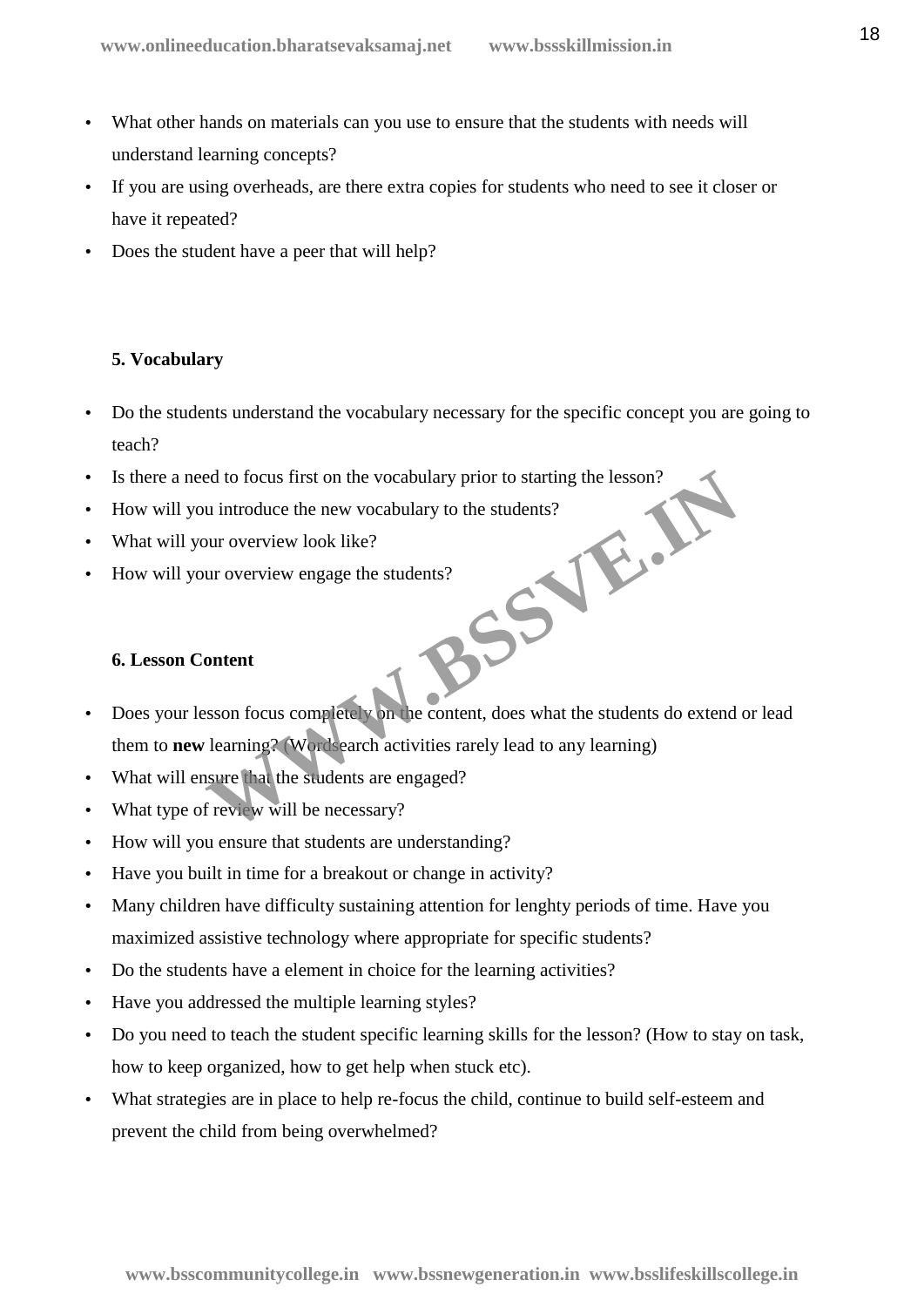### 7. **Assessment**

- Do you have alternate means of assessment for students with special needs (word processors, oral or taped feedback)?
- Do they have a longer time lines?
- Have you provided checklists, graphic organizers, or/and outlines?
- Does the child have reduced quantities?

Overall, this may seem like a lot of questions to ask yourself to ensure that all students have maximized learning opportunities. However, once you get into the habit of this type of reflection as you plan each learning experience, you will soon be a pro at ensuring the inclusional classroom works as best as it can to meet your diverse group of students which are found in most classrooms today. Always remember, that no 2 students learn the same, be patient and continue to differentiate both instruction and assessment as much as possible.  $B^{S^2}$ 

# **8. Culturally Responsive Teaching**

Culturally responsive teaching (CRT) is an educational reform that strives to increase the engagement and motivation of students of color who historically have been both unsuccessful academically and socially alienated from their public schools. Specifically, culturally responsive teaching acknowledges and infuses the culture of such students into the school curriculum and makes meaningful connections with community cultures. Culturally responsive teaching is designed to help empower children and youth by using meaningful cultural connections to convey academic and social knowledge and attitudes.

This chapter presents an introductory overview of CRT, also commonly referred to as *culturally relevant* or *culturally congruent* teaching. Historical and theoretical roots of CRT are discussed. Specific knowledge, skills, and professional dispositions are examined, followed by a discussion of generic applications of CRT and future directions for CRT. The chapter concludes with bibliographic references and suggestions for further readings.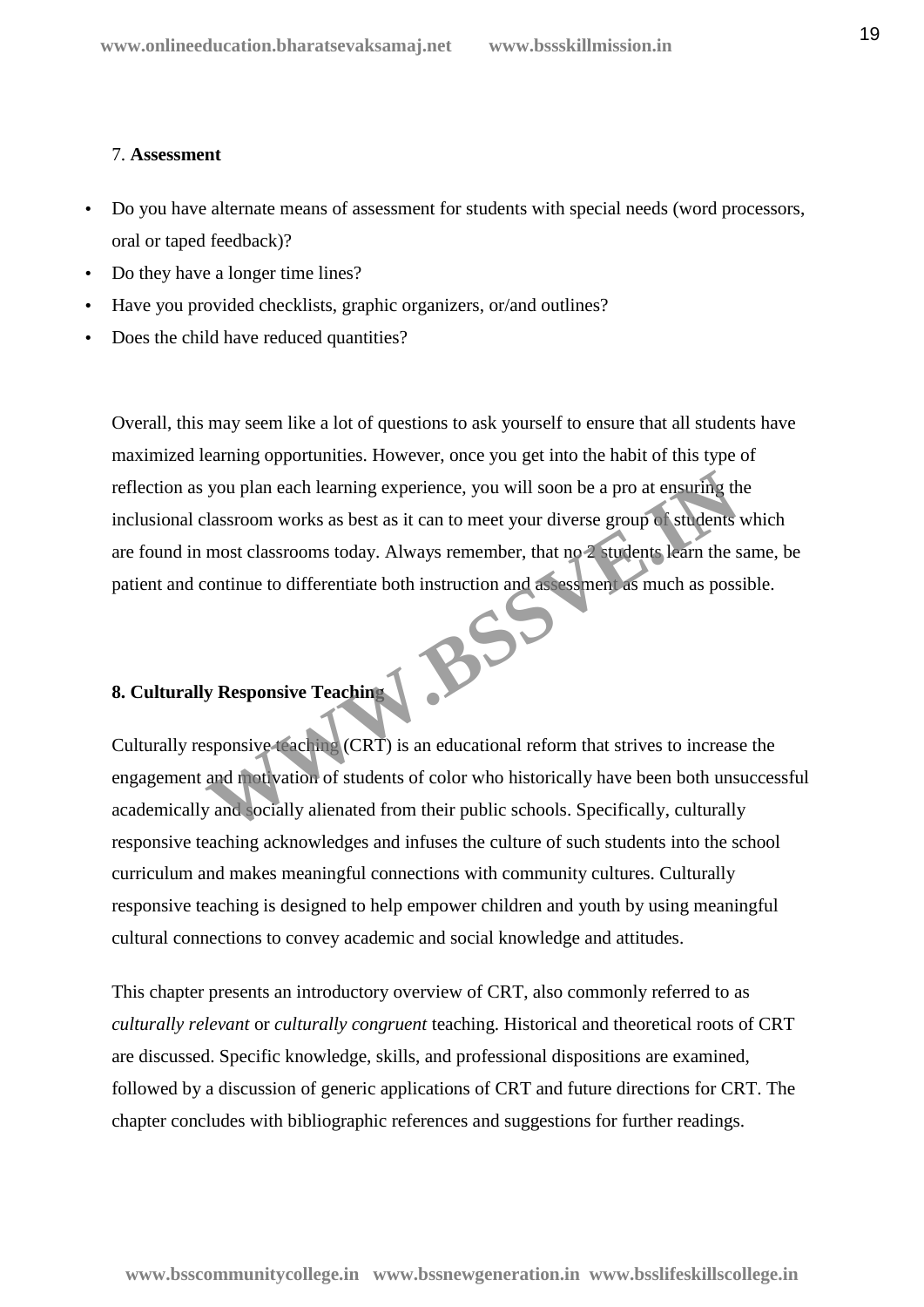### **9. Introduction to CRT**

CRT is a direct response to concern over an academic achievement differential and high school dropout rates based on race, socioeconomic class, and level of English-language ability. Demographically, this academic achievement gap is generally evidenced between (1) White economically advantaged students and (2) students of color, immigrant children, and students from lower socio-economic families. Examined from a school reform perspective, CRT is a concept that signals a need to expand the customary professional knowledge base for teachers in order to close this achievement gap.

CRT is best understood as a response to traditional curricular and instructional methods that have often been ineffective for students of color, immigrant children, and students from lower socioeconomic families. CRT calls attention to schooling norms where White middle-class values and expectations are privileged while other cultural, racial, and economic histories and community backgrounds are overlooked or degenerated. In contrast to assimilationist teaching, CRT values and incorporates as appropriate a student's culture into instruction. In this regard, CRT is not only interested in providing mainstream knowledge through different techniques, but it also involves transforming the actual perspectives, knowledge base, and approaches of a conventional classroom's curriculum and instruction. inc families. CRT calls attention to schooling norms where White middle<br>xpectations are privileged while other cultural, racial, and economic hist<br>backgrounds are overlooked or degenerated. In contract to assimulation<br>is<br>T

As the nation's student body continues to grow more culturally and racially diverse, the demographic composition of teachers remains extremely homogenous racially with nearly 90% of all teachers identifying themselves as White. CRT recognizes that the cultural identity of most teachers is significantly different than their increasingly diverse student populations. The educator and philosopher Paulo Freire (19211997) reminds educators that public education is a form of cultural expression, which left unexamined by classroom teachers, can create a disconnect for historically marginalized students. Hence, CRT provides support to the cultural identities of struggling students while striving simultaneously to raise academic achievement.

CRT works to build an inclusive and welcoming classroom and school environments that can create culturally appropriate approaches to raising academic expectations for all students. This involves teachers proactively using cultural knowledge and experiences of diverse students to establish a caring school climate. The purpose is to make learning more culturally relevant and effective for this particular population of students. In this way, CRT holds the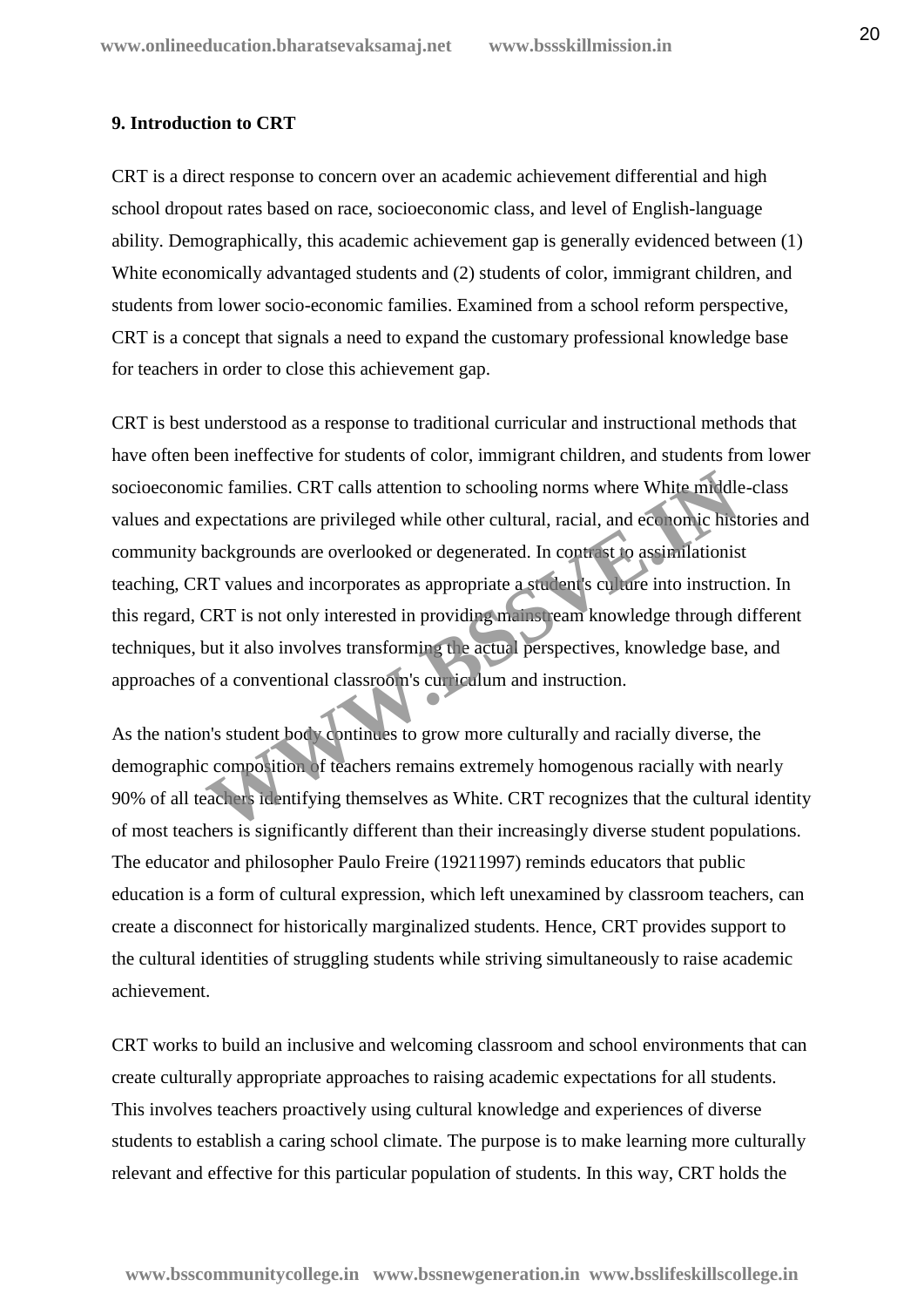potential to validate and affirm the cultural frames of references of all students as a means to help students attain their academic goals.

CRT is a student-centered strategy that embraces a learning community model for the organization of a classroom. CRT incorporates into classroom teaching and school policies and practices the cultural knowledge and assets of historically marginalized students and their communities and families. This approach rests on an equity pedagogy designed to rectify educational conditions that have fallen short of facilitating the learning of many students from racially, culturally, and economically diverse groups. As an educational reform, CRT represents a growing shift away from equating student seat time in a classroom with learning and to evaluating teacher performance on the basis of student engagement and gains in academic learning.

A CRT goal is to actively engage all students in learning, a fundamental element of effective teaching. CRT recognizes that teacher effectiveness decreases when instruction is primarily teacher centered with an absence of student and community voices. CRT conceptualizes pedagogy as a two-way communicative process designed to decrease student passivity by placing student involvement at the center of teaching and learning. Rather than teachers defining their roles as just the transmitters of information, CRT calls on teachers to help students be active participants in the production and acquisition of knowledge. This requires teachers to acknowledge the conceptual and cultural resources or assets that culturally different students bring to their schools and then to affirm the backgrounds of all students. Without this acknowledgment and affirmation, teachers may be unable to utilize the background knowledge and experiences that students bring to their learning environments. is to actively engage all students in learning, a fundamental element of example it and the active of student and community volces. CRT conceptual a two-way communicative process designed to decrease student passivient inv

The National Research Council's Commission on Behavioral and Social Sciences and Education notes that teachers who are aware of the relationship between student learning and cultural variations in communications are apt to enhance necessary supports for the development of children and youth. Learning stems from a complex relationship among social, biological, and emotional elements in which intersections with an individual's cultural orientation must be taken into consideration. CRT helps in this developmen-tally appropriate learning process by making connections for students between schooling norms and the familiarity of home and cultural background. To reach this objective, CRT works to transform traditional educational norms of practice so that disparity is reduced between the cultural lives of students and their experiences with public schooling. Ultimately, it is the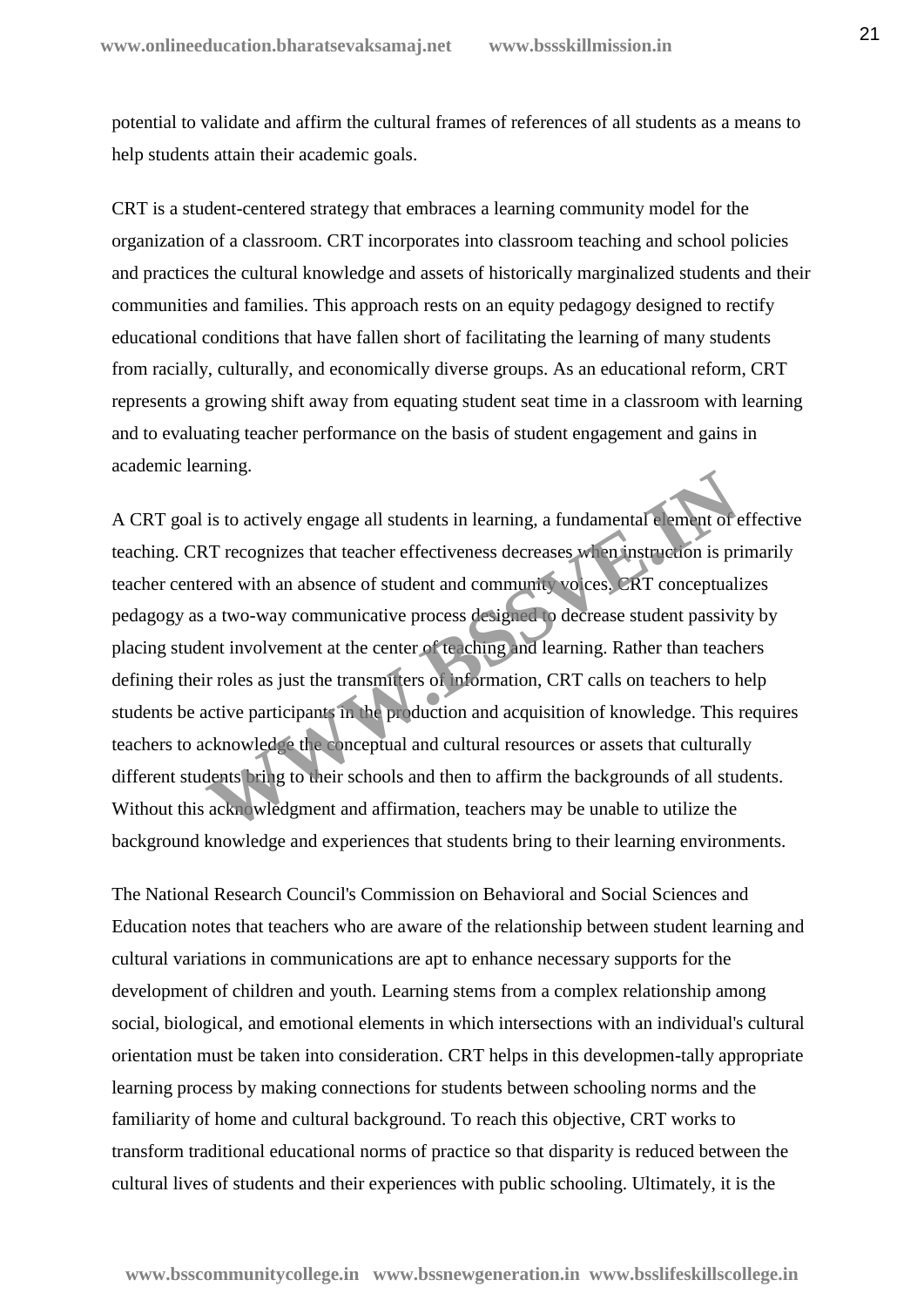interaction between a teacher and a student that becomes a key learning site that can determine the degree of success for culturally diverse children and youth in public schools. For CRT, this involves purposefully incorporating aspects of the cultural perspectives of this targeted population into the everyday practices and instructional activities of the classroom. In this way a school can use multicultural frames of reference to help determine its policies and practices.

For effective CRT, teachers would need to expand and apply their multicultural knowledge, skills, and dispositions so that opportunities for student gains in academic achievement and a willingness to complete public school are improved. Preservice and inservice teaching education is the primary avenue by which teachers can learn how to create conditions of cultural expression that are more congruent with the backgrounds of their culturally diverse students and their families. Through CRT preparation, educators can better grasp how student cultural backgrounds affect learning and student development. This can lead to a multicultural commitment on behalf of educators, a professional disposition that is widely recognized as a foundational attitudinal component for the successful development of CRT. their families. Through CRT preparation, educators can better graphics<br>igrounds affect learning and student development. This can lead to a<br>l commitment on behalf of educators, a professional disposition that is we<br>as a fo

# **10. Historical and Theoretical Foundations**

CRT developed out of tensions within a society that aspires to unified democratic ideals and goals while being demo-graphically composed of a culturally and linguistically diverse multicultural population. The following section addresses CRT in a historical and democratic context specific to the United States. The emerging recognition of the costs of marginalizing students of color in the educational process is examined. CRT is further discussed in relation to multicultural education and critical pedagogy. The final section concludes with a presentation of the tensions around the concept of culture and its subsequent implications for CRT.

### **11. Historical Foundations**

Amidst the U.S. Supreme Court ruling in the 1954 case *Brown v. Board of Education*, which declared separate schools for Black and White students unconstitutional, and President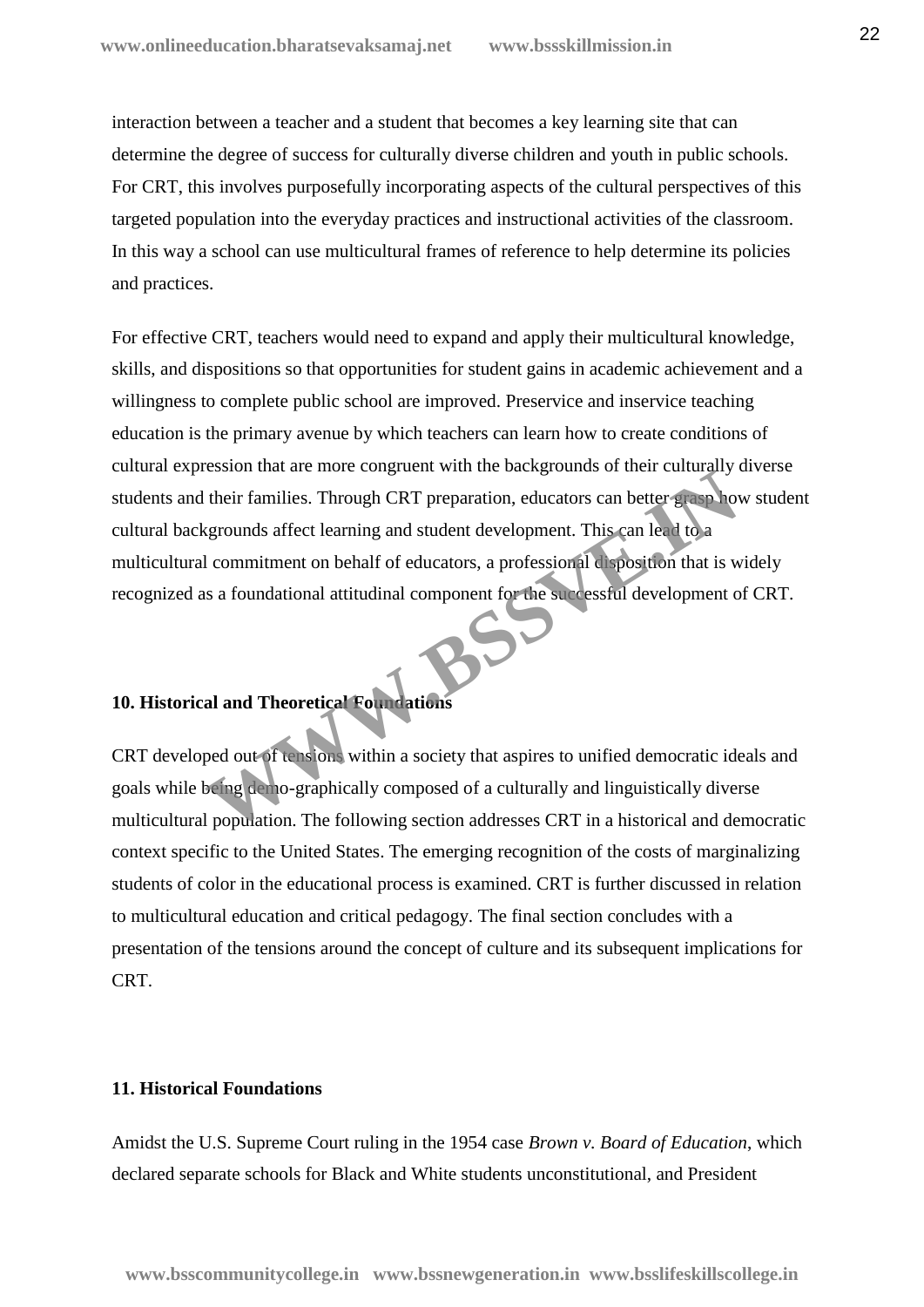Lyndon Johnson's signing into law the 1964 Civil Rights Act, which ended legalized Jim Crow racial segregation in public facilities and housing, public awareness was growing about the cultural discontinuity for African American children and other students of color with mainstream public schools. Whereas some educators and policy makers described these differences as cultural deficits or disadvantages on the part of students of color and their families, educational reformers influenced by the aims of the civil rights movement turned their attention to what they identified as deficiencies in the structure and curriculum of public schools. These civil rights activists contended that public schooling skewed advantage toward White middle-class students and ignored or punished the cultural orientations of students of color.

The civil rights movement helped to usher in the concepts and approaches of the modern reform movement of multicultural education. During the past 35 years, the multicultural education reform movement has advocated for a deeper understanding of the prospects to transform traditional schools into ones with a more democratic, inclusive, and civic face. Multicultural educators have consistently stressed the need for teachers to expand their cultural competence in relation to their own dispositions, knowledge base, and performance skills. Imbedded within this expectation is a desire to have a teaching force with a deeper understanding of the relationship of the school curriculum to a pluralistic society with particular attention to the needs of students of color. The legacy of the civil rights movement highlighted the need for a teaching force that can understand and interact effectively with diverse cultural groups outside the standard school boundaries and is able to provide curricular opportunities reflective of this diversity within schools. The movement has advocated for a deeper understanding of the prospection movement has advocated for a deeper understanding of the prospectional schools into ones with a more democratic, inclusive, and civic 1 educators hav

CRT developed out of both the social cauldron of the civil rights movement and multicultural education reform efforts to expand democratic opportunities for all students and their families. Emerging conceptually in the 1980s, CRT came of age during the 1990s in an effort to meet the multicultural goal to have teachers who hold the knowledge, skills, and professional dispositions that are sensitive and responsive to the conditions of people historically placed on the margins of society's political and economic activities. Nevertheless, by the end of the first decade of the 21st century, students of color continued to constitute disproportionately high percentages among the estimated 1.2 million students who drop out of high school every year. Currently in the United States, approximately 68% of those who begin ninth grade graduate at the end of what would be their twelfth grade. Furthermore, for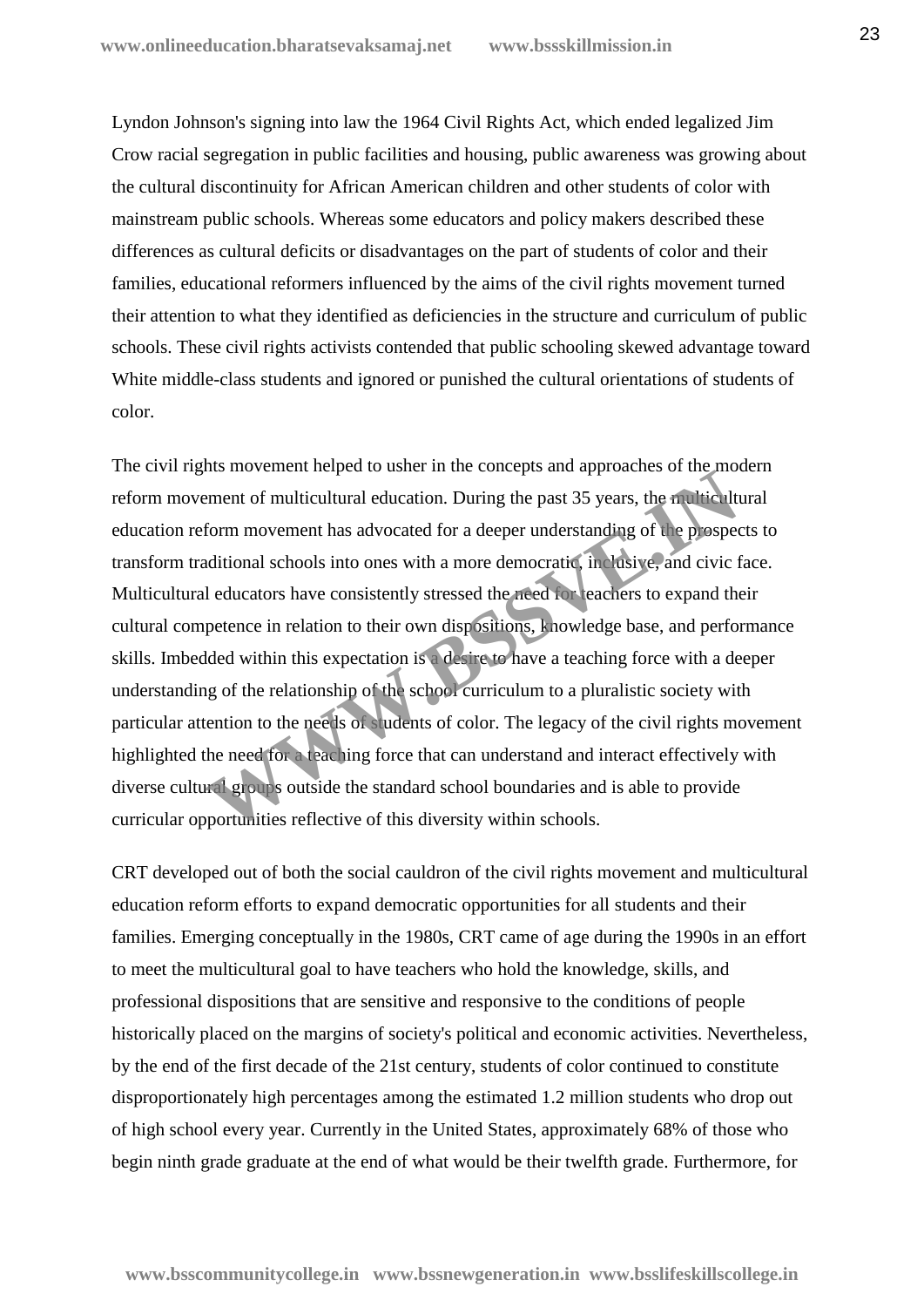African American, Native American Indians, and Latino students, graduation rates hover around 50%, whereas for males in those groups the figure ranges from 43 to 48%. Researchers have found that by the age of 8, disparities between the cultural values and patterns of communication of the home and the school can diminish the desire of young people to learn and to believe in their own capacity to learn. Some students come to see schooling as detrimental to their own language, culture, and identity. In this historical and contemporary context CRT is looked to as a potential solution to this seemingly entrenched racialized differential.

# **11. Democratic Foundations**

Recent court decisions point to the expectation that an adequate education should include the preparation of economically productive citizens who can actively participate in a democratic society. These decisions find that an adequate education is constitutionally defined in relation to access and opportunity for learning. Like these court cases, the preeminent educational philosopher and practitioner John Dewey (18591952) had located the purpose of schooling in the larger context of a democratic society. He conceived of a democratic community founded upon goodwill that can result when individuals empathetically see across their self-interests and biasesbe they cultural or racialand work toward common learnings and understandings. In this context, Dewey warned against one group acting under the guise of benevolence by dictating to others what was in their best interest. Similar to Dewey, CRT literature promotes honoring and incorporating multiple cultural perspectives rather than defaulting to dominant monocultura! schooling norms of Euro-Americanism. decisions point to the expectation that an adequate education should not be conomically productive citizens who can actively participate in a derive decisions find that an adequate education is constituted by defined in a

CRT is representative of both Dewey's democratic ideal and a manifestation of the schooling goal to educate young people to be informed and active democratic citizens. CRT strives to enact the Deweyian concept of democratic goodwill by teaching across and to significant cultural differences. Like contemporary CRT theorists and practitioners, Dewey chastised traditional schooling arrangements that dismiss the importance of an individual's relationship to the conditions of teaching and learning. To create a learning experience, Dewey contended that educators should account for how learning environments positively interact with the needs, abilities, and aspirations of individual students. Because he saw education as fundamentally a social process, Dewey recognized that personal experiences of students must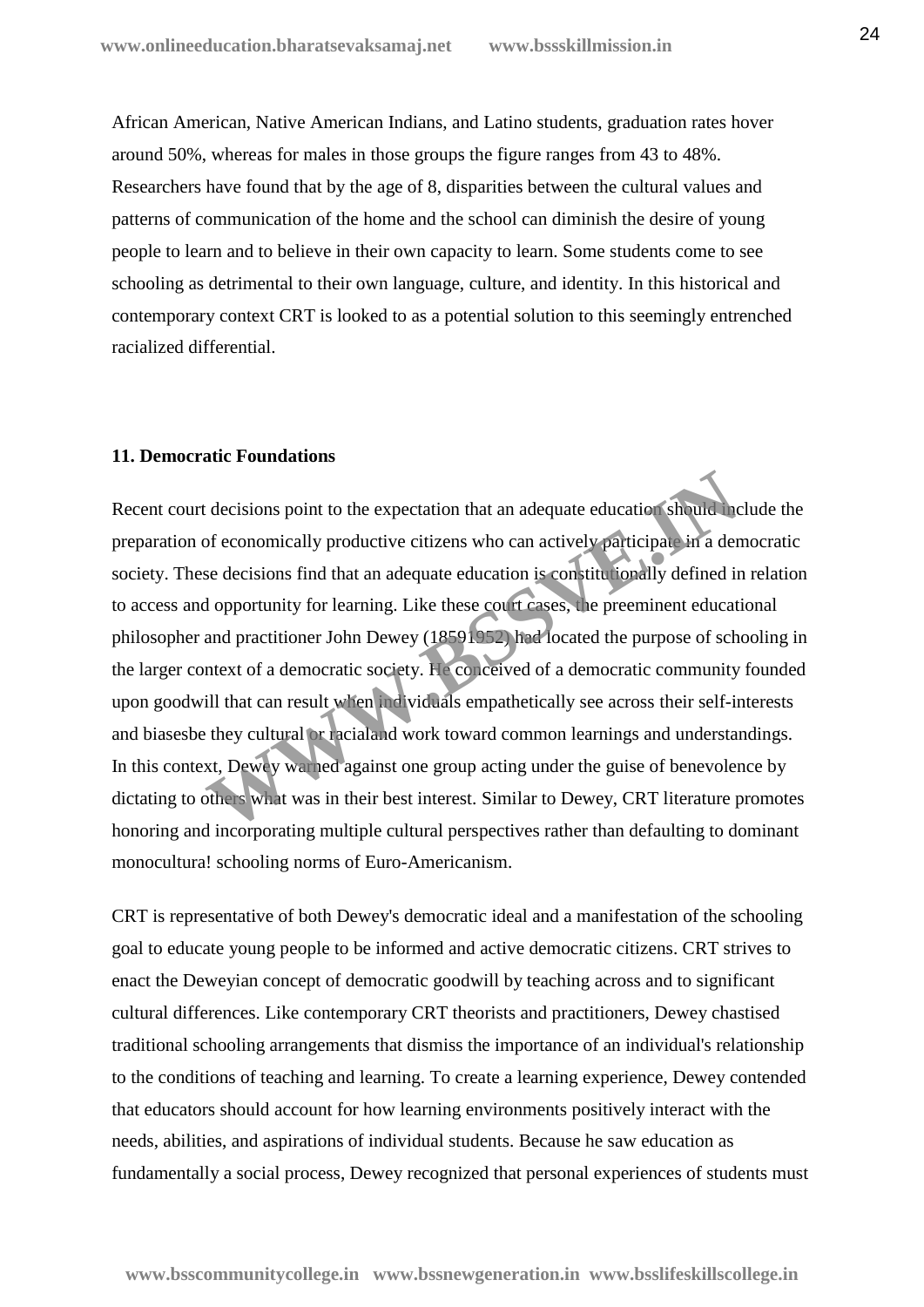be incorporated into the curriculum for learning to have a lasting effect. From a Deweyian standpoint, CRT as a learner-centered pedagogy acknowledges the importance of student's prior and current experiences for the long-range goal of the development of citizenship competencies.

# Low-Status Students

A democratic goal of CRT is to close the disparity of academic and social opportunities observed primarily between students of color and White students. Prominent educational researcher Linda Darling-Hammond observes that structures of inequality in public education as evidenced in the distribution of funding, qualified teachers, courses, and instructional materials have been a part of U.S. history since the founding era. Research indicates that teachers need to recognize this condition of inequities in order to begin closing the achievement gap for those students habitually assigned low status and inferior academic competence. The Learning First Alliance finds that when schools support the academic progress of students, their engagement with school increases. Low-status students, according to researchers, are among those who lack opportunities to receive the equitable benefits of pedagogical approaches designed to help students acquire meaningful and engaging academic content that can help them meet school district and state learning standards, stay in school through graduation, and develop into active democratic citizens. d to recognize this condition of inequities in order to begin closing the<br>gap for those students habitually assigned low status and interior academ<br>The Learning First Alliance finds that when schools support the academ<br>stu

Low-status students include individuals whose academic rights have been historically marginalized by institutions and people in privileged positions. This discrimination continues to be experienced by many students of color, immigrant children, and students from lowincome families. Based on her extensive research, Elizabeth Cohen found that from a democratic perspective, low-status students working, for example, in small learning groups often are limited in their participation and have their ideas disregarded by other students. When low-status/ historically marginalized students become disengaged in learning, teachers often see this as a discipline problem rather than a status problem that needs teacher intervention and support in order that such students can demonstrate academic competence. It is within this democratic context to help all students that CRT is situated.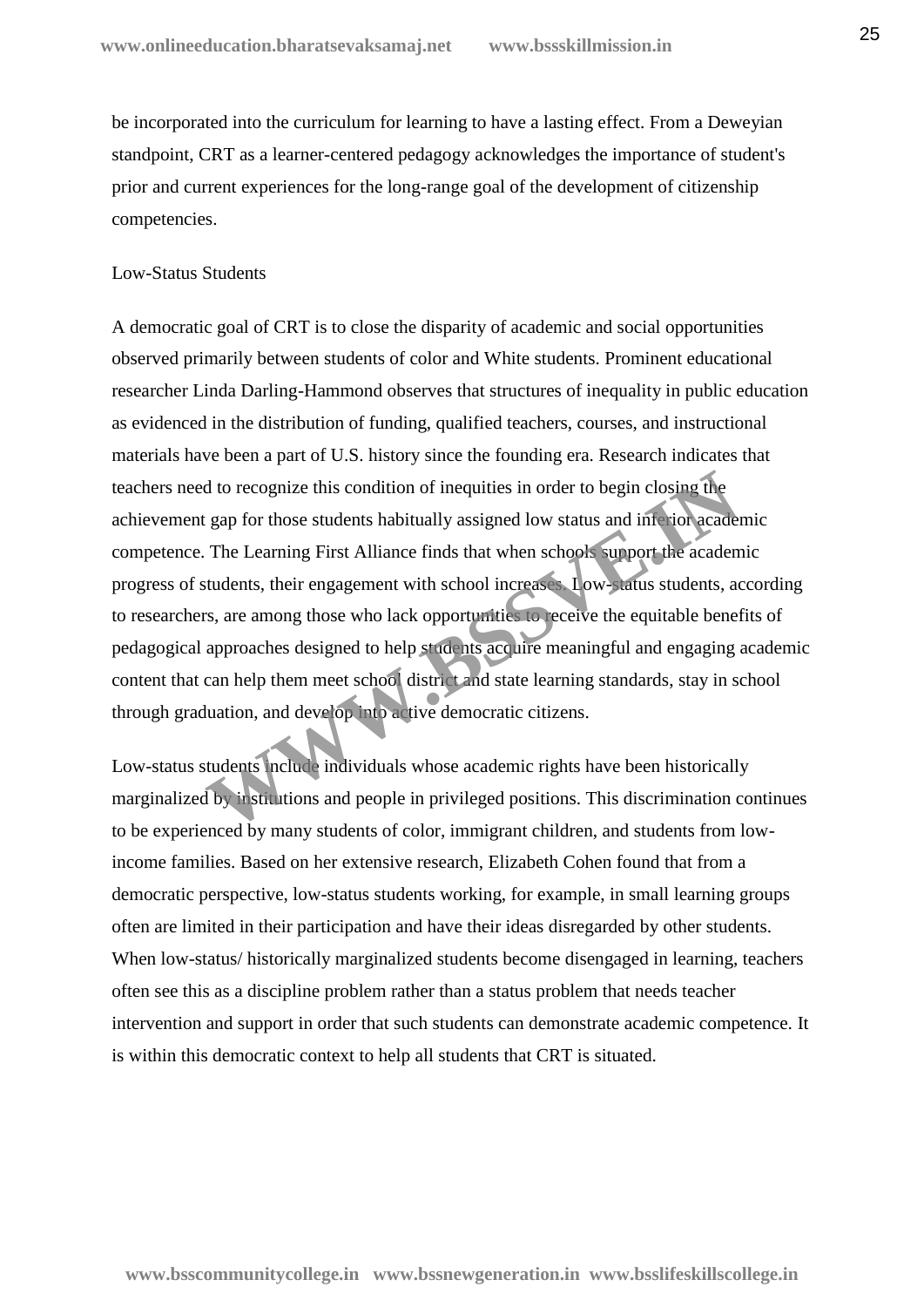### **12. Multicultural Education Foundations**

CRT is an expression of multicultural education. Through multicultural educational approaches a culturally responsive teacher is theorized as contributing to the elimination of models of cultural deficiency by attending to the learning needs of low-status students with the expressed purpose to educate citizen-students who work to the ideals of a democracy. To varying degrees, CRT is viewed as an enactment of the reform goals and dimensions of multicultural education as articulated by James Banks.

Banks theorized a multidimensional concept of equity and schooling with five interactive dimensions of multicultural education. For Banks, each enacted multicultural dimension by culturally responsive teachers holds the theoretical potential to meet the broad goal to develop an educated democratic citizenry. He conceptualized the multicultural dimension *content integration* as an instructional approach where a culturally responsive teacher presents subject matter content from a variety of cultural perspectives. The dimension *knowledge construction* is when culturally responsive teachers can reveal to students how subject matter is constructed from particular racial and social class perspectives in contrast to dominant models that privilege Euro-American knowledge bases over those from culturally different groups. *Prejudicial discrimination reduction* entails for the culturally responsive teacher creating school and classroom opportunities for students to learn to develop more democratic attitudes and behaviors. The *equity pedagogy* dimension finds a culturally responsive teacher focusing not only on equality of learning opportunities but also consciously implementing strategies that assist those culturally diverse students who struggle academically. The final dimension, an *empowering school culture and social structure*, calls on the culturally responsive teacher to support efforts to restructure schools organizationally and culturally in order to increase for all students educational equity and cultural affirmations. ducated democratic citizenry. He conceptualized the multicultural dimer<br>gration as an instructional approach where a culturally responsive teacher<br>ject matter content from a variety of cultural perspectives. The dimensio<br>o

### **13. Critical Pedagogy Foundations**

The concept of pedagogy in its contemporary usage is a perspective that envisions effective teaching as a process rather than a set of discrete techniques. Congruent with CRT, pedagogy as currently defined situates effective teaching more as two-way communication between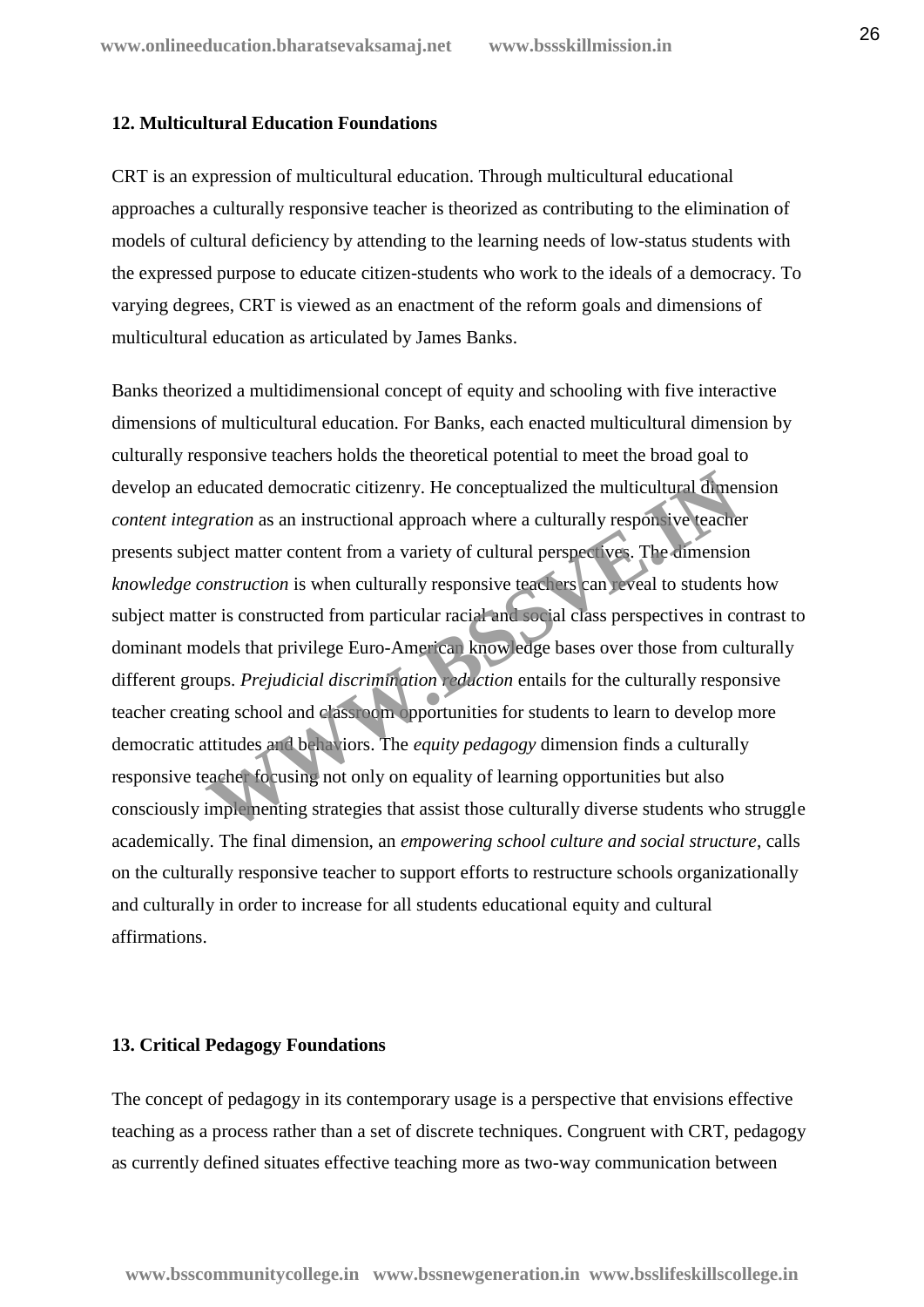teachers and students in contrast to the direct transmission of information to students by teachers. A teacher, then, practices approaches to teaching and learning that build relationships with and among students and focuses ultimately on how and to what extent students are learning. This definition of pedagogy mirrors research that finds achievement improves through active student participation in the learning process.

More specifically for CRT, *critical pedagogy* offers ways to look at teaching and learning that can bring to the forefront such concepts as ideology, hegemony, resistance, power, knowledge construction, class, cultural politics, and emancipatory actions. The underlying concepts of critical pedagogy are theorized as necessary for teachers and their students to understand seemingly intractable conditions of social and educational inequities. CRT uses a critical pedagogy philosophical orientation to differing degrees when conceiving and implementing curriculum and instruction. Identifying Dominant Practices<br>Unraveling issues of political dominance and oppression is a task that critical pedagogy

# Identifying Dominant Practices

attempts to undertake. Such work necessitates a knowledge base that analyzes how and why a dominant ideology supports a particular kind of political and economic arrangement that directly affects public school goals, policies, and practices in ways that can undermine the academic achievement of students of color. CRT theorists and practitioners find critical pedagogy as an approach where culturally responsive teachers can acquire a knowledge base that helps explain the existence of inequalities that can negatively affect the academic achievement of culturally diverse students. Freire noted that when inexperienced teachers from mainstream cultures find themselves working with culturally different students, students' language, values, and behaviors may be so different from their teachers' that the culture of those students may be deemed by teachers as strange and dangerous. Advocates for CRT contend that culturally responsive teachers must not retreat from such differences but should become themselves students of these differences as a means to know and help each of their students socially and academically. Bester the anti-<br>
Sommant Practices<br>
Ssues of political dominance and oppression is a task that critical pedage<br>
Independental school grads, political and economic arrangement<br>
Such school grads, political and economic arr

# Praxis

The concept of praxis has direct theoretical relevance to critical pedagogy and CRT. Freire (1970) explained that the discovery of oppressive conditions cannot be purely intellectual but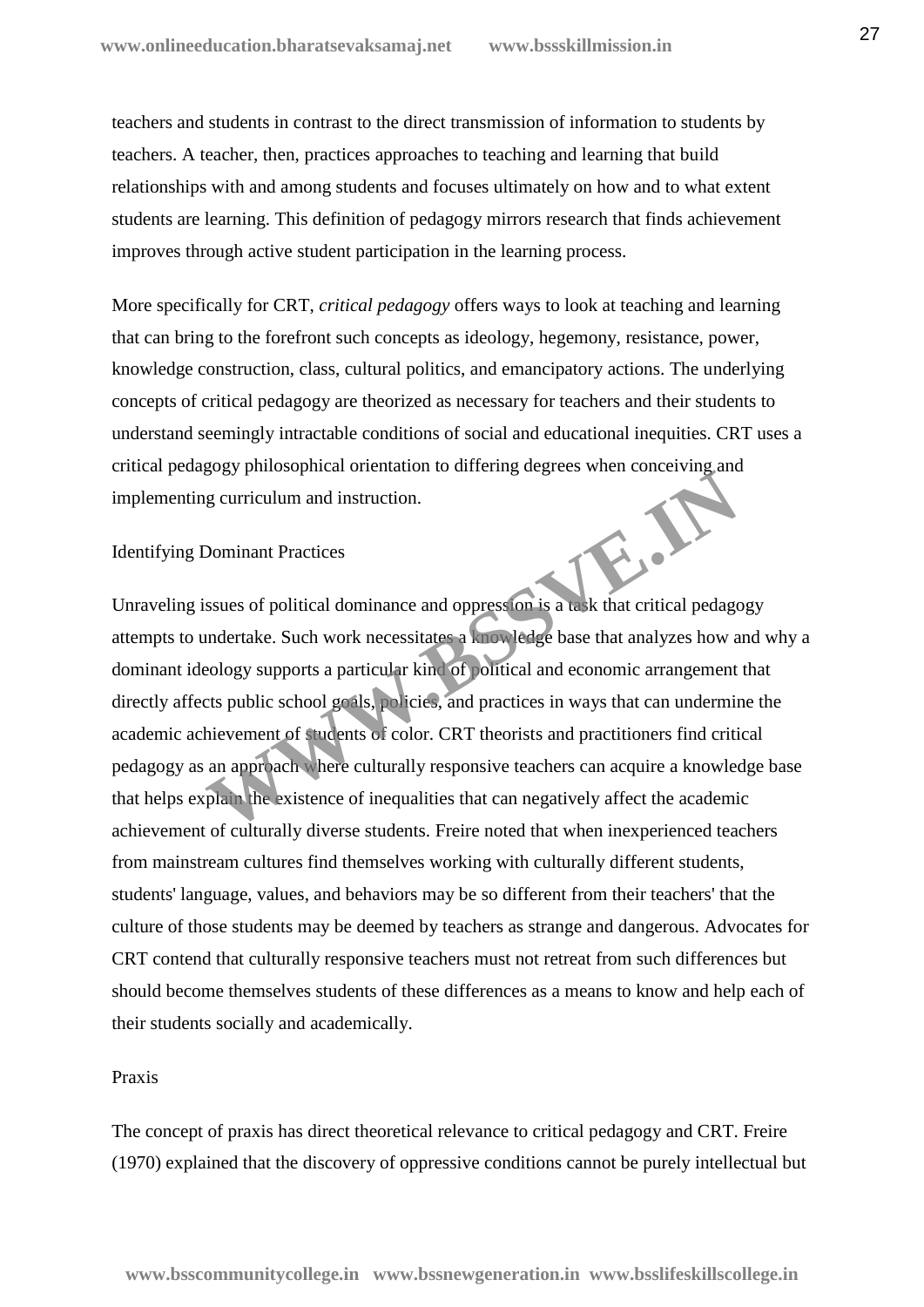must involve *action;* nor can it be limited to mere activism, but must include *serious reflection:* only then will it be a praxis (p. 52, emphasis added). When applied to teaching, praxis requires teachers to alter traditional norms of teaching and learning. Freire postulated that it is necessary to reduce the perceived distance and contradictions between students and teachers in order that both groups can share collaboratively in the teaching and learning process. Hence, praxis requires culturally responsive teachers to become a learner along with their students. At a minimum, this can involve culturally responsive teachers learning with and from their students about various cultural communities and backgrounds from which students come. Thus, the idea of praxis reminds culturally responsive teachers that it is not enough to only identify unequal, racist, and undemocratic situations. By means of a pedagogy that is critical and imbedded with the concept of praxis, culturally responsive teachers are theoretically expected to work with their culturally diverse students and communities to help overcome inequities that may exist under mainstream arrangements of schooling. WWW.BSS

### **14. Cultural Complexities**

The concept of culture is complex, and efforts to narrow its meaning can have negative implications for student learning under CRT. Multicultural educator Sonia Nieto (2000) defines culture as the values, traditions, social and political relationships, and worldview created, shared, and transformed by a group of people bound together by a common history, geographic location, language, social class, and/or religion (p. 138). Culture defined as such is not a static entity that a culturally responsive teacher can easily identify because culture is interactive, affects a person's life, and is continually changing.

Cultural tensions underlie the emergence of CRT. Debates exist among scholars and practitioners who approach the racialized achievement gap as a function of cultural deficiencies. Others contend that the academic achievement differential is based on a lack of acknowledgment of the cultural assets held by culturally different students. This debate has led to an examination of the theoretical concept of learning styles as a means to better understand the learning needs of all students. The following sections describe these varying perspectives and their relationship to CRT.

# Cultural Deficits/Differences/Assets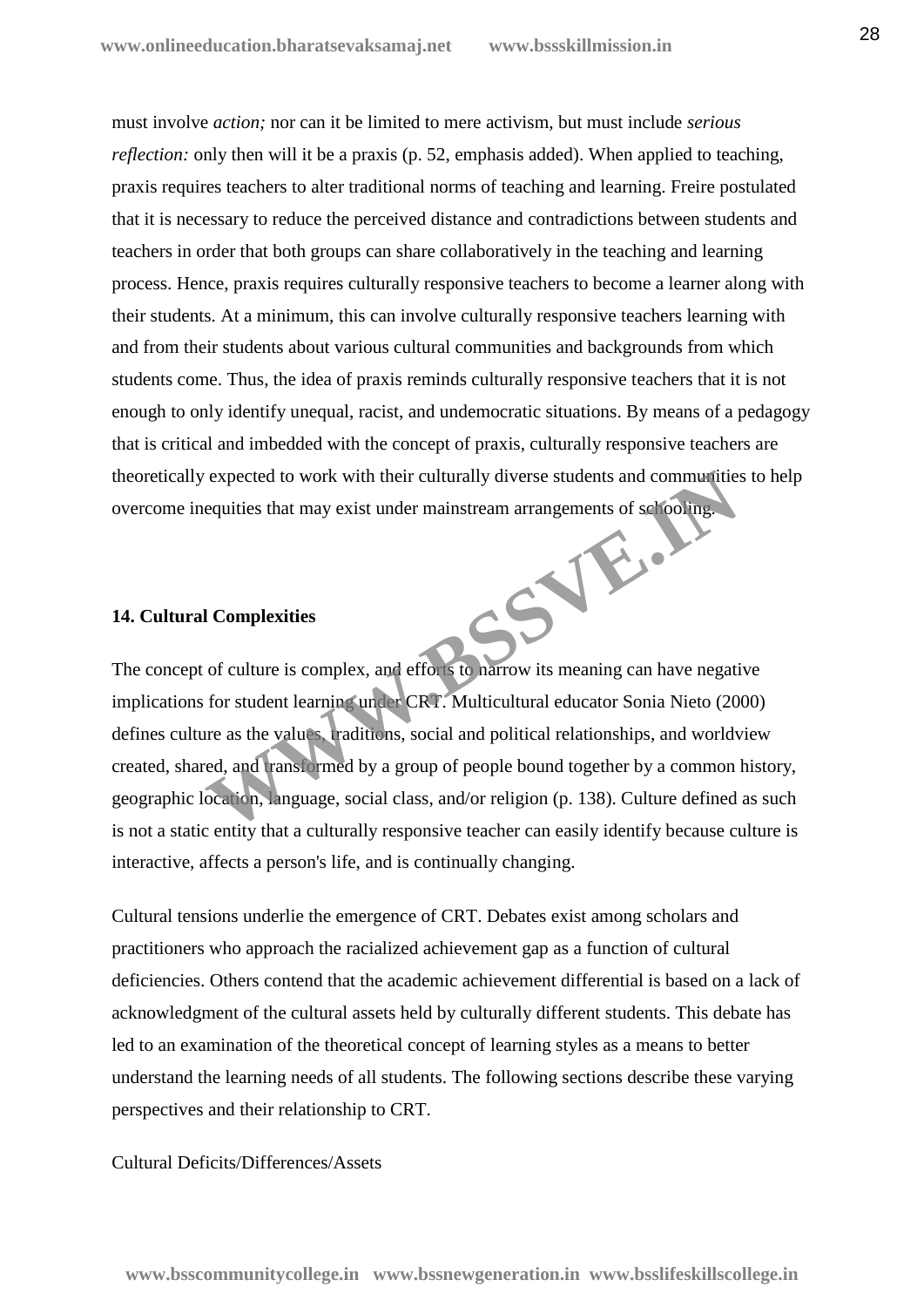At various points throughout U.S. history, population groups who were not of Anglo- or Western European origins have been considered to be culturally deficient, disadvantaged, or deprived. The cultural deficiency model that was articulated in the 1960s and cyclically reemerges over time has led, CRT scholars contend, to discriminatory schooling conditions for students of color and those from low-income families. The cultural deficiency perspective assumes that children and youth who are culturally different from mainstream society need an education that assimilates them into dominant norms and behaviors and away from the cultures of their families and communities. From this point of view, minority students are constructed as culturally disadvantaged by presumed deficits located within their cultural histories, beliefs, and conduct. Theorists who support a cultural deficiency standard tend to blame culturally different groups for their lack of economic and political gains and believe that a democracy must have a unified culture that is built on Anglo-European values.

Theorists countered the monoculturalist's cultural deficiency model by emphasizing cultural and ethnic differences. CRT emerged from this debate about an apparent lack of cultural congruence between the public school and the home life of students of color. Culturally responsive teachers who practice under a cultural difference model have been encouraged to learn about the various cultures of their students as assets rather than deficits and to incorporate those cultures into curriculum and instruction. A challenge for culturally responsive teachers, however, is avoiding a common tendency to stereotype students of color according to their ethnic or racial identification. This essentialized labeling can lead to narrow and simplistic understandings of the complexities of culture and what it means to students of color in the myriad settings in which they live and attend school. Additionally, some multicultural scholars question whether it is possible to attain culture congruence between the public school and the lives of culturally diverse students. To overcome these issues, researchers Luis Moll and Norma Gonzalez call for application of funds-of-knowledge approach that documents cultural knowledge from home visits. The funds-of-knowledge strategy can help culturally responsive teachers learn more about their students, apply this new cultural knowledge to the curriculum, and discover the heterogeneity within cultural groups. Tracy must have a unified culture that is built on Anglo-European values.<br>
untered the monoculturalist's cultural deficiency model by emphasizing<br>
ifferences. CRT emerged from this debate about an apparent lack of cult<br>
be

# Learning Styles

Although a popular construct, learning styles is a somewhat indeterminate concept in order to grasp the social-psychological dynamics of subject-specific learning. Approached from a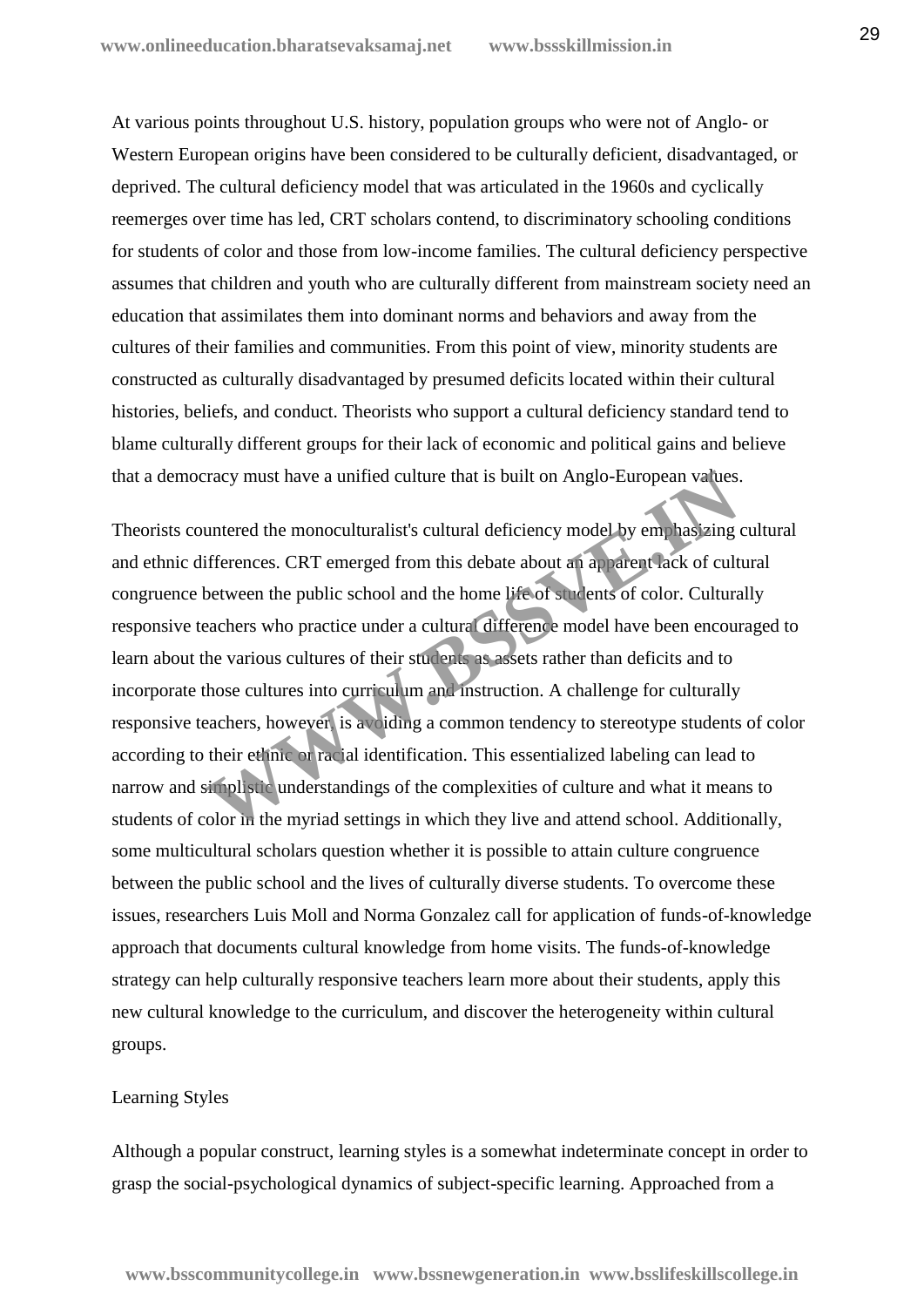CRT perspective, learning styles research indicates that teachers should know how to (1) incorporate the cultural context of teaching and learning into the curriculum by using the prior learning of students and including students' own personal cultural perceptions, (2) utilize affect in building interpersonal relationships with students, and (3) adjust teaching approaches that conflict with student learning styles. Nevertheless,

*research on learning styles using culturally diverse students fails to support the premise that members of a given group exhibit a distinctive style. Clearly, learning-styles research is a useful beginning in designing appropriate instruction for culturally diverse students, and not an end in itself. (Irvine & York, 1995, p. 494)*

Yet, when learning styles are conceived in the context of instruction being culturally congruent, learning gains may accrue to marginalized students of color. The theoretical tension here is to recognize that individual students may have preferred learning styles that may or may not be attached to their cultural backgrounds.

Learning styles used simplistically can stereotype children of color and further stigmatize non-Western cultures. Research suggests that developmental learning needs of students from outside the dominant culture cannot necessarily be comprehended by teachers without analyzing students' experiences with the curriculum and how they locate themselves with a classroom's specific learning environment. Learning styles approaches that either negate or abridge cultural orientations and differences can be counterproductive to the achievement of children and youth living in subordinated cultures. Hence, the challenge for CRT is to identify those situation-specific cultural variables that may contribute or detract from student learning and to build a teaching and learning program around such knowledge. Examing gains may accrue to marginalized students of color. The theoretic<br>is to recognize that individual students may have preferred learning style<br>not be attached to their cultural backgrounds.<br>les used simplistically ca

### **15. Knowledge, Skills, and Professional Dispositions**

CRT requires teachers to acquire particular knowledge, skills, and professional dispositions in order to effectively meet the social and academic needs of culturally diverse students. The following three sections focus on these competencies.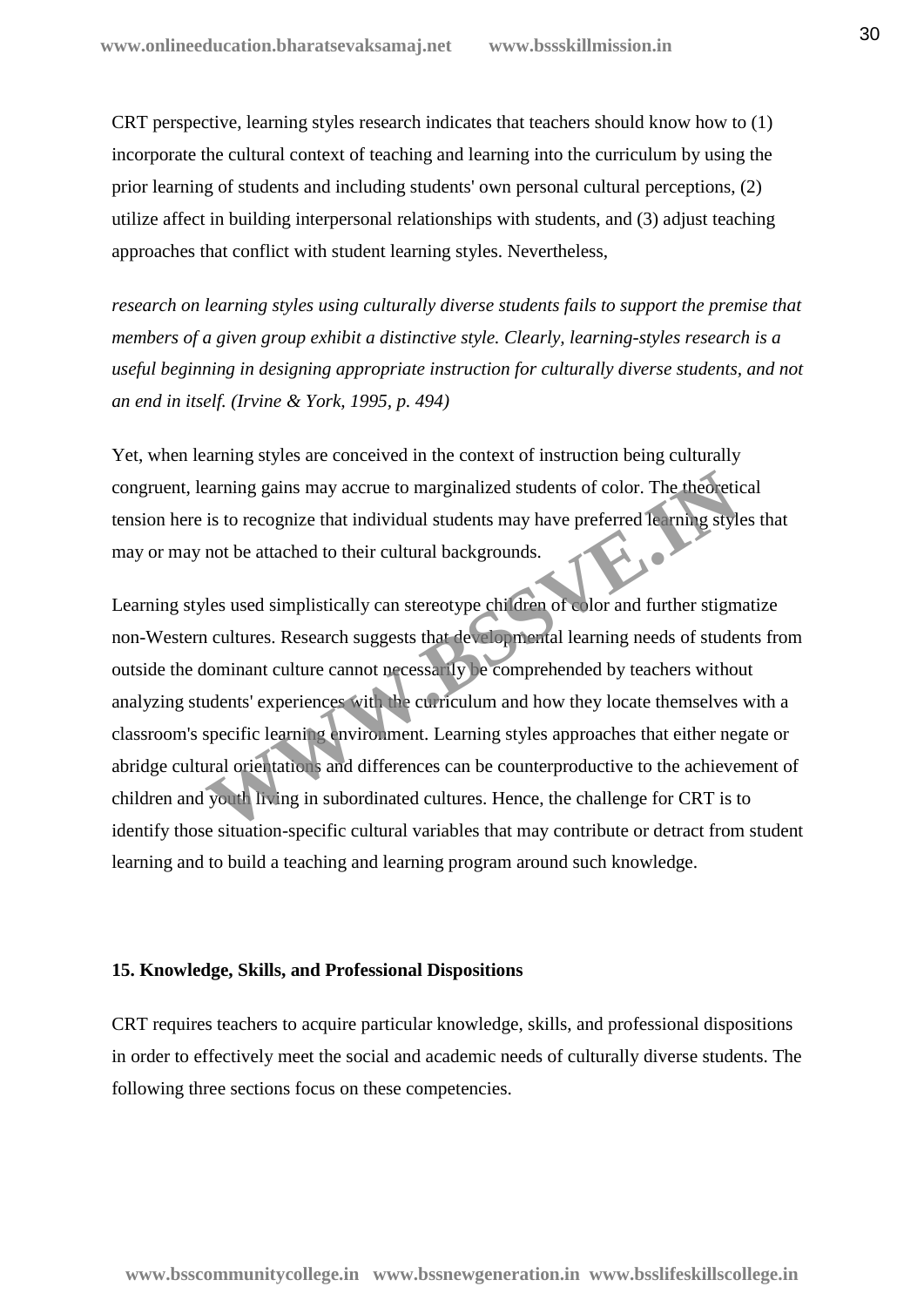### **16. Knowledge Base**

Culturally responsive teachers hold a knowledge base that emerges out of historical and theoretical foundations similar to what has been discussed above. This includes a grounding in a multicultural perspective of U.S. history and a comparative grasp of the difference between expressed democratic ideals and actual institutional practices. Specifically, culturally responsive teachers need to be aware how the concepts of White privilege and property rights can be manifested in contemporary political, economic, and educational systems through various forms of biases and racism, including color blindness. Underlying this foundation is an understanding that citizenship rights have not always been able to be exercised equally by all groups of people and the subsequent economic effect that this has had on schooling, housing, and employment opportunities for populations of color. These studies also include the historic opposition and resistance by people of color to acts of oppression, especially as pertains to access to educational opportunities such as rigorous academic courses taught by qualified teachers. qualified teachers.

Teacher inservice and preservice education for CRT includes in-depth multicultural education in combination with contemporary research on effective teaching. A knowledge base steeped in constructionist theory and practice is vital to counter a transmission approach that is problematic for implementing a student-centered pedagogy like CRT. CRT necessitates a background in learning theory and human development that is based in social psychology and analyzes individual students within cultural and social contexts. Important is an understanding of the rationale behind democratic classroom management approaches that are welcoming, participatory, and inclusive of cultural diversity. Critical is a research background on heterogeneous cooperative learning and its value in regular application for students who come from population groups who have been historically marginalized in public schools and are likely candidates to exit school before twelfth grade. **Example 5 and the state of the state of the state of the state of the state of the state of the state of the state of the state of the state of the state of the state of the state of the state of the state of the state of** 

Ideally culturally responsive teachers will have had a preservice field experience that can provide them with the experiential knowledge of a working in a culturally diverse setting. This kind of field experience is most effective before a student teaching internship when combined with critical reflection that is connected to issues of equity and effective teaching research. Providing preservice teachers with well-designed experiences with culturally diverse populations in communities and K-12 schools continues to offer the possibility of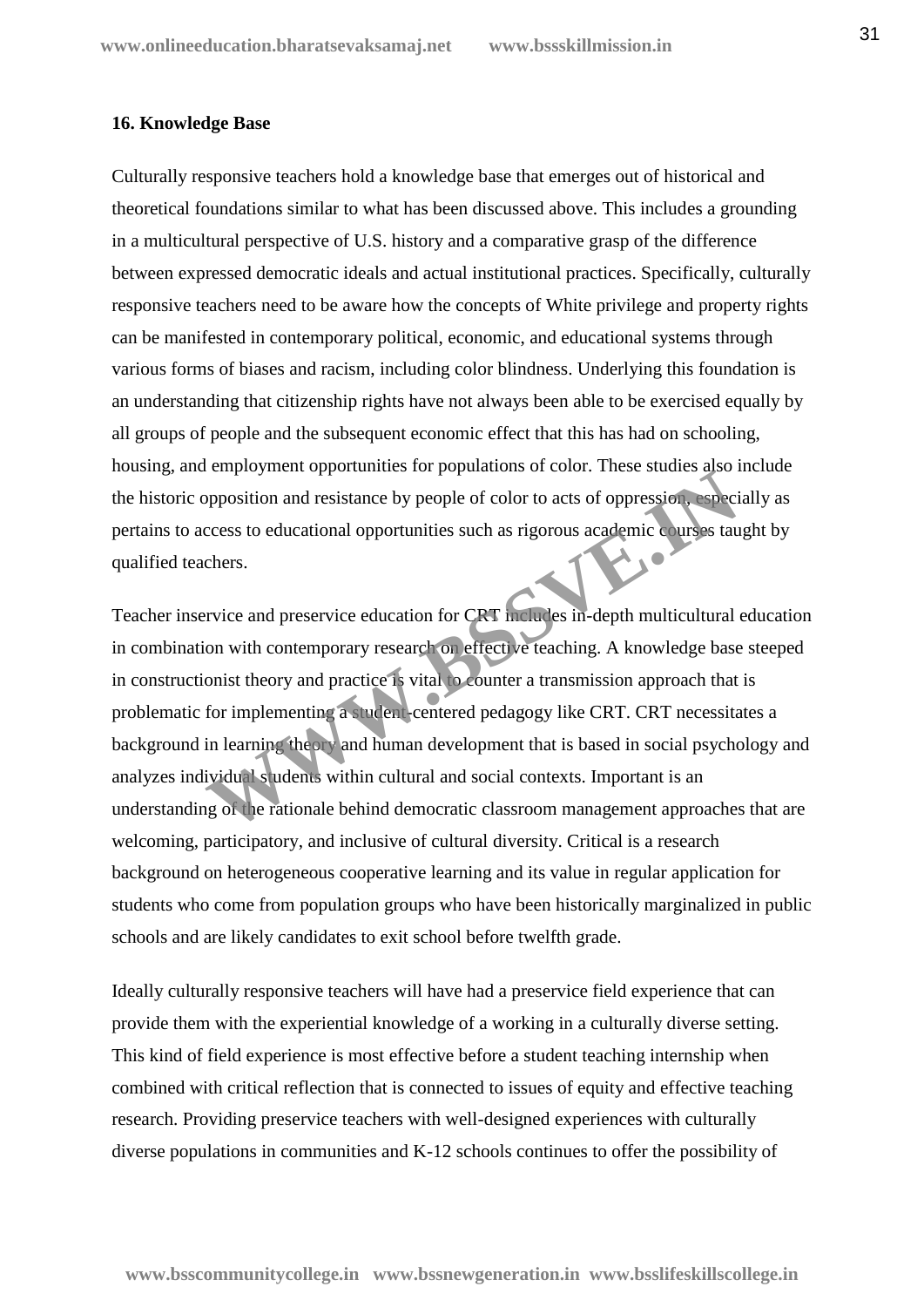expanding multicultural understandings that appear necessary for culturally responsive teachers.

Culturally responsive teachers are well informed about their subject matter and are regularly investigating sources that can increase the multicultural perspective of their teaching disciplines. Teachers also learn about the communities and cultures from which their students originate and try to incorporate those orientations and resources into daily instruction. Culturally responsive teachers are lifelong learners of culture and its implications for teaching and learning in their particular settings. Therefore, CRT is enhanced by foundational academic knowledge in the study of culture.

Culturally responsive teachers have not only a knowledge base conducive to investigate local cultures, but they also need to have explored their own personal knowledge about their cultural and racial identity formation. With an understanding that their teacher identities are not fixed but subject to socialization, culturally responsive teachers can learn how their own socially constructed histories can potentially both enhance and impede learning in a culturally diverse classroom. This knowledge can be effectively gained through autobiographical or autoethnographical research based on appropriately structured multicultural writing prompts. they also need to have explored their own personal knowledge about the racial identity formation. With an understanding that their teaches identity subject to socialization, culturally responsive teaches shan learn how the

Building on their knowledge base, culturally responsive teachers need specific skills to create interactive group curricular experiences from an antiracist orientation that works toward prejudice reduction among students. Culturally responsive teachers demonstrate a proficiency to create a welcoming and inclusive classroom. This positive learning community environment permeates all classroom interactions under CRT and is conducive for student discussions on subject matter topics that allow for multiple viewpoints.

Culturally responsive teachers have the ability to implement a constructionist orientation to teaching and learning that allows students to have their voices and cultural backgrounds incorporated into curriculum and instruction. Effective CRT regularly uses cooperative learning, especially with well-designed heterogeneous group work. Culturally responsive teachers consider frequent use of heterogeneous cooperative learning central to the maintenance of an engaged classroom learning community. In this context, culturally responsive teachers know how to create assignments that permit small groups of students to collaborate on academic projects that are based on problem-solving skills. Paramount under a constructionist approach to CRT is the ability to design detailed lesson and unit plans that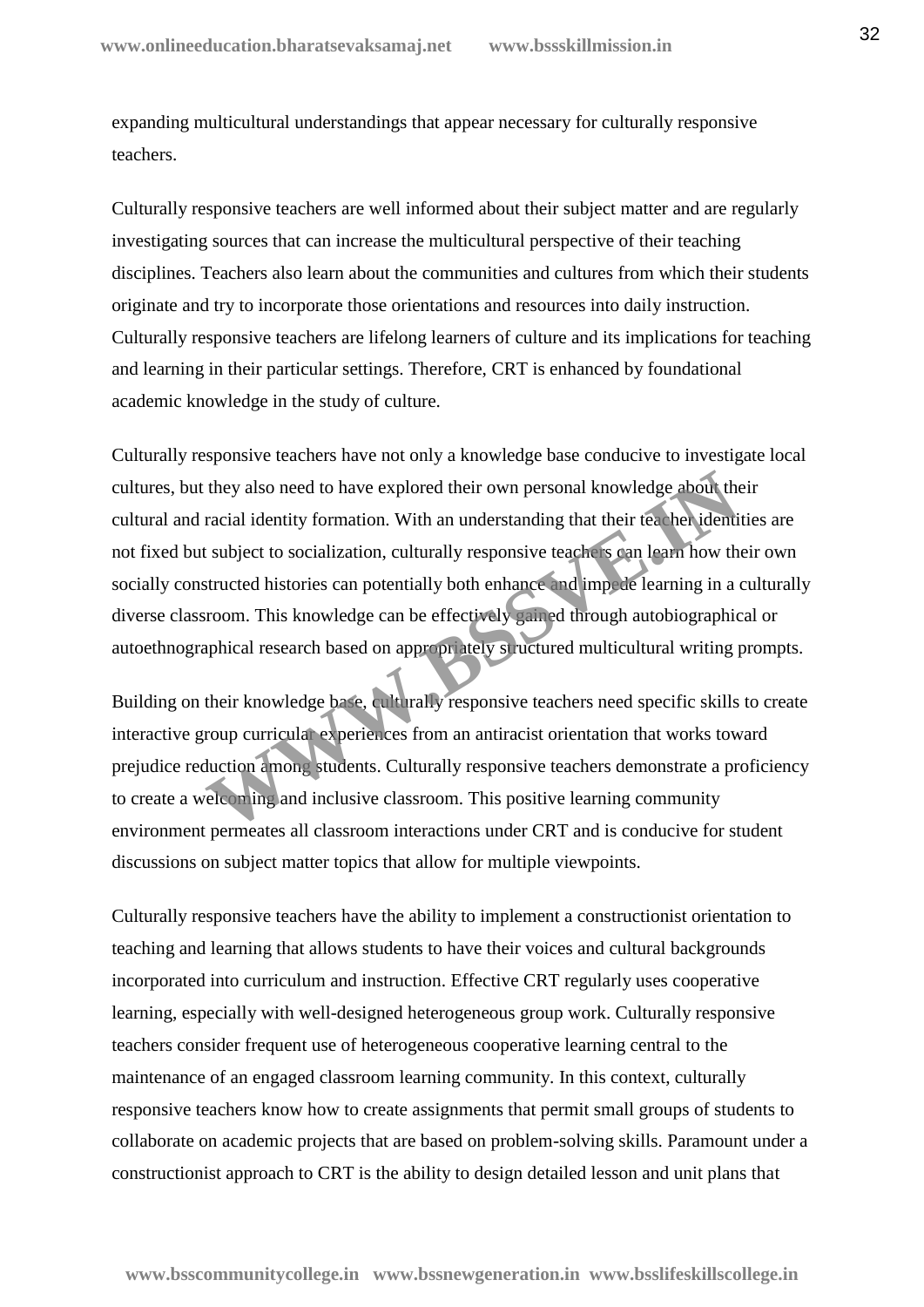make visible links among target learning goals, student/community cultures and interests, learning activities, and assessment.

CRT emphasizes high academic expectations in a curriculum that makes meaningful connections for students between academic knowledge and application. Culturally responsive teachers have the ability to effectively communicate these expectations regularly and compassionately to individual students who have historically struggled academically and/or experienced social alienation from their schools. The skill of active listening is imperative for culturally responsive teachers' effectiveness in conversations with individual students from culturally diverse backgrounds. Within their schools, skilled culturally responsive teachers advocate for their students of color by making a concerted effort to challenge negative attitudes and help ensure that all students are honored in the school, particularly those traditionally underserved.

The skill of critical reflection is practiced regularly by culturally responsive teachers. Through critical reflection, teachers' social definitions about the parameters of their professional work can be reexamined in the context of multicultural education reform goals. This skill constantly demands the willingness of teachers to reexamine the degree of their own cultural encapsulation and to use personal and public insights of cultural encapsulation to make culturally responsive contributions to student learning and school improvement activities. Inderserved.<br>
Certitical reflection is practiced regularly by culturally a show the parameters of their<br>
Work can be reexamined in the context of multicultural education reform<br>
Instantly demands the willingness of teacher

### **17. Dispositions**

Culturally responsive teachers exhibit their culturally responsive dispositions by classroom behaviors that create thoughtful and supportive learning environments and encourage self directed learning by all students. Therefore, CRT values demographic diversity as an enriching social context and supports a just and caring society for children and youth. Culturally responsive teachers embrace diversity as an asset to a school, affirm the cultural backgrounds of students, and believe in high achievement goals for all students regardless of their race, ethnicity, or class.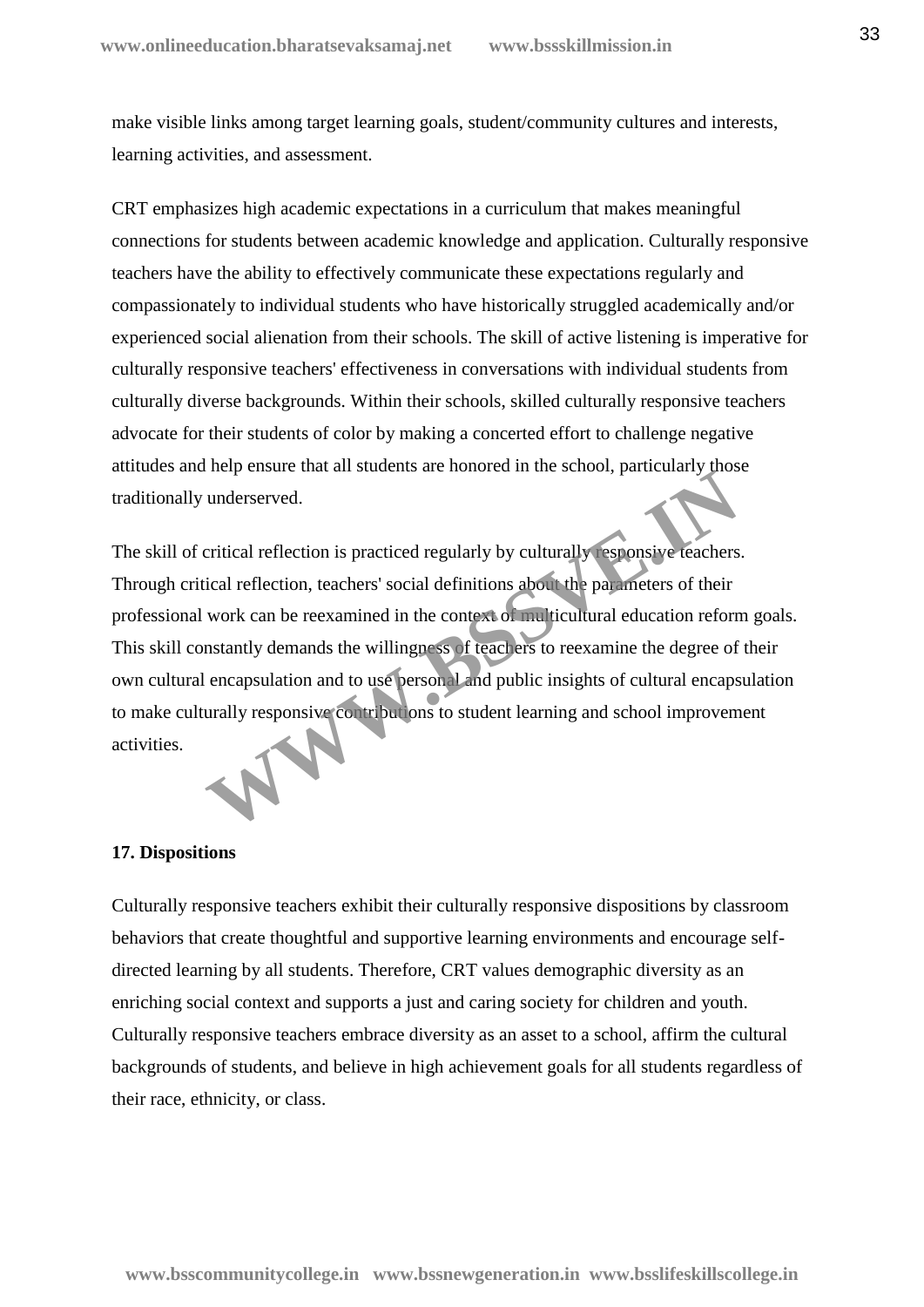High consensus exists among CRT scholars and practitioners that in order for teachers to be culturally responsive, they must develop and hold a multicultural commitment to the values of equity and cultural diversity. This involves a sociocultural disposition based in a critical consciousness about the world around them. Such teachers hold a transformative attitude toward educational inequities when conceiving and implementing curriculum. They are able to articulate an antibias/antiracist multicultural philosophy of education that informs their work. Importantly, culturally responsive teachers recognize when their own professional dispositions may need to be adjusted and are able to develop plans to do so.

### **18. Applications**

Current research indicates that CRT is used across all disciplines. In its application CRT uses a transformational approach to teaching and learning. This involves changing the structure of the curriculum to enable students to view concepts, issues, events, and themes from the perspective of diverse racial and cultural groups.

Common elements exist when culturally responsive teachers have transformed the traditional curriculum. This transformative process includes helping students recognize strengths and significance of their cultures, families, and communities, and to see their own lives and perspectives as subjects worthy of study; studying subject matter concepts from the point of view of students' cultures in comparison to the way concepts are presented in textbooks; and providing opportunities for community members to witness the accomplishments of students through meetings, presentations, and exhibitions and, therefore, potentially increasing community support for the school. arch indicates that CRT is used across all disciplines. In its a plication C<br>tional approach to teaching and learning. This involves changing the strum<br>to enable students to view concepts, issues, events, and themes from<br>o

Case study research suggests that culturally responsive teachers hold (1) a positive image of themselves and their students, (2) democratic and inclusive culturally sensitive social relations with their students and their students' communities, and (3) a conception of knowledge as socially constructed and capable of transformation. Culturally responsive teachers act to transform their classroom curriculum in traditional school settings so that they can more thoroughly provide students access to academic knowledge connections relevant to their own lives, a primary goal of CRT. Case study research also highlights and reflects other common characteristics of culturally responsive teachers: regards students as competent;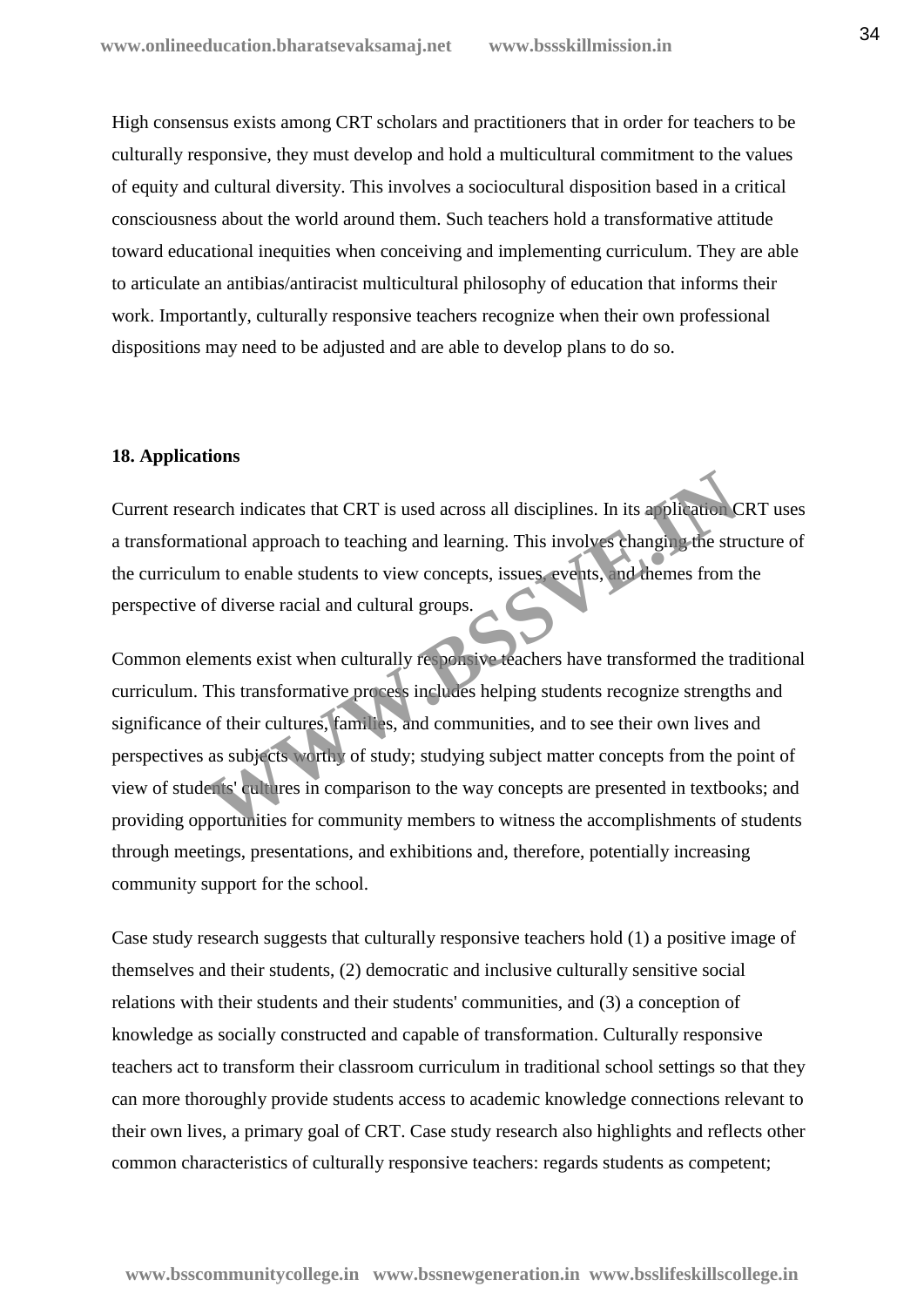provides students challenging content built on students' prior knowledge; uses students' cultures to understand themselves, others, and the curriculum; and develops a positive student-centered learning community

### **Topic Objective:**

At the end of this topic student would be able to:

- Understand Challenge of Middle School International Learners
- Overcoming the challenge
- Accommodations for Students with Special Needs
- Instructional Materials:
- Culturally Responsive Teaching
- Introduction to CRT

### **Definition/Overview:**

**Culturally Responsive Teaching:** Culturally responsive teaching (CRT) is an educational reform that strives to increase the engagement and motivation of students of color who historically have been both unsuccessful academically and socially alienated from their public schools. **WWW.BSSVE.IN**

### **Key Points:**

### **1. Challenge of Middle School International Learners**

For many students immigrating from Foreign countries, prior schooling may not only have been intermittent as described in the above vignette, but may have also taken place in lowresource environments both in Foreign countries and in the U.S. While living in Foreign countries, many students may have resided in rural areas where schools were understaffed and limited in teaching and learning materials.  $2$  After moving to the U.S., Foreign countries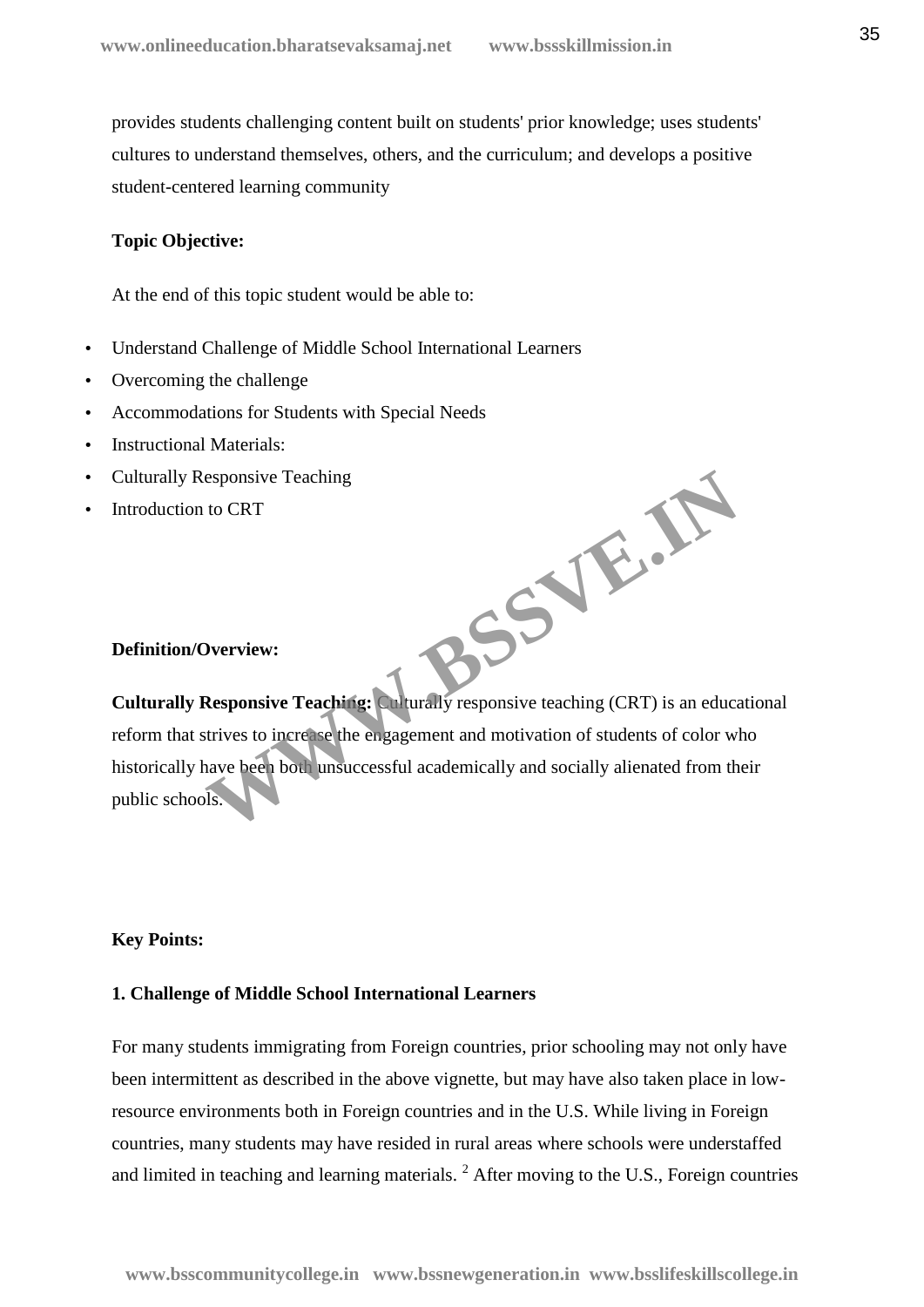immigrant students are more likely to attend overcrowded, limited-resource urban schools with fewer certified teachers.<sup>3</sup> In North Carolina, migration lines have been traced from rural Foreign countries to specific North Carolina destinations. Not only do students come largely from rural schools in Foreign countries, but they often hail from families whose home language is an indigenous language rather than Spanish. Upon arrival in U.S. schools, these students are assumed to be native Spanish speakers, but may in fact be minimally proficient in Spanish. In addition, these students may have had no previous exposure to English upon entry into U.S. schools.<sup>4</sup>

Gaining literacy in English may become an increasing challenge for these incoming students. In addition to education and language gaps, students may also face social and cultural barriers to learning English. Immigration patterns show that incoming families move into relational and geographic enclaves due to social and economic forces.<sup>5</sup> This may add to the social and linguistic segregation experienced by Latinos and make the task of learning English through day-to-day interactions with English speakers difficult. In addition, Jim Cummins has underlined a delay between the acquisition of oral language and academic language pertinent to the experience of English language learners (ELLs).<sup>6</sup> Students need an estimated five additional years of schooling to become proficient in academic reading and writing, such as reading science or social studies textbooks, after reaching oral English proficiency. *Magnan: managranon patterns show that meoning ramines move into tem*<br>hic enclaves due to social and economic forces.<sup>5</sup> This may add to the soc<br>gregation experienced by Latinos and make the task of learning English<br>therac

Teachers in the U.S. may assume an ELL has sufficient proficiency to read and understand academic tasks at the middle school level when they hear a student speak basic English, which leads to a lack of support and increasing rates of academic failure among ELLs. Without additional tutoring, the student may simply lose interest, run out of energy to surmount the ever-growing language and content hurdles, and eventually drop out. Indeed, the dropout rate from eighth to ninth grades sharply increases in North Carolina from around 3% in eighth grade to about 32% of all dropouts occurring in ninth grade.<sup>7</sup> Students may make it through middle school with difficulty, then decide to drop out when high school starts and academic pressures increase. In North Carolina, Latinos show disproportionately high rates of dropout at over 7%.<sup>8</sup>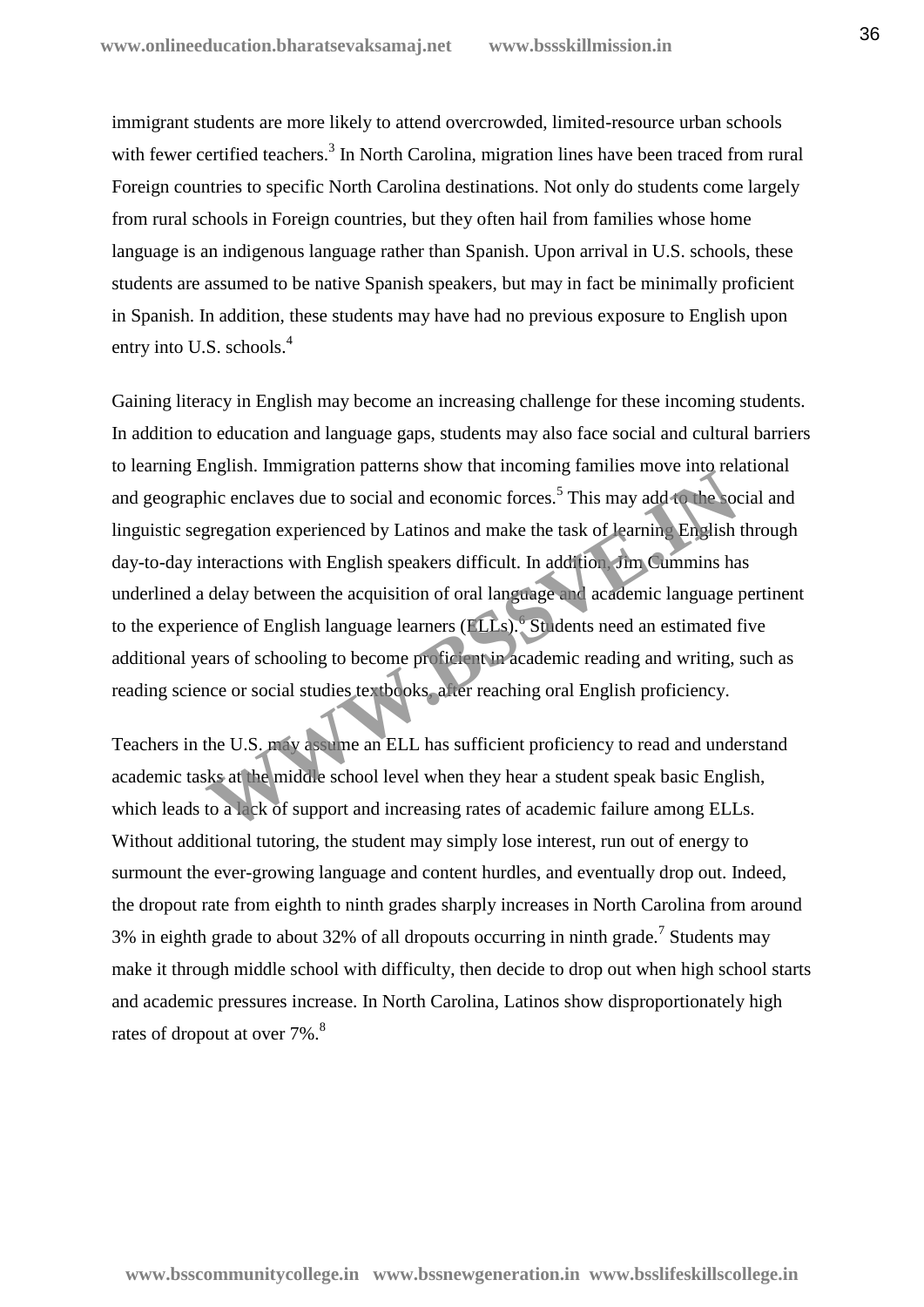## **2. Overcoming the challenge**

Social and cultural capital (a network of people and resources from which the student gains support) are often discussed in research and writing on Latino students. *Academic instrumental knowledge* as a subset of social and cultural capital refers to school-specific knowledge as a type of cultural capital.<sup>9</sup> Many children of immigrants are at a disadvantage when it comes to understanding how U.S. schools function. In 1990, the average Foreign countries immigrant in the U.S. had 7.6 years of schooling. In 2002, 20% of the population in Foreign countries had no schooling compared to 0.6% of the population in the U.S.<sup>10</sup> Schooling experiences, thus, are less prevalent on the whole for parents of current incoming Foreign countries students, so access to the academic instrumental knowledge needed to help their children succeed is limited.

How can teachers and schools help students overcome the middle school challenge? Teachers and schools must work hand in hand with students, but also with the students parents to enlist support and build solutions.

Rueda, Monzo, and Arzubiaga outline an intervention process that works with parents and students using an additive approach.<sup>11</sup> For example, schools and teachers find links between parents knowledge and practices about literacy and the schools literacy approach. Then, schools promote a negotiation of these in relation to the students literacy. chers and schools help students overcome the middle school challenge?<br>
must work hand in hand with students, but also with the students parents<br>
build solutions.<br>
zo, and Arzubiaga outline an intervention process that work

The ALAS project (Achievement for Latinos through Academic Success) in Los Angeles brought improvement in school retention for a group of seventh graders. The intervention included monitoring school attendance period by period and notifying parents daily of their childs attendance or truancy, training for the students on problem-solving skills, weekly or daily feedback to students and parents from teachers on behavior and schoolwork, training for parents on how to participate in schools and how to manage their childrens behavior, recognition and bonding activities for students, and connecting students and families with community services.<sup>12</sup>

Research on culturally relevant curriculum has also pointed out the increase in engagement among middle school students when Meso-american culture, language, and history is taught.<sup>13</sup> Tapping into families cultural capital and knowledge are critical to engaging the student and the parents in the educational process. Curricular choices such as these can help

**www.bsscommunitycollege.in www.bssnewgeneration.in www.bsslifeskillscollege.in**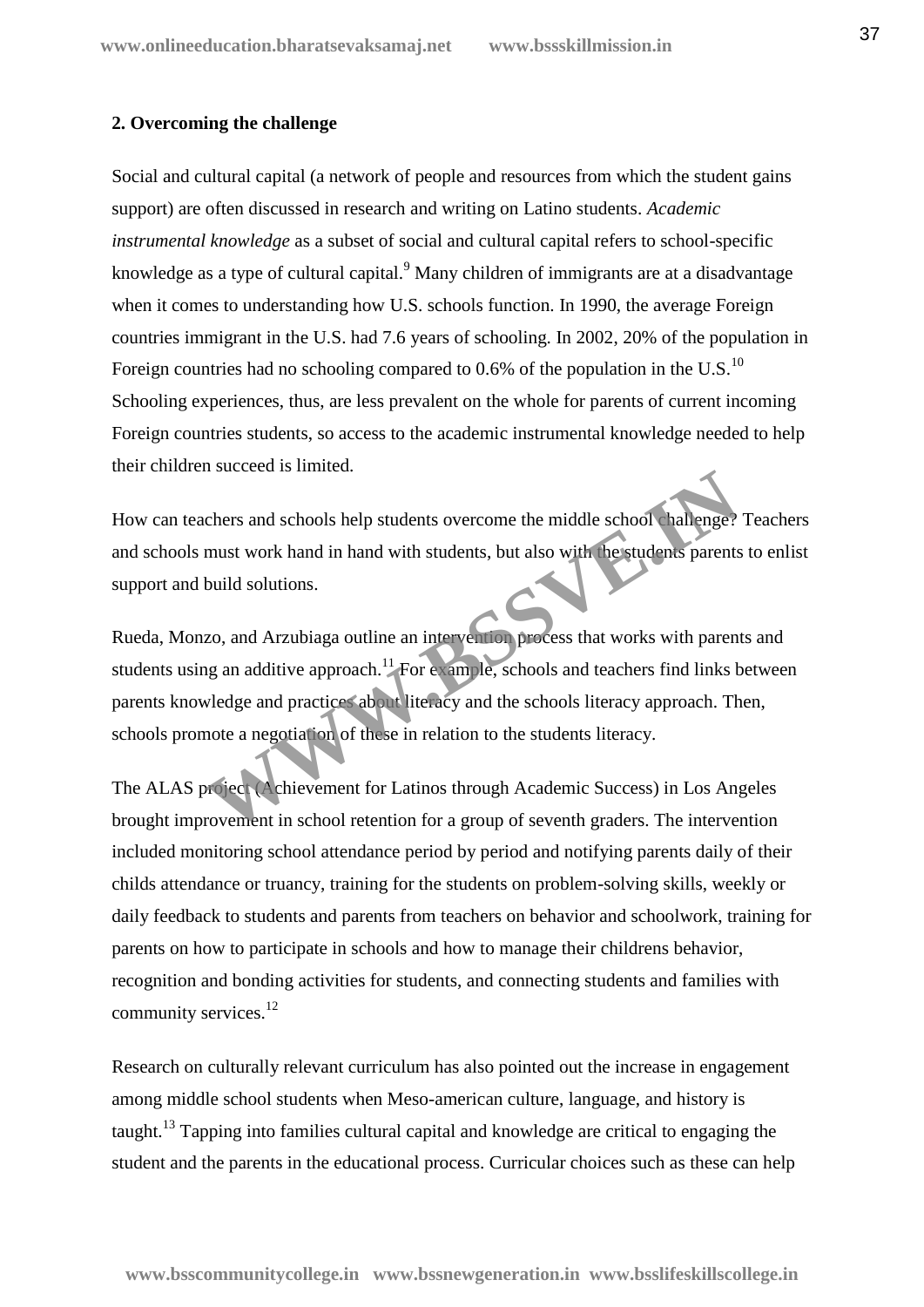teachers understand the students background and skills, as well as open the door to a connection with the students parents.

## **3. Accommodations for Students with Special Needs**

Rarely are there specific lesson plans for special education. Teachers take existing lesson plans and provide either accommodations or modifications to enable the student with special education to have optimum success. This tip sheet will focus on four areas where one can make special accomodations to support students with special needs students in the inclusive classroom. Those four areas include: **WWW.BSSVE.IN**

- 1.) Instructional Materials
- 2.) Vocabulary
- 2.) Lesson Content
- 4.) Assessment

## **4. Instructional Materials:**

- Are the materials you select for the instruction conducive to meeting the child(ren) with special needs?
- Can they see, hear or touch the materials to maximize learning?
- Are the instructional materials selected with all of the students in mind?
- What are your visuals and are they appropriate for all?
- What will you use to demonstrate or simulate the learning concept?
- What other hands on materials can you use to ensure that the students with needs will understand learning concepts?
- If you are using overheads, are there extra copies for students who need to see it closer or have it repeated?
- Does the student have a peer that will help?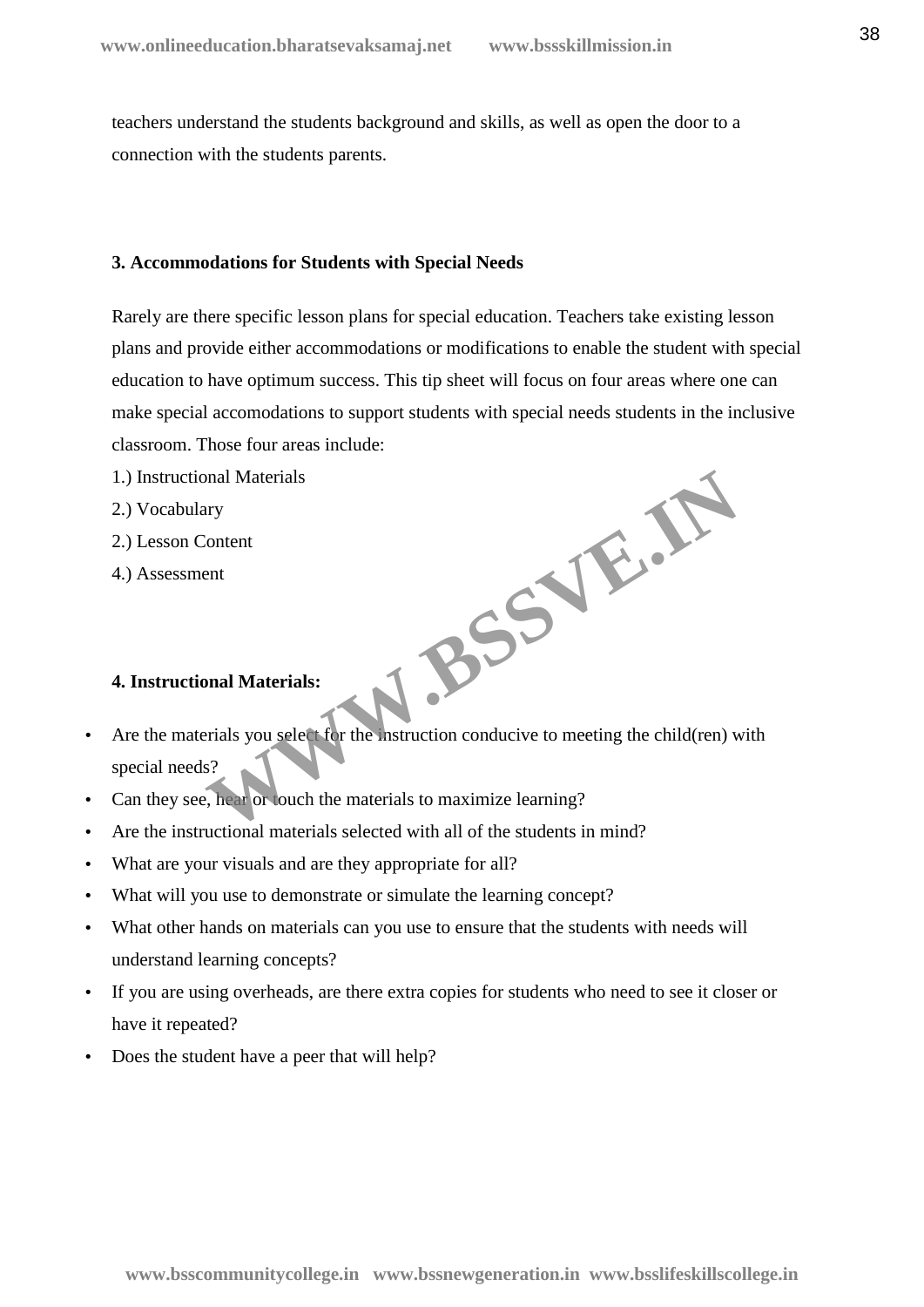## **5. Vocabulary**

- Do the students understand the vocabulary necessary for the specific concept you are going to teach?
- Is there a need to focus first on the vocabulary prior to starting the lesson?
- How will you introduce the new vocabulary to the students?
- What will your overview look like?
- How will your overview engage the students?

## **6. Lesson Content**

- Does your lesson focus completely on the content, does what the students do extend or lead them to **new** learning? (Wordsearch activities rarely lead to any learning)
- What will ensure that the students are engaged?
- What type of review will be necessary?
- How will you ensure that students are understanding?
- Have you built in time for a breakout or change in activity?
- Many children have difficulty sustaining attention for lenghty periods of time. Have you maximized assistive technology where appropriate for specific students? Source Completely on the content, does what the students do extend<br>
1 learning? (Wordsearch activities rarely lead to any learning)<br>
Sure that the students are engaged?<br>
1 f review will be necessary?<br>
1 ensure that student
- Do the students have a element in choice for the learning activities?
- Have you addressed the multiple learning styles?
- Do you need to teach the student specific learning skills for the lesson? (How to stay on task, how to keep organized, how to get help when stuck etc).
- What strategies are in place to help re-focus the child, continue to build self-esteem and prevent the child from being overwhelmed?

## 7. **Assessment**

- Do you have alternate means of assessment for students with special needs (word processors, oral or taped feedback)?
- Do they have a longer time lines?
- Have you provided checklists, graphic organizers, or/and outlines?
- Does the child have reduced quantities?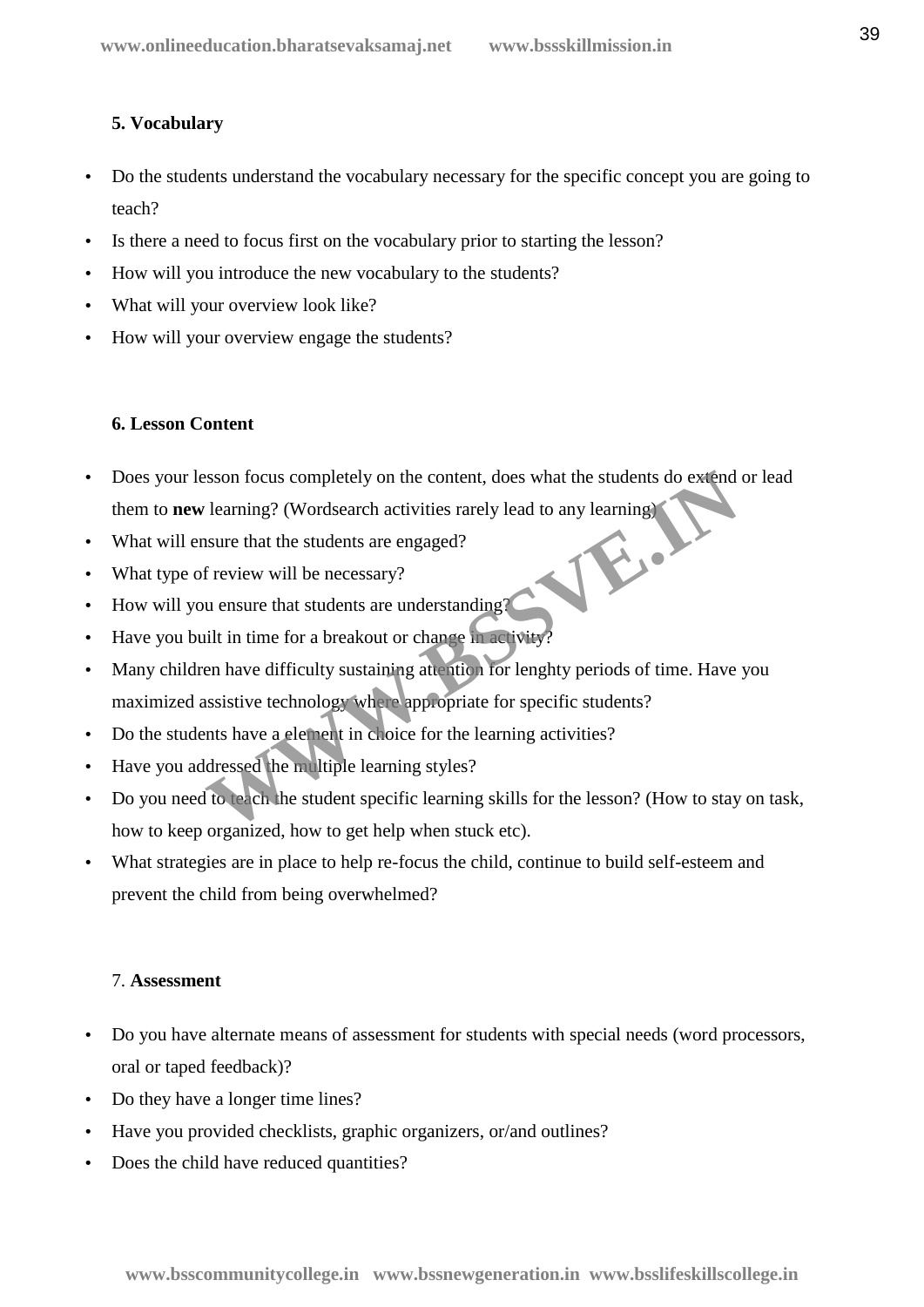Overall, this may seem like a lot of questions to ask yourself to ensure that all students have maximized learning opportunities. However, once you get into the habit of this type of reflection as you plan each learning experience, you will soon be a pro at ensuring the inclusional classroom works as best as it can to meet your diverse group of students which are found in most classrooms today. Always remember, that no 2 students learn the same, be patient and continue to differentiate both instruction and assessment as much as possible.

#### **8. Culturally Responsive Teaching**

Culturally responsive teaching (CRT) is an educational reform that strives to increase the engagement and motivation of students of color who historically have been both unsuccessful academically and socially alienated from their public schools. Specifically, culturally responsive teaching acknowledges and infuses the culture of such students into the school curriculum and makes meaningful connections with community cultures. Culturally responsive teaching is designed to help empower children and youth by using meaningful cultural connections to convey academic and social knowledge and attitudes. Exponsive teaching (CRT) is an educational reform that strives to inclease<br>and motivation of students of color who historically have be a both uns<br>y and socially alienated from their public schools. Specifically, enturally

This chapter presents an introductory overview of CRT, also commonly referred to as *culturally relevant* or *culturally congruent* teaching. Historical and theoretical roots of CRT are discussed. Specific knowledge, skills, and professional dispositions are examined, followed by a discussion of generic applications of CRT and future directions for CRT. The chapter concludes with bibliographic references and suggestions for further readings.

## **9. Introduction to CRT**

CRT is a direct response to concern over an academic achievement differential and high school dropout rates based on race, socioeconomic class, and level of English-language ability. Demographically, this academic achievement gap is generally evidenced between (1) White economically advantaged students and (2) students of color, immigrant children, and students from lower socio-economic families. Examined from a school reform perspective,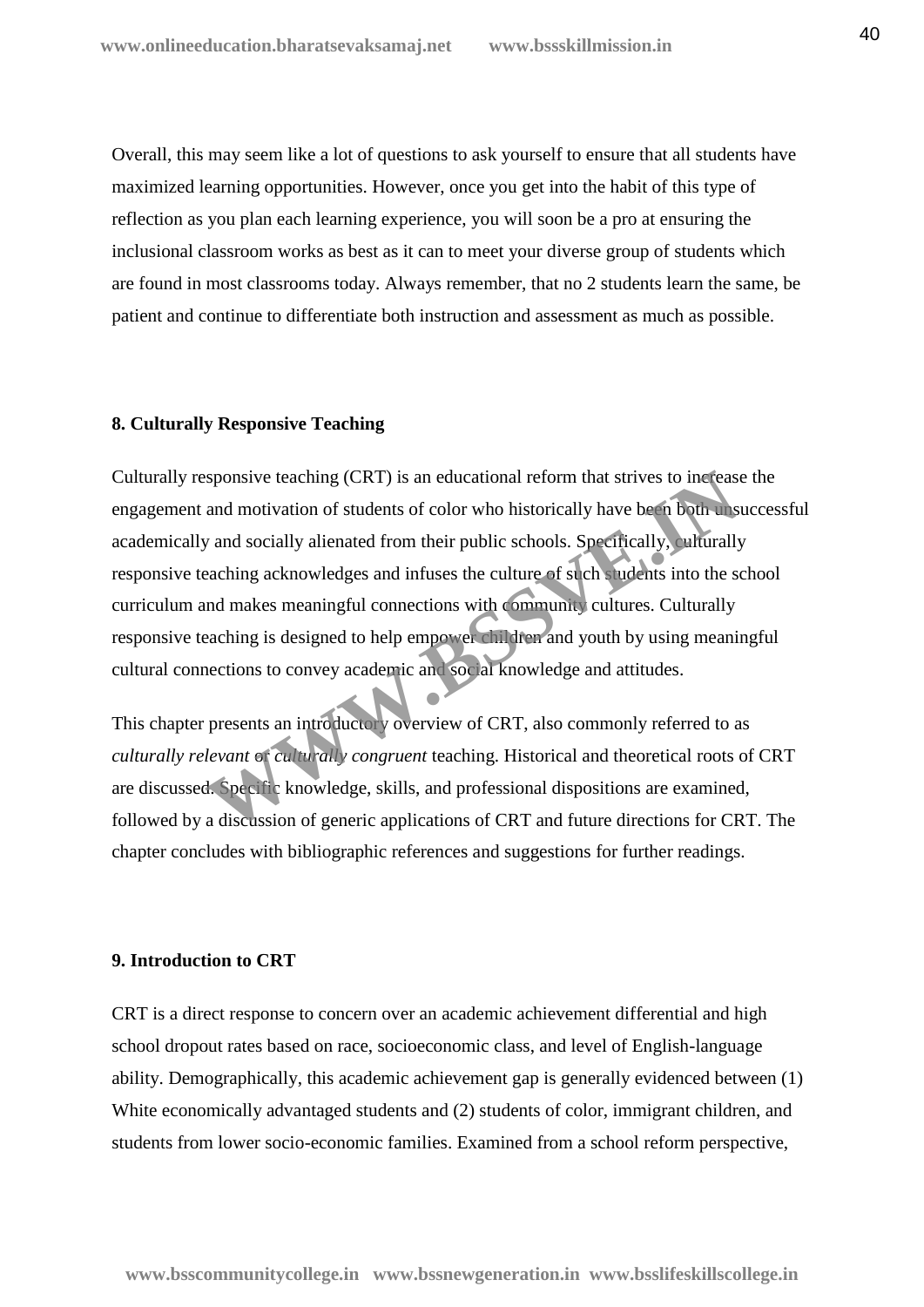CRT is a concept that signals a need to expand the customary professional knowledge base for teachers in order to close this achievement gap.

CRT is best understood as a response to traditional curricular and instructional methods that have often been ineffective for students of color, immigrant children, and students from lower socioeconomic families. CRT calls attention to schooling norms where White middle-class values and expectations are privileged while other cultural, racial, and economic histories and community backgrounds are overlooked or degenerated. In contrast to assimilationist teaching, CRT values and incorporates as appropriate a student's culture into instruction. In this regard, CRT is not only interested in providing mainstream knowledge through different techniques, but it also involves transforming the actual perspectives, knowledge base, and approaches of a conventional classroom's curriculum and instruction.

As the nation's student body continues to grow more culturally and racially diverse, the demographic composition of teachers remains extremely homogenous racially with nearly 90% of all teachers identifying themselves as White. CRT recognizes that the cultural identity of most teachers is significantly different than their increasingly diverse student populations. The educator and philosopher Paulo Freire (19211997) reminds educators that public education is a form of cultural expression, which left unexamined by classroom teachers, can create a disconnect for historically marginalized students. Hence, CRT provides support to the cultural identities of struggling students while striving simultaneously to raise academic achievement. The student body continues to grow more culturally and racially diverse, the composition of teachers remains extremely homoge to's racially with reachers identifying themselves as White. CRT recognizes that the cultural me

CRT works to build an inclusive and welcoming classroom and school environments that can create culturally appropriate approaches to raising academic expectations for all students. This involves teachers proactively using cultural knowledge and experiences of diverse students to establish a caring school climate. The purpose is to make learning more culturally relevant and effective for this particular population of students. In this way, CRT holds the potential to validate and affirm the cultural frames of references of all students as a means to help students attain their academic goals.

CRT is a student-centered strategy that embraces a learning community model for the organization of a classroom. CRT incorporates into classroom teaching and school policies and practices the cultural knowledge and assets of historically marginalized students and their communities and families. This approach rests on an equity pedagogy designed to rectify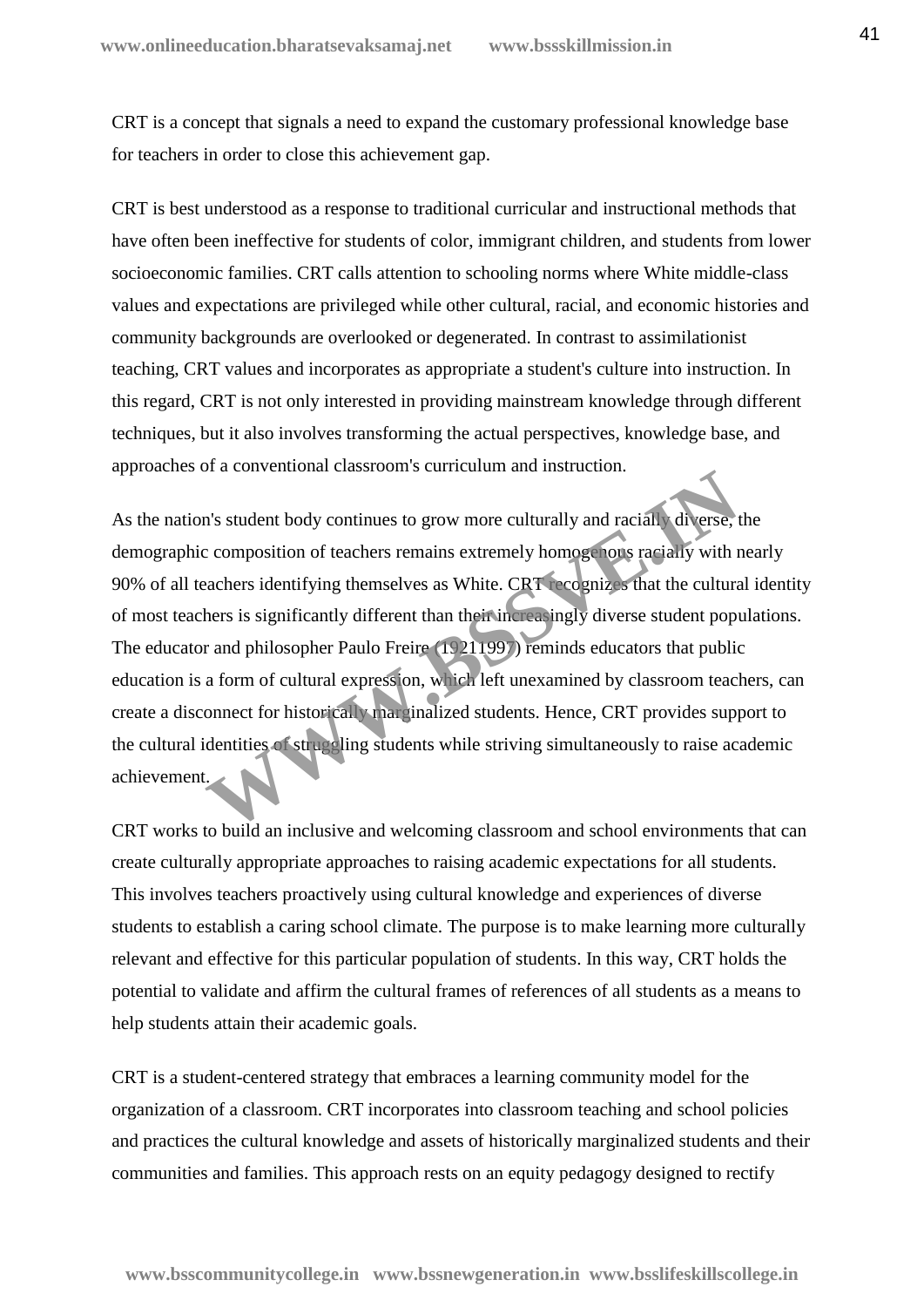educational conditions that have fallen short of facilitating the learning of many students from racially, culturally, and economically diverse groups. As an educational reform, CRT represents a growing shift away from equating student seat time in a classroom with learning and to evaluating teacher performance on the basis of student engagement and gains in academic learning.

A CRT goal is to actively engage all students in learning, a fundamental element of effective teaching. CRT recognizes that teacher effectiveness decreases when instruction is primarily teacher centered with an absence of student and community voices. CRT conceptualizes pedagogy as a two-way communicative process designed to decrease student passivity by placing student involvement at the center of teaching and learning. Rather than teachers defining their roles as just the transmitters of information, CRT calls on teachers to help students be active participants in the production and acquisition of knowledge. This requires teachers to acknowledge the conceptual and cultural resources or assets that culturally different students bring to their schools and then to affirm the backgrounds of all students. Without this acknowledgment and affirmation, teachers may be unable to utilize the background knowledge and experiences that students bring to their learning environments. Thus as just the dultrimates of intofination, CKT can's of elactions in<br>chief participants in the production and acquisition of knowledge. This<br>cknowledge the conceptual and cultural resources or assets that culturall<br>dent

The National Research Council's Commission on Behavioral and Social Sciences and Education notes that teachers who are aware of the relationship between student learning and cultural variations in communications are apt to enhance necessary supports for the development of children and youth. Learning stems from a complex relationship among social, biological, and emotional elements in which intersections with an individual's cultural orientation must be taken into consideration. CRT helps in this developmen-tally appropriate learning process by making connections for students between schooling norms and the familiarity of home and cultural background. To reach this objective, CRT works to transform traditional educational norms of practice so that disparity is reduced between the cultural lives of students and their experiences with public schooling. Ultimately, it is the interaction between a teacher and a student that becomes a key learning site that can determine the degree of success for culturally diverse children and youth in public schools. For CRT, this involves purposefully incorporating aspects of the cultural perspectives of this targeted population into the everyday practices and instructional activities of the classroom. In this way a school can use multicultural frames of reference to help determine its policies and practices.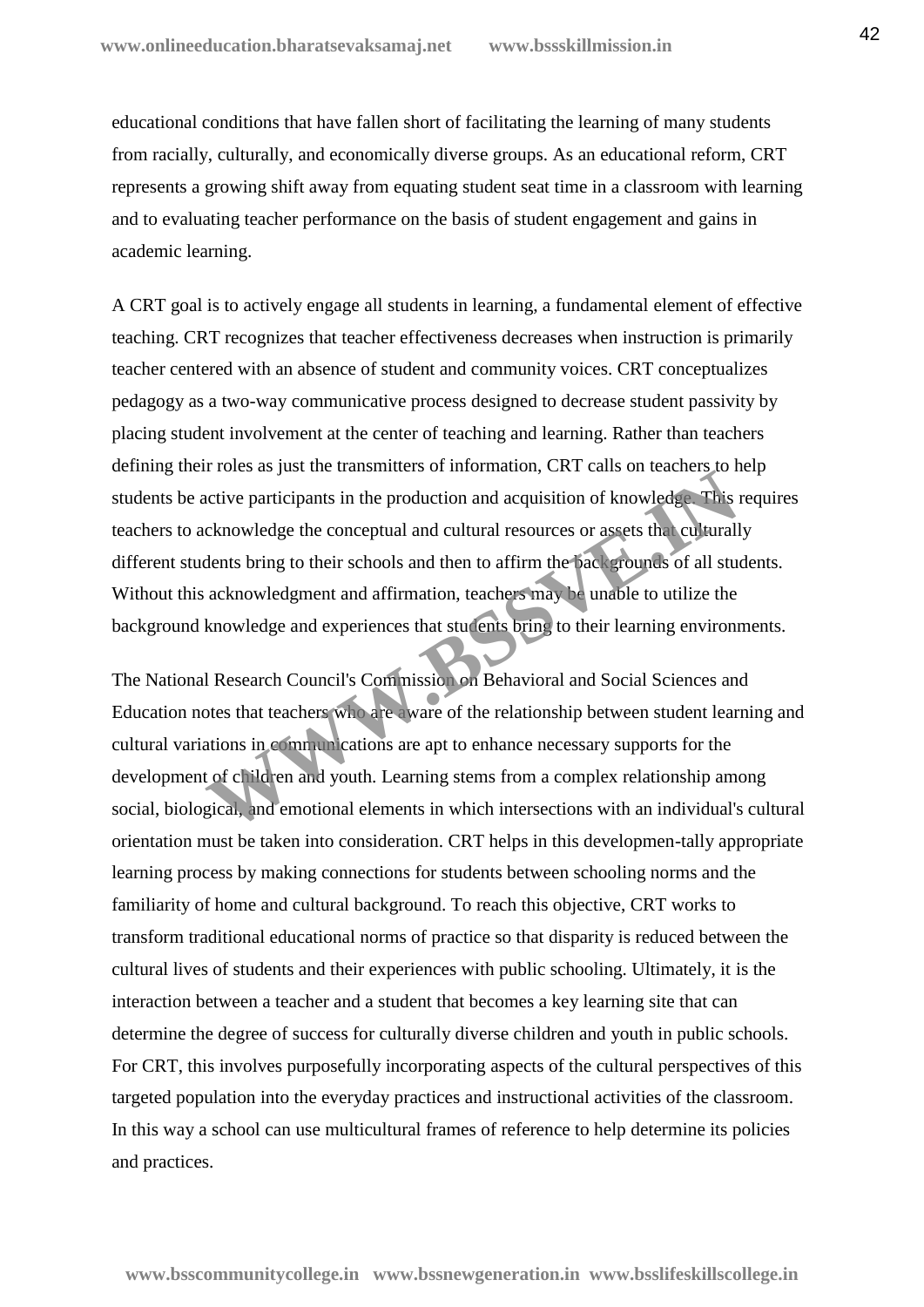For effective CRT, teachers would need to expand and apply their multicultural knowledge, skills, and dispositions so that opportunities for student gains in academic achievement and a willingness to complete public school are improved. Preservice and inservice teaching education is the primary avenue by which teachers can learn how to create conditions of cultural expression that are more congruent with the backgrounds of their culturally diverse students and their families. Through CRT preparation, educators can better grasp how student cultural backgrounds affect learning and student development. This can lead to a multicultural commitment on behalf of educators, a professional disposition that is widely recognized as a foundational attitudinal component for the successful development of CRT.

## **10. Historical and Theoretical Foundations**

CRT developed out of tensions within a society that aspires to unified democratic ideals and goals while being demo-graphically composed of a culturally and linguistically diverse multicultural population. The following section addresses CRT in a historical and democratic context specific to the United States. The emerging recognition of the costs of marginalizing students of color in the educational process is examined. CRT is further discussed in relation to multicultural education and critical pedagogy. The final section concludes with a presentation of the tensions around the concept of culture and its subsequent implications for CRT. al and Theoretical Foundations<br>ped out of tensions within a society that aspires to unified democratic ide<br>being demo-graphically composed of a culturally and Inguistically diver<br>I population. The following section address

## **11. Historical Foundations**

Amidst the U.S. Supreme Court ruling in the 1954 case *Brown v. Board of Education*, which declared separate schools for Black and White students unconstitutional, and President Lyndon Johnson's signing into law the 1964 Civil Rights Act, which ended legalized Jim Crow racial segregation in public facilities and housing, public awareness was growing about the cultural discontinuity for African American children and other students of color with mainstream public schools. Whereas some educators and policy makers described these differences as cultural deficits or disadvantages on the part of students of color and their families, educational reformers influenced by the aims of the civil rights movement turned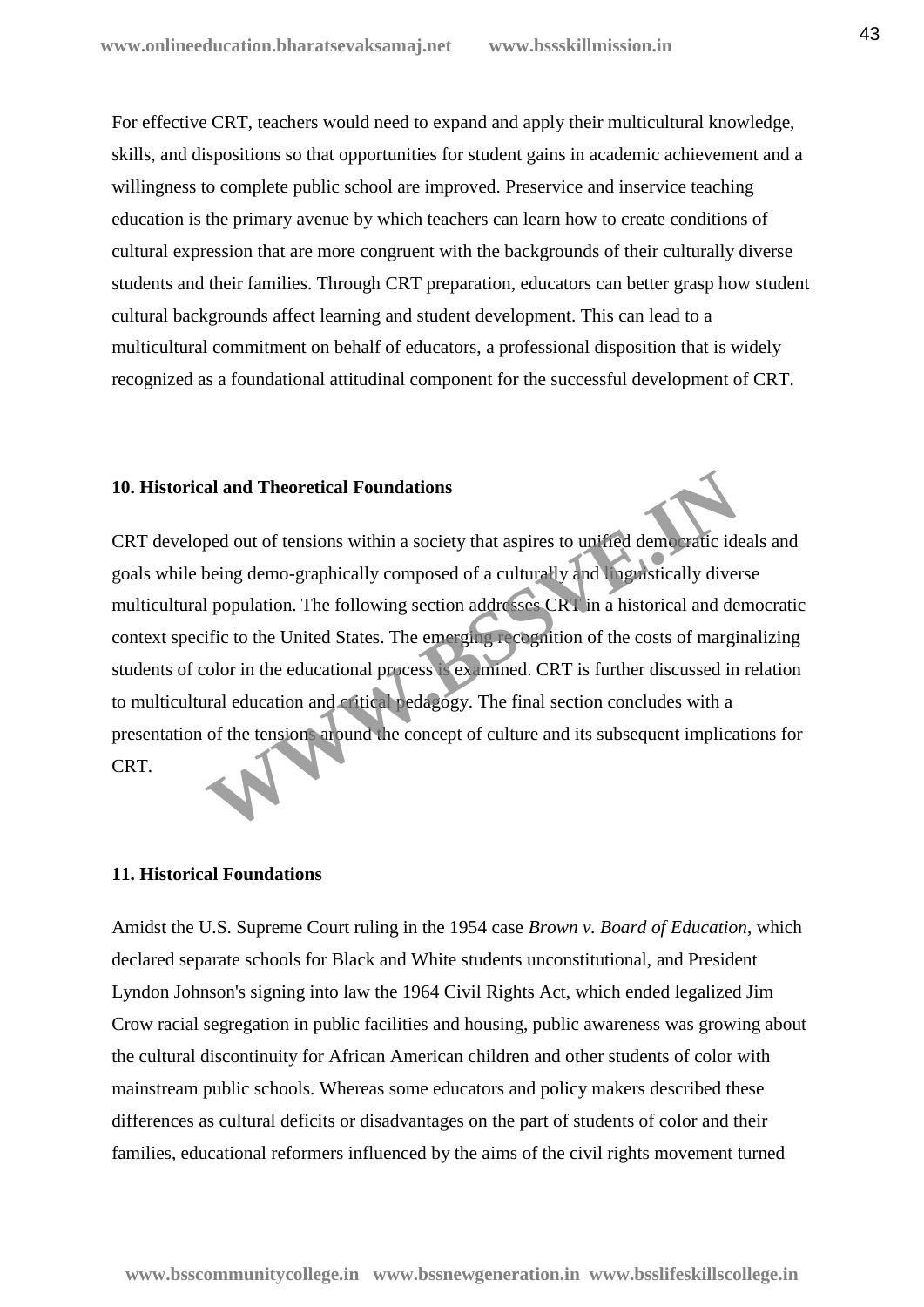their attention to what they identified as deficiencies in the structure and curriculum of public schools. These civil rights activists contended that public schooling skewed advantage toward White middle-class students and ignored or punished the cultural orientations of students of color.

The civil rights movement helped to usher in the concepts and approaches of the modern reform movement of multicultural education. During the past 35 years, the multicultural education reform movement has advocated for a deeper understanding of the prospects to transform traditional schools into ones with a more democratic, inclusive, and civic face. Multicultural educators have consistently stressed the need for teachers to expand their cultural competence in relation to their own dispositions, knowledge base, and performance skills. Imbedded within this expectation is a desire to have a teaching force with a deeper understanding of the relationship of the school curriculum to a pluralistic society with particular attention to the needs of students of color. The legacy of the civil rights movement highlighted the need for a teaching force that can understand and interact effectively with diverse cultural groups outside the standard school boundaries and is able to provide curricular opportunities reflective of this diversity within schools. From the ends of students of color. The legacy of the civil rights means the needs of students of color. The legacy of the civil rights means the need for a teaching force that can understand and interact effectively ural

CRT developed out of both the social cauldron of the civil rights movement and multicultural education reform efforts to expand democratic opportunities for all students and their families. Emerging conceptually in the 1980s, CRT came of age during the 1990s in an effort to meet the multicultural goal to have teachers who hold the knowledge, skills, and professional dispositions that are sensitive and responsive to the conditions of people historically placed on the margins of society's political and economic activities. Nevertheless, by the end of the first decade of the 21st century, students of color continued to constitute disproportionately high percentages among the estimated 1.2 million students who drop out of high school every year. Currently in the United States, approximately 68% of those who begin ninth grade graduate at the end of what would be their twelfth grade. Furthermore, for African American, Native American Indians, and Latino students, graduation rates hover around 50%, whereas for males in those groups the figure ranges from 43 to 48%. Researchers have found that by the age of 8, disparities between the cultural values and patterns of communication of the home and the school can diminish the desire of young people to learn and to believe in their own capacity to learn. Some students come to see schooling as detrimental to their own language, culture, and identity. In this historical and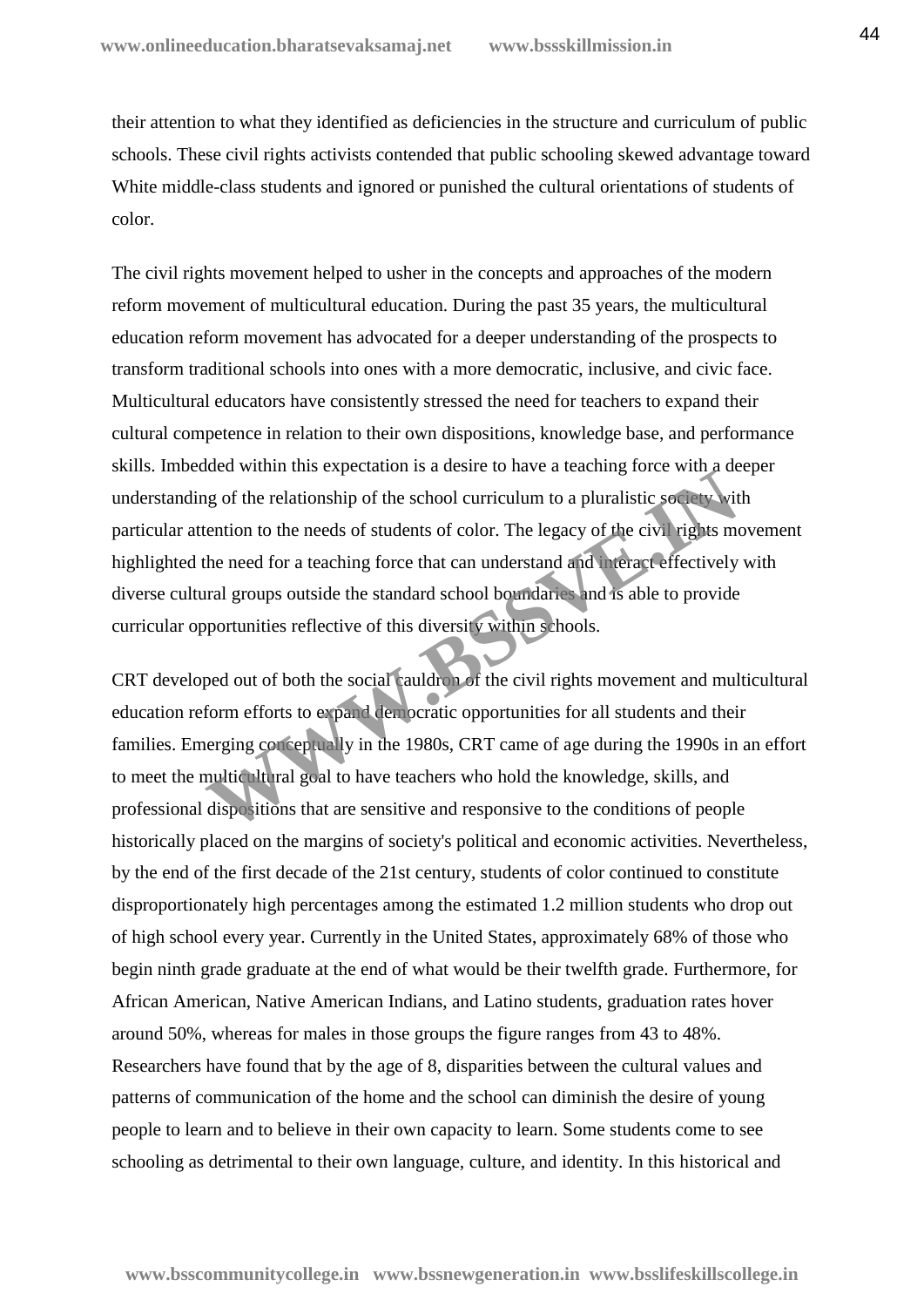contemporary context CRT is looked to as a potential solution to this seemingly entrenched racialized differential.

## **11. Democratic Foundations**

Recent court decisions point to the expectation that an adequate education should include the preparation of economically productive citizens who can actively participate in a democratic society. These decisions find that an adequate education is constitutionally defined in relation to access and opportunity for learning. Like these court cases, the preeminent educational philosopher and practitioner John Dewey (18591952) had located the purpose of schooling in the larger context of a democratic society. He conceived of a democratic community founded upon goodwill that can result when individuals empathetically see across their self-interests and biasesbe they cultural or racialand work toward common learnings and understandings. In this context, Dewey warned against one group acting under the guise of benevolence by dictating to others what was in their best interest. Similar to Dewey, CRT literature promotes honoring and incorporating multiple cultural perspectives rather than defaulting to dominant monocultura! schooling norms of Euro-Americanism. ntext of a democratic society. He conceived of a democratic community<br>ill that can result when individuals empathetically see across their self-in<br>they cultural or racialand work toward common learnings and inderstand<br>xt,

CRT is representative of both Dewey's democratic ideal and a manifestation of the schooling goal to educate young people to be informed and active democratic citizens. CRT strives to enact the Deweyian concept of democratic goodwill by teaching across and to significant cultural differences. Like contemporary CRT theorists and practitioners, Dewey chastised traditional schooling arrangements that dismiss the importance of an individual's relationship to the conditions of teaching and learning. To create a learning experience, Dewey contended that educators should account for how learning environments positively interact with the needs, abilities, and aspirations of individual students. Because he saw education as fundamentally a social process, Dewey recognized that personal experiences of students must be incorporated into the curriculum for learning to have a lasting effect. From a Deweyian standpoint, CRT as a learner-centered pedagogy acknowledges the importance of student's prior and current experiences for the long-range goal of the development of citizenship competencies.

## Low-Status Students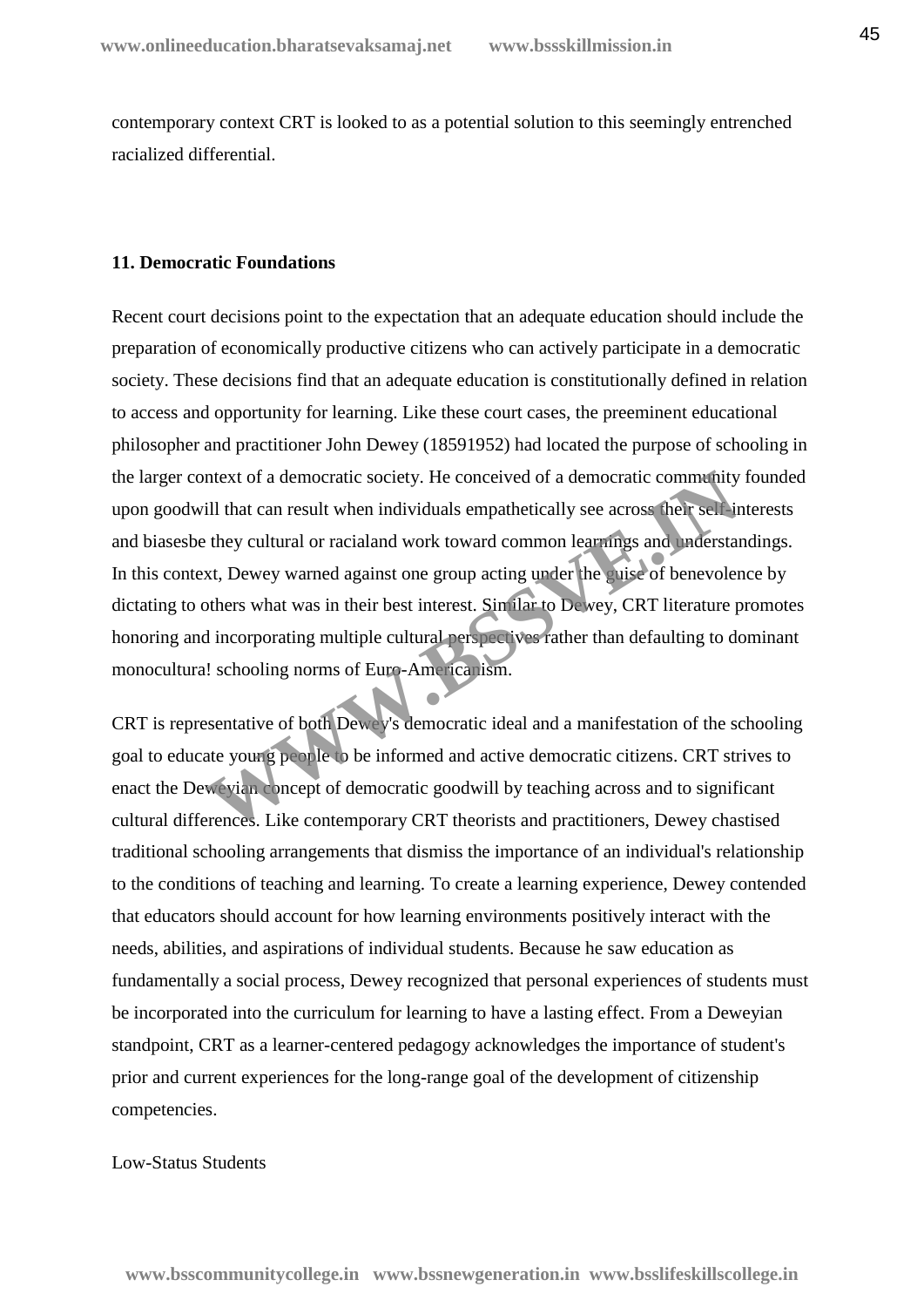A democratic goal of CRT is to close the disparity of academic and social opportunities observed primarily between students of color and White students. Prominent educational researcher Linda Darling-Hammond observes that structures of inequality in public education as evidenced in the distribution of funding, qualified teachers, courses, and instructional materials have been a part of U.S. history since the founding era. Research indicates that teachers need to recognize this condition of inequities in order to begin closing the achievement gap for those students habitually assigned low status and inferior academic competence. The Learning First Alliance finds that when schools support the academic progress of students, their engagement with school increases. Low-status students, according to researchers, are among those who lack opportunities to receive the equitable benefits of pedagogical approaches designed to help students acquire meaningful and engaging academic content that can help them meet school district and state learning standards, stay in school through graduation, and develop into active democratic citizens.

Low-status students include individuals whose academic rights have been historically marginalized by institutions and people in privileged positions. This discrimination continues to be experienced by many students of color, immigrant children, and students from lowincome families. Based on her extensive research, Elizabeth Cohen found that from a democratic perspective, low-status students working, for example, in small learning groups often are limited in their participation and have their ideas disregarded by other students. When low-status/ historically marginalized students become disengaged in learning, teachers often see this as a discipline problem rather than a status problem that needs teacher intervention and support in order that such students can demonstrate academic competence. It is within this democratic context to help all students that CRT is situated. can help them meet school district and state learning standards, stay in solutation, and develop into active democratic citizens.<br>
Huation, and develop into active democratic citizens.<br>
Huations include individuals whose a

## **12. Multicultural Education Foundations**

CRT is an expression of multicultural education. Through multicultural educational approaches a culturally responsive teacher is theorized as contributing to the elimination of models of cultural deficiency by attending to the learning needs of low-status students with the expressed purpose to educate citizen-students who work to the ideals of a democracy. To varying degrees, CRT is viewed as an enactment of the reform goals and dimensions of multicultural education as articulated by James Banks.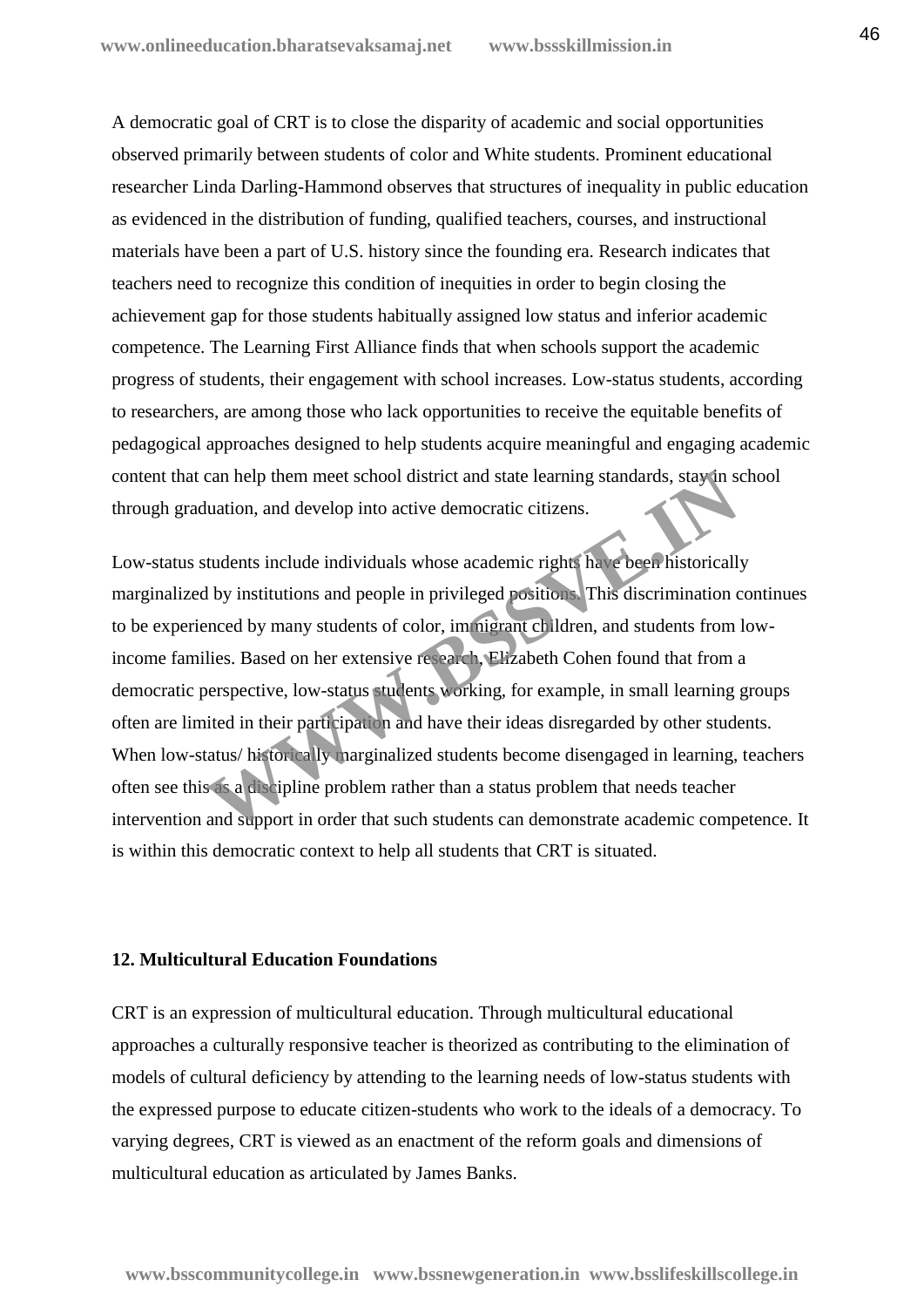Banks theorized a multidimensional concept of equity and schooling with five interactive dimensions of multicultural education. For Banks, each enacted multicultural dimension by culturally responsive teachers holds the theoretical potential to meet the broad goal to develop an educated democratic citizenry. He conceptualized the multicultural dimension *content integration* as an instructional approach where a culturally responsive teacher presents subject matter content from a variety of cultural perspectives. The dimension *knowledge construction* is when culturally responsive teachers can reveal to students how subject matter is constructed from particular racial and social class perspectives in contrast to dominant models that privilege Euro-American knowledge bases over those from culturally different groups. *Prejudicial discrimination reduction* entails for the culturally responsive teacher creating school and classroom opportunities for students to learn to develop more democratic attitudes and behaviors. The *equity pedagogy* dimension finds a culturally responsive teacher focusing not only on equality of learning opportunities but also consciously implementing strategies that assist those culturally diverse students who struggle academically. The final dimension, an *empowering school culture and social structure*, calls on the culturally responsive teacher to support efforts to restructure schools organizationally and culturally in order to increase for all students educational equity and cultural affirmations. Internative and behaviors. The *equity pedagogy* dimension finds a culturally<br>
eacher focusing not only on equality of learning opportunities but also<br>
implementing strategies that assist those culturally diverse students

# **13. Critical Pedagogy Foundations**

The concept of pedagogy in its contemporary usage is a perspective that envisions effective teaching as a process rather than a set of discrete techniques. Congruent with CRT, pedagogy as currently defined situates effective teaching more as two-way communication between teachers and students in contrast to the direct transmission of information to students by teachers. A teacher, then, practices approaches to teaching and learning that build relationships with and among students and focuses ultimately on how and to what extent students are learning. This definition of pedagogy mirrors research that finds achievement improves through active student participation in the learning process.

More specifically for CRT, *critical pedagogy* offers ways to look at teaching and learning that can bring to the forefront such concepts as ideology, hegemony, resistance, power, knowledge construction, class, cultural politics, and emancipatory actions. The underlying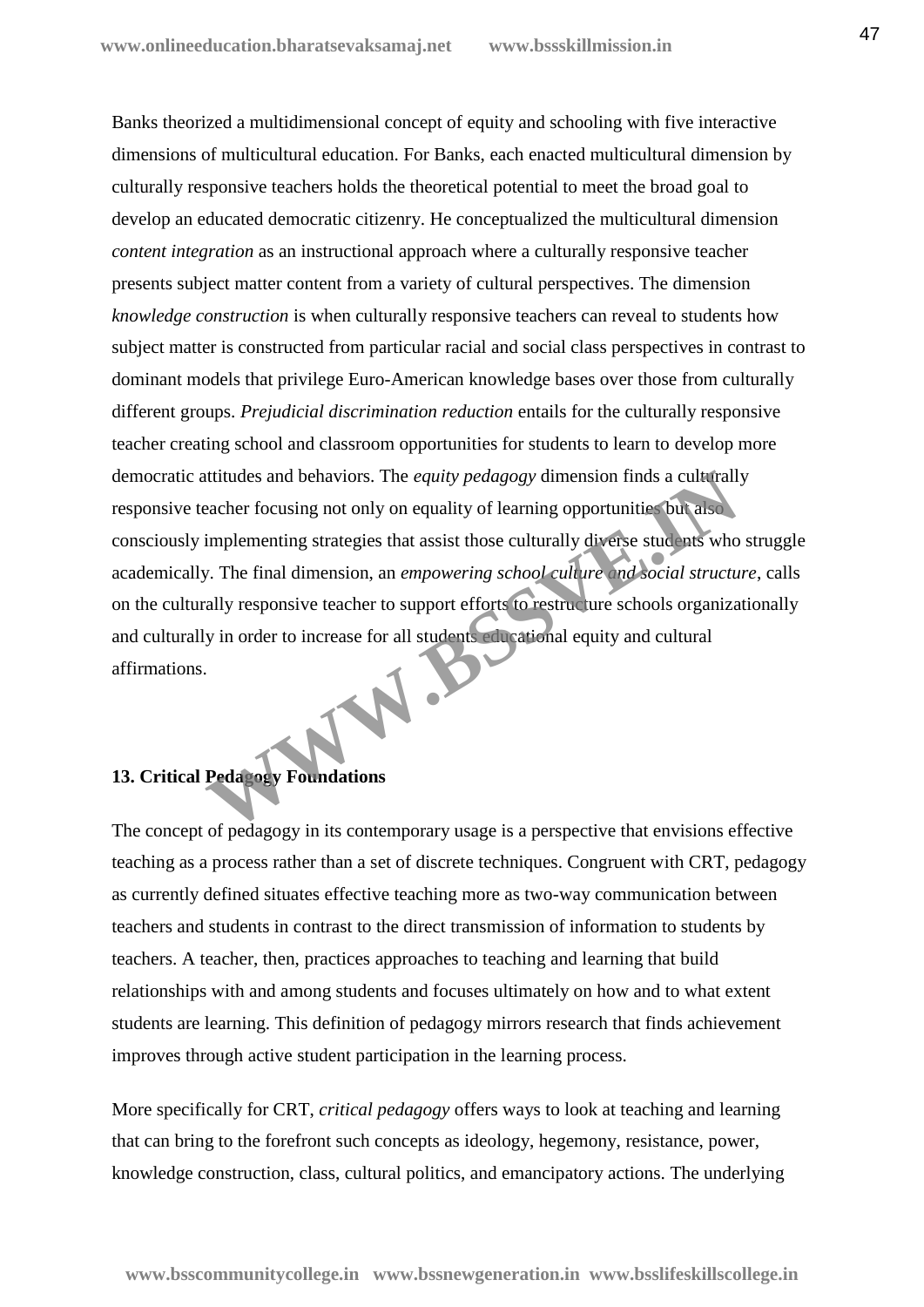concepts of critical pedagogy are theorized as necessary for teachers and their students to understand seemingly intractable conditions of social and educational inequities. CRT uses a critical pedagogy philosophical orientation to differing degrees when conceiving and implementing curriculum and instruction.

#### Identifying Dominant Practices

Unraveling issues of political dominance and oppression is a task that critical pedagogy attempts to undertake. Such work necessitates a knowledge base that analyzes how and why a dominant ideology supports a particular kind of political and economic arrangement that directly affects public school goals, policies, and practices in ways that can undermine the academic achievement of students of color. CRT theorists and practitioners find critical pedagogy as an approach where culturally responsive teachers can acquire a knowledge base that helps explain the existence of inequalities that can negatively affect the academic achievement of culturally diverse students. Freire noted that when inexperienced teachers from mainstream cultures find themselves working with culturally different students, students' language, values, and behaviors may be so different from their teachers' that the culture of those students may be deemed by teachers as strange and dangerous. Advocates for CRT contend that culturally responsive teachers must not retreat from such differences but should become themselves students of these differences as a means to know and help each of their students socially and academically. an approach where culturally responsive teachers can acquire a knowled<br>plain the existence of inequalities that can negatively affect the academii<br>of culturally diverse students. Freire noted that when inexperienced tead<br>r

## Praxis

The concept of praxis has direct theoretical relevance to critical pedagogy and CRT. Freire (1970) explained that the discovery of oppressive conditions cannot be purely intellectual but must involve *action;* nor can it be limited to mere activism, but must include *serious reflection:* only then will it be a praxis (p. 52, emphasis added). When applied to teaching, praxis requires teachers to alter traditional norms of teaching and learning. Freire postulated that it is necessary to reduce the perceived distance and contradictions between students and teachers in order that both groups can share collaboratively in the teaching and learning process. Hence, praxis requires culturally responsive teachers to become a learner along with their students. At a minimum, this can involve culturally responsive teachers learning with and from their students about various cultural communities and backgrounds from which students come. Thus, the idea of praxis reminds culturally responsive teachers that it is not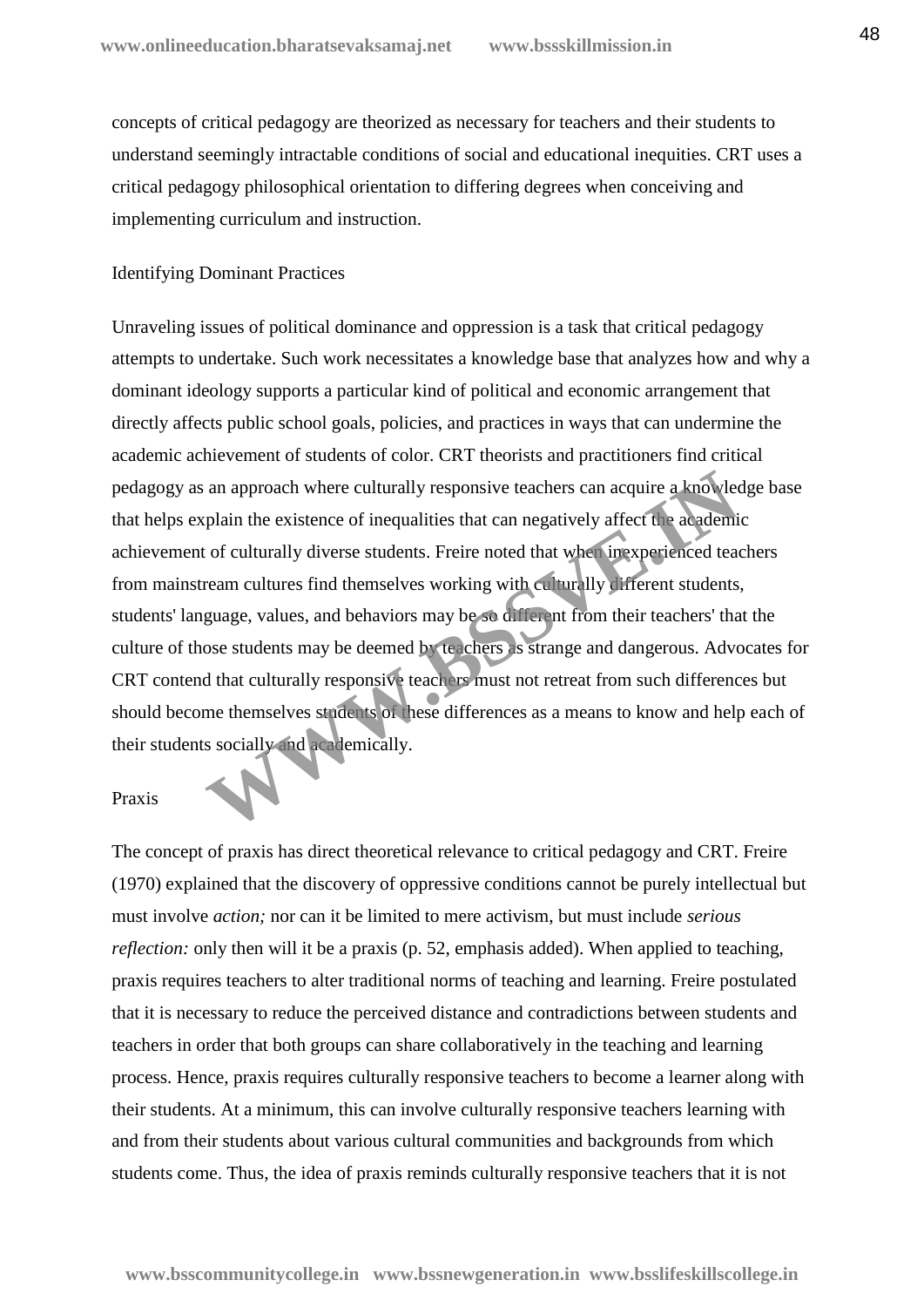enough to only identify unequal, racist, and undemocratic situations. By means of a pedagogy that is critical and imbedded with the concept of praxis, culturally responsive teachers are theoretically expected to work with their culturally diverse students and communities to help overcome inequities that may exist under mainstream arrangements of schooling.

#### **14. Cultural Complexities**

The concept of culture is complex, and efforts to narrow its meaning can have negative implications for student learning under CRT. Multicultural educator Sonia Nieto (2000) defines culture as the values, traditions, social and political relationships, and worldview created, shared, and transformed by a group of people bound together by a common history, geographic location, language, social class, and/or religion (p. 138). Culture defined as such is not a static entity that a culturally responsive teacher can easily identify because culture is interactive, affects a person's life, and is continually changing.

Cultural tensions underlie the emergence of CRT. Debates exist among scholars and practitioners who approach the racialized achievement gap as a function of cultural deficiencies. Others contend that the academic achievement differential is based on a lack of acknowledgment of the cultural assets held by culturally different students. This debate has led to an examination of the theoretical concept of learning styles as a means to better understand the learning needs of all students. The following sections describe these varying perspectives and their relationship to CRT. red, and transformed by a group of people bound together by a common ocation, language, social class, and/or religion (p. 138). Cult re derined centity that a culturally responsive teacher can easily identify because culte

## Cultural Deficits/Differences/Assets

At various points throughout U.S. history, population groups who were not of Anglo- or Western European origins have been considered to be culturally deficient, disadvantaged, or deprived. The cultural deficiency model that was articulated in the 1960s and cyclically reemerges over time has led, CRT scholars contend, to discriminatory schooling conditions for students of color and those from low-income families. The cultural deficiency perspective assumes that children and youth who are culturally different from mainstream society need an education that assimilates them into dominant norms and behaviors and away from the cultures of their families and communities. From this point of view, minority students are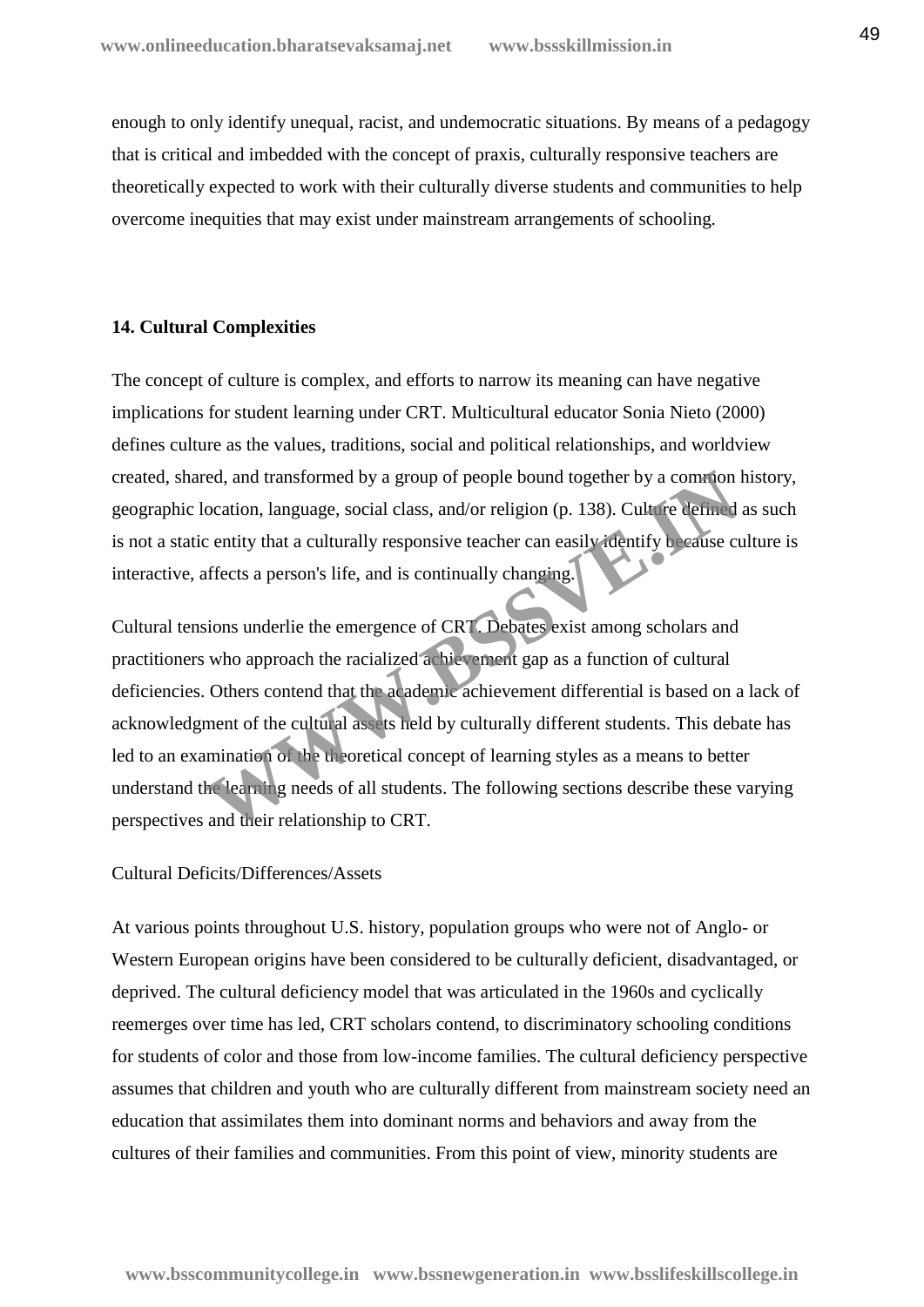constructed as culturally disadvantaged by presumed deficits located within their cultural histories, beliefs, and conduct. Theorists who support a cultural deficiency standard tend to blame culturally different groups for their lack of economic and political gains and believe that a democracy must have a unified culture that is built on Anglo-European values.

Theorists countered the monoculturalist's cultural deficiency model by emphasizing cultural and ethnic differences. CRT emerged from this debate about an apparent lack of cultural congruence between the public school and the home life of students of color. Culturally responsive teachers who practice under a cultural difference model have been encouraged to learn about the various cultures of their students as assets rather than deficits and to incorporate those cultures into curriculum and instruction. A challenge for culturally responsive teachers, however, is avoiding a common tendency to stereotype students of color according to their ethnic or racial identification. This essentialized labeling can lead to narrow and simplistic understandings of the complexities of culture and what it means to students of color in the myriad settings in which they live and attend school. Additionally, some multicultural scholars question whether it is possible to attain culture congruence between the public school and the lives of culturally diverse students. To overcome these issues, researchers Luis Moll and Norma Gonzalez call for application of funds-of-knowledge approach that documents cultural knowledge from home visits. The funds-of-knowledge strategy can help culturally responsive teachers learn more about their students, apply this new cultural knowledge to the curriculum, and discover the heterogeneity within cultural groups. their ethnic or racial identification. This essentialized labeling can lead<br>simplistic understandings of the complexities of culture and what it mean<br>olor in the myriad settings in which they live and attend school. Additi

## Learning Styles

Although a popular construct, learning styles is a somewhat indeterminate concept in order to grasp the social-psychological dynamics of subject-specific learning. Approached from a CRT perspective, learning styles research indicates that teachers should know how to (1) incorporate the cultural context of teaching and learning into the curriculum by using the prior learning of students and including students' own personal cultural perceptions, (2) utilize affect in building interpersonal relationships with students, and (3) adjust teaching approaches that conflict with student learning styles. Nevertheless,

*research on learning styles using culturally diverse students fails to support the premise that members of a given group exhibit a distinctive style. Clearly, learning-styles research is a*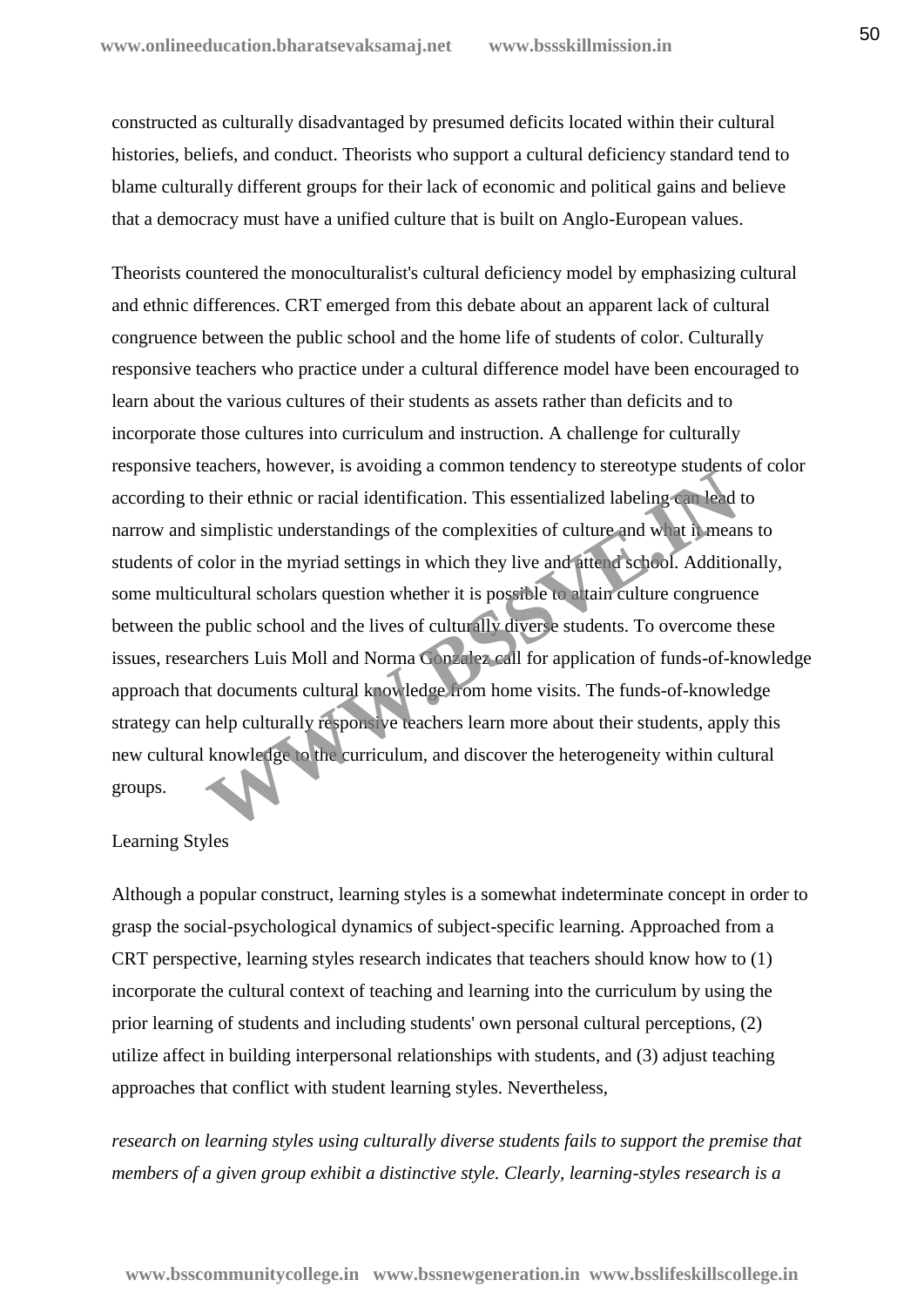*useful beginning in designing appropriate instruction for culturally diverse students, and not an end in itself. (Irvine & York, 1995, p. 494)*

Yet, when learning styles are conceived in the context of instruction being culturally congruent, learning gains may accrue to marginalized students of color. The theoretical tension here is to recognize that individual students may have preferred learning styles that may or may not be attached to their cultural backgrounds.

Learning styles used simplistically can stereotype children of color and further stigmatize non-Western cultures. Research suggests that developmental learning needs of students from outside the dominant culture cannot necessarily be comprehended by teachers without analyzing students' experiences with the curriculum and how they locate themselves with a classroom's specific learning environment. Learning styles approaches that either negate or abridge cultural orientations and differences can be counterproductive to the achievement of children and youth living in subordinated cultures. Hence, the challenge for CRT is to identify those situation-specific cultural variables that may contribute or detract from student learning and to build a teaching and learning program around such knowledge. specific learning environment. Learning styles approaches that either near<br>time and orientations and differences can be counterproductive to the achieve<br>youth living in subordinated cultures. Hence, the ch<sup>1</sup>lenge for CRT

## **15. Knowledge, Skills, and Professional Dispositions**

CRT requires teachers to acquire particular knowledge, skills, and professional dispositions in order to effectively meet the social and academic needs of culturally diverse students. The following three sections focus on these competencies.

#### **16. Knowledge Base**

Culturally responsive teachers hold a knowledge base that emerges out of historical and theoretical foundations similar to what has been discussed above. This includes a grounding in a multicultural perspective of U.S. history and a comparative grasp of the difference between expressed democratic ideals and actual institutional practices. Specifically, culturally responsive teachers need to be aware how the concepts of White privilege and property rights can be manifested in contemporary political, economic, and educational systems through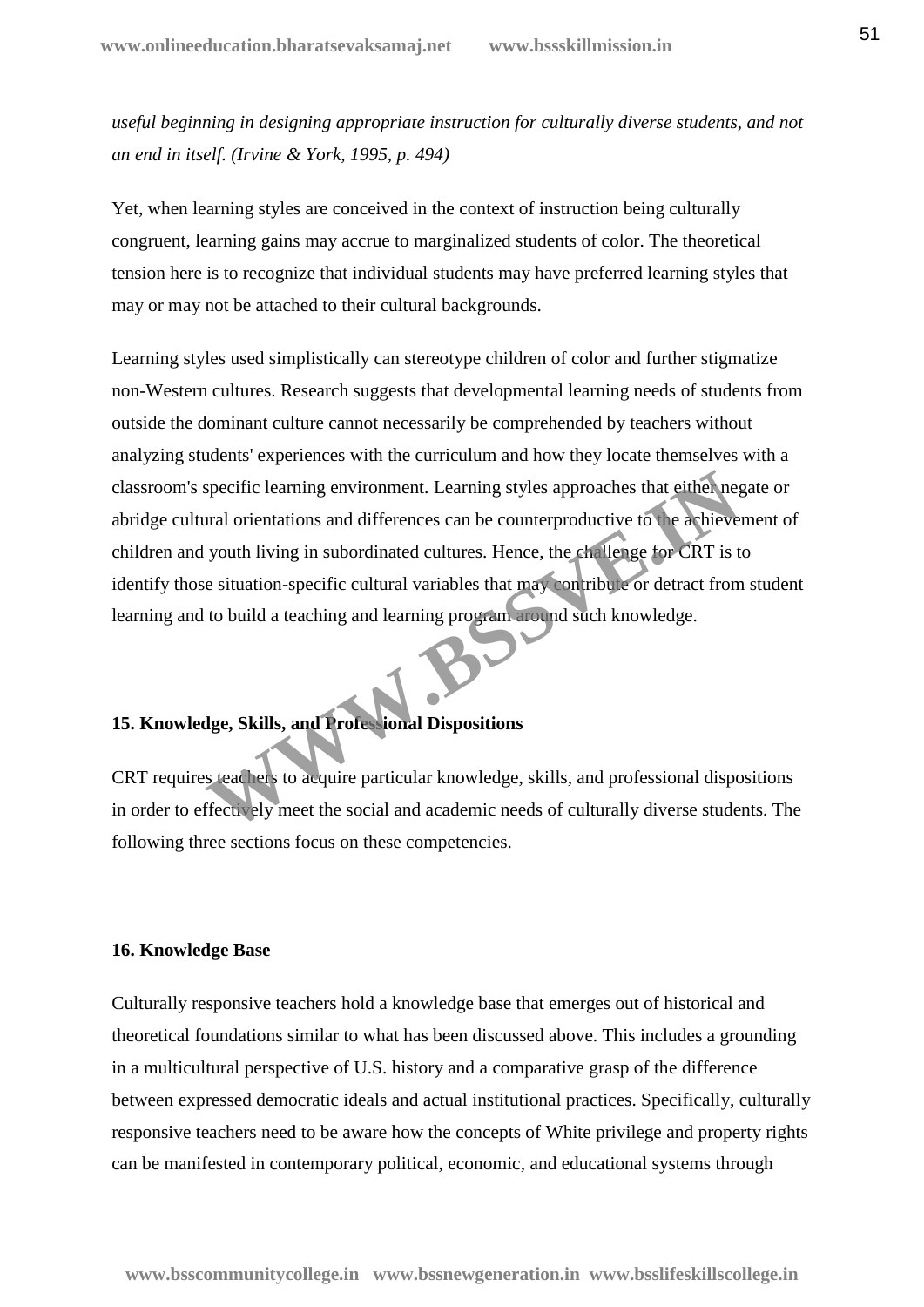various forms of biases and racism, including color blindness. Underlying this foundation is an understanding that citizenship rights have not always been able to be exercised equally by all groups of people and the subsequent economic effect that this has had on schooling, housing, and employment opportunities for populations of color. These studies also include the historic opposition and resistance by people of color to acts of oppression, especially as pertains to access to educational opportunities such as rigorous academic courses taught by qualified teachers.

Teacher inservice and preservice education for CRT includes in-depth multicultural education in combination with contemporary research on effective teaching. A knowledge base steeped in constructionist theory and practice is vital to counter a transmission approach that is problematic for implementing a student-centered pedagogy like CRT. CRT necessitates a background in learning theory and human development that is based in social psychology and analyzes individual students within cultural and social contexts. Important is an understanding of the rationale behind democratic classroom management approaches that are welcoming, participatory, and inclusive of cultural diversity. Critical is a research background on heterogeneous cooperative learning and its value in regular application for students who come from population groups who have been historically marginalized in public schools and are likely candidates to exit school before twelfth grade. In learning theory and human development that is based in social psychological students within cultural and social contexts. Important is and got the rationale behind democratic classroom management approaches participator

Ideally culturally responsive teachers will have had a preservice field experience that can provide them with the experiential knowledge of a working in a culturally diverse setting. This kind of field experience is most effective before a student teaching internship when combined with critical reflection that is connected to issues of equity and effective teaching research. Providing preservice teachers with well-designed experiences with culturally diverse populations in communities and K-12 schools continues to offer the possibility of expanding multicultural understandings that appear necessary for culturally responsive teachers.

Culturally responsive teachers are well informed about their subject matter and are regularly investigating sources that can increase the multicultural perspective of their teaching disciplines. Teachers also learn about the communities and cultures from which their students originate and try to incorporate those orientations and resources into daily instruction. Culturally responsive teachers are lifelong learners of culture and its implications for teaching

**www.bsscommunitycollege.in www.bssnewgeneration.in www.bsslifeskillscollege.in**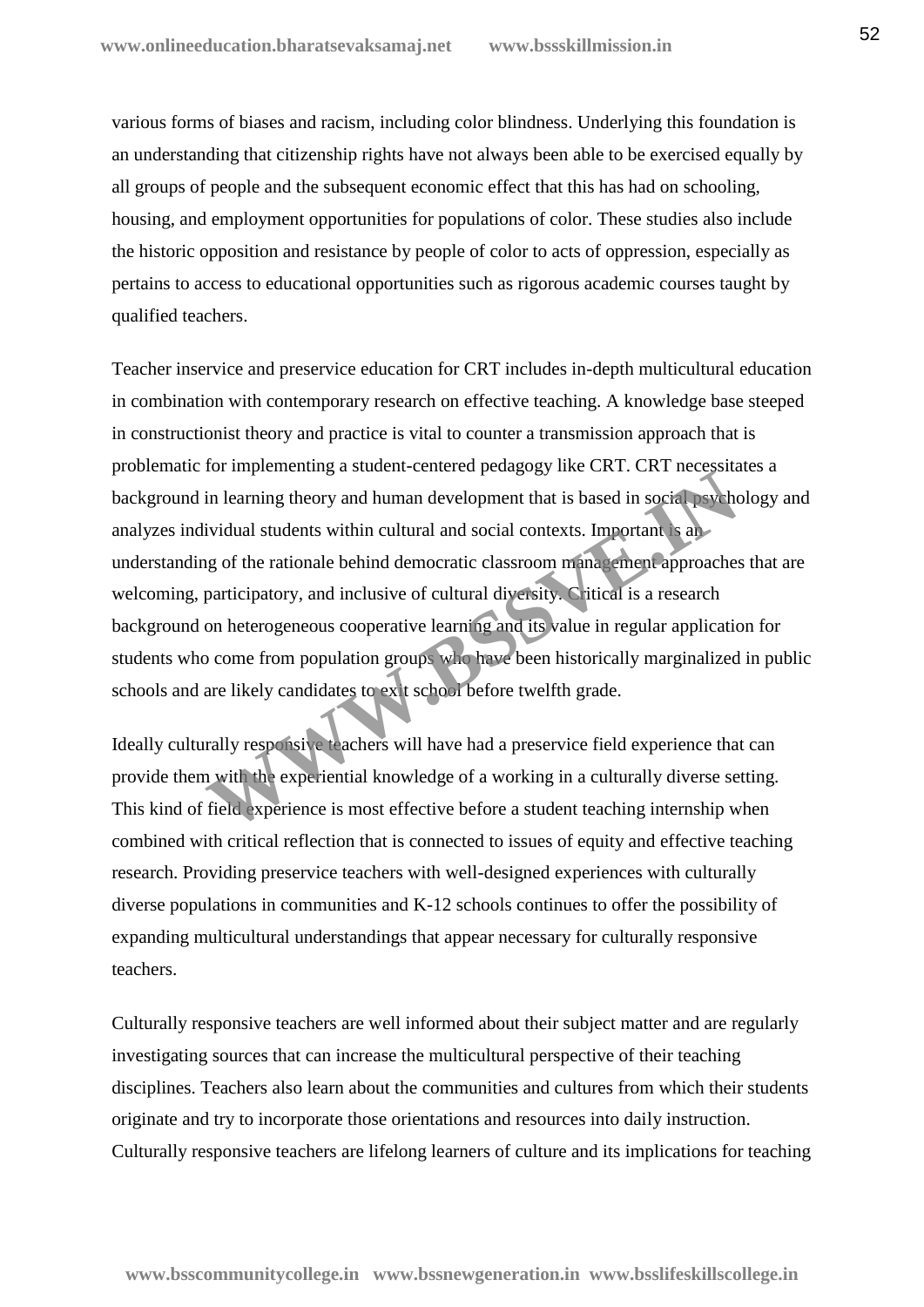and learning in their particular settings. Therefore, CRT is enhanced by foundational academic knowledge in the study of culture.

Culturally responsive teachers have not only a knowledge base conducive to investigate local cultures, but they also need to have explored their own personal knowledge about their cultural and racial identity formation. With an understanding that their teacher identities are not fixed but subject to socialization, culturally responsive teachers can learn how their own socially constructed histories can potentially both enhance and impede learning in a culturally diverse classroom. This knowledge can be effectively gained through autobiographical or autoethnographical research based on appropriately structured multicultural writing prompts.

Building on their knowledge base, culturally responsive teachers need specific skills to create interactive group curricular experiences from an antiracist orientation that works toward prejudice reduction among students. Culturally responsive teachers demonstrate a proficiency to create a welcoming and inclusive classroom. This positive learning community environment permeates all classroom interactions under CRT and is conducive for student discussions on subject matter topics that allow for multiple viewpoints.

Culturally responsive teachers have the ability to implement a constructionist orientation to teaching and learning that allows students to have their voices and cultural backgrounds incorporated into curriculum and instruction. Effective CRT regularly uses cooperative learning, especially with well-designed heterogeneous group work. Culturally responsive teachers consider frequent use of heterogeneous cooperative learning central to the maintenance of an engaged classroom learning community. In this context, culturally responsive teachers know how to create assignments that permit small groups of students to collaborate on academic projects that are based on problem-solving skills. Paramount under a constructionist approach to CRT is the ability to design detailed lesson and unit plans that make visible links among target learning goals, student/community cultures and interests, learning activities, and assessment. From an antiracist orientation that works toward and included a prelicming and inclusive classroom. This positive lear life community permeates all classroom interactions under CRT and is conducive for st on subject matter

CRT emphasizes high academic expectations in a curriculum that makes meaningful connections for students between academic knowledge and application. Culturally responsive teachers have the ability to effectively communicate these expectations regularly and compassionately to individual students who have historically struggled academically and/or experienced social alienation from their schools. The skill of active listening is imperative for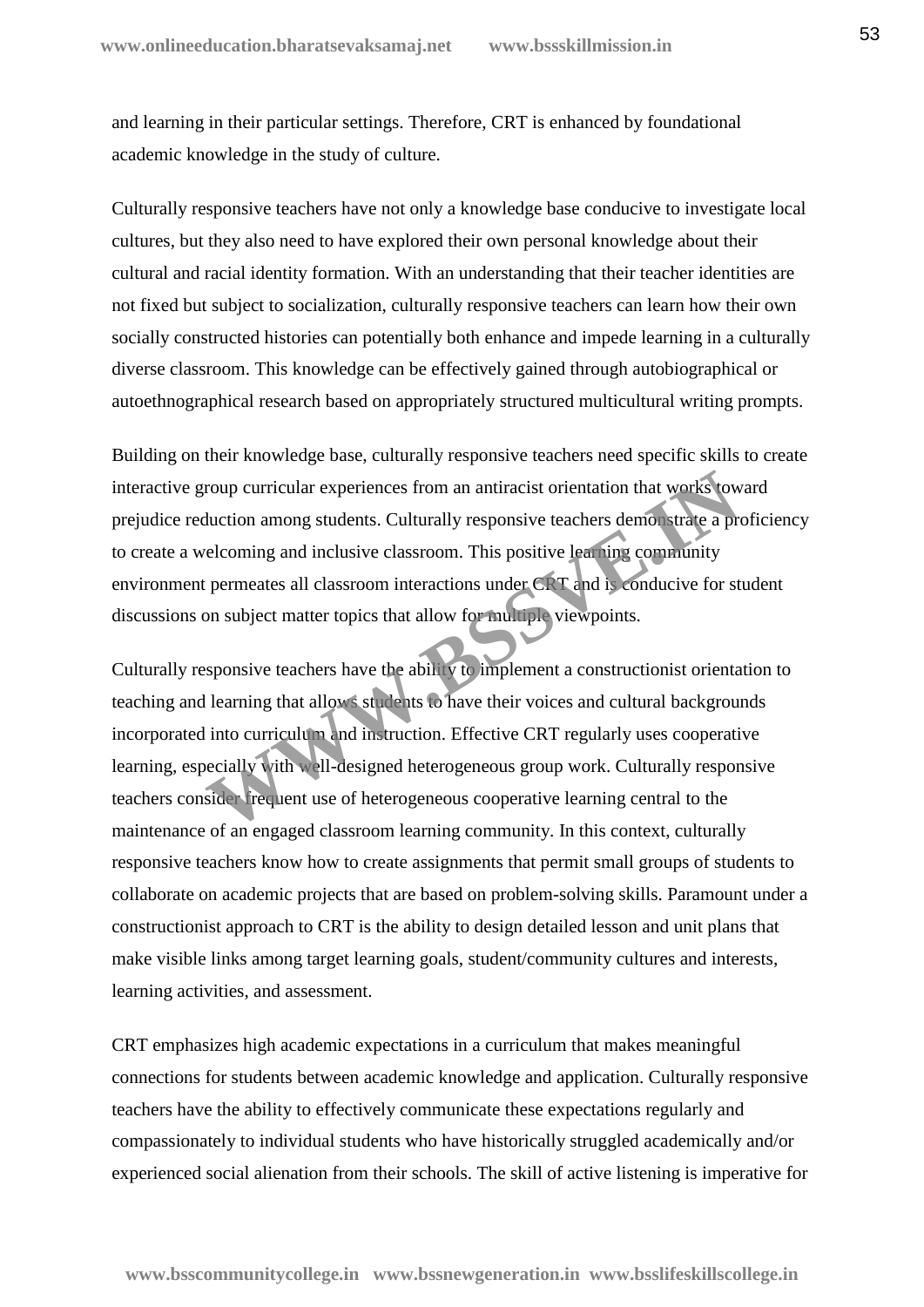culturally responsive teachers' effectiveness in conversations with individual students from culturally diverse backgrounds. Within their schools, skilled culturally responsive teachers advocate for their students of color by making a concerted effort to challenge negative attitudes and help ensure that all students are honored in the school, particularly those traditionally underserved.

The skill of critical reflection is practiced regularly by culturally responsive teachers. Through critical reflection, teachers' social definitions about the parameters of their professional work can be reexamined in the context of multicultural education reform goals. This skill constantly demands the willingness of teachers to reexamine the degree of their own cultural encapsulation and to use personal and public insights of cultural encapsulation to make culturally responsive contributions to student learning and school improvement activities. **WWW.BSSVE.IN**

#### **17. Dispositions**

Culturally responsive teachers exhibit their culturally responsive dispositions by classroom behaviors that create thoughtful and supportive learning environments and encourage self directed learning by all students. Therefore, CRT values demographic diversity as an enriching social context and supports a just and caring society for children and youth. Culturally responsive teachers embrace diversity as an asset to a school, affirm the cultural backgrounds of students, and believe in high achievement goals for all students regardless of their race, ethnicity, or class.

High consensus exists among CRT scholars and practitioners that in order for teachers to be culturally responsive, they must develop and hold a multicultural commitment to the values of equity and cultural diversity. This involves a sociocultural disposition based in a critical consciousness about the world around them. Such teachers hold a transformative attitude toward educational inequities when conceiving and implementing curriculum. They are able to articulate an antibias/antiracist multicultural philosophy of education that informs their work. Importantly, culturally responsive teachers recognize when their own professional dispositions may need to be adjusted and are able to develop plans to do so.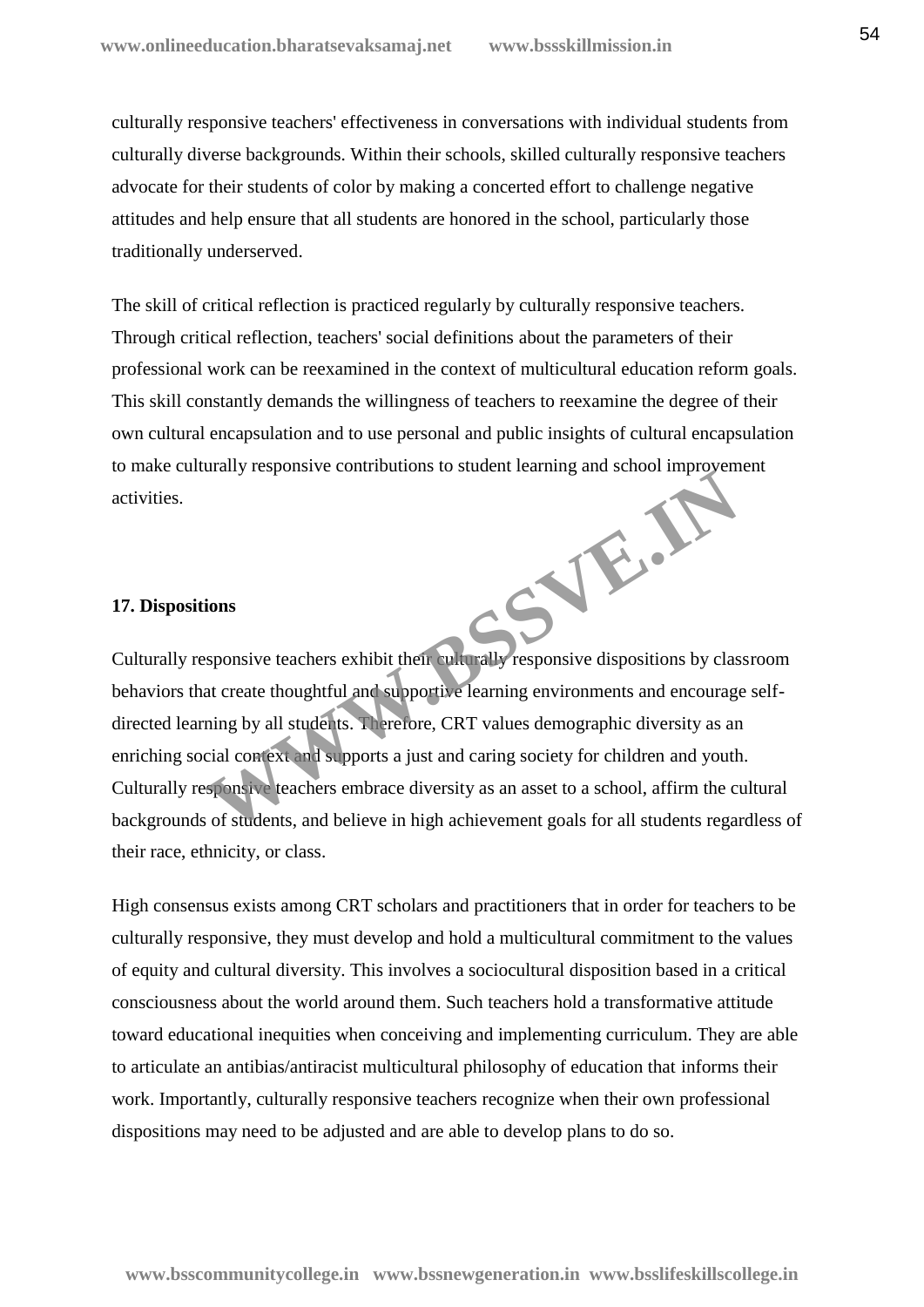#### **18. Applications**

Current research indicates that CRT is used across all disciplines. In its application CRT uses a transformational approach to teaching and learning. This involves changing the structure of the curriculum to enable students to view concepts, issues, events, and themes from the perspective of diverse racial and cultural groups.

Common elements exist when culturally responsive teachers have transformed the traditional curriculum. This transformative process includes helping students recognize strengths and significance of their cultures, families, and communities, and to see their own lives and perspectives as subjects worthy of study; studying subject matter concepts from the point of view of students' cultures in comparison to the way concepts are presented in textbooks; and providing opportunities for community members to witness the accomplishments of students through meetings, presentations, and exhibitions and, therefore, potentially increasing community support for the school.

Case study research suggests that culturally responsive teachers hold (1) a positive image of themselves and their students, (2) democratic and inclusive culturally sensitive social relations with their students and their students' communities, and (3) a conception of knowledge as socially constructed and capable of transformation. Culturally responsive teachers act to transform their classroom curriculum in traditional school settings so that they can more thoroughly provide students access to academic knowledge connections relevant to their own lives, a primary goal of CRT. Case study research also highlights and reflects other common characteristics of culturally responsive teachers: regards students as competent; provides students challenging content built on students' prior knowledge; uses students' cultures to understand themselves, others, and the curriculum; and develops a positive student-centered learning community as subjects worthy of study; studying subject matter concepts from the pents' cultures in comparison to the way concepts are presented in text both poportunities for community members to witness the a complishments of ting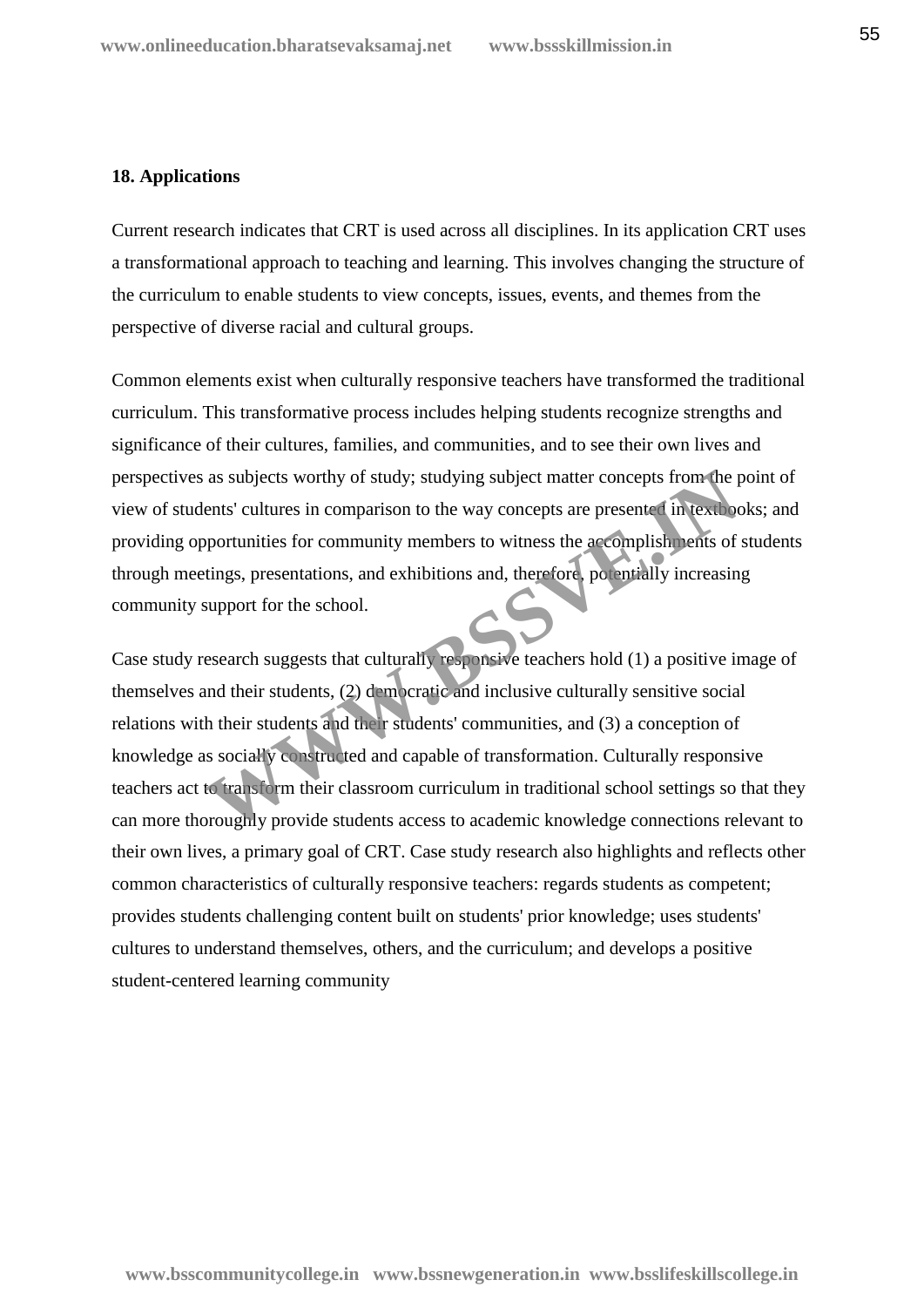#### **Topic : The Practice Of Effective Instruction**

#### **Topic Objective:**

At the end of this topic students will be able:

- Acknowledge that teaching styles can lie at either of two extremes, teachercentered and student-centered, or someplace in between.
- Understand that Constructivism is a theory of learning that suggests students learn mathematics best when they can build or construct their own personal understanding of concepts and relationships.
- Recall that two key components of cooperative learning groups are individual accountability and positive interdependence.
- Recognize manipulatives as a key means of helping students move from concrete understandings to abstract understandings.
- Understand teaching exclusively to high-stakes test can be destructive to an effective mathematics curriculum. Wo key components of cooperative learning groups are individual account<br>interdependence.<br>
nanipulatives as a key means of helping students move from concrete<br>
reaching exclusively to high-stakes test can be descructive to
- Appreciate the critical role small groups play in effective mathematics instruction.

#### **Definition/Overview:**

**Classical or Traditional Methods of teaching:** Examples of classical education include that of the Egyptian school, the rhetorical school during the last period of the Roman Empire, and the Confucius school. In Egypt, education and writing (hieroglyphs) were interdependent as the aim of societal literacy was the preservation of religious texts by the scribes (priests).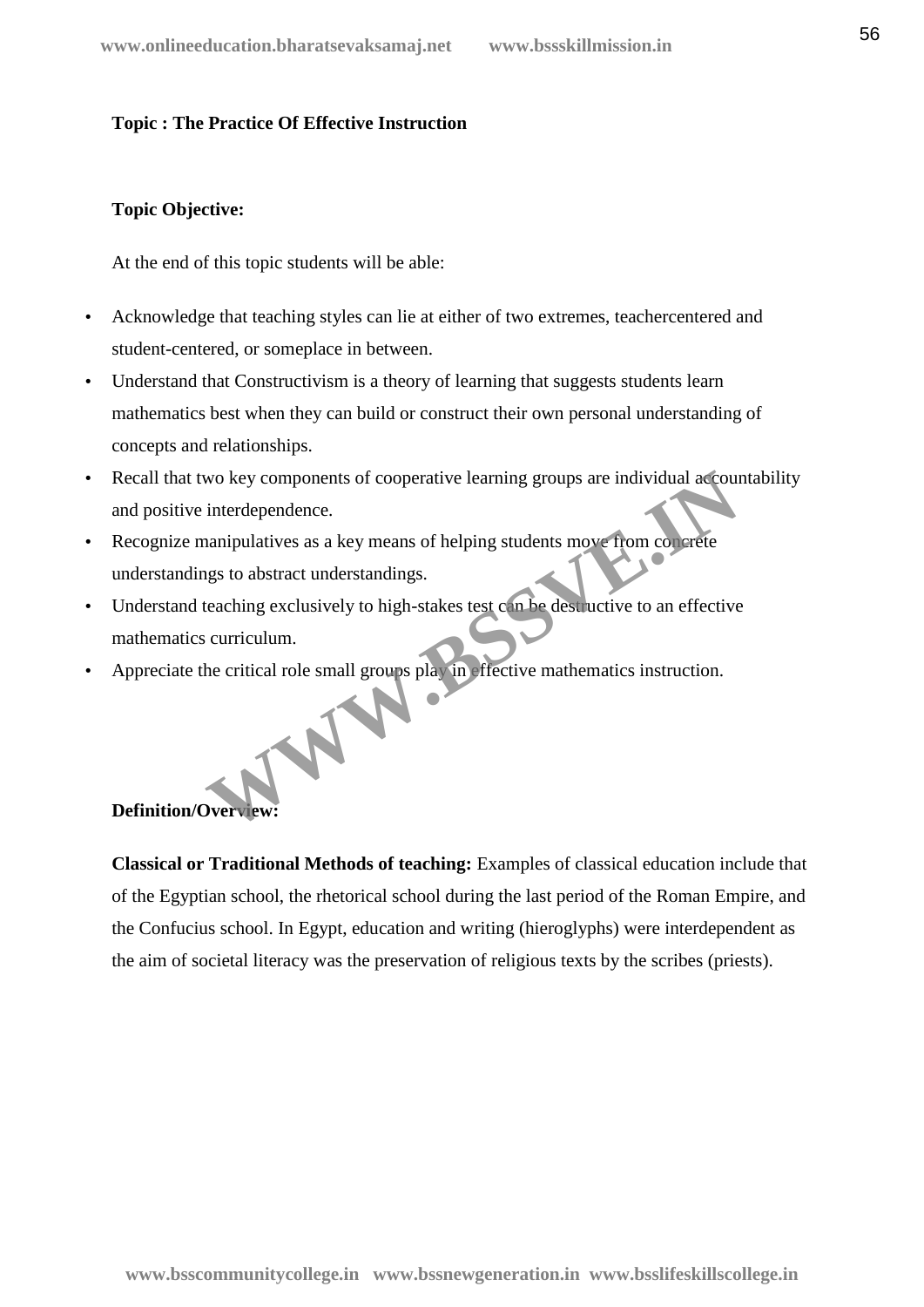## **Key Points:**

#### **1. Teaching Styles**

From the educational practices of Mesopotamia to current interest in technology infusion, a variety of ways to teach have been developed over the centuries. Models and methods often reflect the society's goals for education and its other values. Whether the student is an active partner in the process also varies over time. This entry summarizes the history of teaching methods and examines more closely two primary strands: traditional teaching and progressive teaching.

#### **2. Historical Record**

Models and methods of teaching, or different educational practices, date to the prehterate societies in ancient Mesopotamia (present-day Iraq). As city-states flourished (c. 3000-500 BCE), three major civilizationsthe Sumerians, Akkadians, and Babyloniansdeveloped the framework for the teaching of literature, writing, mathematics, and astronomy. Indeed, it was in the ancient Babylonian city of Ur that the tenets for the traditional or didactic model of teaching and learning are evident. Clearly, the Babylonian school curriculum centered on the memorization of literary works, emphasis on cuneiform script, and the focus on mathematical achievement; the teaching methodology was one of drill and practice reflecting the basic levels of what modern-day educators will identify as Bloom's Taxonomyknowledge, comprehension, and application. **Record**<br>
methods of teaching, or different educational practices, date to the preht<br>
nncient Mesopotamia (present-day Iraq). As cry-states flourished (c. 300<br>
major civilizations the Sumerians, Akkad ans, and Babylonians

Around the sixth century BCE, the Greeks established questioning and experimentation as educational practices in their quest for the foundations of a democratic system of government. In China (c. the fifth century BCE), Confucius focused his teaching methods on ritual and discipline toward formulation of ethical conduct and a cohesive social structure. Socrates, the Greek philosopher, affirmed the art of questioning as the essence of intellectual reasoning or *logos* (Greek for logic). The Socratic model became the catalyst for two eminent building blocks in the history of teaching and learningempiricism and critical thinking. These constructs were to constitute the higher-order thinking skills in the Western mind and, thus,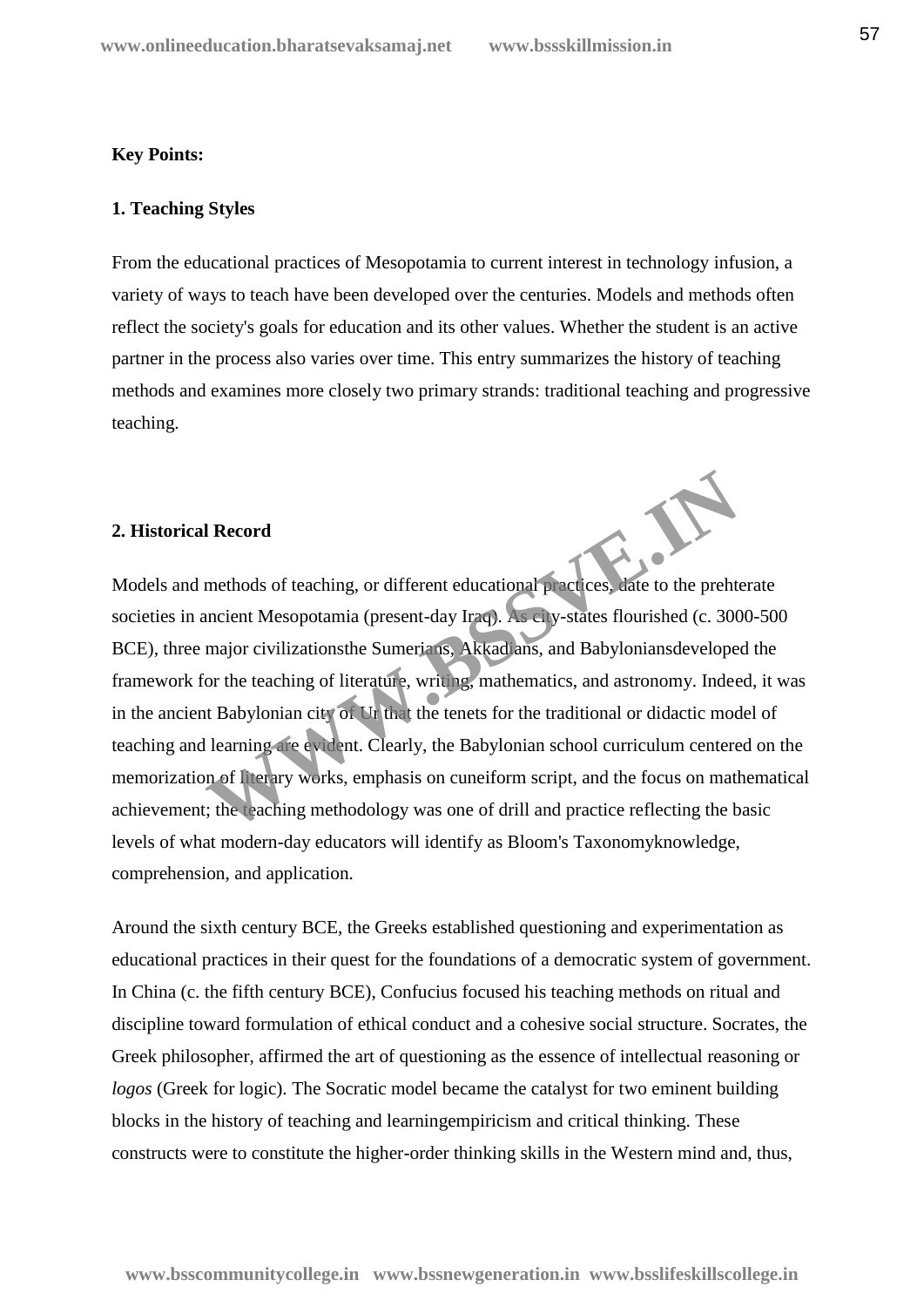align with Bloom's higher-order thinking skillsanalysis, synthesis, and evaluation. Aristotle emphasized empiricism and critical thinking in his Lyceum (school), and his legacy transcended through the Middle Ages, the Renaissance, and the Enlightenment to the present day.

The methods of teaching in the twenty-first century are grounded in the classical or traditional practices of the ancient world and the modern-day progressive theories of Bloom, Dewey, Freir, and Perry, to name a few.

#### **3. Classical or Traditional Methods**

Examples of classical education include that of the Egyptian school, the rhetorical school during the last period of the Roman Empire, and the Confucius school. In Egypt, education and writing (hieroglyphs) were interdependent as the aim of societal literacy was the preservation of religious texts by the scribes (priests). In this context, teaching was focused on the writing of moral essays in preparation for the development of a disciplined mind. In Roman education, participatory citizenship was the main objective of a teaching methodology where students learned the art of rhetoric through speech exercises that focused on the recitation of poetry and the characterization of historical figures such as Ulysses. In China, Confucius focused his teachings on the symbiotic relationship between ethical conduct toward an acceptable social order and political philosophy and the individual's existence. Confucius promoted the idea of relying on classical works and influenced the development of comprehensive assessment that was to transcend through centuries. classical education include that of the Egyptian school, the rhetorical set period of the Roman Empire, and the Confucius school. In Laypt, education (hieroglyphs) were interdependent as the aim of societar literacy was th

In essence, the classical or traditional methods of teaching, then, focused on an integrative framework, where a didactic in lieu of a critical theory prevailed, through a teacher-centered learning environment in an effort to produce good citizens. In this context of teaching practices in the ancient world, it is worthy to note that these societies were homogeneous within themselves, notwithstanding the salient dichotomy between an upper and lower class structure and, thus, the absence of an egalitarian system of education.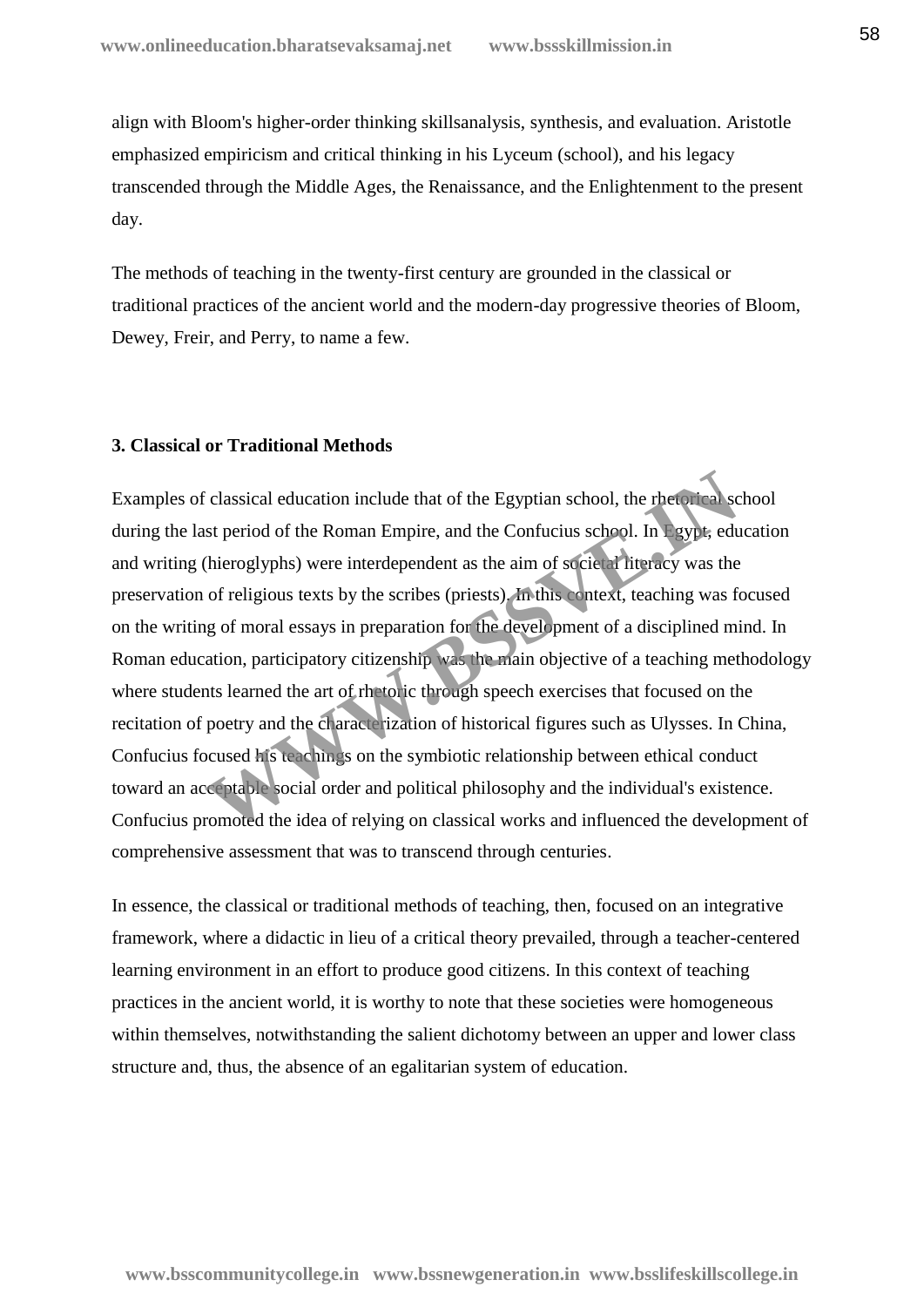## **4. A Progressive Pedagogy**

In the *Yale Report of 1828,* Jeremiah Day, president of Yale University, launched the campaign to uphold the classical curriculum as an imperative for the discipline and furniture of the mind. Albeit the content of the Canongreat works of literature throughout the agesserves as the knowledge base for the understanding of the human experience, the context of how and not necessarily what to teach is the topic of debate among all educatorsfrom K-12 to post-secondary levels. Terminology such as a constructivist approach to teaching, critical literacy, experiential learning, service learning, and student-centered learning (to name a few) is commonplace as educators work to identify those methods of teaching that will develop critical thinking skills in all students in spite of a diversified student population across schools, colleges, and universities.

Whereas the didactic model of education tends to place the teacher at the center of the learning process, teaching that is critical focuses on the construction of a learning environment where students are active members through stimulation of intellectual curiosity, while respecting each other's cultures as well as learning styles. Within this context, the teacher's or professor's repertoire of methodology or practices should be one where there is a balance between memorization of facts, as necessary, and the evaluation of constructs. didactic model of education tends to place the teacher at the enter of the<br>cess, teaching that is critical focuses on the construction of a learning<br>where students are active members through stamulation of intellectual c<br>t

Some examples of critical theory teaching methodology include active learning, technology infusion, and experiential learning.

*Active Learning*. As in the schooling of ancient Roman times, poetry may be a powerful teaching tool toward conveying the relationship between the human experience and/or culture and a democratic society. In a critical theory or critical literacy platformone where the teacher takes into account the diversity of learnersselected works (poems or prose) may be identified that allow students to connect their personal experiences to the work. In this context, students can work in small groups and analyze the issues behind the literary work, given a specific period in history. Such a methodology is reflective of John Dewey's philosophy of progressive education, rooted in hands-on learning, as well as Paulo Freire's pedagogy, which stresses dialogue.

Case study analysis calls for a collaborative, action-learning environment whereby the balance between knowledge base (content) and its application through discussions, vis--vis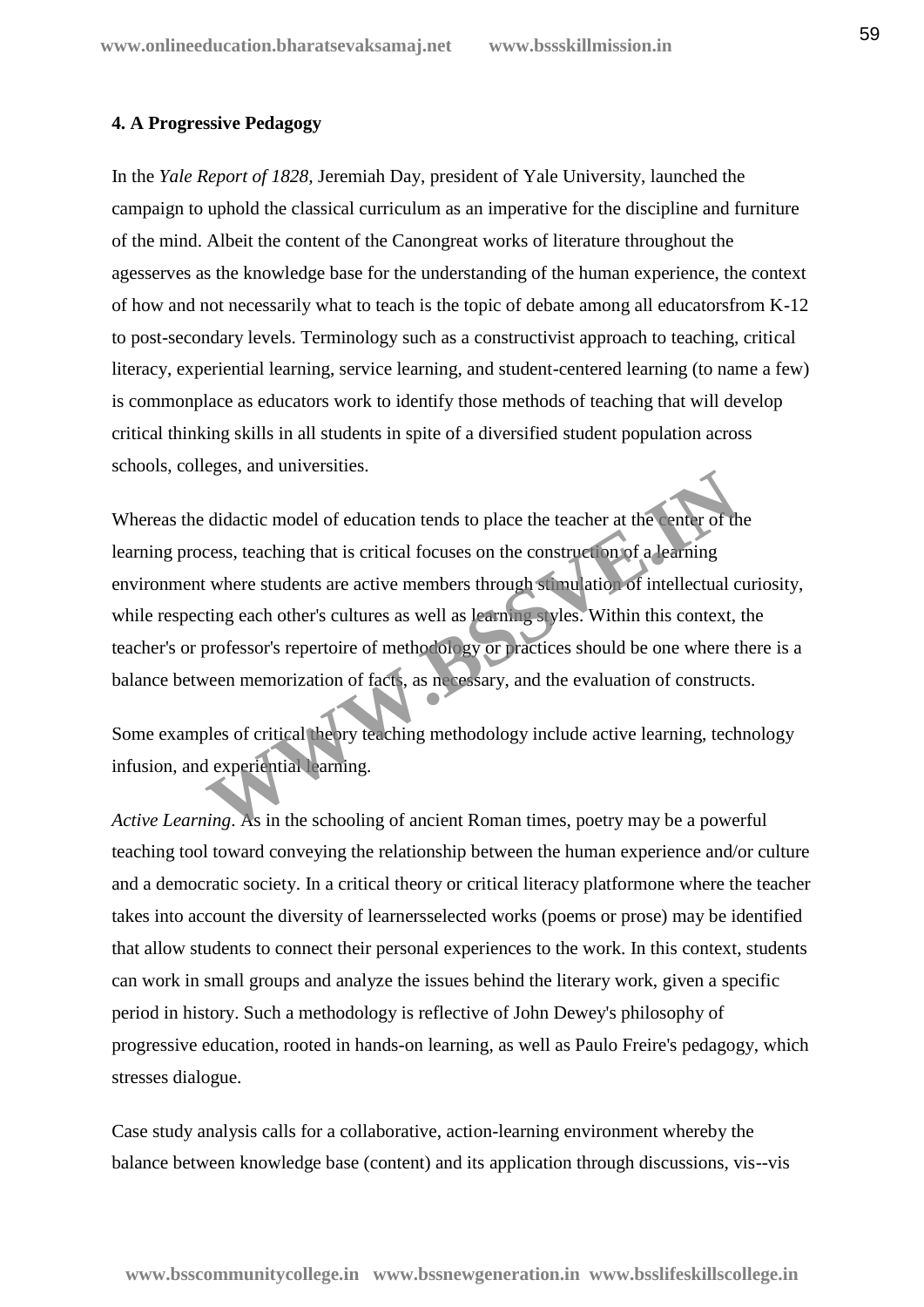analytical writing, become essential for the ultimate evaluation of a problem or situation. Within this scenario, students must consistently practice Socratic questioning as they engage in individual as well as group reflection. Indeed, case study analysis can take the place of a formative-type assessment or continuous learning experience, while emphasizing student engagement, oral and written communication skills, and higher-level thinking.

*Technology Infusion*. Modern-day technology may be used effectively at the K-12 and postsecondary levels toward maintaining the balance between the what and the how to think. In the elementary grades, for example, visual images serve to stimulate intellectual curiosity about different ethnic groups, forms of artwork, and so on. These images may provide the introduction to cultural awareness, which will later translate to questioning and reflecting about students' own communities and, ultimately, the world around them.

At the university level, the use of discussion forums, where students must post questions in response to others within a synchronous (limited time-frame) context, will provide opportunities for prompt analysis, synthesis of information, and evaluation of an issue or problem. Such an exercise will require all students, in spite of the diversity in learning styles, to become active learners and think holistically about the role of technology as one of several interdependent factors that frame today's global arena. The set of discussion forums, where students must post quest<br>there within a synchronous (limited time-frame) con ext. will provide<br>s for prompt analysis, synthesis of information, and evaluation of an issue<br>the an exercise

*Experiential Learning*. Perry's theory of contextual relativismthe connection between an individual's experience and the intellectual realmis evident in experiential learning opportunities. The portfolio development approach used by some colleges and universities enables students to reflect on prior learning or work experience through comprehensive journal writing. This exercise calls for students' self-reflection as they analyze, synthesize, and evaluate information.

#### **5. Learning Style**

*Learning style* is a term used to portray individual differences in the way that people prefer to learn. Learning styles are typical patterns individuals use to process information or approach learning situations. These learning style preferences are thought to occur naturally. According to learning style theory, when an individual's learning preferences are met, the individual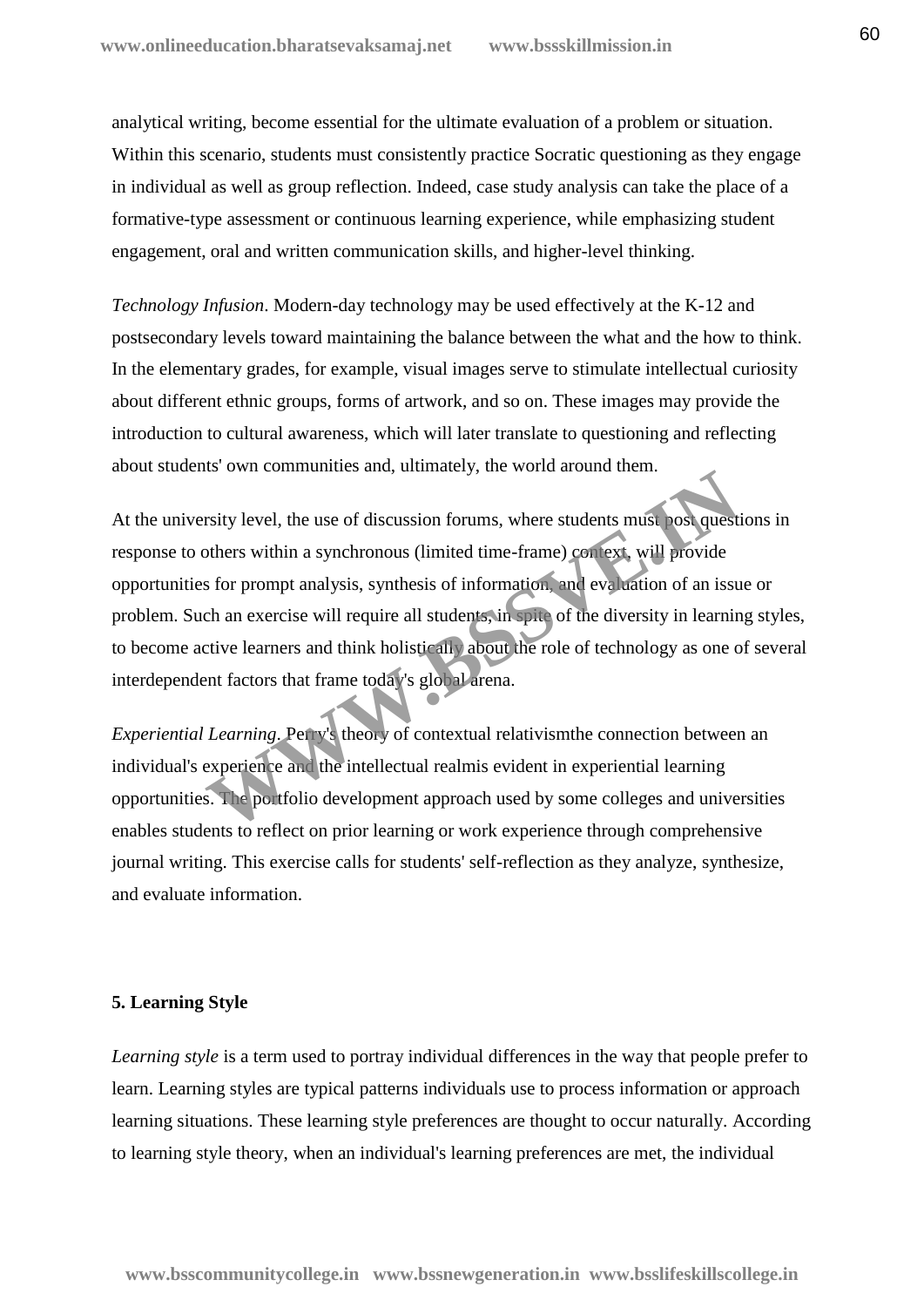learns more easily and effectively. There are more than 70 theories and models of learning styles. Each model describes how particular kinds of individual differences influence learning. However, the kinds of individual differences and the ways that these differences influence learning vary considerably among theories. Although it is not possible or useful to summarize all theories, a few models that are frequently cited and described in the learning style literature are overviewed here and used as examples. Cautions and guidelines for using learning style information will also be discussed.

#### **6. Importance**

An underlying assumption of learning style theories is that individual differences in learning preferences are positive and useful and that both learners and teachers will benefit from becoming aware of, and understanding, learning style information about themselves and others. Also implicit in these theories is the idea that it is important to acknowledge learner diversity and to customize and individualize learning so the needs of all learners are met. When learners understand how they prefer to learn, they can seek preferred learning settings and learn to cope with settings that do not align to their learning preferences. Teachers, administrators, and program planners can use learning style information when planning teaching strategies and learning activities, evaluating learning, and developing programs and curricula. Teacher education about learning styles will help teachers recognize their preferred learning and teaching styles and provide alternative ideas and strategies to help teachers incorporate multiple teaching strategies to facilitate the needs of individuals with different learning styles. many assumption of learning style theories is that individual differences in lare positive and useful and that both learners and teachers will benefit from the movement of, and understanding, learning style information abo

Many models assert that the process of self-awareness of how one learns may be the most useful part of learning style information. In many models learning style information is seen as a key component in learning to learn. When learners understand how they prefer to learn and find ways to incorporate their learning preferences into a variety of learning settings, they can become more effective learners. Thus, the purpose of learning style information is to increase learner awareness about how they prefer to learn, so that they can learn more effectively. Learners who understand their own learning styles can also recognize and seek learning situations that match their preferences and learn to develop skills and strategies for success in conditions that do not match their learning preferences.

**www.bsscommunitycollege.in www.bssnewgeneration.in www.bsslifeskillscollege.in**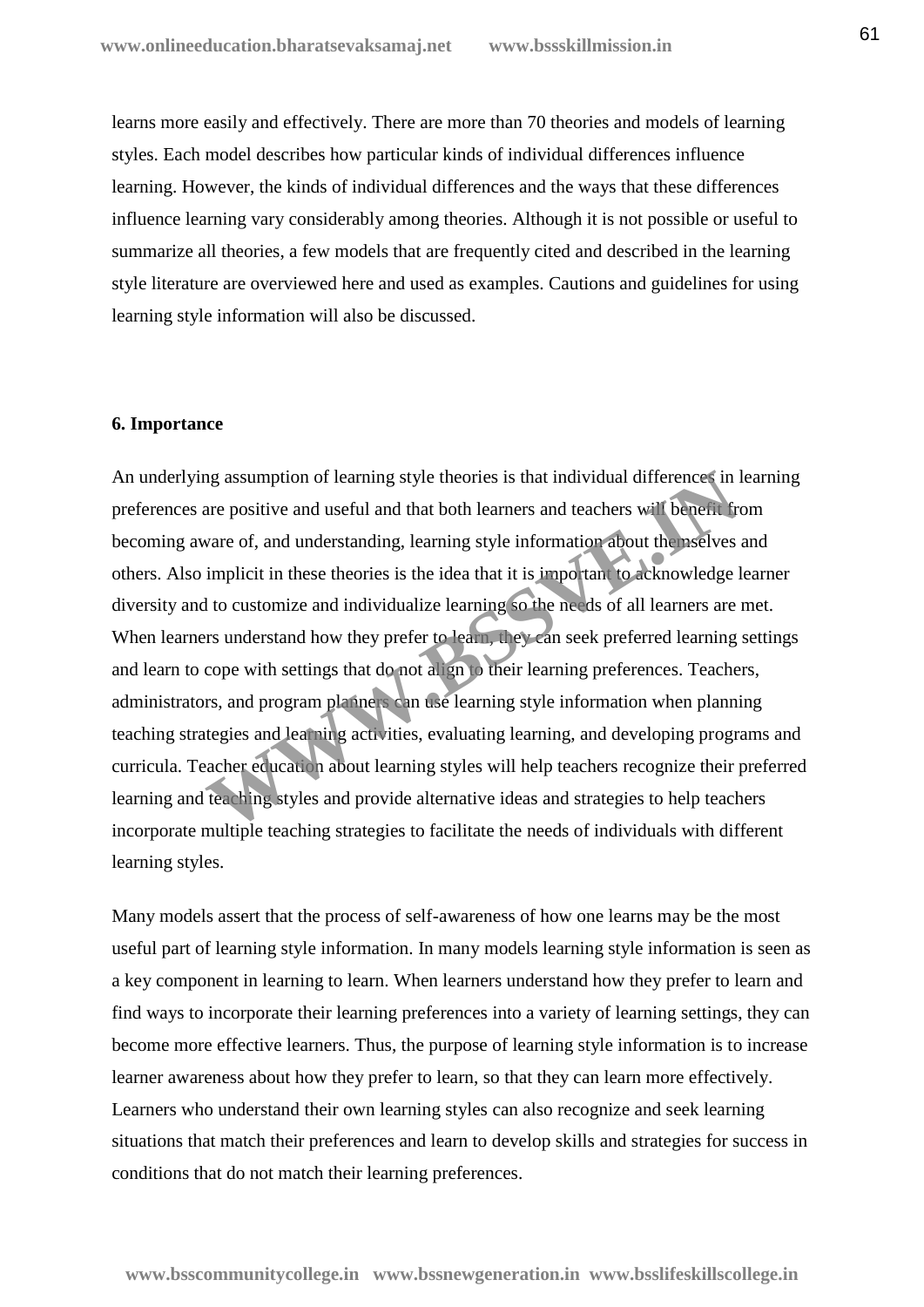#### **7. Are Learning Styles Modifiable?**

Individual differences in learning style can be seen as preferences or as stable traits. In most learning style models, a learning preference is not thought to be the same as a trait or ability. However, in some theories, learning styles are thought to be relatively fixed characteristics or traits inherent within individuals. When learning styles are seen as relatively stable or unchanging, the theory's emphasis is on the need for teachers and trainers to adapt learning strategies and settings to accommodate the needs of learners with different learning styles. Within these models, it is often proposed that it is essential for teachers to be aware of all learning styles and to be able to accommodate them. Teachers are encouraged to present the same information in multiple formats and to provide optional learning assignments and options.

However, matching learning to the learner's style is not always possible. Most theories tend to see learning style as somewhat adaptable and assert learners can succeed in a variety of learning tasks, settings, and situations. In these models, learners are encouraged to identify their learning preferences and utilize strategies aligned to their learning style to maximize their learning. Learners are also encouraged to identify learning situations that are challenging and then develop learning skills and strategies to manage their learning in these situations. In models that conceptualize learning style as modifiable, often the focus is on becoming aware of preferences while, at the same time, recognizing and learning to adapt to learning tasks and situations that do not align with an individual's learning style. ation in multiple formats and to provide optional learning assignments a<br>atching learning to the learner's style is not always possible. Most theori<br>mag style as somewhat adaptable and assert learners can succeed in a vari

Some models place learning styles within steps or stages of a learning process. In these models, learning is usually conceptualized as a multistep process. Learning style is seen as a preference for a particular step within the learning process. Because learning requires all steps in these models, learners are encouraged to expand and develop learning skills and strategies to complete the nonpreferred parts of the learning process.

Consensus indicates that learning style describes natural and innate preferences for learning. However, the literature also makes it clear that learning style preferences are not to be seen as limiting or defining. Everyone can learn to thrive in nonpreferred learning situations, as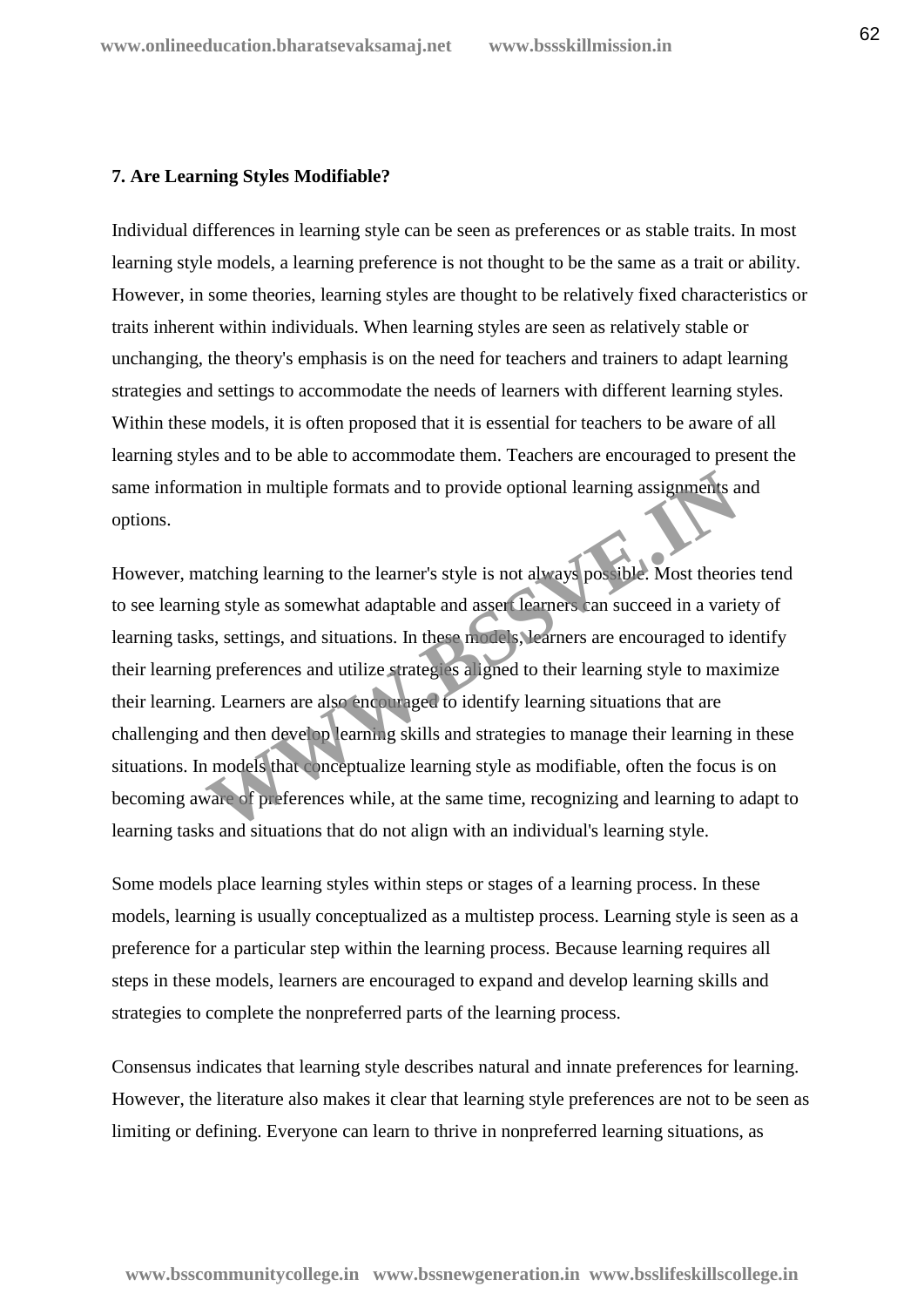necessary. However, when natural learning preferences are identified and supported, learning is easiest and most comfortable.

## **8. Learning Style Models**

There have been various attempts made to organize learning style models into groupings. Some classification systems organize models on the basis of how stable or flexible learning styles are thought to be. Other classifications are made based on the various influences on learning, such as learning modality preferences, personality preferences, social or emotional aspects, and preferences for particular cognitive processes. Still other models focus on the process of learning and individual preferences for engaging in parts of the learning process.

To simplify a complex topic, three general kinds of learning style theories will be overviewed: those focusing on input of information, which will cover preferences for sensory input and learning environments; those focused on the cognitive processing and organization of information; and those developed around a learning process. Although there are more than 70 different models, only a few of the most often-cited and well-established models will be discussed. arning and individual preferences for engaging in parts of the learning p<br>a complex topic, three general kinds of learning style theories will be<br>those focusing on input of information, which wril cover preferences fo<br>urni

## **9. Perceptually and Environmentally Based Learning Style Theories**

Some theories propose that sensory input or environmental preferences are key aspects of learning style. These theories focus on preferences such as the sensory modality in which information is provided, preferred activity level of the learner, and specific characteristics of the physical learning environment that may impede or enhance learning.

One popular way of looking at learning style is by preference for visual, auditory, tactile, or kinesthetic sensory modes. Seeing, hearing, touching, and doing may be more or less preferred by an individual learner. It is assumed that individuals will learn more easily and remember better if information is presented in one or two of these modes. Visual learners will prefer written or visual instructions and will observe and remember visual resources. Auditory learners will prefer verbal instructions, find discussion helpful, and remember what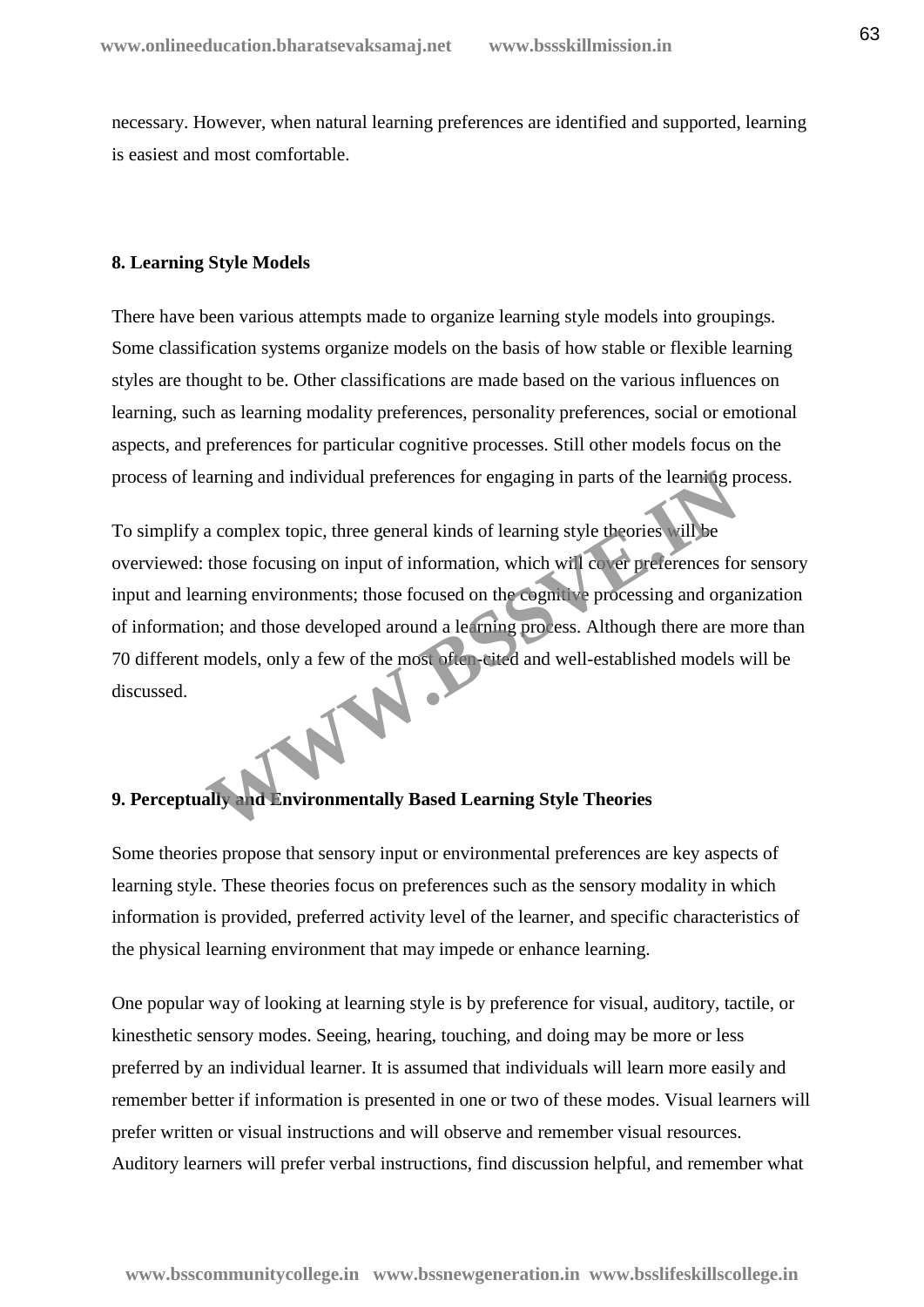is said. Tactile learners will want to touch and manipulate learning materials and will remember best when they can handle materials. Kinesthetic learners will prefer hands-on active experiences and will remember best when they can move around or become physically involved with learning materials.

A learning style model by Rita Dunn and Kenneth Dunn builds on this basic sensory preference model and suggests there are at least 18 basic elements that influence how well an individual will take in and retain information. These elements are linked to four modalities: environmental, emotional, sociological, and physical. The physical modality includes the four sensory modality preferences (auditory, visual, tactile, and kinesthetic) as elements. Their model also includes three other physical modality elements: preferences for intake of food or drink, time of day, and mobility. Environmental elements include noise, temperature, and design of learning space. Sociological elements include preferences for learning with others, presence of authority, routines, and need for approval of others. Emotional elements include motivation, responsibility, persistence, and need for structure. In this model, all of these elements combine to form an individual's learning style. When these elements are in place, learning will be enhanced. The state is the state in the state in the state in the state in the state in the state in the state in the authority, routines, and need for approval of others. Emotional elements responsibility, persistence, and need for

Some learning style models explore other kinds of perceptual differences among learners. Herman Witkin explored how an individual's perception was influenced by the context or field the information is contained in. He found two kinds of perception: field-dependent and field-independent. Field-dependent perception learners are influenced by the visual field in which visual information is presented, whereas field-independent learners are not. He then asserted field-dependent learners will perceive information globally and will have a social orientation to the learning. Field-dependent learners will thrive in more personal learning settings and when learning information that is personally relevant. Field-independent learners will perceive information analytically and will have an impersonal orientation to learning. They will thrive in learning settings that provide opportunities to ask questions, solve problems, and work independently.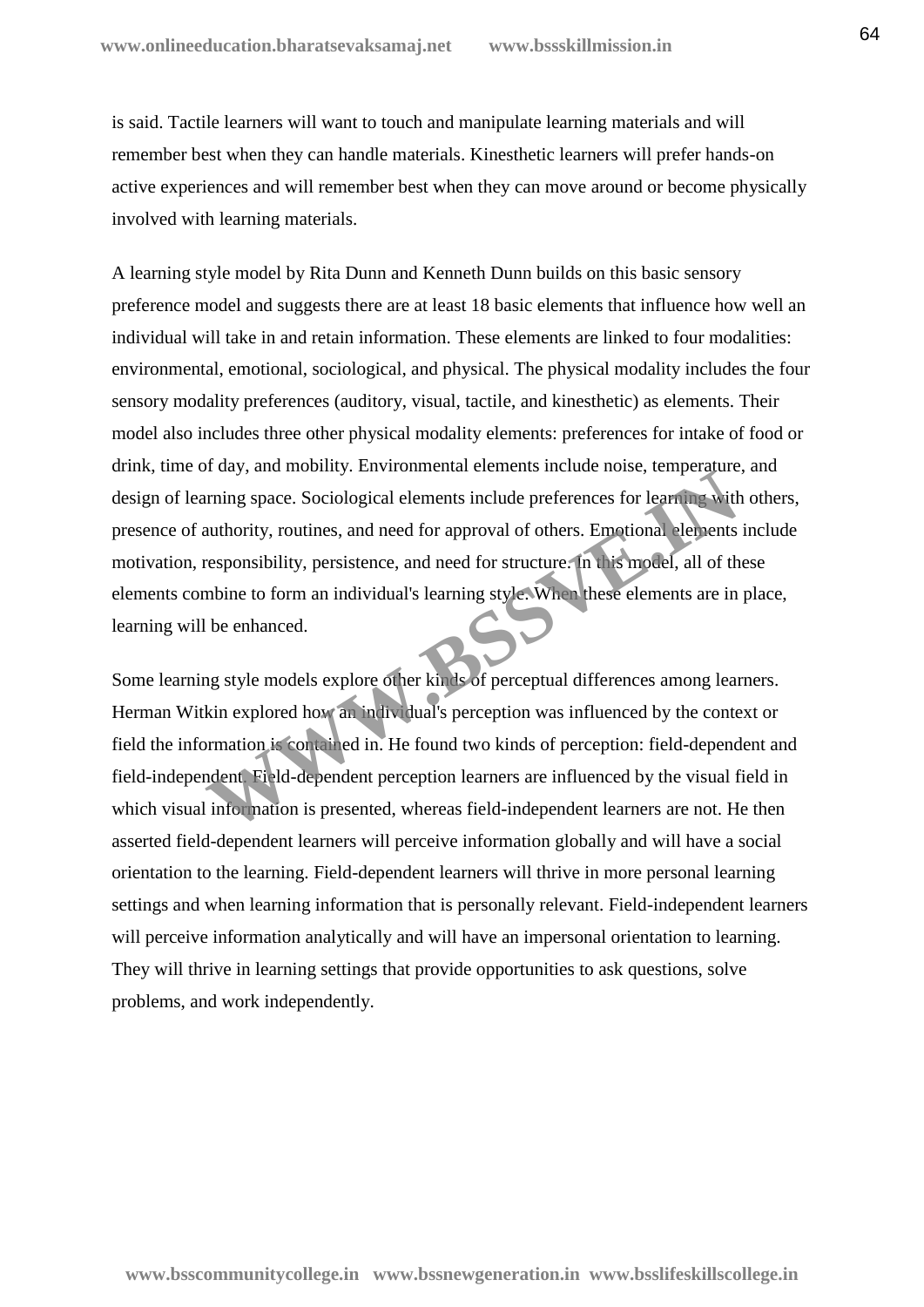#### **10. Cognitive Processing Models**

Many learning style models describe differences in the way a learner prefers to process information. Sometimes these models refer to cognitive processing styles rather than learning styles. The term *cognitive style* is used in various ways in the learning style literature. Cognitive styles are sometimes conceptualized as a part of an overall learning style; when thought of this way, it describes how individuals approach cognitive tasks rather than how they approach learning overall. However, in many models the terms *cognitive style* and *learning style* are used interchangeably. Similarly, in different models, the terms *thinking styles* and *intellectual styles* are also sometimes used to describe learning style preferences, as well as alternatively proposed as a component of learning styles.

In general, cognitive processing models of learning styles propose dichotomies of individual differences. These models usually acknowledge that both sides of a processing dichotomy are important parts of the learning process. They assert that individual learners will prefer one side of each dichotomy and will find it easier to learn when this preference is accommodated in the learning situation. These differences are given a variety of names and are described in different ways, depending on the specific model; generally, however, they fit into three dichotomies: abstract versus concrete, sequential versus simultaneous, and action versus reflection. Models that incorporate social aspects of learning include an additional dichotomy: logical versus personal. ognitive processing models of learning styles propose dichotomies of index<br>These models usually acknowledge that both sides of a processing dichot<br>trs of the learning process. They assert that individual Rearners will pref

Learners with a concrete learning style prefer to learn about relevant, practical, and useful information. They are drawn to learning that can be immediately applied in their current situation. Learners with an abstract learning style prefer learning about ideas and concepts. They are drawn to theory and enjoy linking and connecting ideas. Sequential learners prefer a step-by-step approach to learning, whereas simultaneous learners prefer to process information in a nonordered, more random way. Simultaneous learners tend to focus on more than one fact or concept at a time, whereas sequential learners tend to take on one piece of information at a time. In some theories, simultaneous processing is also referred to as *random processing*.

Action-oriented learners prefer to interact with others and with materials when they are learning; they are stimulated by discussions and other opportunities to share ideas and information with others. Reflective learners, on the other hand, prefer to have time to think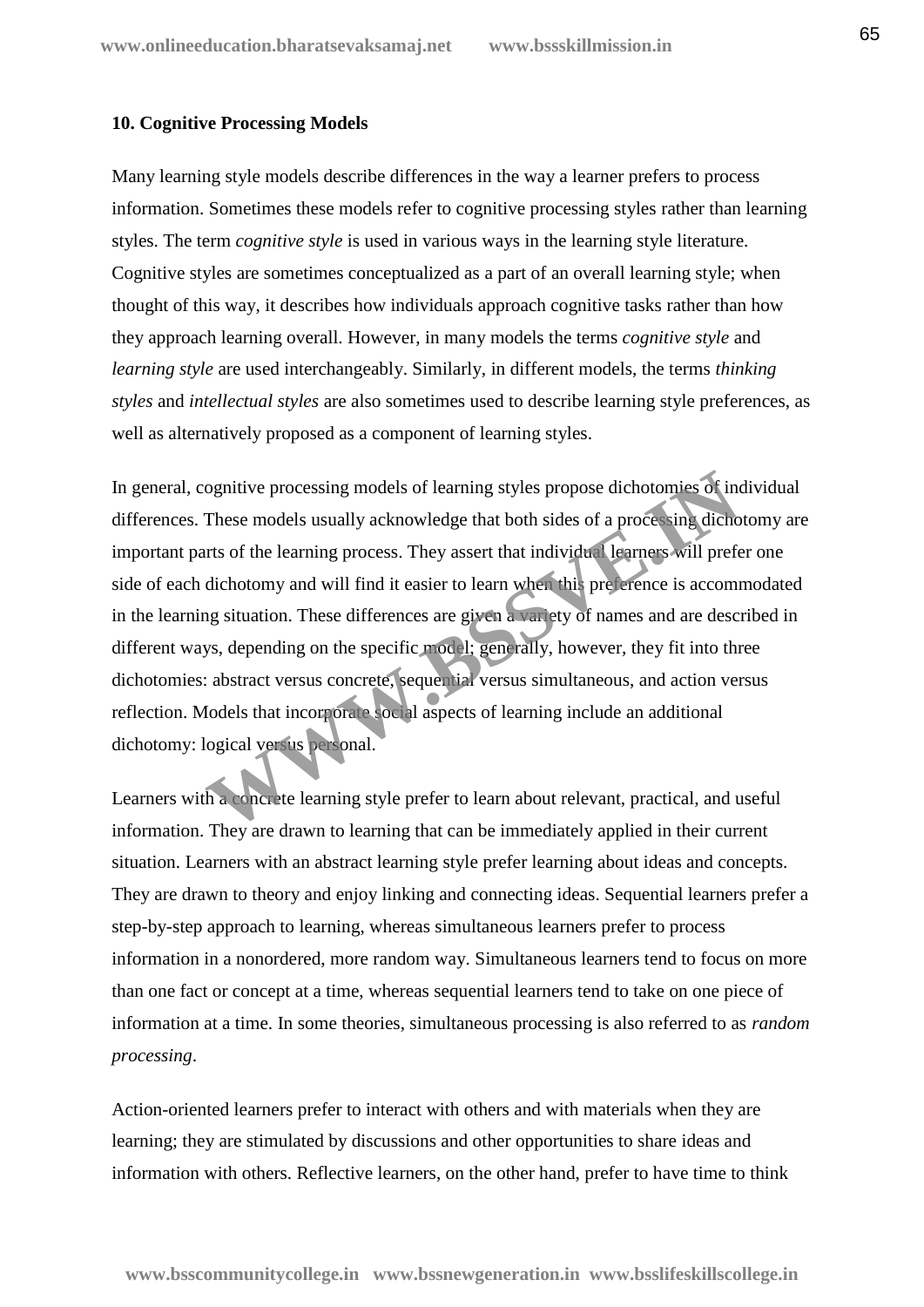about material. They process information most effectively when they are alone. Learners who prefer a logical approach to learning are described as objective and tend to prefer frank, corrective feedback from a competent expert. Individuals with a values-based approach prefer cooperative and collaborative learning settings and like to receive positive feedback and support from an approachable, personable teacher.

Anthony Gregorc, in his mind styles model, proposes combinations of two processing preferences to delineate four learning styles. Gregorc uses the concrete versus abstract dichotomy to describe how learners perceive and understand information. He then adds a second dichotomysequential versus randomto describe how learners organize and order information. When these processing preferences are combined, his model results in four distinct learning styles: concrete sequential, abstract sequential, abstract random, and concrete random. An emotional and logical dichotomy is also incorporated into the model. For example, an abstract sequential learning style is characterized as logical and analytical, whereas an abstract random learning style is characterized as sensitive and emotional. An individual may have one strongly preferred learning style or may learn best with a combination of two or more styles. The styles: concrete sequential, assuare sequential, assuare fundaons and<br>
dom. An emotional and logical dichotomy is also incorporated into the<br>
e, an abstract sequential learning style is characterized as sensitive and a

Theories built on the personality type theory of Carl Jung link abstract and simultaneous processing. In personality type models, this preference is referred to as Intuition: a preference for taking in abstract information about ideas, theories, and concepts. This theory also links preferences for concrete and sequential learning. In the personality type model, this preference is referred to as Sensing: a preference for taking in information gained through the senses that is related to real-world experiences and applications. Personality type theory also proposes dichotomies between action and reflection (Extraversion and Introversion) as preferred orientation to the world, between logical and personal information processing (Thinking and Feeling), and between a structured and flexible approach to the environment (Judging and Perceiving). Because this model uses four dichotomies, the various combinations of preferences lead to 16 distinct learning styles with individualized learning preferences. Some learning style models simplify personality type theory and use differences in two of the four dichotomies to describe four learning styles.

Left- and right-brain models provide another way of looking at cognitive processing. In these models, the processing differences are verbal versus visual-spatial, sequential versus holistic, and logical versus emotional. Building on the idea that there are biological differences in the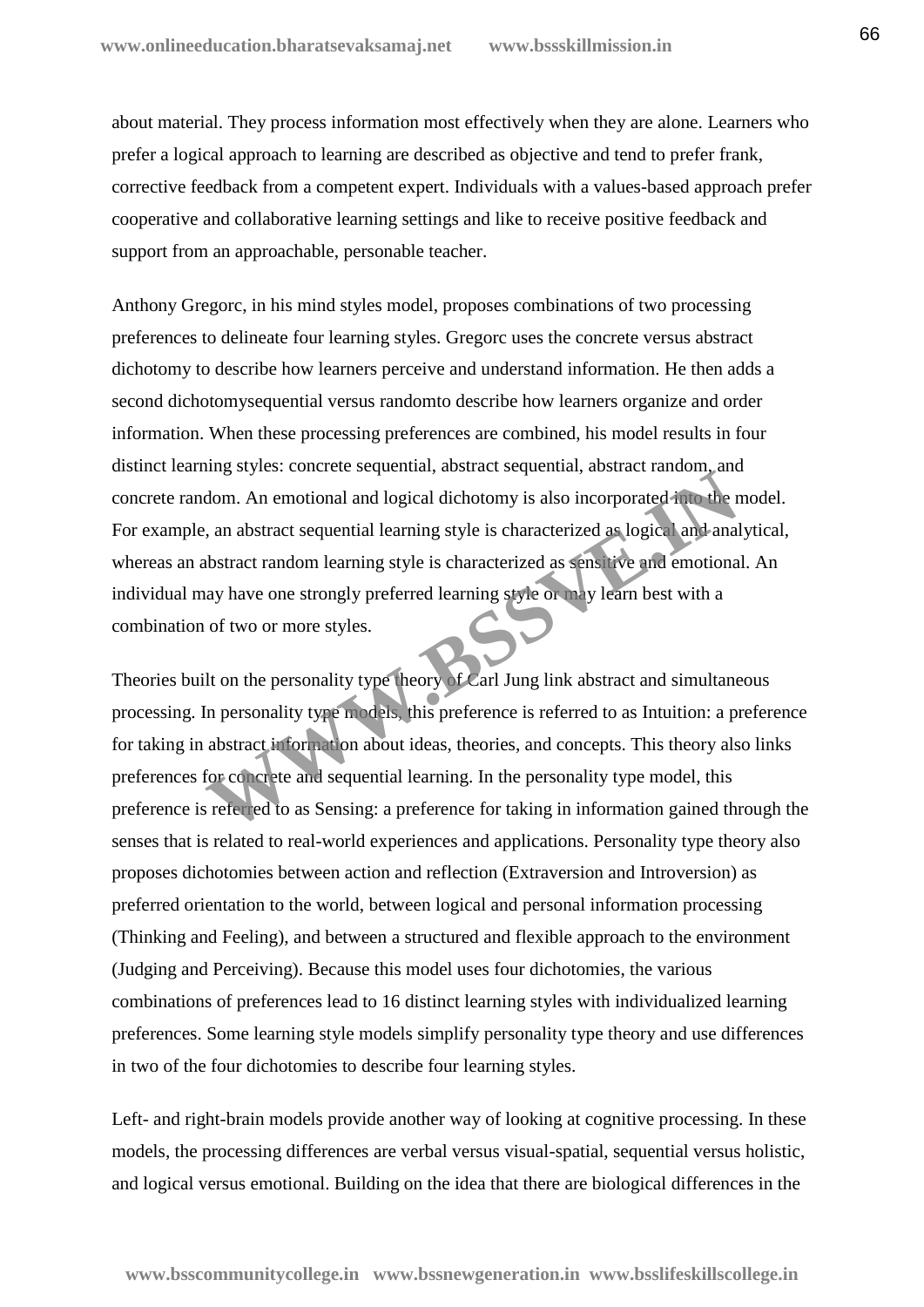way the different sides of the brain process information, these models assert that the left side of the brain prefers to process information verbally, sequentially, and logically, whereas the right side of the brain processes information in a visual-spatial, holistic, and emotional manner.

Ned Herrmann created a learning styles model based on mental preferences or thinking styles from right- and left-brain models. In his model, there are four styles: the Theorists (rational), Organizers (safe keeping), Innovators (experimental), and Humanitarians (feeling). The Theorist learning style is characterized by preferences for logical analysis. Sequencing and structuring information characterizes the Organizer learning style. The Innovator learning style is characterized by preferences for exploration and self-discovery, and the Humanitarian learning style is linked to emotional involvement and harmony. In his model, Herrmann asserts that it is difficult for learners to accommodate information presented in opposing styles. For example, a learner who prefers an Organizer learning style may have difficulty accommodating Innovator styles, or a learner with a Humanitarian learning style may find it difficult to accommodate a Theoretical style. **WWW.BSSVE.IN**

# **11. Learning Process Models**

Some models, such as the one by David Kolb, propose that learning occurs in a process or cycle. Each part of the learning cycle requires the use of different combinations of processing preferences. In his model, the processing dichotomies (abstract vs. concrete and action vs. reflection) are not only linked to individuals' learning preferences but also incorporated into a defined learning cycle. In his model, the learning process begins with a concrete experience. Then reflective observation occurs, followed by abstract conceptualization and active experimentation. Learners tend to prefer one part of the learning process to the other. As a result of these preferences, four learning styles are proposed: abstract conceptualization combined with active experimentation (converging learning style), concrete experience combined with reflective observation (diverging learning style), abstract conceptualization combined with reflective observation (assimilating learning style), and concrete experience combined with active experimentation (accommodating learning style).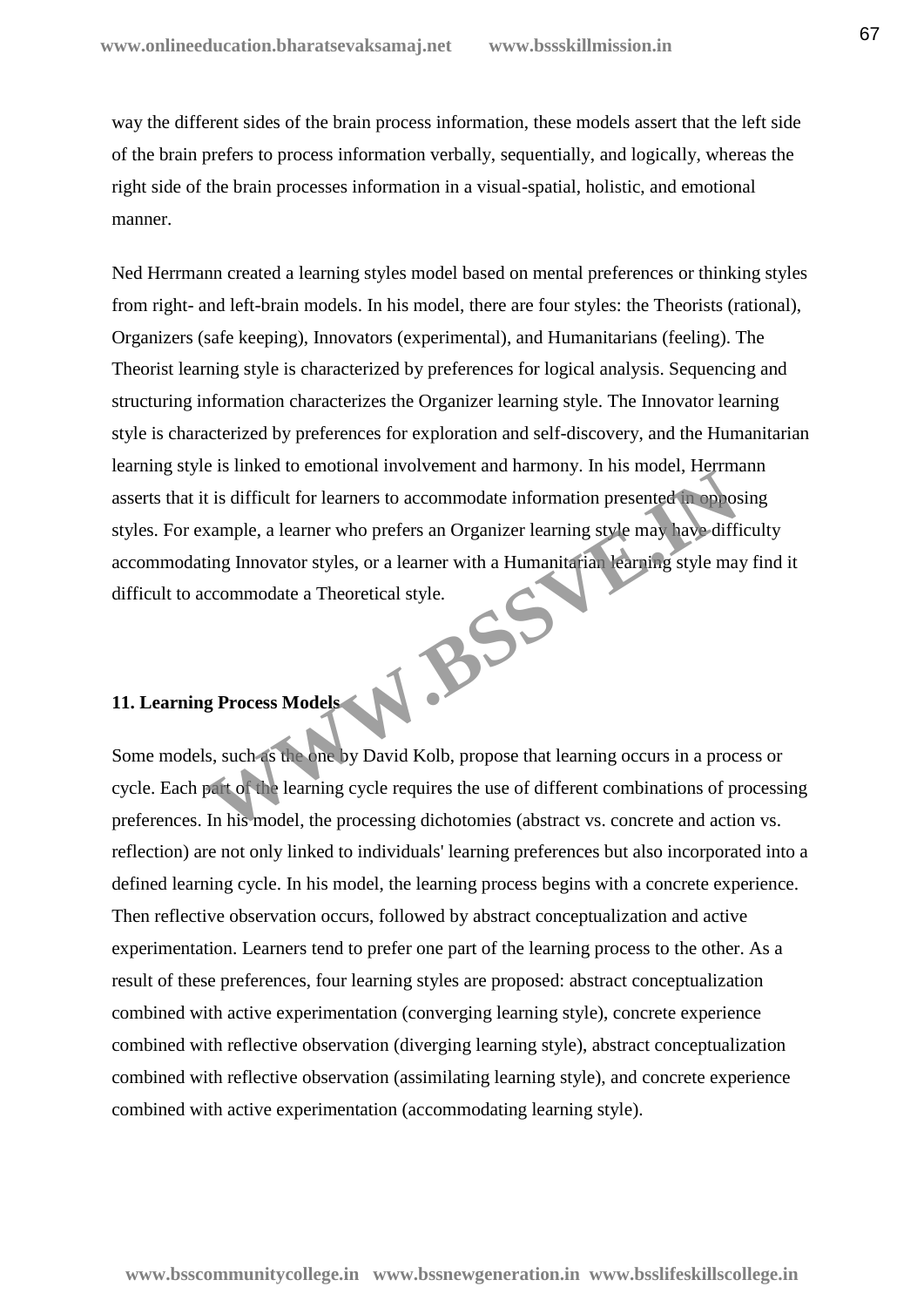Peter Honey and Alan Mumford built on Kolb's work to identify four different learning styles. They proposed that learning comprises four steps: experiencing, reflecting, concluding, and planning next steps. Individuals tend to prefer one or two steps in the process over the others, so the four steps in the learning cycle link to four learning styles. The four styles include activists, who prefer to actively engage in experiences when learning; reflectors, who prefer to review or ponder experiences; theorists, who analyze and make conclusions; and pragmatists, who plan next steps. Similarly, Bernice McCarthy elaborated on Kolb's model. She linked the abstract versus concrete and action versus reflection processes to left- and right-brain functions. McCarthy proposed four learning styles within these new dimensions. In these process-based learning style models, learning styles are thought to be modifiable. Effective learners need to utilize all four steps. Learning style information helps them understand what steps they prefer and provides insights into how to develop underutilized steps. **WWW.BSSVE.IN**

## **12. Measuring Learning Styles**

From the various theoretical models, there are at least a hundred inventories developed to measure learning styles. Many of these instruments have not been subjected to stringent test construction, and because of this, some practitioners and researchers question the use of learning style inventories.

Many of these inventories do not have demonstrated repeatability or accuracy, so it is important for practitioners to assess the reliability and validity evidence provided with a learning style measure to determine if it is based on sound psychometric principles. Even when a reliable and valid instrument is used, most instruments have not yet demonstrated a clear link between learning style and an individual's ability to learn certain kinds of information or thrive in specific learning environments. For example, if a learner does succeed in an environment that is not aligned to his or her learning style, it is difficult to know if this success indicates that learning styles are not important. Such a finding may alternatively indicate the learner has been able to adapt to that setting. Researchers cannot easily know if learning was more difficult or uncomfortable in that situation than it would have been in another environment.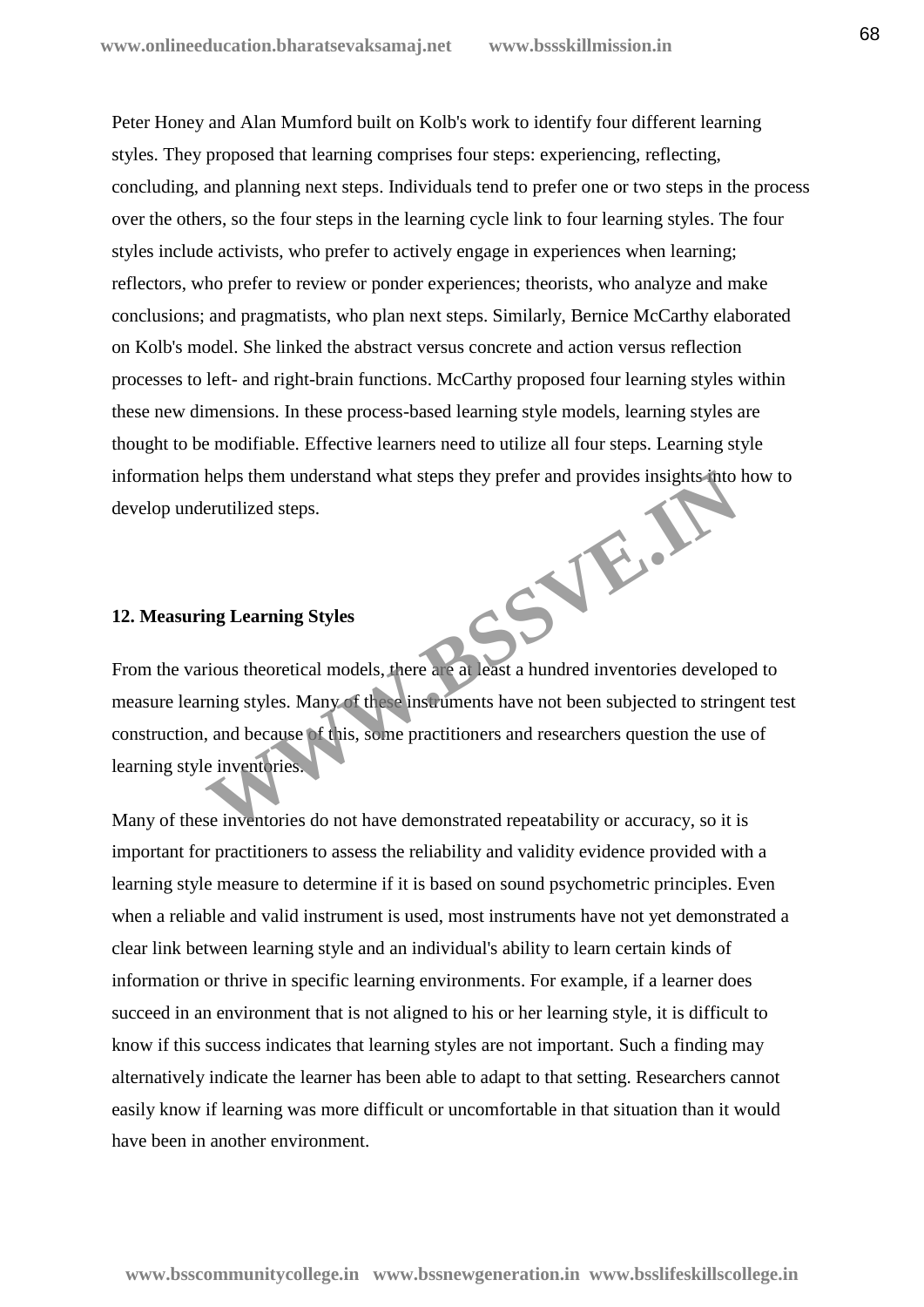The plethora of terminology and the large number of models and inventories contribute to the difficulty of surveying and assessing learning style inventories. As with many kinds of applied research, multiple interest groups in various settings, including academics, schools, and businesses, are developing learning style measures. These various interest groups have different aims and approaches, and there is little integration of the information gathered about the instruments used in each sector. There is also a large interest in the commercial applications of learning style inventories. A commercial focus can lead to research and promotional material that is focused on marketing a product rather than demonstrating the reliability of the inventory or the validity of a model.

Many learning style inventories use a self-report format. Self-report instruments are subject to error if learners are unaware of, or unable to, accurately report their preferences. If learning style measures are to be a tool for self-awareness, those taking them must be able to use metacognitive skills to accurately evaluate themselves. When using these kinds of measures, it is always important to use the results only as a guide and explore possible reasons for inaccurate results. Some administration instructions for using learning style inventories do include a self-validating process whereby learners think about, and can override, results on an inventory. However, it is possible that not all learners have the skill to engage in this kind of reflective, self-awareness process. There are to be a tool for self-awareness, those taking them must be able to<br>the skills to accurately evaluate themselves. When using these k nds of m<br>mportant to use the results only as a guide and explore possible reason

It is also important to ensure the results of learning style indicators do not limit or stereotype learners so as to discourage them or have them dismiss certain ways of learning. For example, some information is more abstract than concrete. If a learner believes he or she cannot learn abstract information because he or she has a concrete learning style, then the learning style information has limited rather than benefited the learner. It would be more useful to show the learner how to ground the abstract information in a concrete way or to teach other similar learning strategies for thriving in this situation.

It is possible to use observational data and meta-cognitive questioning as well as inventories to help students become aware of their learning preferences. For example, Barbara Given has created a methodology for assessing learning styles that incorporates information from many models within an observational and self-report format. This model considers emotional, social, cognitive, physical, and metacognitive aspects of learning preferences.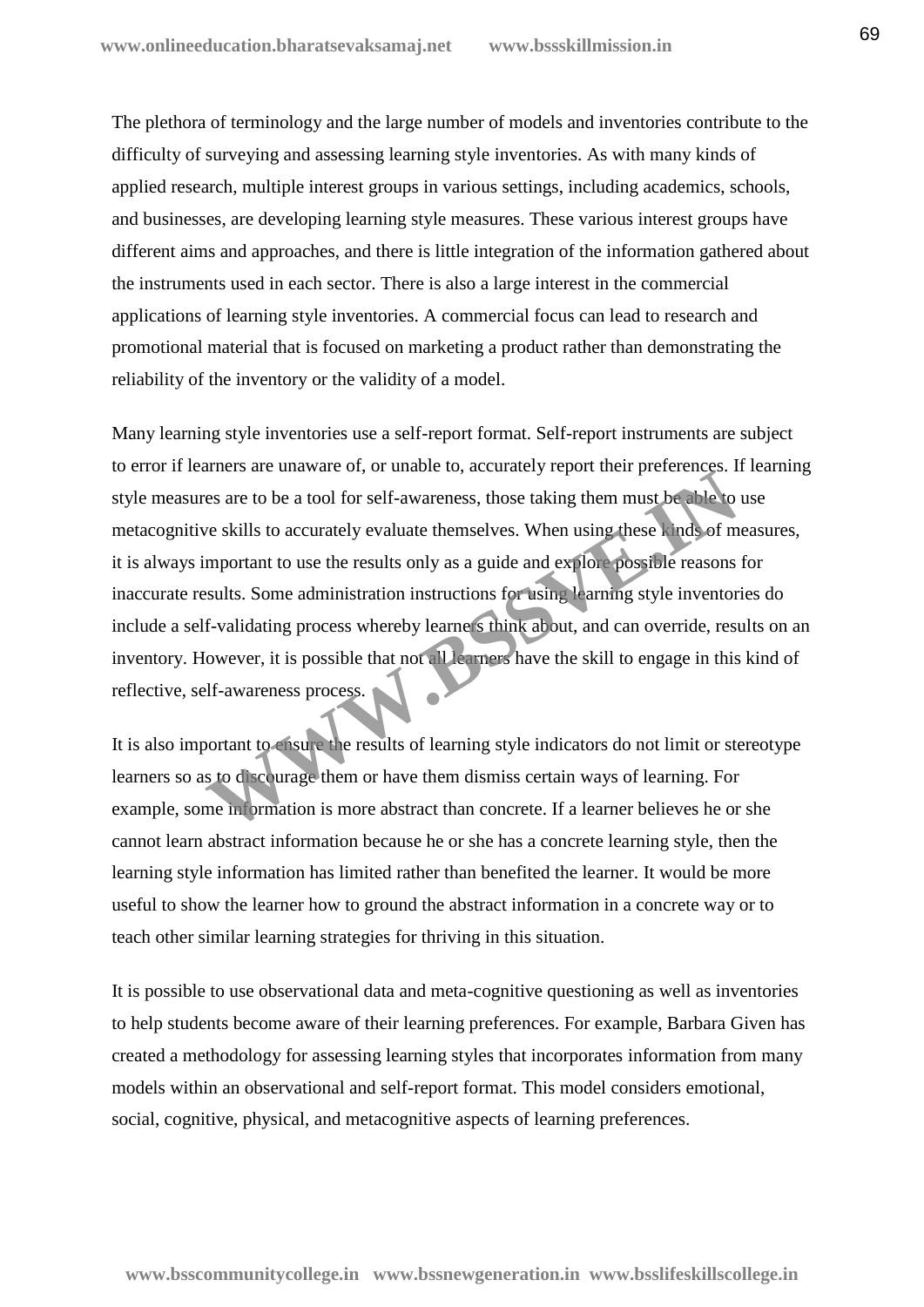#### **13. Validity of Learning Styles**

With all of the different theories, models, and inventories of learning styles, it is difficult to know which ones are valid. Likely there are a number of individual differences and preferences in the way a learner absorbs and retains information and interacts with others in a specific learning situation that affects the ease of learning and comfort the learner experiences. Reviews of learning style models and instruments conclude that there is a lack of definitive evidence that would demonstrate the adequacy and validity of any one approach to learning styles. Reviewers often mention the importance of considering the context and purposes for learning style information when assessing and choosing to use a particular model or instrument.

When critiquing the learning style literature, it is important to understand the connotation of the labels and terminology used. For example, the word *abstract* is used in several learning style models. However, what is meant by *abstract* and the characteristics of learners who prefer abstract learning can vary greatly. To use learning style information, practitioners need to be able to sort through the multiple models, terminology, and concepts associated with learning styles to find a model that works in their situation. This can be accomplished by critically assessing the strengths and limitations of specific models. For example, if the purpose of learning style information is to help individuals understand how they prefer to learn, models with defined support resources and applications will be more useful than those that do not provide this link. ing the learning style literature, it is important to understand the connot<br>d terminology used. For example, the word *abstract* is used in several le<br>. However, what is meant by *abstract* and the characteristics of learn

It also is important to ensure learning style models are not too limiting. This can be the case when learning styles are conceptualized as either/or. For example, it may be unwise to characterize a learner as experiential if this infers they are not reflective. This kind of characterization might indicate an experiential learner cannot reflect or will struggle in situations that require reflection. Such categorization has not been demonstrated and may provide a mind-set in which learners unnecessarily avoid or feel inadequate in certain learning situations.

Some researchers propose it would be most effective to take an integrated approach to defining and describing learning styles by including a number of models and dimensions for learners to consider as they are thinking about and identifying their learning preferences. Such models would include sensory preferences, environmental preferences, instructional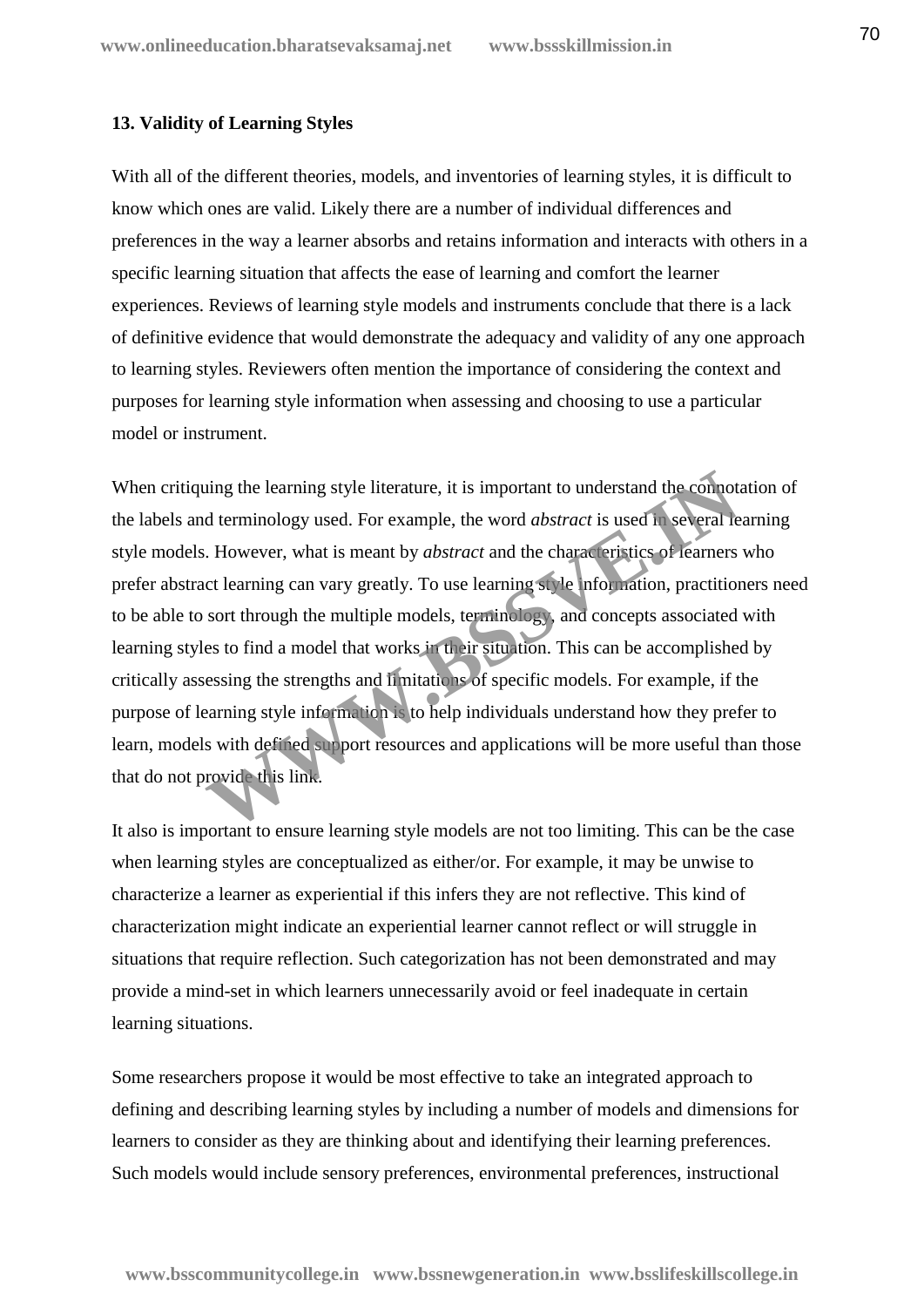preferences, social and emotional learning aspects, and thinking or cognitive style preferences. Ultimately, learning style information is a tool to be utilized carefully by teachers, educational planners, and learners, with an emphasis on an increased awareness of learning and teaching preferences, on learning how to adapt to and manage all learning situations, and on enhancing learning and teaching effectiveness. Perhaps it is the process of helping students and educators to think about and determine their learning preferences that is more important than any specific model used to carry this activity out.

#### **14. Cultural Combination of Teaching and Learning Styles**

The unique ways in which students learn and teachers teach, or learning and teaching styles, are closely related to cultural values and personality types. Matching preferred styles can prevent school failure, enhance success, and motivate students to stay in school and develop talents to their fullest. Matching students' preferred styles can also make the teaching experience more satisfying for educators and can increase the effectiveness of educational programs. However, as American society becomes more complex and diverse, schools and teachers are finding it more difficult to identify and match the preferred cultural and cognitive styles of students. ways in which students learn and teachers teach, or learning and teaching<br>elated to cultural values and personality types. Matching preferred styles<br>ol failure, enhance success, and motivate students to stay in school and<br>

Cultural styles reflect virtues and philosophies of life that are emphasized by families, communities, and cultures. As one component of learning styles, they serve as guideposts or markers that children use as they move through life in search of the careers and the life goals they find meaningful and fulfilling.

A second major component of students' unique learning styles and teachers' instructional styles is cognitive styles. These are styles of personality that determine how students like to learn, the ways in which they prefer to relate, the types of rewards that make success in school meaningful, the preferred manner of communication, and leadership style. Cognitive styles are related to cultural styles through the process of socialization and instruction by parents, other authority figures, and cultural experiences in the home and community.

By the time children attend school, they have developed specific cultural and cognitive styles that are related to how they like to learn and how they process and retain information. These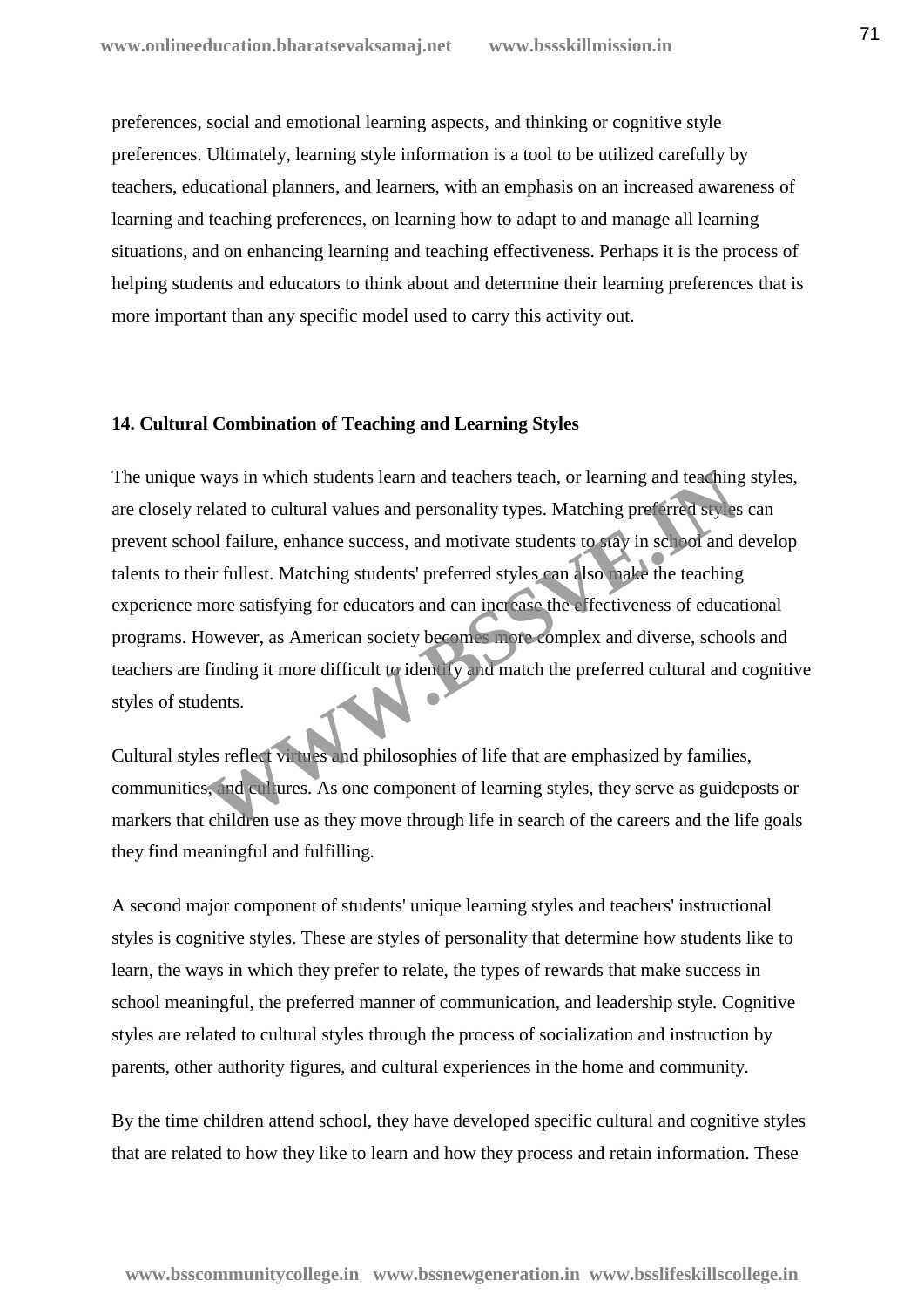cultural and cognitive styles may or may not be compatible with their instructors' teaching styles and the cognitive and cultural styles emphasized by the schools they attend. Some cultures and families emphasize emotional IQ, or the importance of understanding people and relationships, and emphasize being a helpful and spiritual person who is a contributing member of a family and society. Instruction by adults is largely done by modeling and demonstration while simultaneously discouraging deviation from set practices and procedures. Other families and cultures tend to emphasize the value of traditional educational skills such as reading and math, and the importance of the individual is emphasized over that of the group. Instruction in these families is largely transmitted through trial-and-error learning where the child is encouraged to learn and to work independently of adults.

This entry focuses on how teachers, schools, colleges, and universities can become more sensitive to the preferred cultural and cognitive styles of students regardless of familial and cultural background. It is argued that the ultimate goal of education should be to identify the uniqueness of learners, and to individualize instruction in order to match the individuality of expression in learning environments. Specifically, the goal should be to match preferred student styles and worldviews in order to ensure enthusiasm for learning and success, thereby enhancing the adaptability and flexibility necessary to live happily and meaningfully in a diverse society and a global world. Example 2011 International and Cognitive Style Flexibility<br>
We also contained a students regardless of famility<br>
Second. It is argued that the ultimate goal of education should be to identify<br>
flearners, and to individuali

## **15. Encouraging Development of Cultural and Cognitive Style Flexibility**

The cultural and cognitive flex model applies the philosophy of cultural and individual democracy to educational environments. Horace Kallen introduced cultural democracy in response to the concern expressed by some segments of American society that some immigrants were slow at becoming Americanized. Observing a continuing persistence of languages, values, and lifestyles associated with nations and cultures of origin, Kallen suggested that it was necessary to adopt a cultural democracy perspective rather than a melting pot ideal for American society. That is, rather than insisting on forced enculturation to the American way of life, cultural democracy, derived from the idea of political democracy, would allow development of flexibility of beliefs and ways of life. It would give citizens the option to remain identified with their culture of origin while they adopt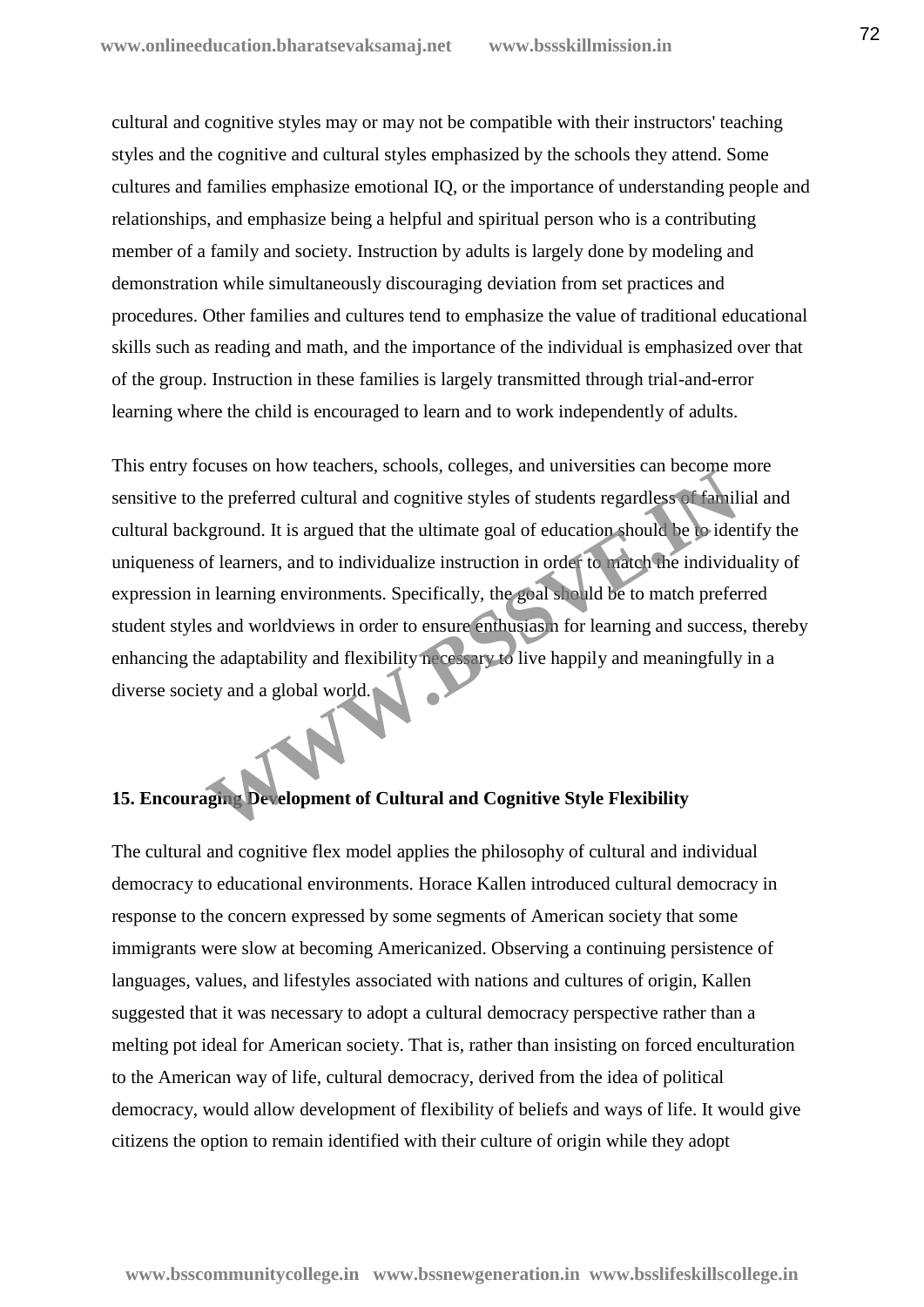mainstream American culture. What Kallen proposed was an alternative to the melting pot; an opportunity for the development of bicultural or multicultural orientations to life.

Ramirez and Castaneda proposed that if cultural democracy were applied to education, it would facilitate the development of cultural and cognitive style flexibility in students regardless of ethnic origins. Specifically, cultural democracy was perceived as a philosophical precept that recognizes that the way a student communicates, relates to others, seeks support and recognition from his or her environment, and thinks and learns is a product of the value system of his or her home and community. When students are allowed to use their preferred cultural and cognitive styles, they achieve success and can proceed to learn their nonpreferred learning style. Through this process, students become bicultural and bicognitive. They become Americanized, but they also retain their identities with their original cultures. Individual democracy in the context of education, introduced by John Dewey, concluded that a society that constricted individuality would lose sight of democratic principles. He emphasized that public policy should respect whatever is unique and distinctive in each individual.

Research by Ramirez and Castaneda and also Barbara Cox and Ramirez found that most students have personality types that are bicognitive to differing degrees. Most learners, however, have a preference for one or the other style. By observing children in classrooms and college students in different learning environments and social and work settings, results showed that the degree of success in education and in life in general depends on their degree of bicognitive functioning. The researchers concluded that the ultimate goal of education was the promotion of flexibility in cultural and cognitive styles resulting in development of the total person. They become intertemneed, bat any also feal in their identities with the<br>cluded that a society that constricted individuality would lose a ght of de<br>le emphasized that public policy should respect whatever is unique and<br>ne

To promote flexibility in cultural and cognitive styles, it is necessary to individualize instruction by encouraging flexibility in teachers and educational environments. Changes were suggested in four major components of instruction:

 Teacher training to enhance understanding of diverse cultural styles in American society. Specifically, teacher training programs need to present the sociological, psychological, and anthropological characteristics of the different ethnic groups in this country. The information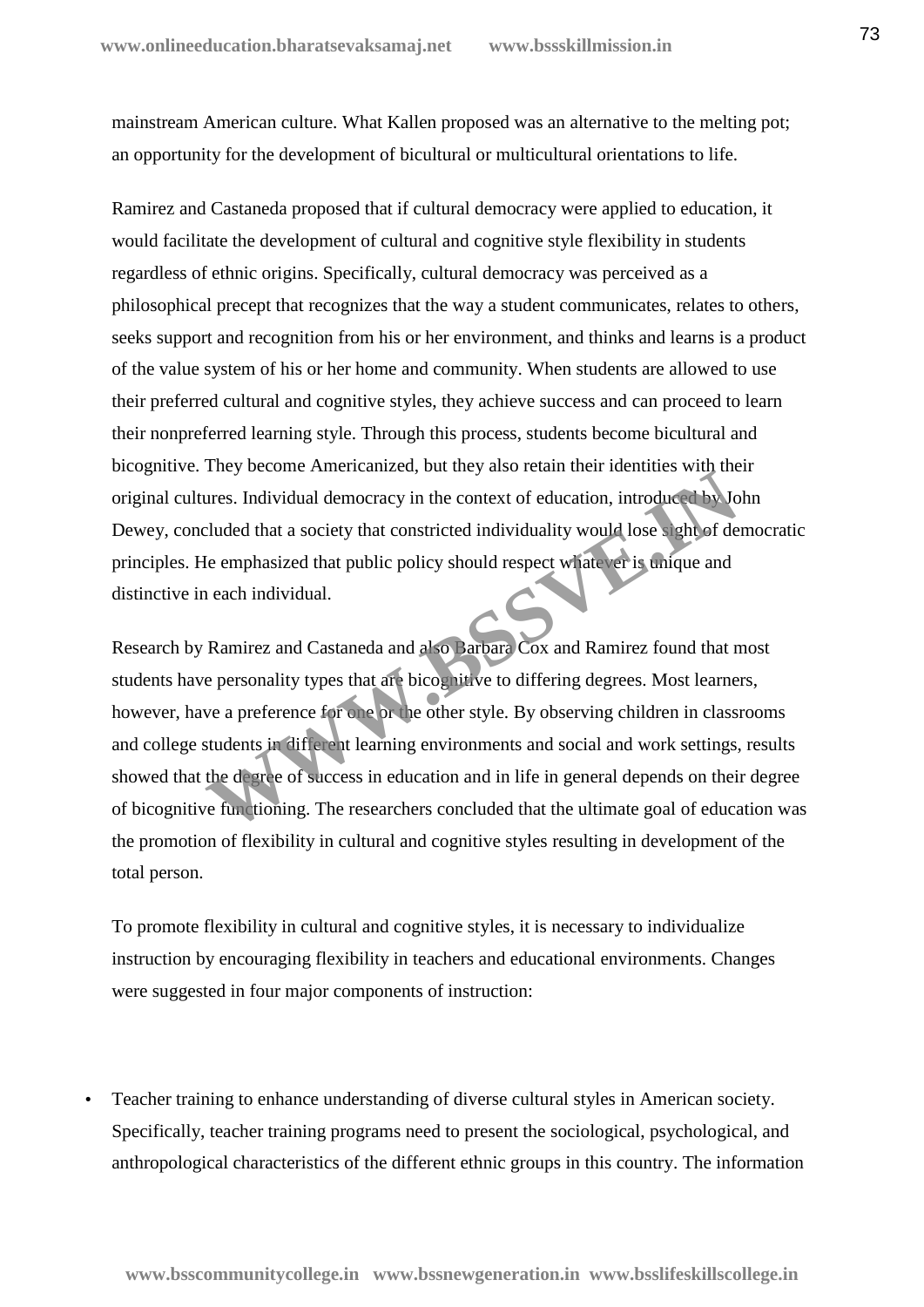needs to be presented in an educational perspective. For example, cultures that are more traditional tend to teach by modeling and direct instruction, whereas more modern cultures generally teach by trial and error using a less directive approach. Teachers could be trained to use culture-matching teaching strategies and could learn how to assess the preferred cultural and cognitive styles of students. Teachers also need to perform self-assessment to become aware of their own preferred cultural styles and their relation to teaching styles.

- Development and selection of different kinds of curricula to facilitate learning among children with different cultural styles. The principal focus of curriculum development should be on how new material is introduced and presented such that it incorporates cultural and cognitive styles. For example, if the lesson plan calls for teaching about rainbows, allowing children to tell stories about their experiences with rainbows is likely to be meaningful to those from traditional cultures. On the other hand, children from modern cultures might prefer experimenting with a bowl of water and a small mirror inside the bowl to capture sunlight to show how rainbows are formed. Both teaching strategies will benefit field sensitive/ traditional as well as field independent/modern learners because they offer a diversity of teaching approaches that serves to match the preferred styles of each group while simultaneously providing the opportunity to add the nonpreferred skills to existing learning repertoires. raditional cultures. On the other hand, children from modern cultures mi<br>
imenting with a bowl of water and a small mirror inside the 5 wM to eapt<br>
how how rainbows are formed. Both teaching strategies will benefit field<br>
- Training teachers to use learning experiences and environments to teach respect for cultural differences and cross-ethnic cooperation. This is particularly applicable in social studies curricula where the objective is to encourage students to understand familial, cultural, individual, and gender differences. For example, teaching about holidays celebrated by different cultures and discussing the lives of prominent women in society as well as the achievements of historical figures of different ethnic, religious, racial, gender, and socioeconomic backgrounds should be a part of social studies curricula. Teachers should also be taught to discourage use of ethnic and racial slurs and language that tends to disparage any group or person. Teachers should engage in proactive behavior to discourage ethnic isolation and should emphasize children of different genders and groups working together as a team to prevent isolationism and clique formation.
- Training for use of tests and other procedures for assessment of academic progress and intellectual ability to match the cultural styles of learners. For example, children from traditional cultures are more likely to prefer essay-type questions or tasks that tap creative writing skills, whereas children from modern environments usually prefer multiple choicetype tests and assignment of projects that apply concepts to problems. The negative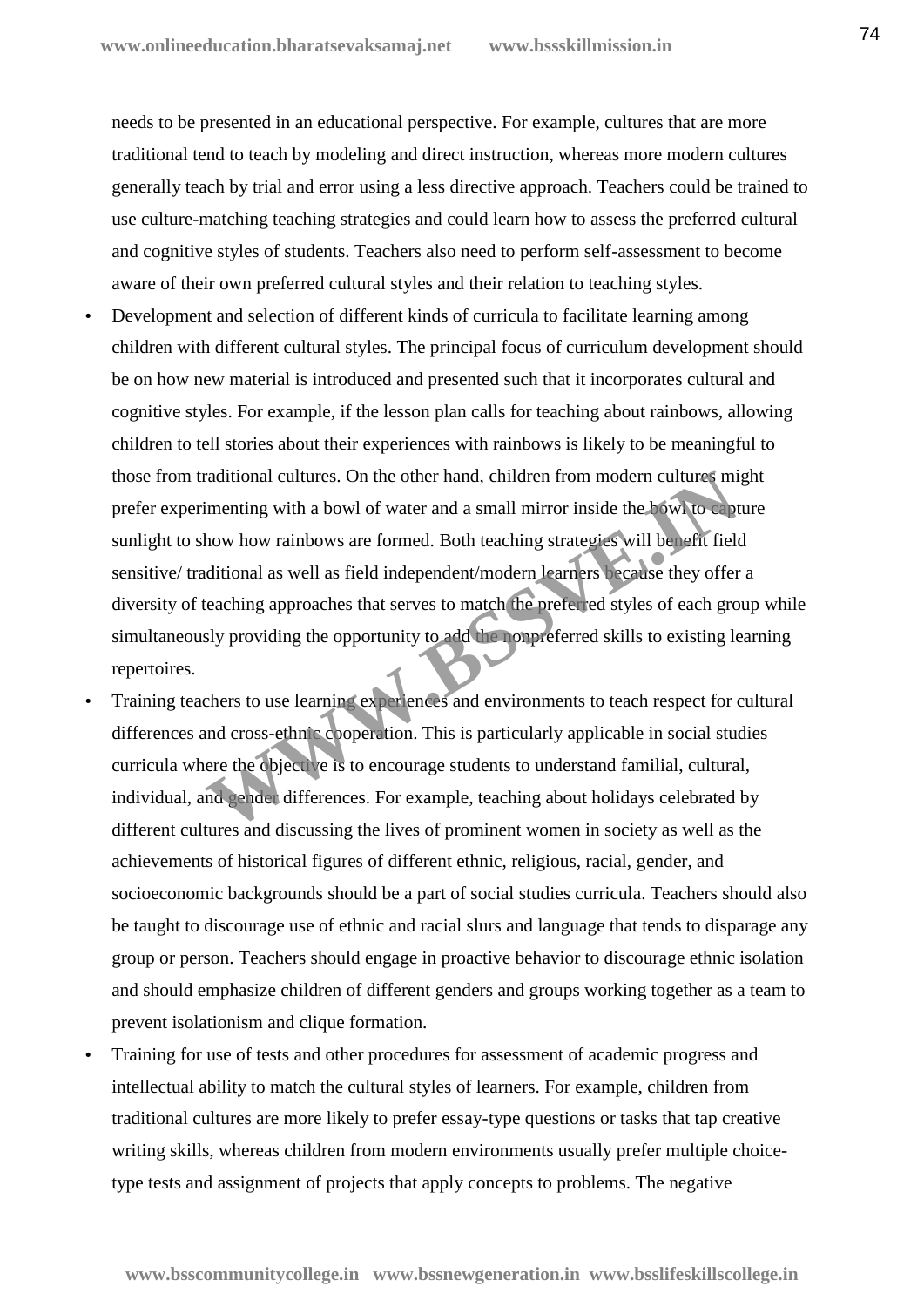consequences of mismatch can have dire consequences for both learners and teachers because inaccurate conclusions can be drawn about the capabilities of students and the effectiveness of teachers.

 Once instruction and curriculum content have been addressed, the students can then begin the match-mismatch process. The cultural and cognitive flex model of education follows three instructional steps: match of preferred cultural and cognitive styles, initiation of mismatch through match, and continued match and mismatch to promote flexibility and adaptability.

The first step acknowledges and respects the child's cultural and familial experiences in learning by matching the student's preferred cultural and cognitive styles. Assessment of the preferred styles of children when they first come to school is essential. Identification of the preferred cultural and cognitive styles of each child is done through classroom observation of behavior in an environment that allows for freedom of individual expression of cultural and cognitive styles. Once assessment is completed, the child is placed in one of three groups where instruction will be matched to preferred styles. This is the initial match.

The second stage is to gradually introduce mismatch of styles once the child achieves mastery in his or her preferred style. This is done by introduction to a bicognitive-bicultural group in which the nonpreferred styles are presented through use of the dominant styles; for example, introducing individual competition through group competition by asking group members to focus on which member achieved the most points during the exercise. This approach benefits the field sensitive and traditional learner who is in the process of becoming more bicognitive and bicultural. The members are the most provided to the most and the distribution of entire the set of the control of the set of the control of the control of the set of the control of the set of the control of the method to preferred st

Upon mastery in this environment, children are then introduced to the third stage in the flexibility development process, which is placement in a group where the child is introduced to new instructional strategies. These strategies include exposure to learning and testing materials that are written and presented in the previously unfamiliar styles. For example, a teacher introducing the nonpreferred style who uses the discovery approach might proceed in this manner: Yesterday, I showed you how to find out if two triangles are equal. I have also showed you how to find out if two squares are equal. Now you know the shortcut I use in finding out the area of something. I have some rectangles for you to look at, and I want you to find out if they are the same, but I want you to do it in the way you think I would, using the shortcut I used with the triangles and the squares. After becoming familiar with the mixture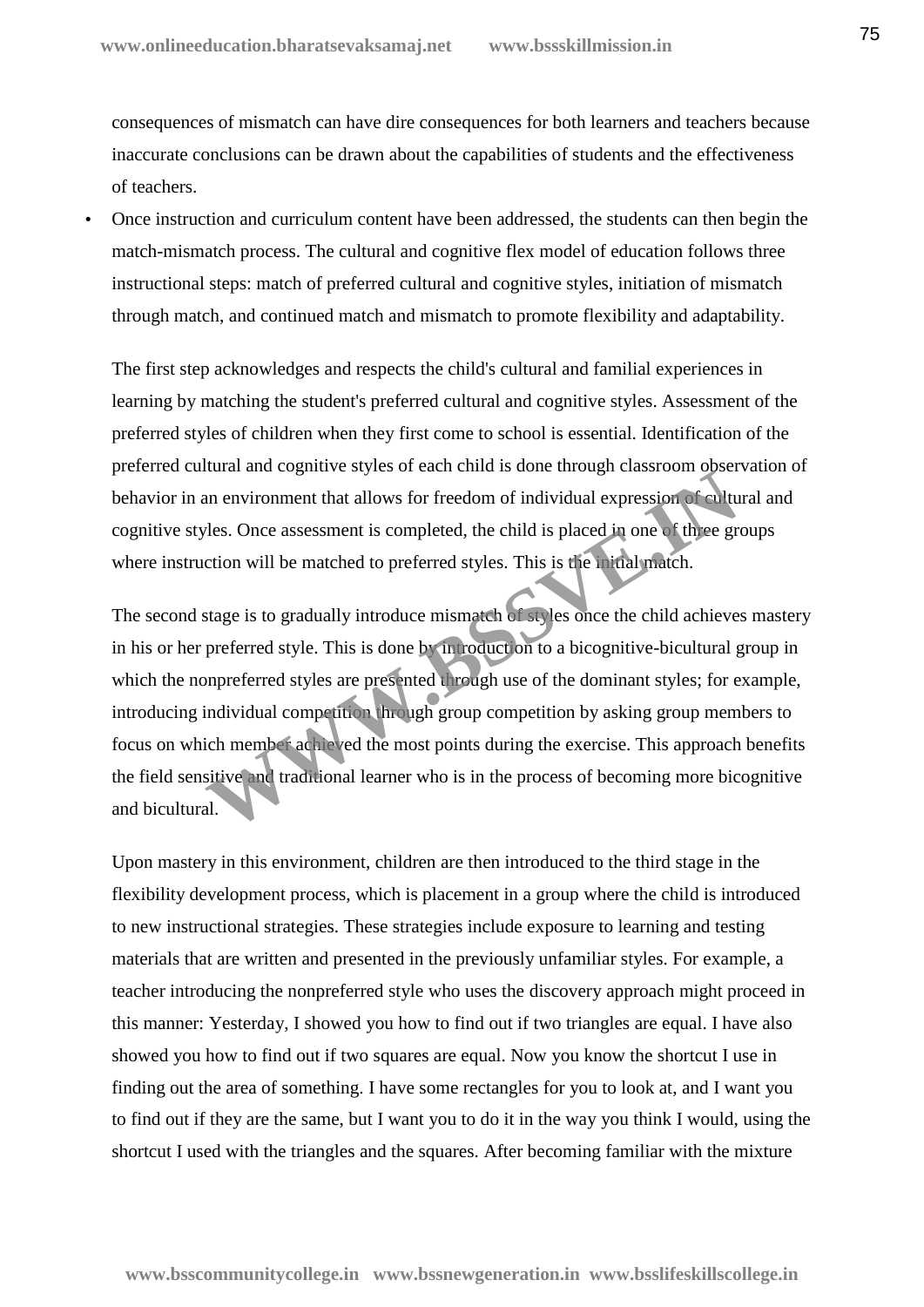of cognitive and cultural styles, the child is ready for the transfer to the group in which teaching and curriculum are based almost exclusively in the unfamiliar style.

The fourth and final stage is progression into an advanced mixed-styles group in which both styles are used to reinforce maximum flexibility and adaptability. An example of a lesson plan that would be presented in this group is as follows: In a field independent math lesson, a child whose preferred cognitive style is field independent and cultural style is modern feels familiar with an abstract, impersonal curriculum. This student enjoys individual competition and learns most advantageously when the teacher emphasizes individual effort. In a field sensitive and traditional curriculum (based on the child's unfamiliar styles), the child easily makes the transition from a math lesson that emphasizes inductive reasoning and abstract concepts to one that emphasizes deductive reasoning and personalized/ humanized concepts. This student can work just as well cooperating with classmates as competing with them in the field independent-modern math lesson.

The flexibility and adaptability that students develop can transfer to areas of life outside educational environments. They are likely to become more receptive to other languages and other cultures, giving them the opportunity to achieve linguistic and cultural flexibility.

To succeed in preparing students for success and good psychological adjustment in a complex and technological society, we must get away from the one-size-fits-all mentality that is presently so much a part of the American educational system. A focus on individualizing instruction and utilizing technology can make this possible. For example, a computer program can determine a child's preferred cultural and cognitive styles by assessing the preferred styles at the start of the school year. The program would teach a new concept by asking simple questions regarding preferences for content and strategies for learning. The program could also monitor the progress of the student through the steps of cognitive and cultural flex achievement. Each individual student's record can become a part of his or her educational history and used to plan his or her advancement through each grade. In addition, it could serve as a useful record for different teachers when students change schools or move from elementary through middle and high school. The that emphasizes dedactive reasoning and personalized numarized exercise the case of the photon of the the<br>
Ment-modern math lesson.<br>
We and adaptability that students develop can transfer to areas of life outs<br>
environ

The work by Ramirez and Castaneda and that of their colleagues focused primarily on Mexican American children, showing how the traditional cultural styles of Latino children were being mismatched by the predominantly modern styles of the American public school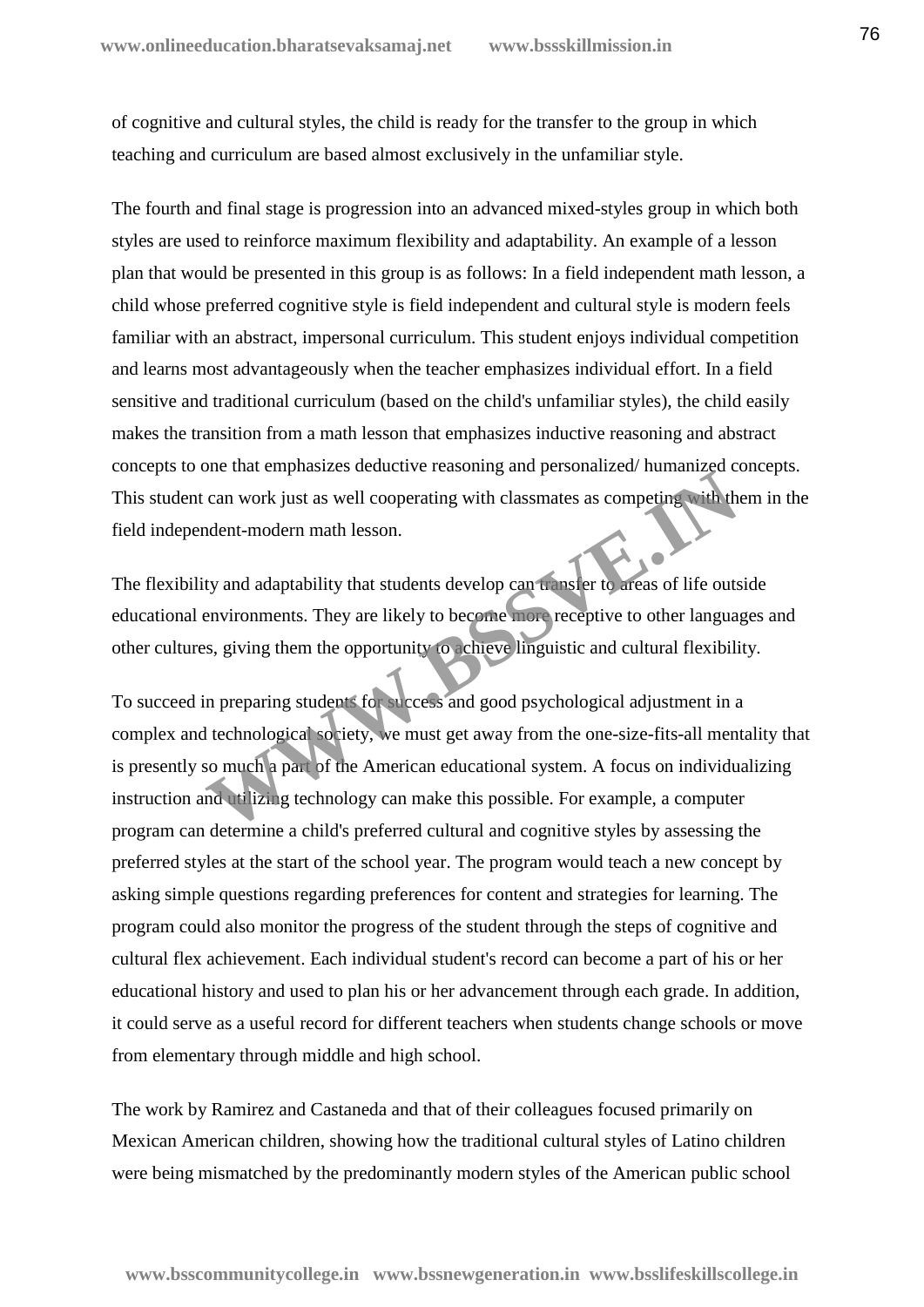system. Mismatch between preferred cultural and cognitive styles and the teaching styles, curriculum, and educational procedures of schools can result in mismatch shock, defined as exhibiting stress and feelings of failure and alienation. To this day, mismatch is the major reason why Mexican Americans continue to have the highest dropout rate of any ethnic group in American society. The mismatch factor is also important for the high failure rate in other ethnic/racial cultural groups in the United States who are being mismatched by educational institutions, teachers, and professors. As reported by the *New York Times* in February 2007, even when some schools make the effort to introduce diversity in curriculum offerings, school boards may stifle the effort. In fact, all school-aged children and college students, regardless of race, ethnicity, or socioeconomic class, are likely to be mismatched and to become discouraged and frustrated. A recent study by the Education Testing Service found that high school graduation rates and achievement gaps in reading and math skills have not changed very much in the past 20 years WWW.BSSVE.IN

#### **Instructions**

Section 2 of this course you will cover these topic

- Effective Assessment
- Problem Solving: An Approach To Teaching And Learning Mathematics
- Making Sense Of Number And Operations

# **Topic : Effective Assessment**

#### **Topic Objective:**

At the end of this topic student would be able to learn:

 Assessment Formative and summative Objective and subjective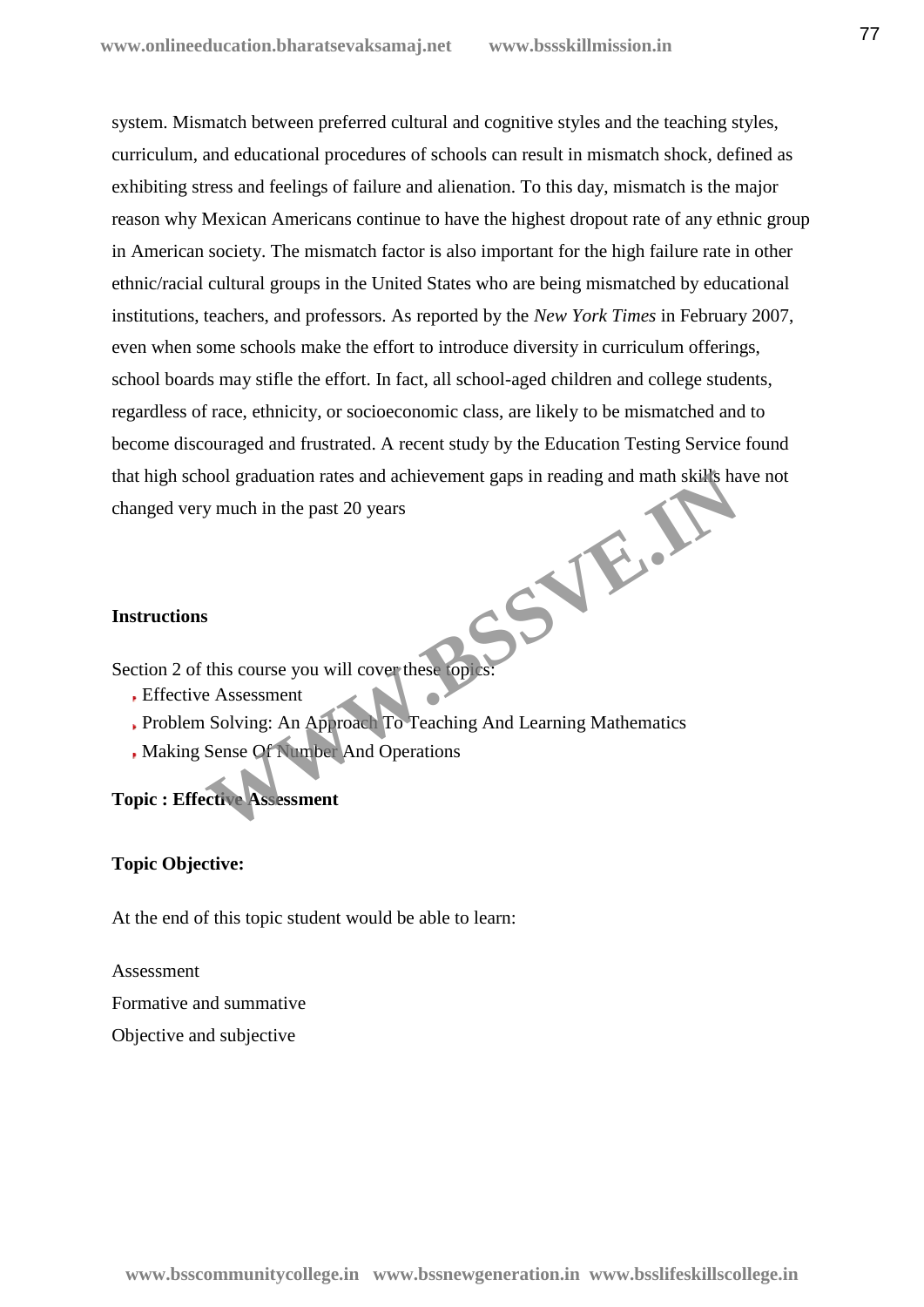#### **Definition/Overview:**

**Assessment**: It is the process of documenting, usually in measurable terms, knowledge, skills, attitudes and beliefs. This article covers educational assessment including the work of institutional researchers, but the term applies to other fields as well including health and finance.

### **Key Points:**

#### **1. Assessment**

Assessment is the process of documenting, usually in measurable terms, knowledge, skills, attitudes and beliefs. This article covers educational assessment including the work of institutional researchers, but the term applies to other fields as well including health and finance. Performance assessment is the formal and informal judgments of how well people complete observable tasks. The two most common uses of the term *performance assessment* in education relate to student achievement and employees, such as teachers, completing the functions of their jobs. **International State State Controllering**, usually in measurable ferms, knowledge, l beliefs. This article covers educational assessment including the work researchers, but the term applies to other fields as well includin

The first use the assessment serves is what has been called the American meritocracy, which is a way of determining who gets America's material rewards. Intelligence tests, and also education itself, can't be counted on to find every form of merit. They don't find wisdom, originality, humor, toughness, empathy, common sense, independence, or determinationlet alone moral value. Student performance assessment is not presently able to provide opportunity on the basis of the various forms of merit that a true meritocracy should have, but it can measure some preestablished academic criteria. One important caution that has been noted by some is that we need to be aware of the impact and limitations of what criteria are used. In this regard, no amount of subsequent manipulation can eliminate all the initial biases that are imposed upon policy and program decisions in the selection of a specific model as a guide to analyze performance.

There have been some improvements in measuring certain identified academic standards,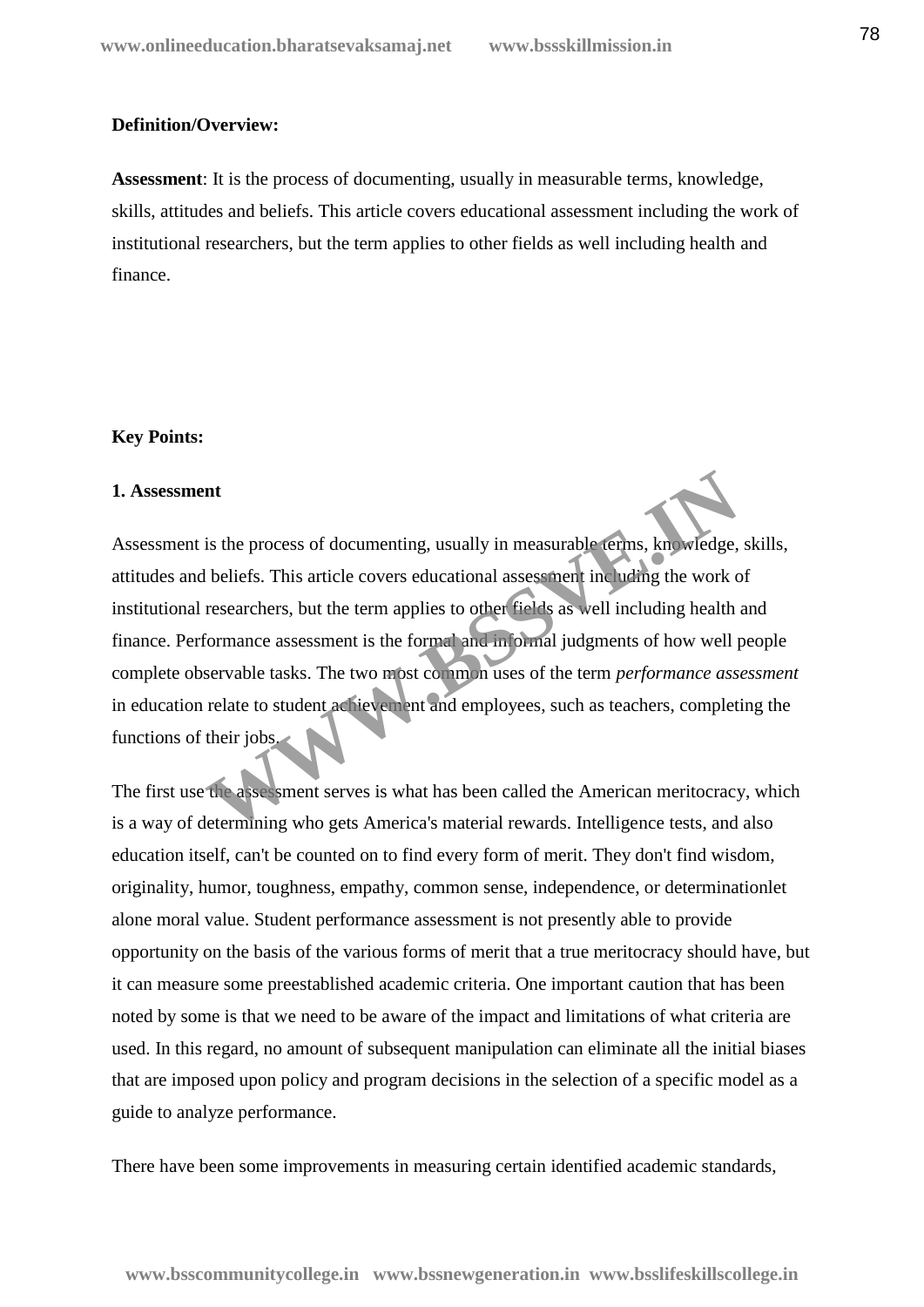which some argue have a relationship with future potential to succeed within the present university system and at some jobs. This is criterionrather than norm-referencedassessment, which measures how well individuals perform in relation to a group of individuals. It should be noted that there is a difference between norms and standards. That is, norms change, standards do notstandards are fixed. Standards promote mixed ability grouping. Norms tend to promote segregation of students by ability.

It is believed that good classroom assessment can improve student achievement. Alan Glatthorn indicated that assessment-driven instruction entirely focused upon performance assessment, from planning to execution. However, he cautioned that performance assessments can have problems. It is important to identify the tasks to be assessednamely, the standards that are established before teaching begins.

The second use of the term *performance assessment* deals with employee evaluation, most often teachers. Teacher evaluation takes many forms.

The system used to assess teaching performance is important. One confusing aspect of employee performance appraisal is the distinction that is made between formative evaluation and summative evaluation. Formative evaluation occurs when the main purpose is to help an individual improve performanceput another way, it forms a better employee. Summative evaluation, on the other hand, results in a summation or final report as its main purpose and is used to make a personnel decision (such as the nonrenewal of an employee's contract or a promotion). In the established before teaching begins.<br>
Teacher evaluation takes many forms.<br>
In the confusing aspect of the term performance assessment deals with employee evaluation.<br>
In the confusing aspect of the evaluation. Forma

The distinction is blurred at least in part by the requirement in most states that in order to nonrenew a teacher's contract, the summative evaluation must include at least documentation of formative evaluation. Employees enjoy certain types of legislative protection within the performance appraisal process. These legal issues are one of several reasons that can be offered for paying more attention to the psychometric properties of performance assessments (such as reliability and validity).

Most personnel texts recognize the importance of reliability and validity. While reliability deals with the various types of consistency that may or may not be in a process, the various types of validity deal with how well the performance appraisal process performs relative to the intended purpose of the procedure. The two most salient types of validity are content and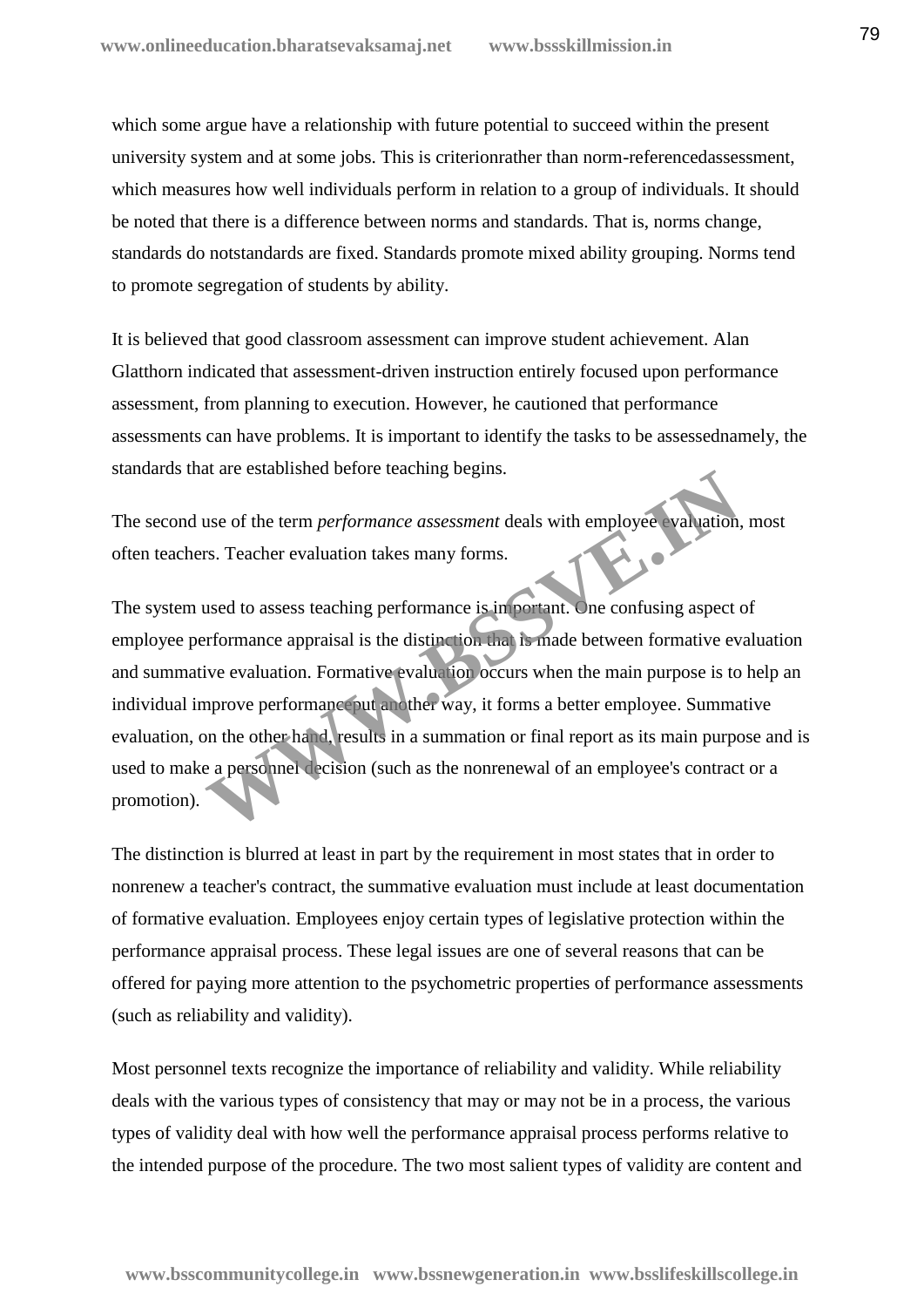construct. Content validity, which is analytically determined, basically examines the process to see whether it evaluates all that it purports to and only that which it purports to evaluate. In other words, content validity evaluates whether there is anything deficient, or is being missed (e.g., if creativity was important, is that part of what is being assessed?), or whether there is anything contaminating the assessment (e.g., if classroom order were one aspect of the process, that should not influence other aspects of the assessment), or whether there is anything extra being assessed that should not be (e.g., if personal appearance was not important to a particular school, then that would not need to be part of the assessment). Construct validity, on the other hand, is more complex and involves multiple approaches attempting to support the process in terms of whether constructs (such as leadership or empathy) are accurately measured.

Assessments can be classified in many different ways. The most important distinctions are: (1) formative and summative;  $(2)$  objective and subjective;  $(3)$  referencing (criterionreferenced, norm-referenced, and ipsative); and (4) informal and formal.<br>
2. Formative and summations Example 18 and summative; (2) objective and subjective; (3) referencing criterion-<br>
Norm-referenced, and ipsative); and (4) informal and rermal<br>
e and summative<br>
comain types of assessment:<br>
Normal and represented out at t

# **2. Formative and summative**

There are two main types of assessment:

Summative assessment - Summative assessment is generally carried out at the end of a course or project. In an educational setting, summative assessments are typically used to assign students a course grade.

Formative assessment - Formative assessment is generally carried out throughout a course or project. Formative assessment, also referred to as **educative assessment**, is used to aid learning. In an educational setting, formative assessment might be a teacher (or peer) or the learner, providing feedback on a student's work, and would not necessarily be used for grading purposes.

Summative and formative assessment are referred to in a learning context as "**assessment of learning**" and "**assessment for learning**" respectively.

A common form of formative assessment is **diagnostic assessment**. Diagnostic assessment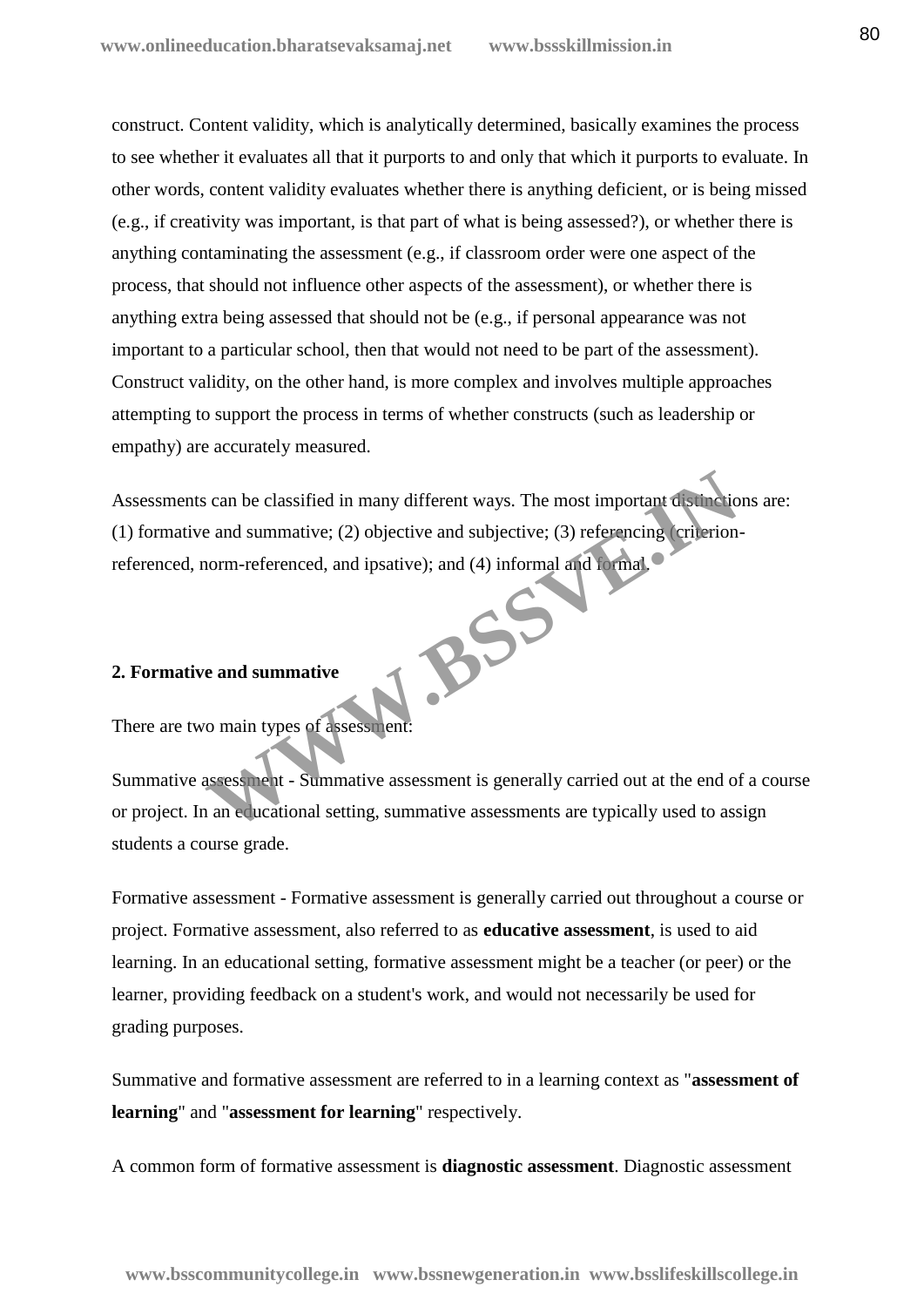measures a student's current knowledge and skills for the purpose of identifying a suitable program of learning. **Self-assessment** is a form of diagnostic assessment which involves students assessing themselves. **Forward-looking assessment** asks those being assessed to consider themselves in hypothetical future situations. Assessments can also be done on pieces of legislation.

**Performance-based assessment** is similar to formative assessment, as it focuses on achievement. It is often aligned with the standards-based education reform and outcomes based education movement. Though ideally they are significantly different from a traditional multiple choice test, they are most commonly associated with standards-based assessment which use free-form responses to standard questions scored by human scorers on a standards based scale, meeting, falling below, or exceeding a performance standard rather than being ranked on a curve.

A well-defined task is identified and students are asked to create, produce, or do something, often in settings that involve real-world application of knowledge and skills. Proficiency is demonstrated by providing an extended response. Performance formats are further differentiated into products and performances. The performance may result in a product, such as a painting, portfolio, paper, or exhibition, or it may consist of a performance, such as a speech, athletic skill, musical recital, or reading. meeting, ranny below, or exceeding a performance standard rather mand<br>curve.<br>
Hed task is identified and students are asked to create, or duce or do some<br>
mgs that involve real-world application of knowledge and skills. Pr



Assessment (either summative or formative) can be subjective. Objective assessment is a form of questioning which has a single correct answer. Subjective assessment is a form of questioning which may have more than one correct answer (or more than one way of expressing the correct answer). There are various types of objective and subjective questions. Objective question types include true/false answers, multiple choice, multiple-response and matching questions. Subjective questions include extended-response questions and essays. Objective assessment is becoming more popular due to the increased use of online assessment (e-assessment) since this form of questioning is well-suited to computerisation.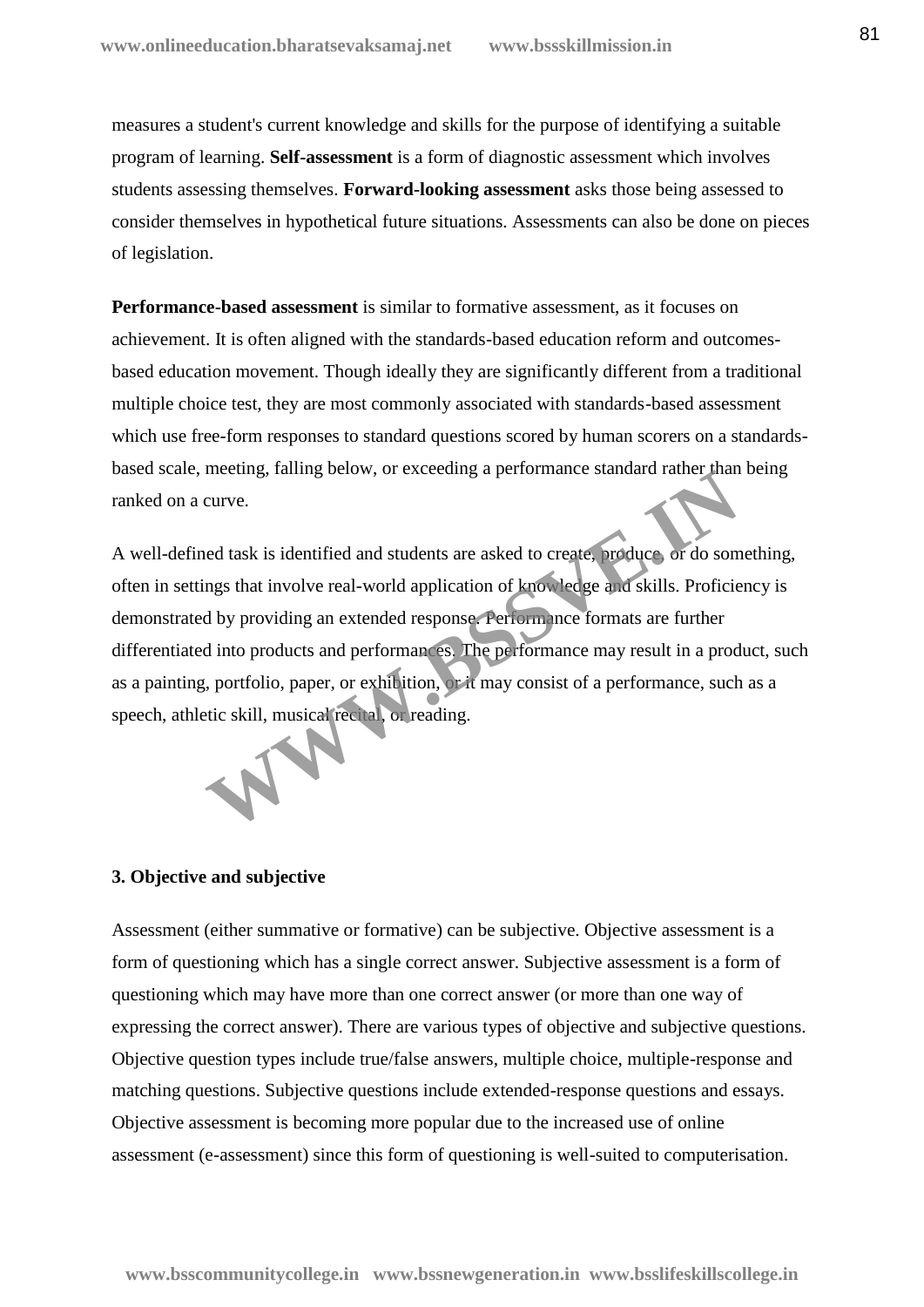# **Topic : Problem Solving: An Approach To Teaching And Learning Mathematics**

**Topic Objective:**

# **Definition/Overview:**

**Problem Solving:** Problem solving is a multiple-step process that purposefully analyzes an issue, generates alternatives, evaluates and implements selected choices, and monitors progress. WWW.BSSVE.J

#### **Key Points:**

### **1. Problem Solving**

Problem solving is a multiple-step process that purposefully analyzes an issue, generates alternatives, evaluates and implements selected choices, and monitors progress. For the purposes of this entry, it will be assumed that a team approach to problem solving will be used. At an early point, the importance of the problem should be evaluated in comparison to the values of a possible solution. The following types of questions need to be addressed: Is this problem important for the school or the district, or what will happen if the problem is unresolved? Is it best that the problem remain unsolved? Some problems can remain unresolved without significant impact on the mission and strategic plan. At a basic level, the steps include the following: identify the problem, generate solutions, evaluate the alternatives, implement the selected alternative, and evaluate progress.

At the first stage, identification and clarification of the problem are essential; describe the problem but avoid potential solutionssolutions will come later. The following types of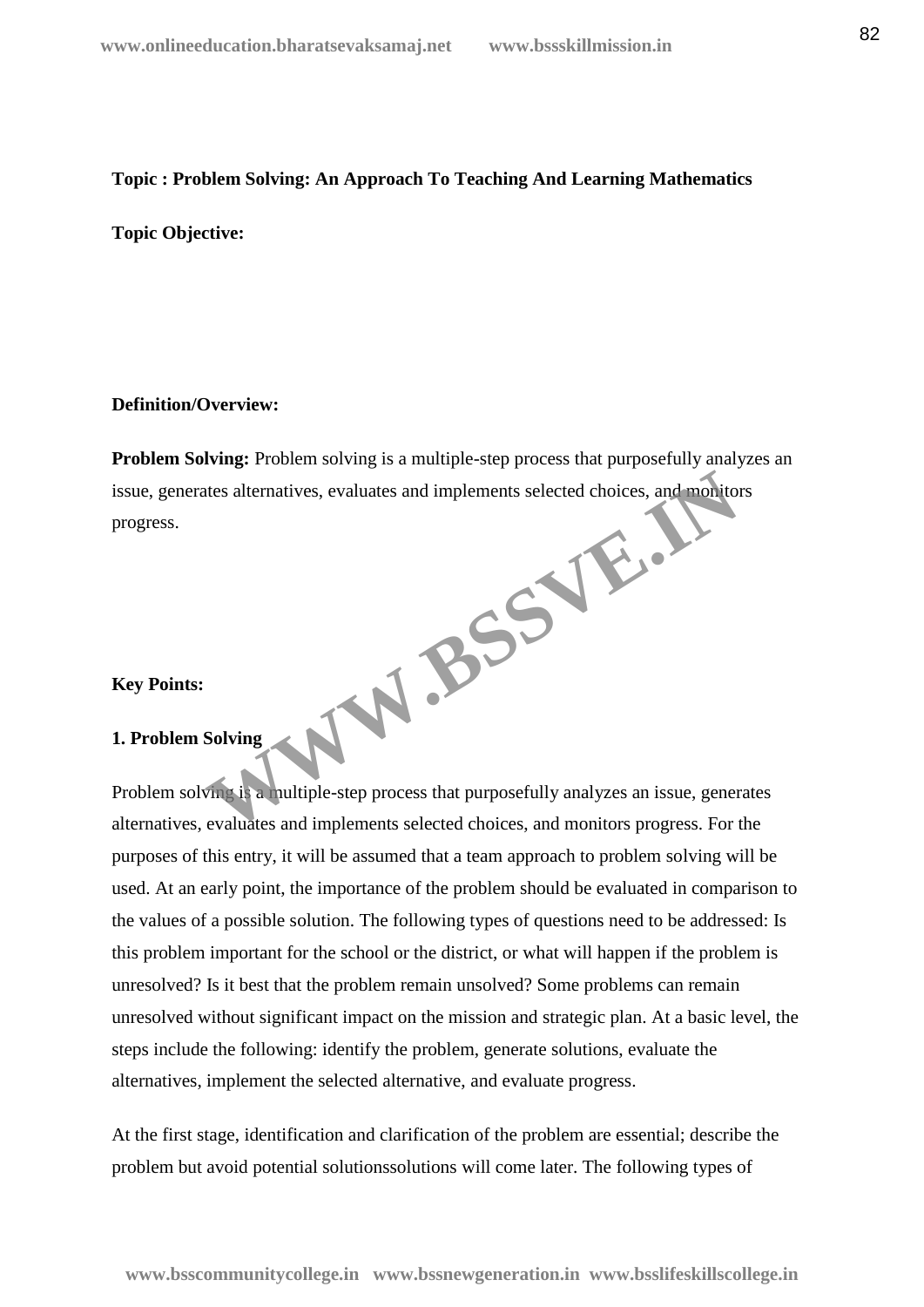questions will help the team keep on task: What is the problem, and is the problem relevant to the mission and strategic plan of the organization? What are the symptoms associated with the problem? It must be understood that symptoms, root causes, and the problem are confused but must be kept separate. Do not assume that these differences are understood by the person who presented them or that you totally understand the problem. Collect data that describe the problem and define the impact the problem has had or will have on the organization. In some cases, restating the problem in general terms or providing illustrative examples can clarify the issues.

During the definition of the problem, ambiguous issues should be clarified. To illustrate, reading scores are too low is unclear and is an ill-defined statement of a problem. Does this mean all students or selected students? What type of assessment was used to determine reading level? What is an acceptable reading level? When will assessments occur? When will the problem be judged as resolved? The criteria for success should be clearly stated as a part of the definition of the problem; this information is needed at all steps in the problem-solving process.

After the problem is defined and understood, the next step is to generate as many alternative solutions as possible. Because educators are very intent on developing solutions to immediate problems, and complex educational problems have multiple root causes, the team should be encouraged to consider all possible alternatives without judging the value of the alternatives. The generation of multiple possible solutions is time consuming and can produce many false starts, but the process is necessary to identify potential solutions with merit. Often, when complex problems are discussed, assumptions, symptoms, solutions, and subjective data are intermixed and confused. The state of selected statents? What type of assessment was used to determ<br>
1? What is an acceptable reading level? When will assessments occur.<br>
2011<br>
2013 be judged as resolved? The criteria for success should be clearly

Teamwork and brainstorming are beneficial skills that can be used to generate alternative approaches to the problem. Alternatives should not be evaluated and assessed; however, avoid blame for the problem, because blame is unproductive and destructive to the process. The goal is to generate a wide variety of solutions: some realistic, some analytical, and some very creative. Traditional rules for brainstorming should guide the brainstorming process. Open discussion that is not personalized encourages communication and supports team building.

Next, the various alternatives must be evaluated and an approach selected to resolve the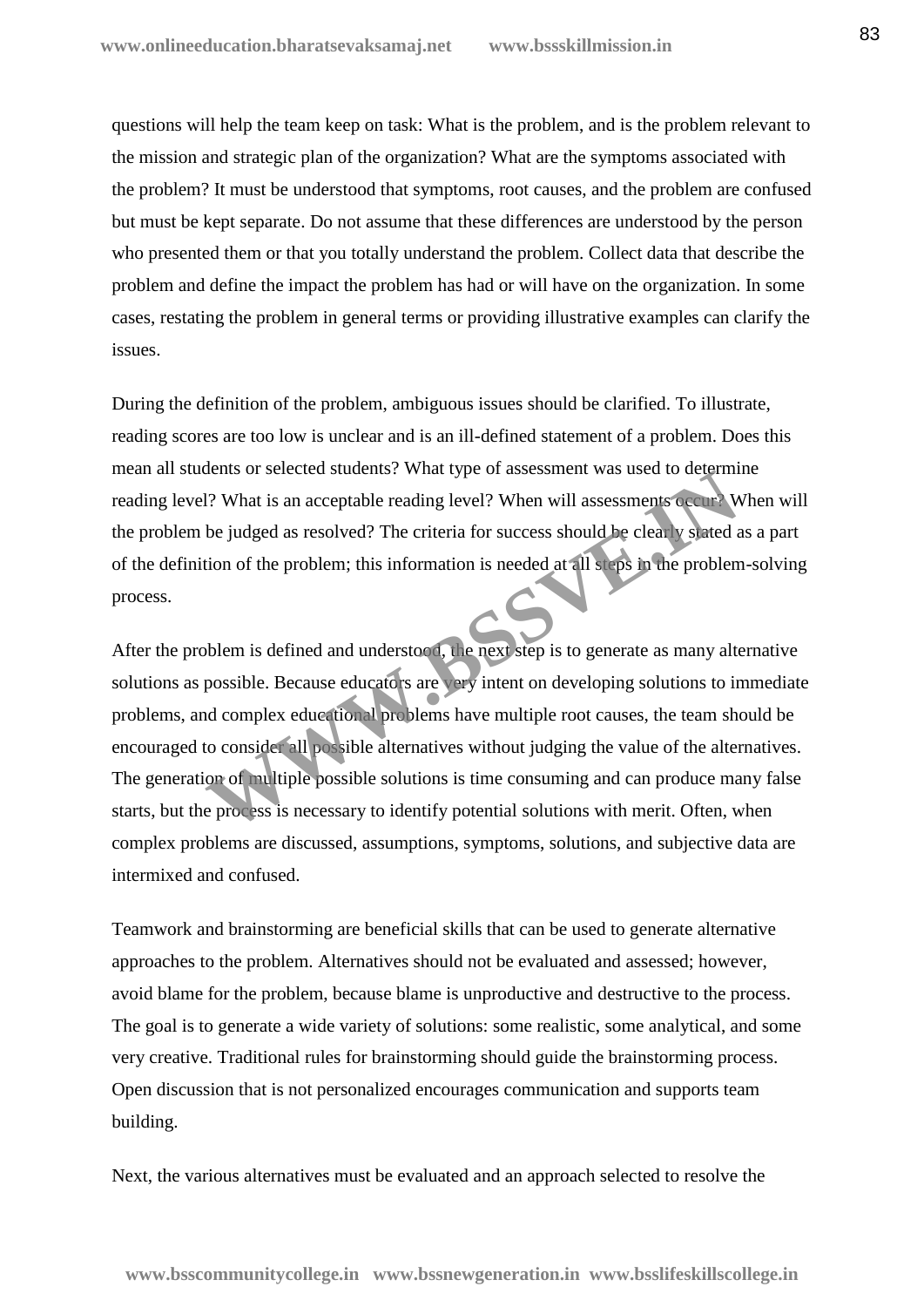problem. The possible alternatives should be considered in relationship to the vision, mission, and strategic plan of the organization. Numerous questions should be considered. What are costs, time restraints, and personnel requirements? The strengths and weaknesses of each approach should be considered in relationship to both short-term and long-term impact. In addition, existing policies and procedures should be reviewed in reference to each alternative. During this phase of problem solving, the team should be objective, record data, collect feedback, make pertinent notes, and listen for root causes. The potential results, causes, and impacts of the problem are valuable information.

The bottom line is that an alternative must be selected. The chosen alternative must address the root causes identified, and it must be implemented completely. An action plan should be developed to provide a road map for the implementation process. In schools, most meaningful changes will require a significant adjustment in budget, program adjustments, and staff changes; therefore, the plan will need to address personnel, timelines, facilities, and external issues. Roles and responsibilities related to implementation need to be clarified. Who is responsible for implementation, communication, and evaluation? Each member of the team must commit to making the improvement happen. Frovide a road map for the implementation process. In schools, most<br>stanges will require a significant adjustment in budget, program adjustment<br>s; therefore, the plan will need to address personnel, timelines, facilities,<br>

At this point, problem solving will become a project management process; the plan must be implemented, managed, and monitored. Formative evaluation of the implementation process can provide feedback on budget, timelines, personnel, and policies. The process of implementation must be monitored to ensure that the plan was implemented. If changes were made during the implementation process, then information must be recorded for consideration during the evaluation component.

Because the criteria for success were identified in early stages, the evaluation of the progress is easier. Evaluation of the success of a selected solution should be a formative process, and many issues related to monitoring progress need to be clarified. Was the plan implemented? Are other measures available as indicators that the problem has been resolved? Do not assume a single problem existsapply systems thinking. Was the problem resolved, and was the alternative responsible for the improvement? Did the plan result in a systemic change, or is it likely that the problem will reoccur? The evaluation of progress enables the organization to determine the extent of success and level of implementation.

Finally, communication with stakeholders is essential at each step of the problem-solving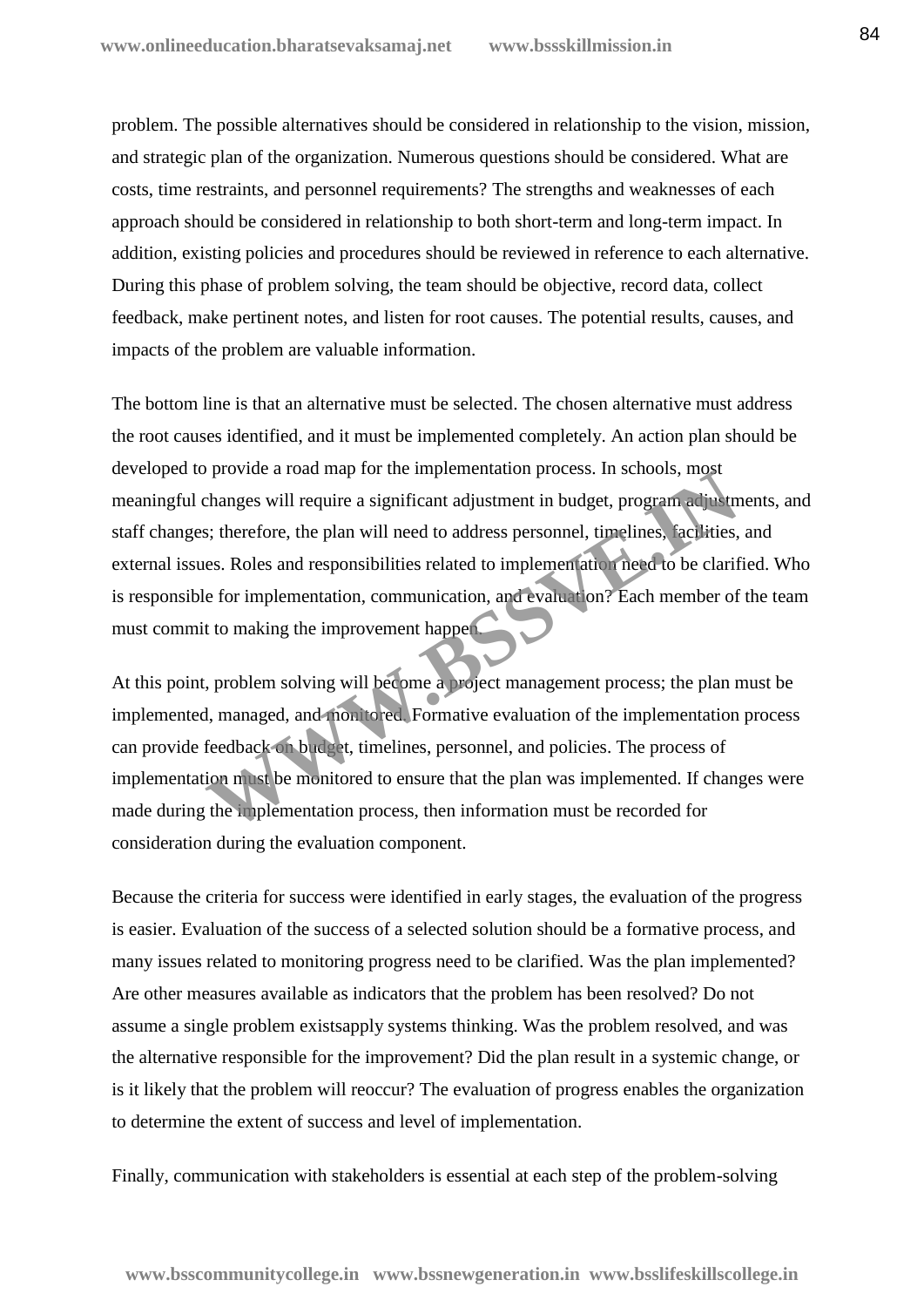process. A clear communication plan that openly discusses the alternative will eliminate guessing, develop a broader base of support, and reduce some potential problems if the plan is unsuccessful.

Feedback at each step will support the process of teamwork and group involvement in problem solving. Effective group problem solving requires that a group be creative, systematic, and thorough in its problemsolving approach.

The leader's role helps determine whether group problem solving is effective or not. Although the members also are responsible for the group's ultimate output, the leader can facilitate effective problem solving by making sure that the important problem-solving functions are met. The leader needs to be highly skilled to keep the problem-solving process on track. **WWW.BSSVE.IN**

#### **2. Problem Solving in Maths**

# **2.1 What Are Problem Solving Strategies?**

Strategies are things that Plya would have us choose in his second stage of problem solving and use in his third stage (What is Problem Solving?). In actual fact he called them **heuristics**. To Plya they were things to try that he couldnt guarantee would solve the problem but, of course, he sincerely hoped they would. So they are some sort of general ideas that might work for a number of problems. And then again they might not.

As speaking in riddles isnt likely to be of much assistance to you, lets get down to some examples. There are a number of common strategies that children of primary age can use to help them solve problems. We discuss below several that will be of value for problems on this web-site and in books on problem solving. In this site we have linked the problem solving lessons to the following groupings of problem solving strategies. As the site develops we may add some more but we have tried to keep things simple for now.

Common Problem Solving Strategies

Guess (this includes guess and check, guess and improve) Act It Out (act it out and use equipment)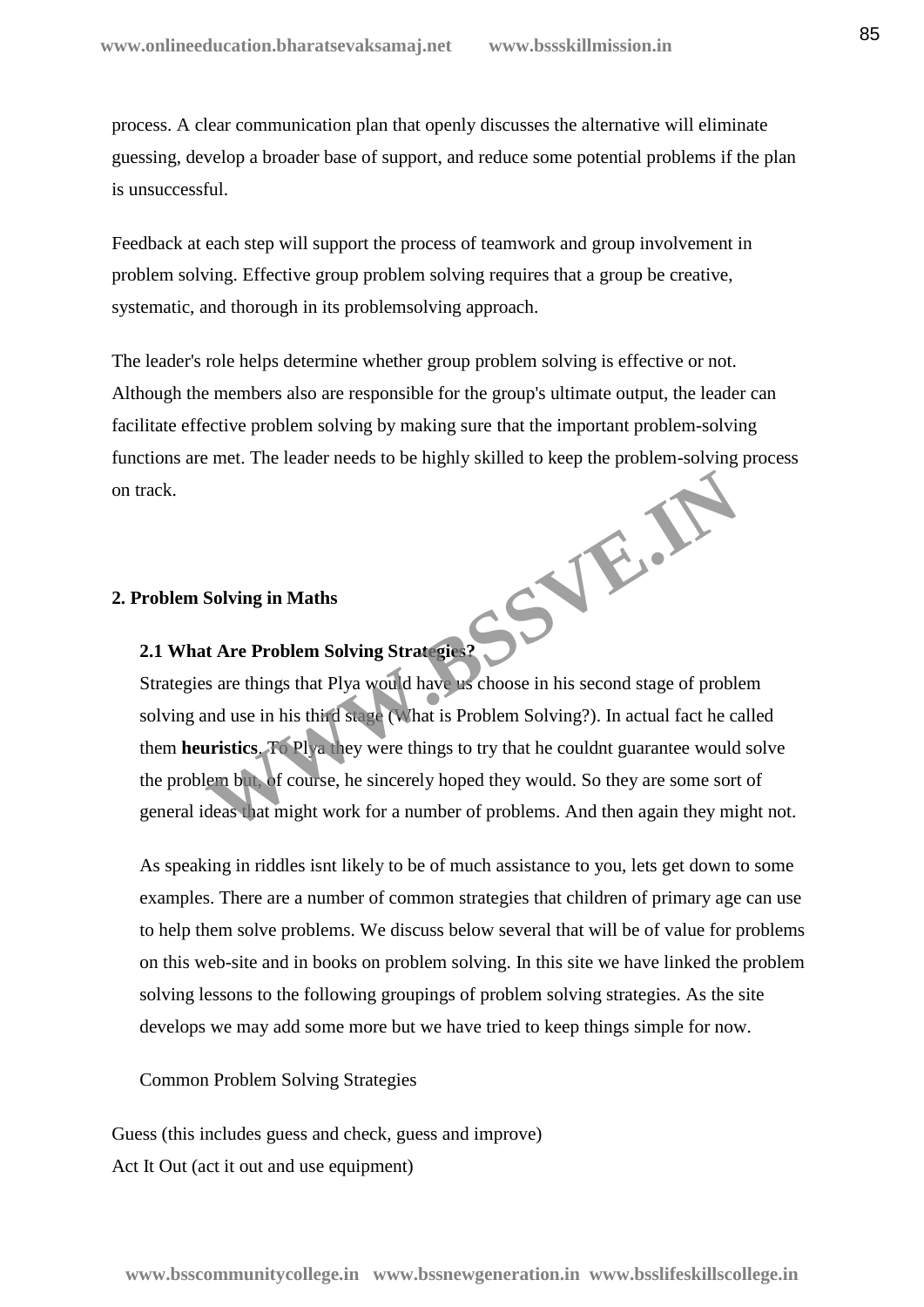Draw (this includes drawing pictures and diagrams) Make a List (this includes making a table) Think (this includes using skills you know already)

We have provided black line masters for these strategies so that you can make posters and display them in your classroom. There are two kinds of these. The first is just a list of strategies (Strategy List BLM). You might find this useful for you and your children to refer to from time to time. The second consists of a page per strategy with space provided to insert the name of any problem that you come across that uses that particular strategy ( Act it out, Draw, Guess, Make a List). We have found that this kind of poster provides good revision for children. It also establishes links across curriculum areas. Through these links, children can see that mathematics is not only connected by skills but also by processes. **WWW.BSSVE.IN**

#### **3. An In-Depth Look At Strategies**

We now look at each of the following strategies and discuss them in some depth. You will see that each strategy we have in our list is really only a summary of two or more others.

Guess Act It Out Draw Make a List Think

#### **3.1 Guess**

This stands for two strategies, guess and check and guess and improve.

**Guess and check** is one of the simplest strategies. Anyone can guess an answer. If they can also check that the guess fits the conditions of the problem, then they have mastered guess and check. This is a strategy that would certainly work on the Farmyard problem but it could take a lot of time and a lot of computation.

Because it is such a simple strategy to use, you may have difficulty weaning some children away from guess and check. If you are not careful, they may try to use it all the time. As problems get more difficult, other strategies become more important and more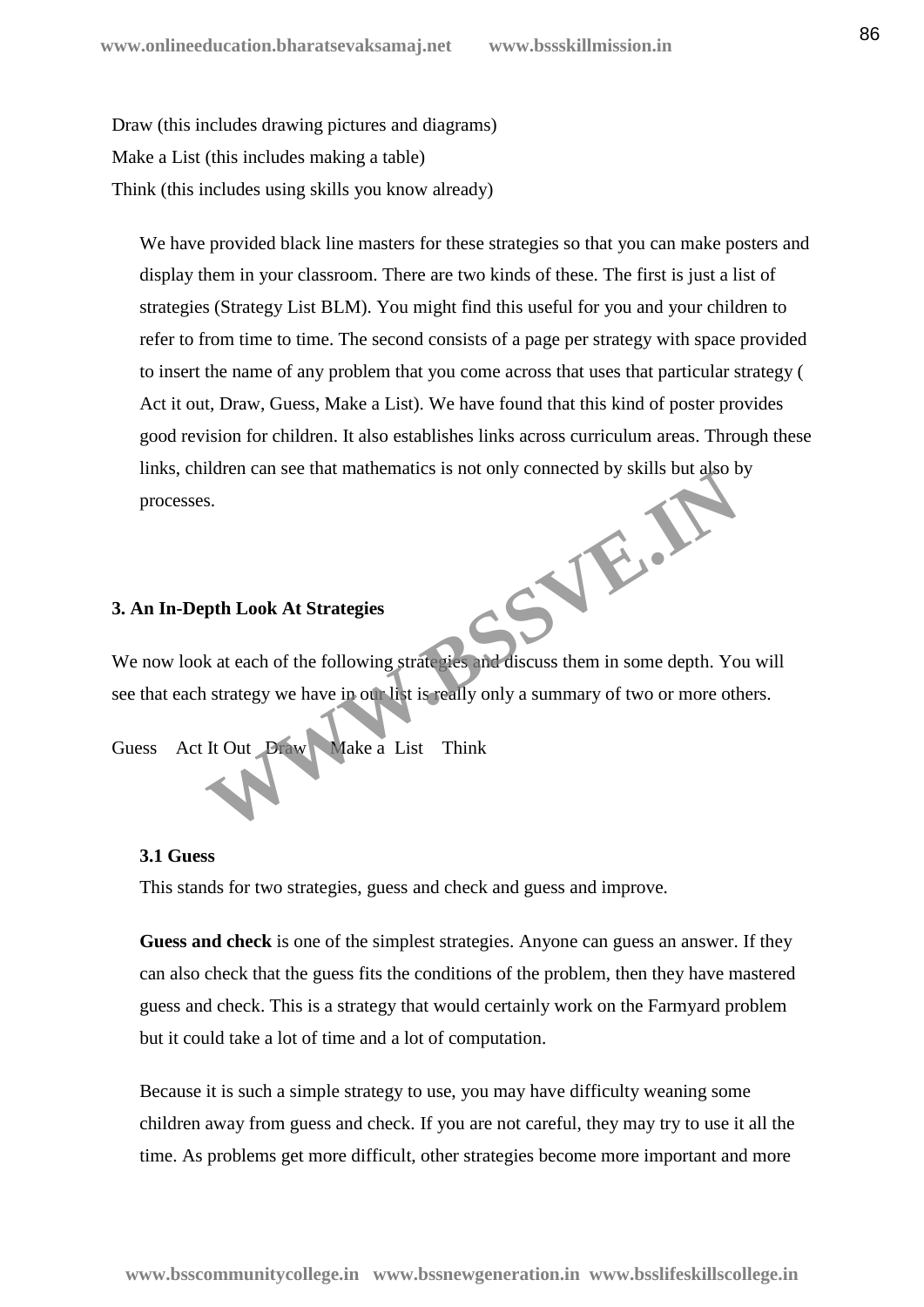effective. However, sometimes when children are completely stuck, guessing and checking will provide a useful way to start and explore a problem. Hopefully that exploration will lead to a more efficient strategy and then to a solution.

**Guess and improve** is slightly more sophisticated than guess and check. The idea is that you use your first incorrect guess to make an improved next guess. You can see it in action in the Farmyard problem. In relatively straightforward problems like that, it is often fairly easy to see how to improve the last guess. In some problems though, where there are more variables, it may not be clear at first which way to change the guessing.

#### **3.2 Act It Out**

We put two strategies together here because they are closely related. These are Act it Out and Use Equipment.

Young children especially, enjoy using Act it Out. Children themselves take the role of things in the problem. In the Farmyard problem, the children might take the role of the animals though it is unlikely that you would have 87 children in your class! But if there are not enough children you might be able to press gang the odd teddy or two. It Out<br>
wo strategies together here because they are closely related. These are A<br>
Equipment.<br>
Hildren especially, enjoy using Act it Out Children themselves take the<br>
the problem. In the Farmyard problem, the children mig

There are pros and cons for this strategy. It is an effective strategy for demonstration purposes in front of the whole class. On the other hand, it can also be cumbersome when used by groups, especially if a largish number of students is involved. We have, however, found it a useful strategy when students have had trouble coming to grips with a problem.

The on-looking children may be more interested in acting it out because other children are involved. Sometimes, though, the children acting out the problem may get less out of the exercise than the children watching. This is because the participants are so engrossed in the mechanics of what they are doing that they dont see through to the underlying mathematics. However, because these children are concentrating on what they are doing, they may in fact get more out of it and remember it longer than the others, so there are pros and cons here.

**Use Equipment** is a strategy related to Act it Out. Generally speaking, any object that can be used in some way to represent the situation the children are trying to solve, is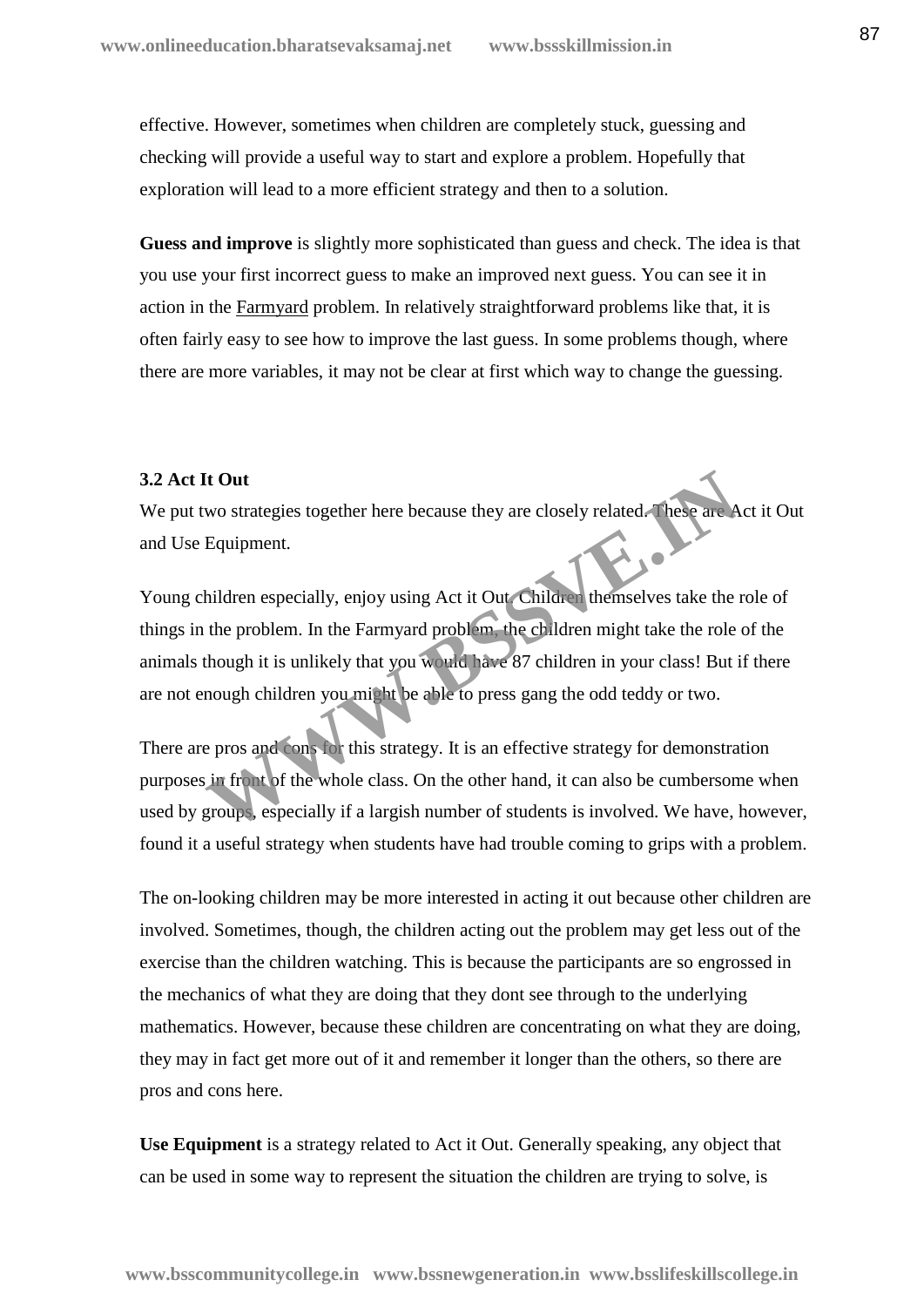equipment. This includes children themselves, hence the link between Act it Out and Use Equipment.

One of the difficulties with using equipment is keeping track of the solution. Actually the same thing is true for acting it out. The children need to be encouraged to keep track of their working as they manipulate the equipment.

In our experience, children need to be encouraged and helped to use equipment. Many children seem to prefer to draw. This may be because it gives them a better representation of the problem in hand. Also, if theyre a little older, they may feel that using equipment is only 'for babies'. Since there are problems where using equipment **is** a better strategy than drawing, you should encourage childrens use of equipment by modelling its use yourself from time to time. **WWW.BSSVE.IN**

### **3.3 Draw**

It is fairly clear that a picture has to be used in the strategy **Draw a Picture**. But the picture need not be too elaborate. It should only contain enough detail to solve the problem. Hence a rough circle with two marks is quite sufficient for chickens and a blob plus four marks will do for pigs. There is no need for elaborate drawings showing beak, feathers, curly tails, etc., in full colour. Some children will need to be encouraged not to over-elaborate their drawings (and so have time to attempt the problem). But all children should be encouraged to use this strategy at some point because it helps children see the problem and it can develop into quite a sophisticated strategy later.

Its hard to know where Drawing a Picture ends and Drawing a Diagram begins. You might think of a diagram as anything that you can draw which isnt a picture. But where do you draw the line between a picture and a diagram? As you can see with the chickens and pigs, discussed above, regular picture drawing develops into drawing a diagram.

Venn diagrams and tree diagrams are particular types of diagrams that we use so often they have been given names in their own right.

Its probably worth saying at this point that acting it out, drawing a picture, drawing a diagram, and using equipment, may just be disguises for guessing and checking or even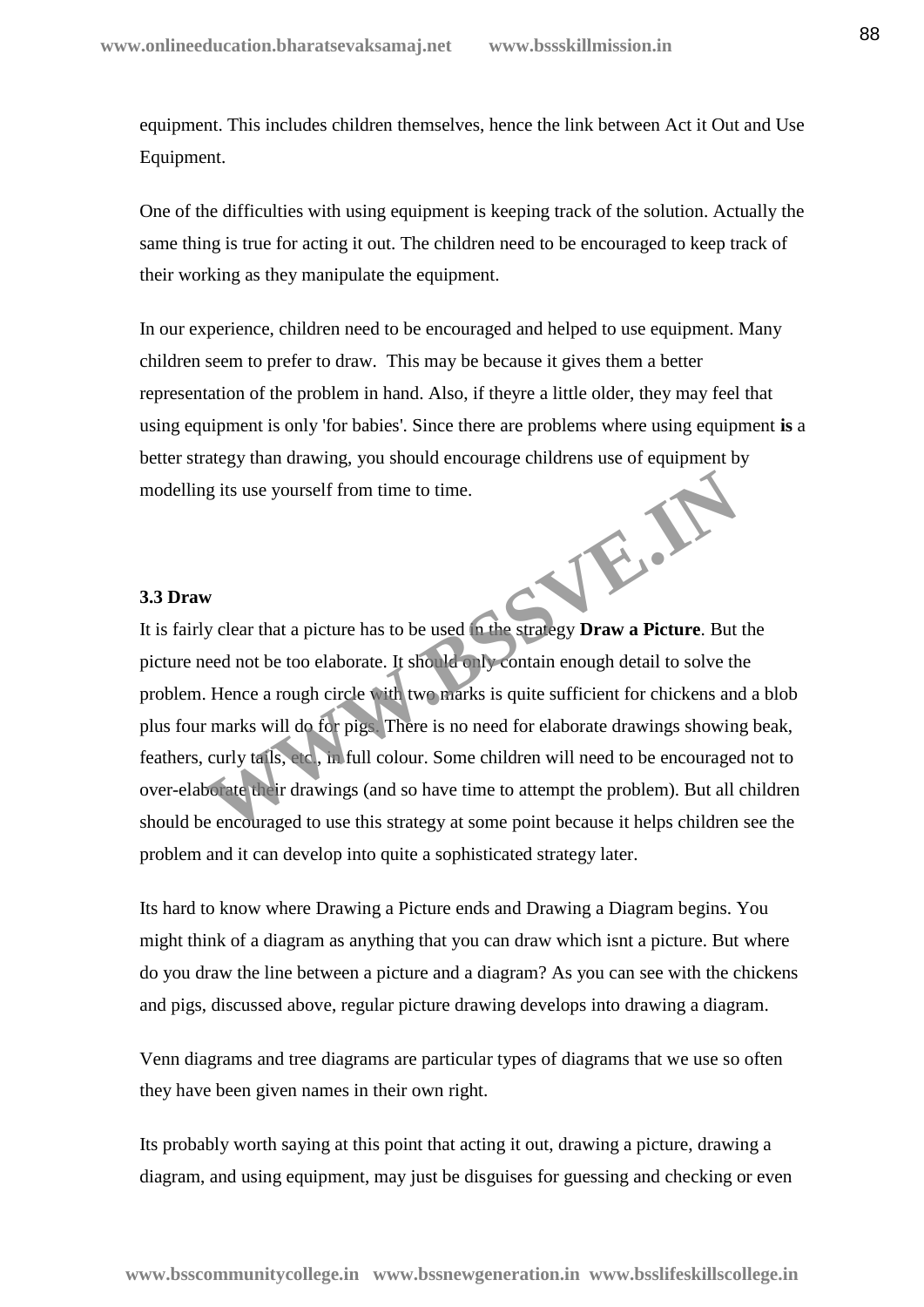guessing and improving. Just watch children use these strategies and see if this is indeed the case.

# **3.4 Make a List**

Making **Organised Lists and Tables** are two aspects of working systematically. Most children start off recording their problem solving efforts in a very haphazard way. Often there is a little calculation or whatever in this corner, and another one over there, and another one just here. It helps children to bring a logical and systematic development to their mathematics if they begin to organise things systematically as they go. This even applies to their explorations.

There are a number of ways of using **Make a Table**. These range from tables of numbers to help solve problems like the Farmyard, to the sort of tables with ticks and crosses that are often used in logic problems. Tables can also be an efficient way of finding number patterns.

When an **Organised List** is being used, it should be arranged in such a way that there is some natural order implicit in its construction. For example, shopping lists are generally not organised. They usually grow haphazardly as you think of each item. A little thought might make them organised. Putting all the meat together, all the vegetables together, and all the drinks together, could do this for you. Even more organisation could be forced by putting all the meat items in alphabetical order, and so on. Someone we know lists the items on her list in the order that they appear on her route through the supermarket. Example The United States and States and States of<br>
Note problems like the Farmyard, to the sort of tables with ticks and cross<br>
used in logic problems. Tables can also be an efficient way of finding no<br> **Cryanised List** i

# **3.5 Think**

In many ways we are using this strategy category as a catch-all. This is partly because these strategies are not usually used on their own but in combination with other strategies. The strategies that we want to mention here are Being Systematic, Keeping Track, Looking For Patterns, Use Symmetry and Working Backwards and Use Known Skills.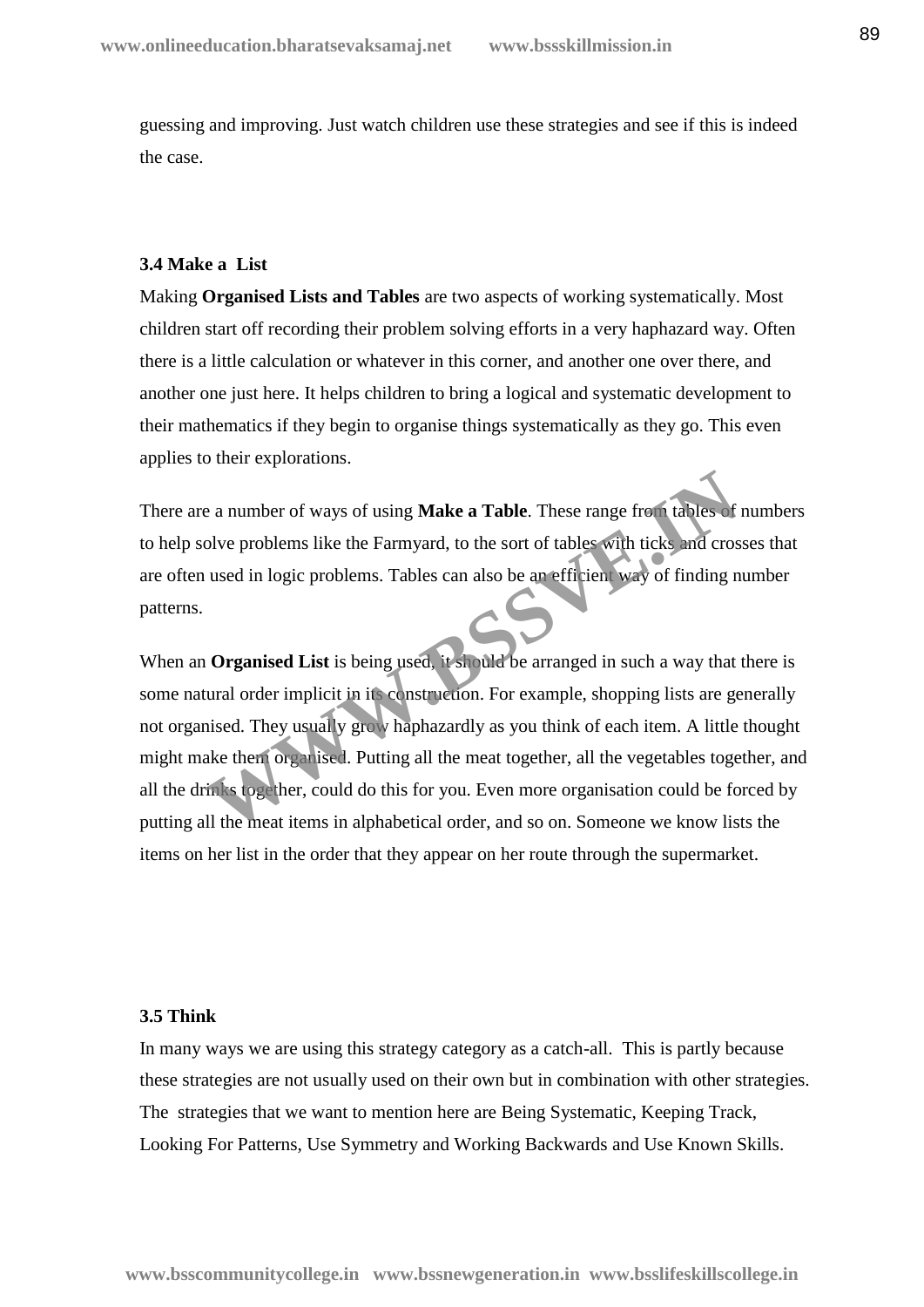Being Systematic, Keeping Track, Looking For Patterns and Using Symmetry are different from the strategies we have talked about above in that they are over-arching strategies. In all problem solving, and indeed in all mathematics, you need to keep these strategies in mind.

**Being systematic** may mean making a table or an organised list but it can also mean keeping your working in some order so that it is easy to follow when you have to go over it. It means that you should work logically as you go along and make sure you dont miss any steps in an argument. And it also means following an idea for a while to see where it leads, rather than jumping about all over the place chasing lots of possible ideas.

It is very important to **keep track** of your work. We have seen several groups of children acting out a problem and having trouble at the end simply because they had not kept track of what they were doing. So keeping track is particularly important with Act it Out and Using Equipment. But it is important in many other situations too. Children have to know where they have been and where they are going or they will get hopelessly muddled. This begins to be more significant as the problems get more difficult and involve more and more steps. It a problem and having trouble at the end simply because they had not k<br>hey were doing. So keeping track is particularly important with Act it O<br>quipment. But it is important in many other situations to a Children have<br>ey

In many ways **looking for patterns** is what mathematics is all about. We want to know how things are connected and how things work and this is made easier if we can find patterns. Patterns make things easier because they tell us how a group of objects acts in the same way. Once we see a pattern we have much more control over what we are doing.

**Using symmetry** helps us to reduce the difficulty level of a problem. Playing Noughts and crosses, for instance, you will have realised that there are three and not nine ways to put the first symbol down. This immediately reduces the number of possibilities for the game and makes it easier to analyse. This sort of argument comes up all the time and should be grabbed with glee when you see it.

Finally **working backwards** is a standard strategy that only seems to have restricted use. However, its a powerful tool when it can be used. In the kind of problems we will be using in this web-site, it will be most often of value when we are looking at games. It frequently turns out to be worth looking at what happens at the end of a game and then work backward to the beginning, in order to see what moves are best.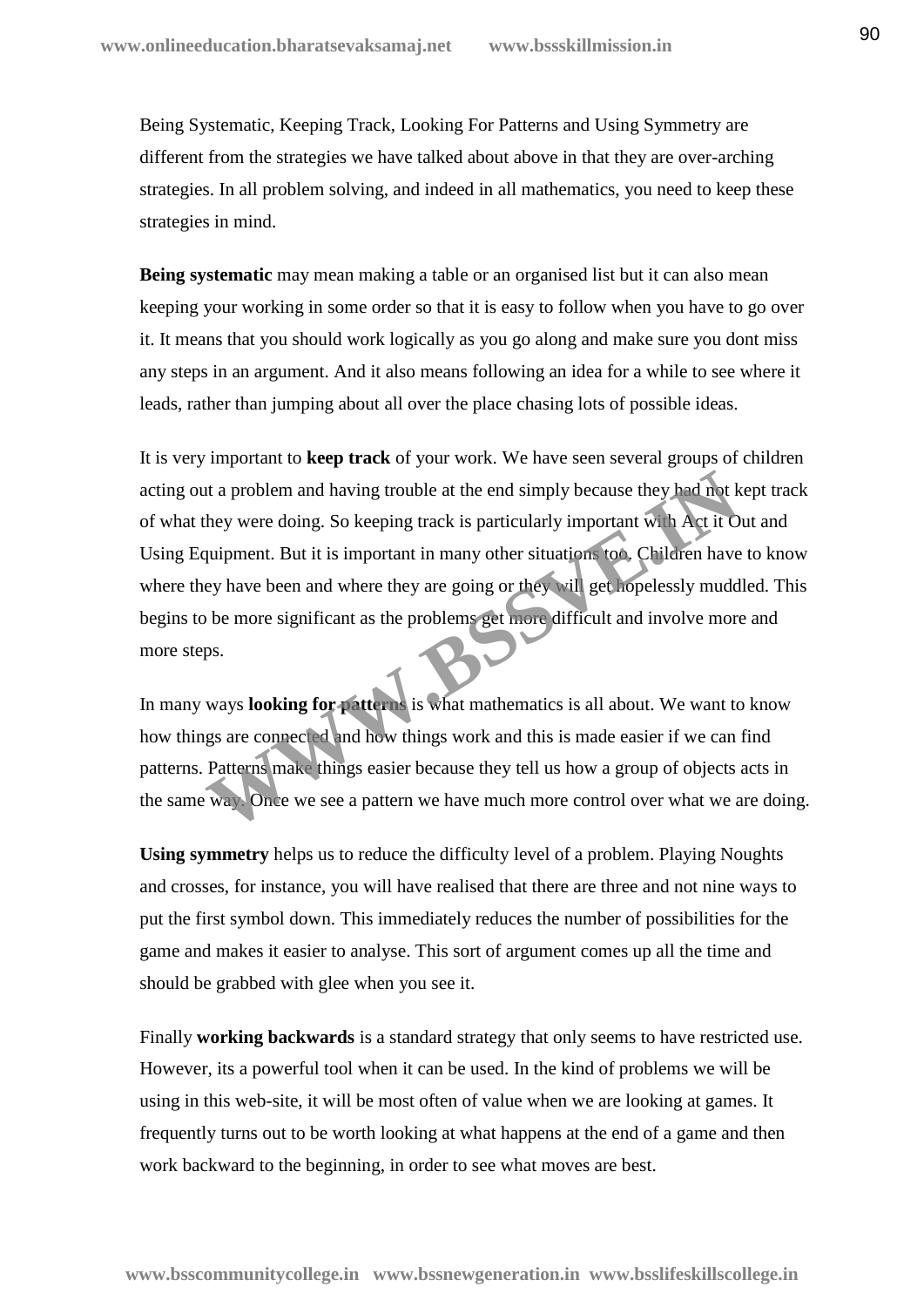Then we come to **use known skills**. This isn't usually listed in most lists of problem solving strategies but as we have gone through the problems in this web site, we have found it to be quite common. The trick here is to see which skills that you know can be applied to the problem in hand.

One example of this type is Fertiliser (Measurement, level 4). In this problem, the problem solver has to know the formula for the area of a rectangle to be able to use the data of the problem.

This strategy is related to the first step of problem solving when the problem solver thinks 'have I seen a problem like this before?' Being able to relate a word problem to some previously acquired skill is not easy but it is extremely important.

WE.A.

# **Topic : Making Sense Of Number And Operations**

### **Topic Objective:**

At the end of this topic student would be able to learn:

Algorithm

 Why algorithms are necessary: an informal definition Interpretations of Rational Number Concepts The cause for concern

# **Definition/Overview:**

**Numeral system** (or **system of numeration**): it is a mathematical notation for representing numbers of a given set by symbols in a consistent manner. It can be seen as the *context* that allows the numeral "11" to be interpreted as the binary numeral for *three*, the decimal numeral for *eleven*, or other numbers in different bases.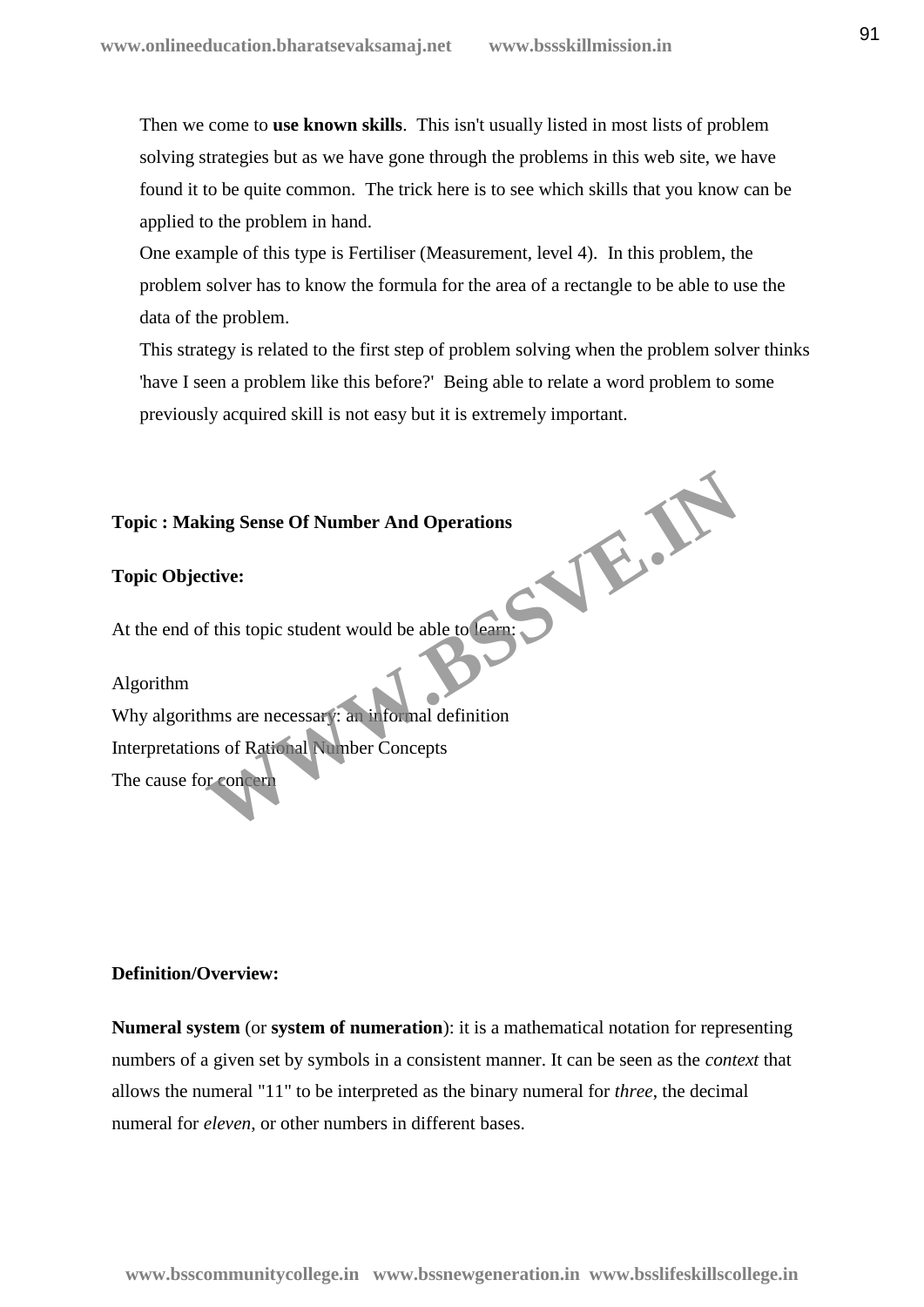### **Key Points:**

### **1. Algorithm**

In mathematics, computing, linguistics and related subjects, an **algorithm** is a sequence of finite instructions, often used for calculation and data processing. It is formally a type of effective method in which a list of well-defined instructions for completing a task will, when given an initial state, proceed through a well-defined series of successive states, eventually terminating in an end-state. The transition from one state to the next is not necessarily deterministic; some algorithms, known as probabilistic algorithms, incorporate randomness.

A partial formalization of the concept began with attempts to solve the Entscheidungsproblem (the "decision problem") posed by David Hilbert in 1928. Subsequent formalizations were framed as attempts to define "effective calculability" (Kleene 1943:274) or "effective method" (Rosser 1939:225); those formalizations included the Gdel-Herbrand- Kleene recursive functions of 1930, 1934 and 1935, Alonzo Church's lambda calculus of 1936, Emil Post's "Formulation 1" of 1936, and Alan Turing's Turing machines of 19367 and 1939. malization of the concept began with attempts to solve the<br>gsproblem (the "decision problem") posed by David Hilbert in 1928. Sul<br>ms were framed as attempts to define "effective calcula builty" (Kleene 19<br>method" (Rosser 1

# **2. Why algorithms are necessary: an informal definition**

While there is no generally accepted *formal* definition of "algorithm", an informal definition could be "an algorithm is a process that performs some sequence of operations." For some people, a program is only an algorithm if it stops eventually. For others, a program is only an algorithm if it stops before a given number of calculation steps.

A prototypical example of an "algorithm" is Euclid's algorithm to determine the maximum common divisor of two integers greater than one: "subtract the smaller number from the larger one; repeat until you get a zero or a one." This procedure is known to stop always and the number of subtractions needed is always smaller than the larger of the two numbers.

We can derive clues to the issues involved and an informal meaning of the word from the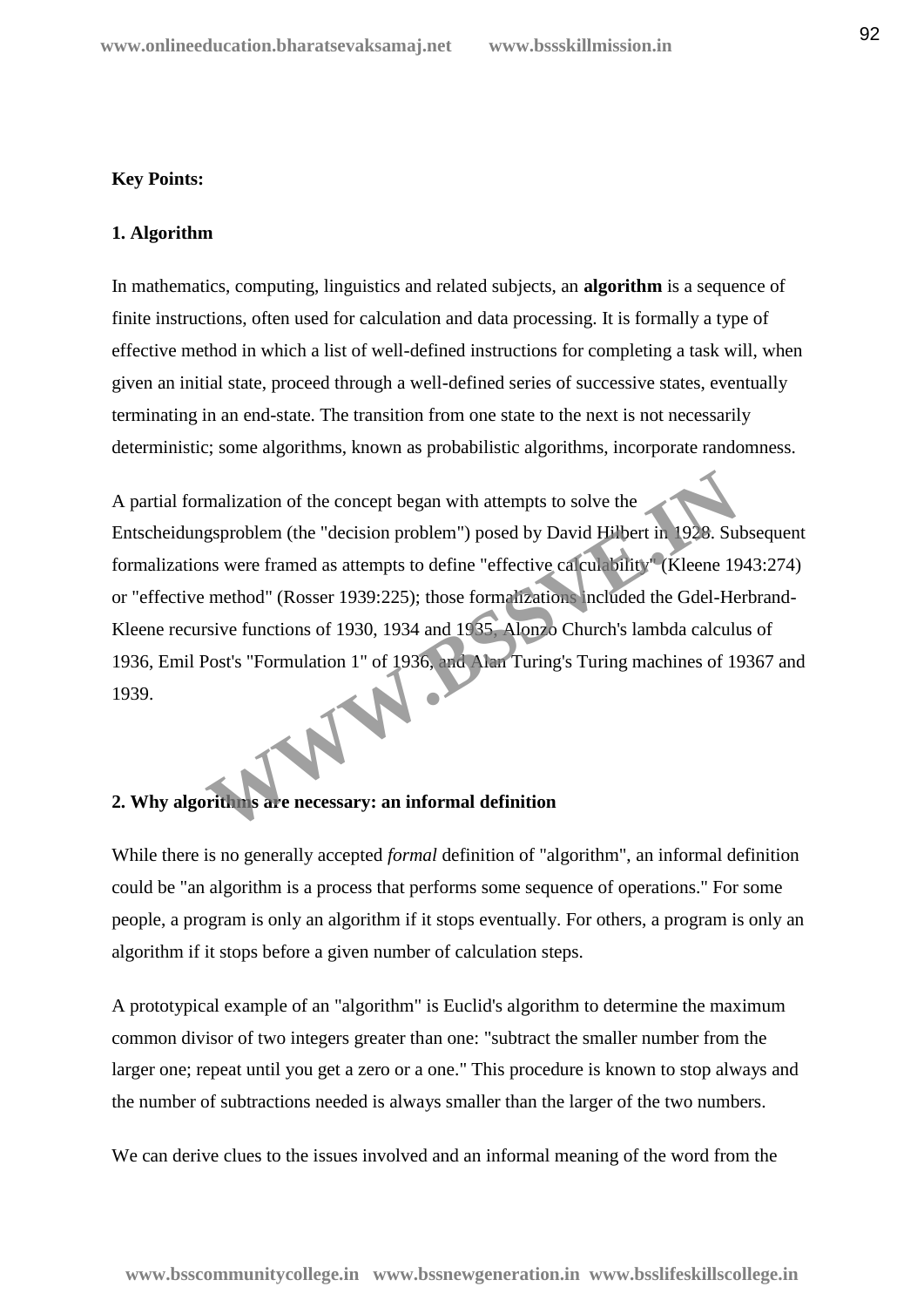following quotation from Boolos & Jeffrey (1974, 1999) (boldface added):

No human being can write fast enough or long enough or small enough to list all members of an enumerably infinite set by writing out their names, one after another, in some notation. But humans can do something equally useful, in the case of certain enumerably infinite sets: They can give explicit instructions for determining the nth member of the set, for arbitrary finite n. Such instructions are to be given quite explicitly, in a form in which they could be followed by a computing machine, or by a human who is capable of carrying out only very elementary operations on symbols.

The words "enumerably infinite" mean "countable using integers perhaps extending to infinity." Thus Boolos and Jeffrey are saying that an algorithm *implies* instructions for a process that "creates" output integers from an *arbitrary* "input" integer or integers that, in theory, can be chosen from 0 to infinity. Thus we might expect an algorithm to be an algebraic equation such as  $y = m + n$  two arbitrary "input variables" m and n that produce an output y. As we see in Algorithm characterizations the word algorithm implies much more than this, something on the order of (for our addition example):

Precise instructions (in language understood by "the computer") for a "fast, efficient, good" *process* that specifies the "moves" of "the computer" (machine or human, equipped with the necessary internally-contained information and capabilities) to find, decode, and then munch arbitrary input integers/symbols m and n, symbols  $+$  and  $=$  ... and (reliably, correctly, "effectively") produce, in a "reasonable" time, output-integer y at a specified place and in a specified format. "creates" output integers from an *arbitrary* "input" integer or integers the echosen from 0 to infinity. Thus we might expect an algorithm to be an aution such as  $y = m + n$  two arbitrary "input variables" in and n that pro

The concept of *algorithm* is also used to define the notion of decidability. That notion is central for explaining how formal systems come into being starting from a small set of axioms and rules. In logic, the time that an algorithm requires to complete cannot be measured, as it is not apparently related with our customary physical dimension. From such uncertainties, that characterize ongoing work, stems the unavailability of a definition of *algorithm* that suits both concrete (in some sense) and abstract usage of the term.

#### **3. Interpretations of Rational Number Concepts**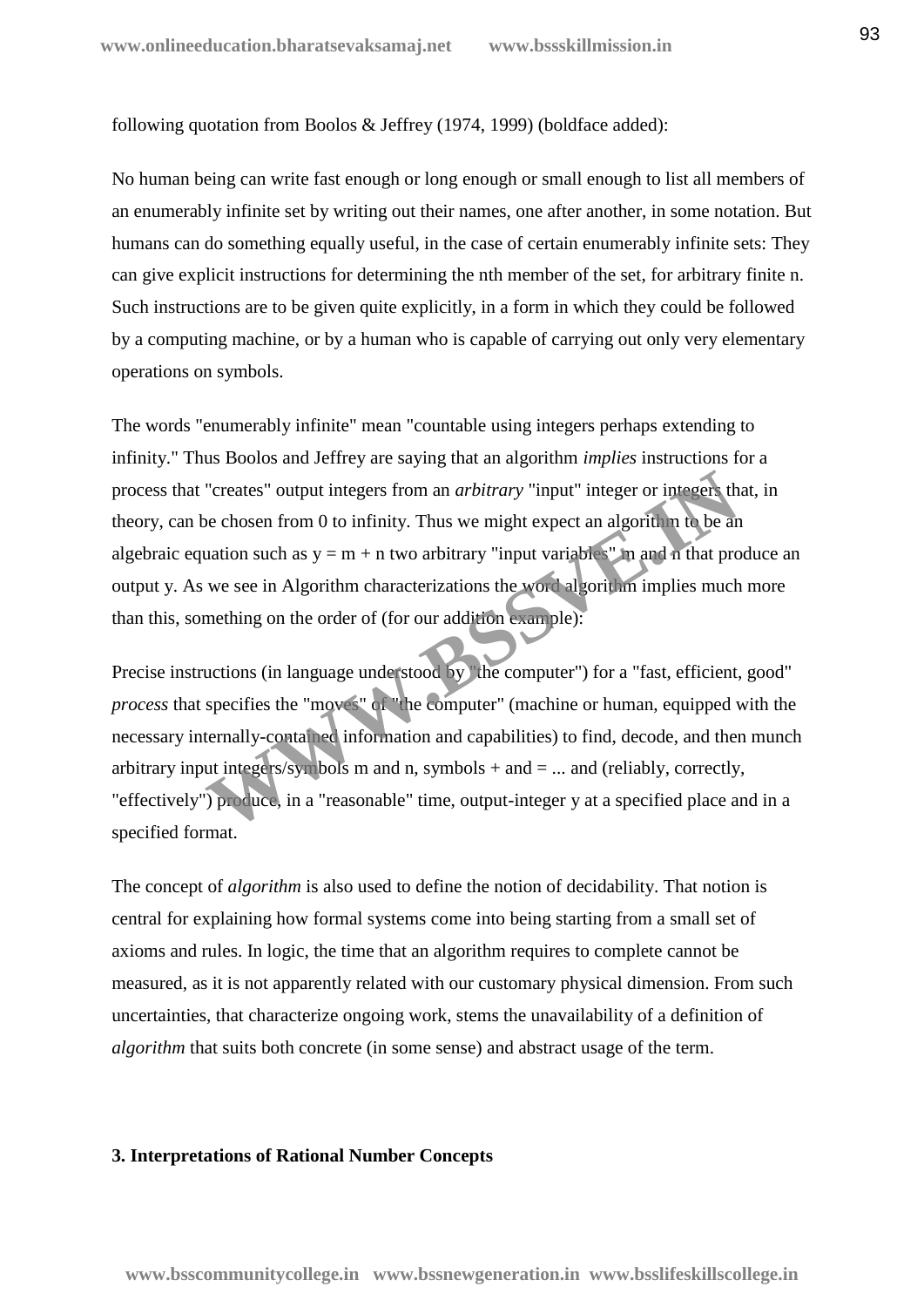For a variety of reasons rational number concepts are among the most important concepts children will experience during their presecondary years. From a practical perspective, the ability to deal effectively with rational numbers vastly improves one's ability to understand and deal with situations and problems in the real world. From a psychological perspective, an understanding of rational number provides a rich ground from which children can develop and expand the mental structures necessary for continued intellectual development. From a mathematical point of view, rational number understandings are the foundation on which basic algebraic operations will later be based. Students have consistently experienced significant difficulty dealing with and applying these concepts. Perhaps one reason is that for the most part school programs tend to emphasize procedural skills and computational aspects rather than the development of important foundational understandings. Recent developments in the mathematical, psychological, and instructional realms have revealed important insights into the problems involved in teaching rational number concepts to children. **WWW.BSSVER.IN** 

#### **4. The cause for concern**

The mathematics assessment of the National Assessment of Educational Progress (NAEP) was conducted in 1972-73 and again in 1977-78. It assessed outcomes on mathematics items related to objectives at four cognitive levels: knowledge, skills, understandings, and applications. Commenting on the results of the second assessment, Carpenter and his colleagues made the following generalizations:

*In general, both of the younger age groups [9- and 13-year-olds] performed at an acceptable level on knowledge and skill exercises. . . . Students appear to be learning many mathematical skills at a rote manipulation level and do not understand the concepts underlying the computation. . . In general, respondents demonstrated a lack of even the most basic problem-solving skills.*

What conditions led to this rather disappointing state of affairs? We suspect the reasons are many; including much premature abstraction of mathematical ideas and a general lack of attention to higher-order thinking skills. A recent examination of three widely used 1978 mathematics text series revealed that by far the greatest emphasis in time spent on rational number concepts (as inferred by the number of pages) is on developing skills with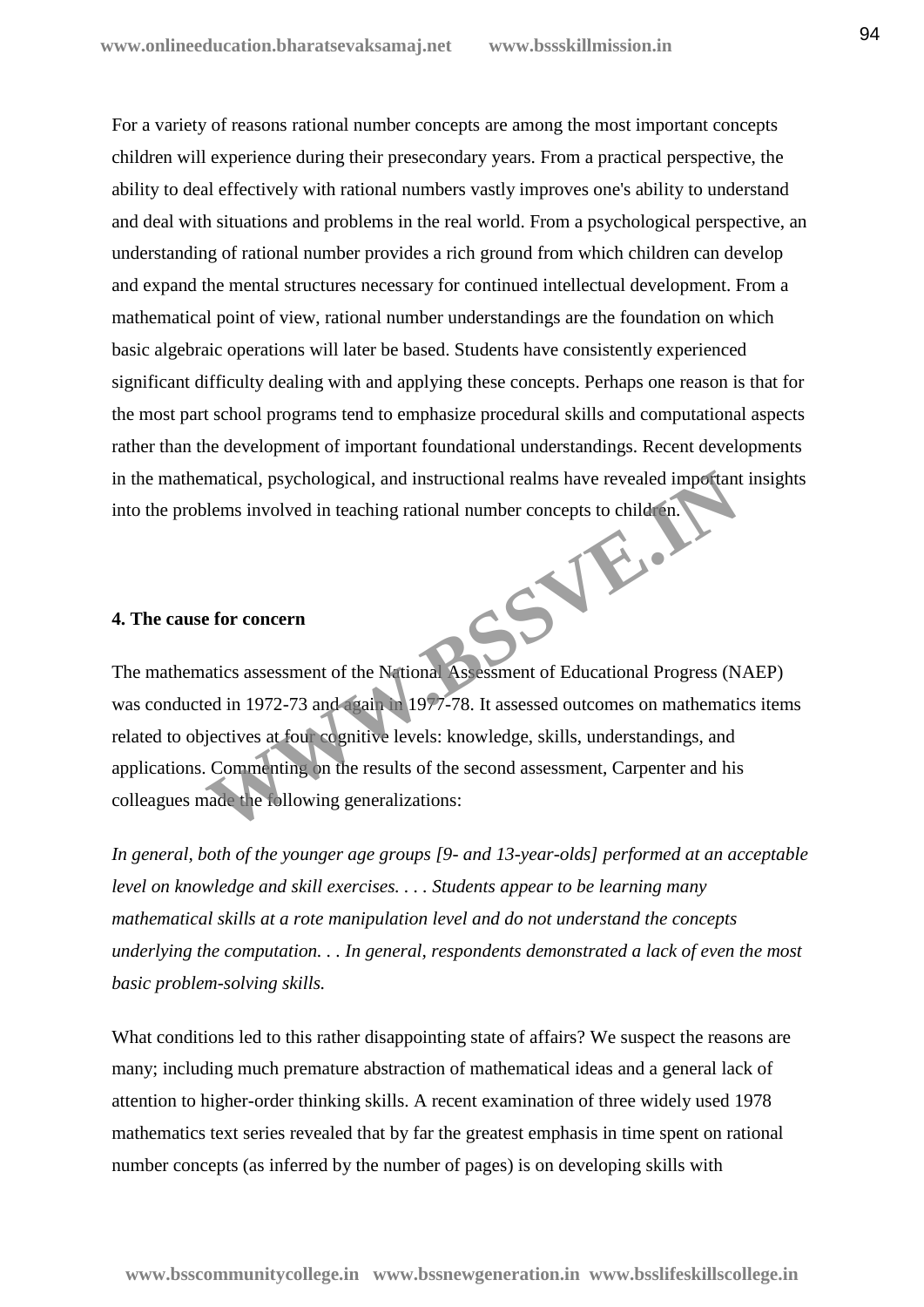algorithms. This practice continues despite repeated assertions that premature emphasis of algorithmic learning will result in an inability to internalize, operationalize, and apply this concept in an appropriate manner (Carpenter et al. 1978, 1980; Freudenthal1973; Payne 1976).

Another probable reason relates to the level of abstraction at which much instruction is focused. Children are expected to operate at the abstract symbolic level too often and too soon. Piaget has suggested that children pass through qualitatively different stages of intellectual development in a predictable order but at varying rates. The stages have been referred to as sensory-motor, preoperational, concrete operational, and formal operational. Children at the age where fractions are normally introduced and developed in the school program will generally be at the concrete operational level. Their ability to synthesize, make deductions, and follow *if/then* arguments very much depends on their personal experience and firsthand interactions with the environment. Experiency de a die concrete operational level. Then admity to sympesize and follow *if/then* arguments very much depends on their personal experient interactions with the environment.<br>
So f this course you will cover thes

In Section 3 of this course you will cover these topics:

- Algebra: The Gateway
- Geometry: Moving Beyond Formulas

# **Topic : Algebra: The Gateway**

# **Topic Objective:**

At the end of this topic student would be able to:

 Understand Algebra Learn about lassification Understand Abstract algebra

# **Definition/Overview:**

#### **Algebra**

Algebra is a branch of mathematics concerning the study of structure, relation, and quantity.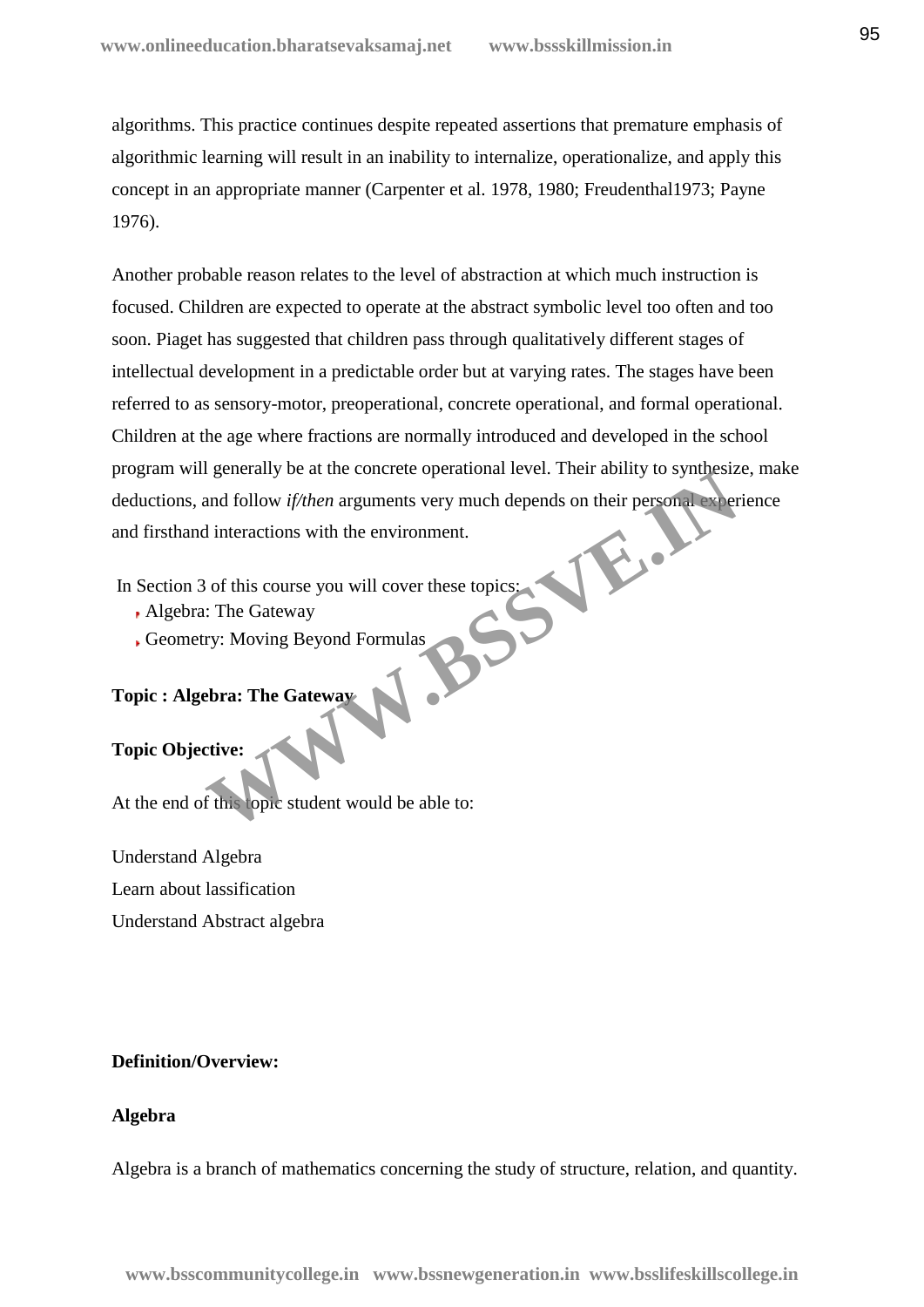# **Key Points:**

### **1. Algebra**

Algebra is a branch of mathematics concerning the study of structure, relation, and quantity. The name is derived from the treatise written by the Persian mathematician, astronomer, astrologer and geographer, Muhammad bin M  $\,$ s al-Khw rizm (born in Uzbekistan) titled Kitab al-Jabr wa-l-Muqabala (meaning "The Compendious Book on Calculation by Completion and Balancing"), which provided symbolic operations for the systematic solution of linear and quadratic equations, and recognized algebra as an independent discipline. Al- Khwarizimi's book made its way to Europe and was translated into Latin as Liber algebrae et almucabala.Together with geometry, analysis, combinatorics, and number theory, algebra is one of the main branches of mathematics. Elementary algebra is often part of the curriculum in secondary education and provides an introduction to the basic ideas of algebra, including effects of adding and multiplying numbers, the concept of variables, definition of polynomials, along with factorization and determining their roots.Algebra is much broader than elementary algebra and can be generalized. In addition to working directly with numbers, algebra covers working with symbols, variables, and set elements. Addition and multiplication are viewed as general operations, and their precise definitions lead to structures such as groups, rings and fields. quadratic equations, and recognized algebra as an independent disciplin<br>s book made its way to Europe and was translated into Latin is Liber alg<br>Together with geometry, analysis, combinatorics, and number theory, alg<br>ain b

The development of algebraic reasoning begins even before students start theirformal education. Young children enjoy patterns in the sounds of language, for example.In the very early grades, students make patterns with blocks, enjoy rhythmic clapping andinvestigate how sizes and shapes compare. In the early grades, students explore patternson the number chart as they skip count. Students look at change over time in a variety ofcontexts such as weather, their own growth and the amount of food consumed by theclass pet during the week.In the elementary grades, students work with geometric and numerical patterns.They explore how these patterns grow or change. They might predict what the next threeshapes might look like or determine the tenth number in the series. Students also exploreproperties such as the commutative, associative, and distributive.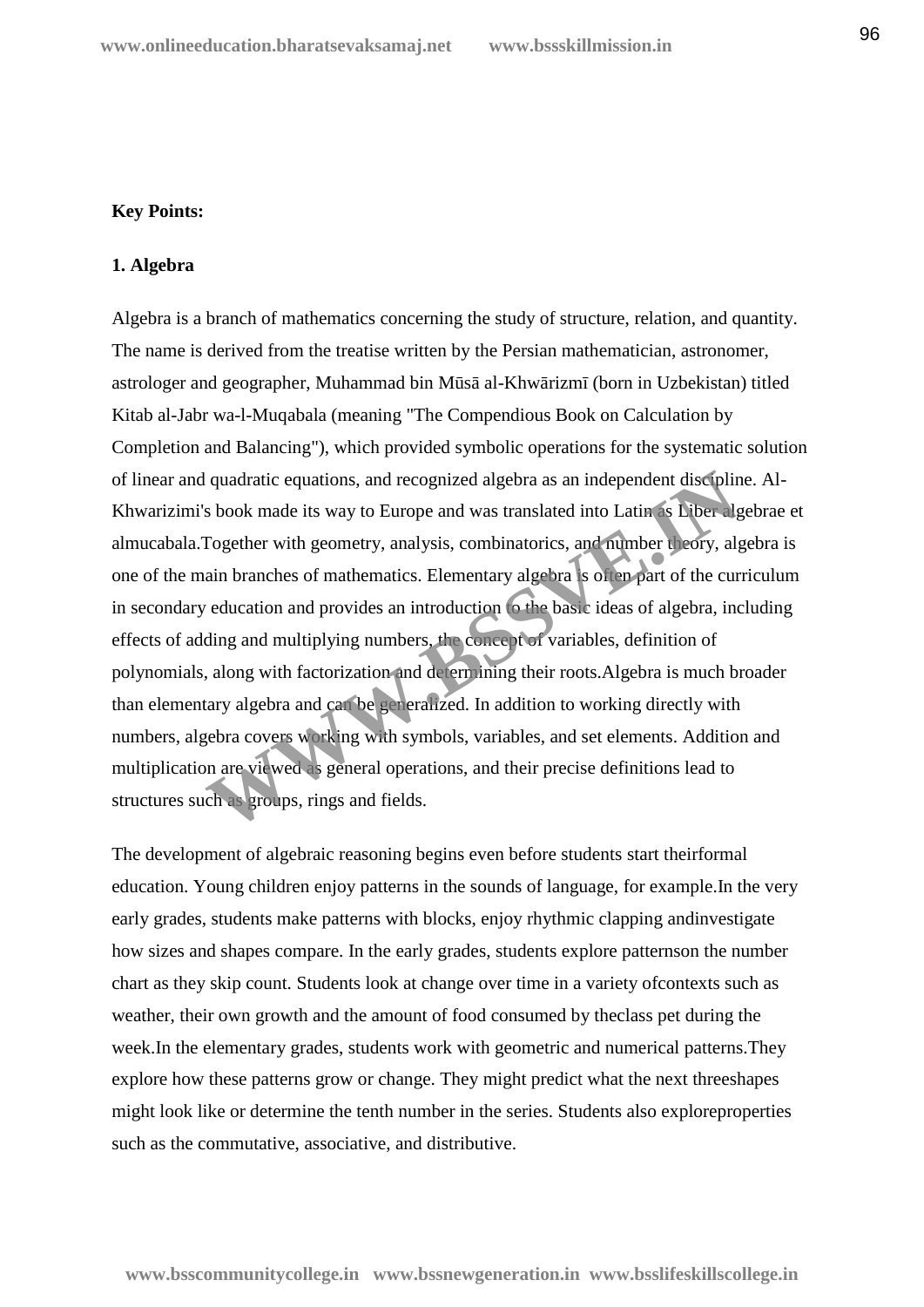# **2. Classification**

Algebra may be divided roughly into the following categories:

 Elementary algebra, in which the properties of operations on the real number system are recorded using symbols as "place holders" to denote constants and variables, and the rules governing mathematical expressions and equations involving these symbols are studied (note that this usually includes the subject matter of courses called intermediate algebra and college algebra), also called second year and third year algebra;

 Abstract algebra, sometimes also called modern algebra, in which algebraic structures such as groups, rings and fields are axiomatically defined and investigated.

 Linear algebra, in which the specific properties of vector spaces are studied (including matrices);

 Universal algebra, in which properties common to all algebraic structures are studied. Algebraic number theory, in which the properties of numbers are studied through algebraic systems. Number theory inspired much of the original abstraction in algebra. Sand fields are axiomatically defined and investigated.<br>
Tra, in which the specific properties of vector spaces are studied (including<br>
egebra, in which properties common to all algebraic structures are studied<br>
umber theo

Algebraic geometry in its algebraic aspect.

 Algebraic combinatorics, in which abstract algebraic methods are used to study combinatorial questions.

In some directions of advanced study, axiomatic algebraic systems such as groups, rings, fields, and algebras over a field are investigated in the presence of a geometric structure (a metric or a topology) which is compatible with the algebraic structure.

### **3. Abstract algebra**

Abstract algebra extends the familiar concepts found in elementary algebra and arithmetic of numbers to more general concepts.

Sets: Rather than just considering the different types of numbers, abstract algebra deals with the more general concept of *sets*: a collection of all objects (called elements) selected by property, specific for the set. All collections of the familiar types of numbers are sets. Other examples of sets include the set of all two-by-two matrices, the set of all second-degree polynomials  $(ax^2 + bx + c)$ , the set of all two dimensional vectors in the plane, and the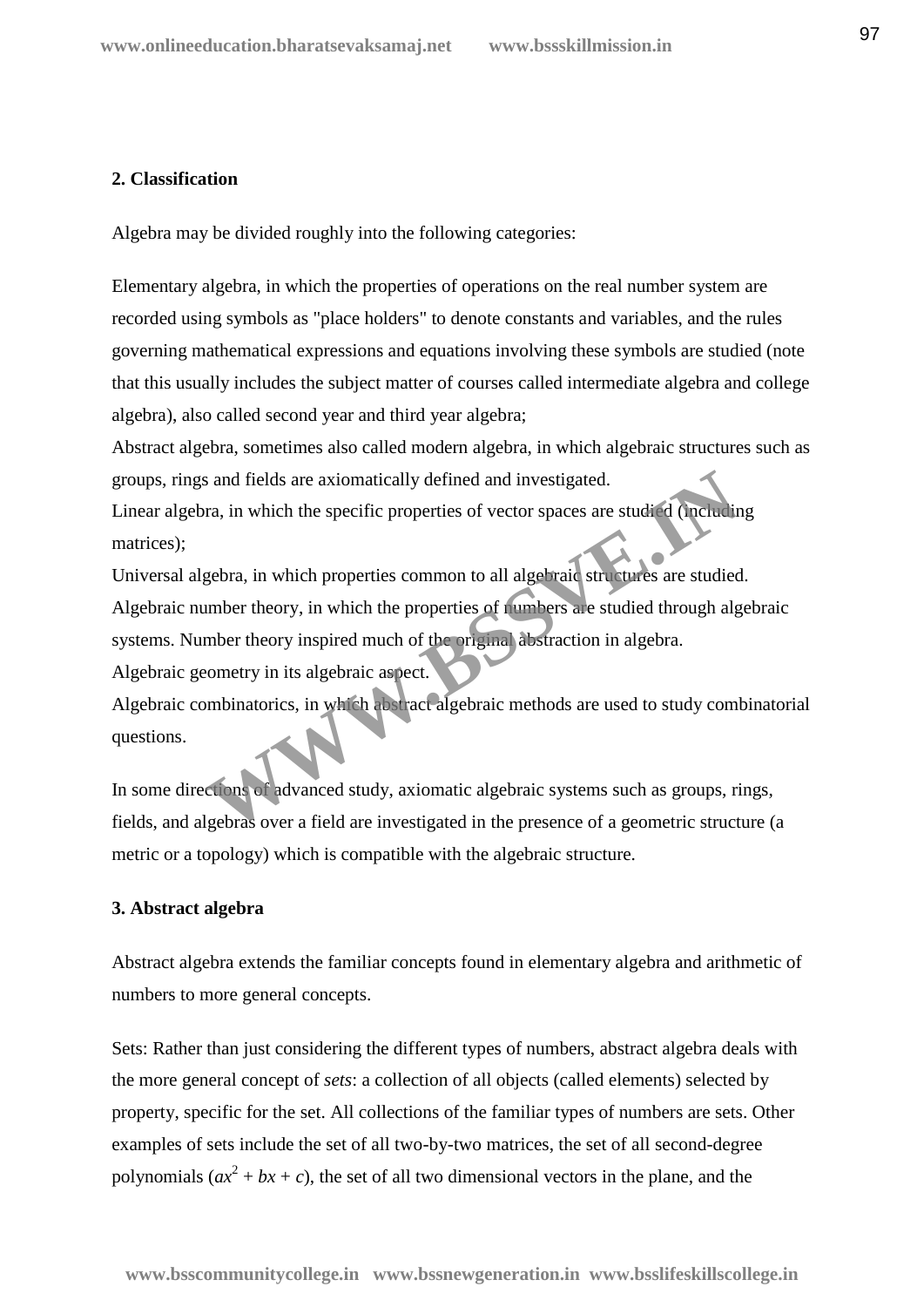various finite groups such as the cyclic groups which are the group of integers modulo *n*. Set theory is a branch of logic and not technically a branch of algebra.

Binary operations: The notion of addition (+) is abstracted to give a *binary operation*, ∗ say. The notion of binary operation is meaningless without the set on which the operation is defined. For two elements *a* and *b* in a set *S*,  $a * b$  is another element in the set; this condition is called closure. Addition (+), subtraction (-), multiplication (), and division () can be binary operations when defined on different sets, as is addition and multiplication of matrices, vectors, and polynomials.

Identity elements: The numbers zero and one are abstracted to give the notion of an *identity element* for an operation. Zero is the identity element for addition and one is the identity element for multiplication. For a general binary operator ∗ the identity element *e* must satisfy  $a * e = a$  and  $e * a = a$ . This holds for addition as  $a + 0 = a$  and  $\theta + a = a$  and multiplication  $a$  1 = *a* and 1 *a* = *a*. However, if we take the positive natural numbers and addition, there is no identity element. an operation. Zero is the identity element for addition and one is the identity<br>multiplication. For a general binary operator  $*$  the identity element  $e$  m<br>d  $e * a = a$ . This holds for addition as  $a + 0 = a$  and  $\overrightarrow{+a} = a$  a

Inverse elements: The negative numbers give rise to the concept of *inverse elements*. For addition, the inverse of *a* is  $-a$ , and for multiplication the inverse is  $1/a$ . A general inverse element  $a^{-1}$  must satisfy the property that  $a * a^{-1} = e$  and  $a^{-1} * a = e$ .

Associativity: Addition of integers has a property called associativity. That is, the grouping of the numbers to be added does not affect the sum. For example:  $(2 + 3) + 4 = 2 + (3 + 4)$ . In general, this becomes  $(a * b) * c = a * (b * c)$ . This property is shared by most binary operations, but not subtraction or division or octonion multiplication.

Commutativity: Addition of integers also has a property called commutativity. That is, the order of the numbers to be added does not affect the sum. For example: 2+3=3+2. In general, this becomes  $a * b = b * a$ . Only some binary operations have this property. It holds for the integers with addition and multiplication, but it does not hold for matrix multiplication or quaternion multiplication

#### **Topic : Geometry: Moving Beyond Formulas**

**www.bsscommunitycollege.in www.bssnewgeneration.in www.bsslifeskillscollege.in**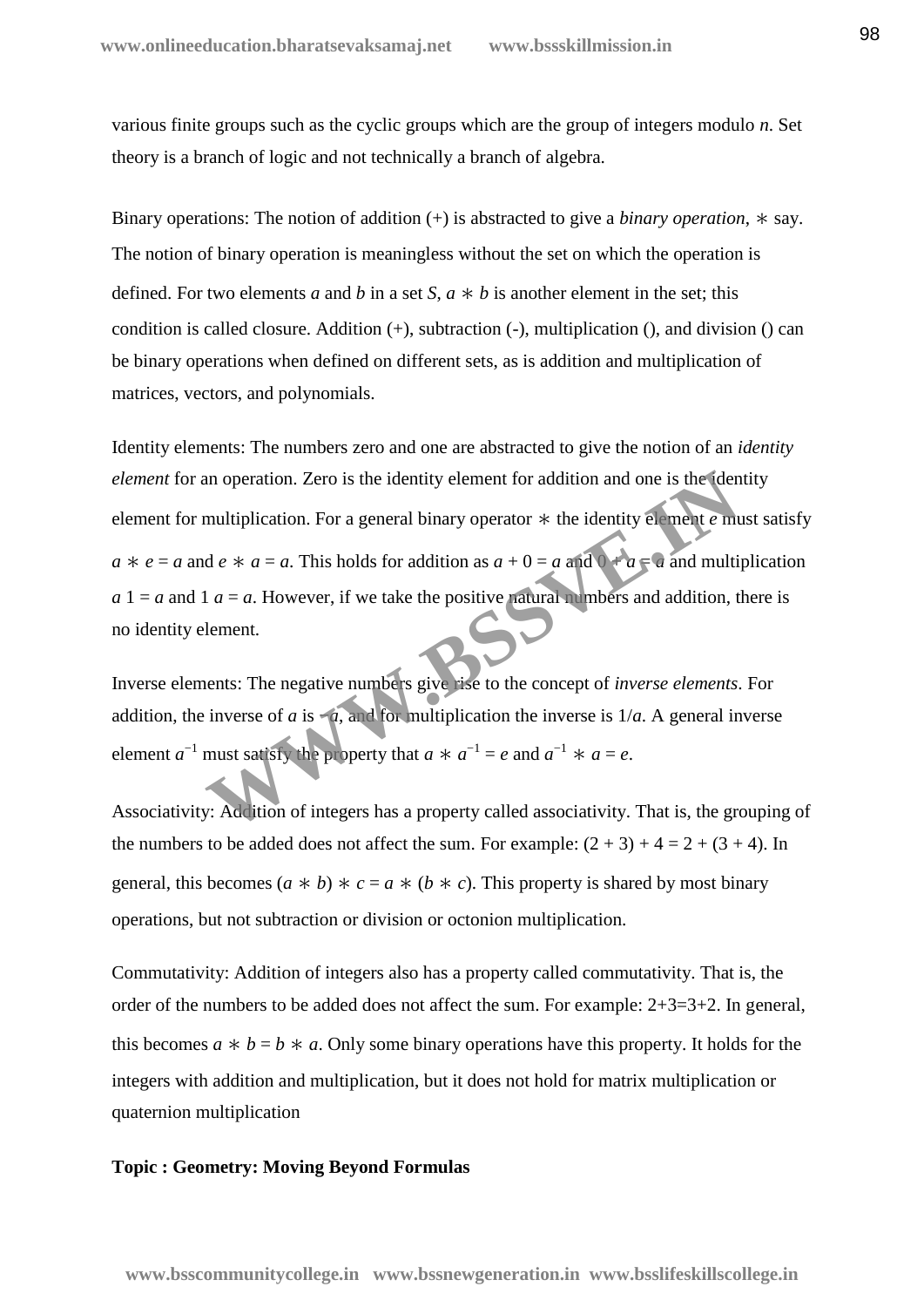### **Topic Objective:**

At the end of this topic student would be able to:

Expand own spatial sense and realize the importance of developing middle school students' spatial sense.

Understand how the van Hiele levels of Geometry Thinking should affect the selection of materials and activities in the classroom.

Appreciate the need to employ manipulatives in the classroom to explore and develop mathematics relationships.

Recognize the need for middle grade students to do more than memorize geometric relationships

Be conscious of the benefit of multiple representations of geometric relationships. **WWW.BSS** 

**Definition/Overview:**

### **Key Points:**

#### **1. Geometry**

Geometry is a part of mathematics concerned with questions of size, shape, and relative position of figures and with properties of space. Geometry is one of the oldest sciences. Initially a body of practical knowledge concerning lengths, areas, and volumes, in the third century BC geometry was put into an axiomatic form by Euclid, whose treatmentEuclidean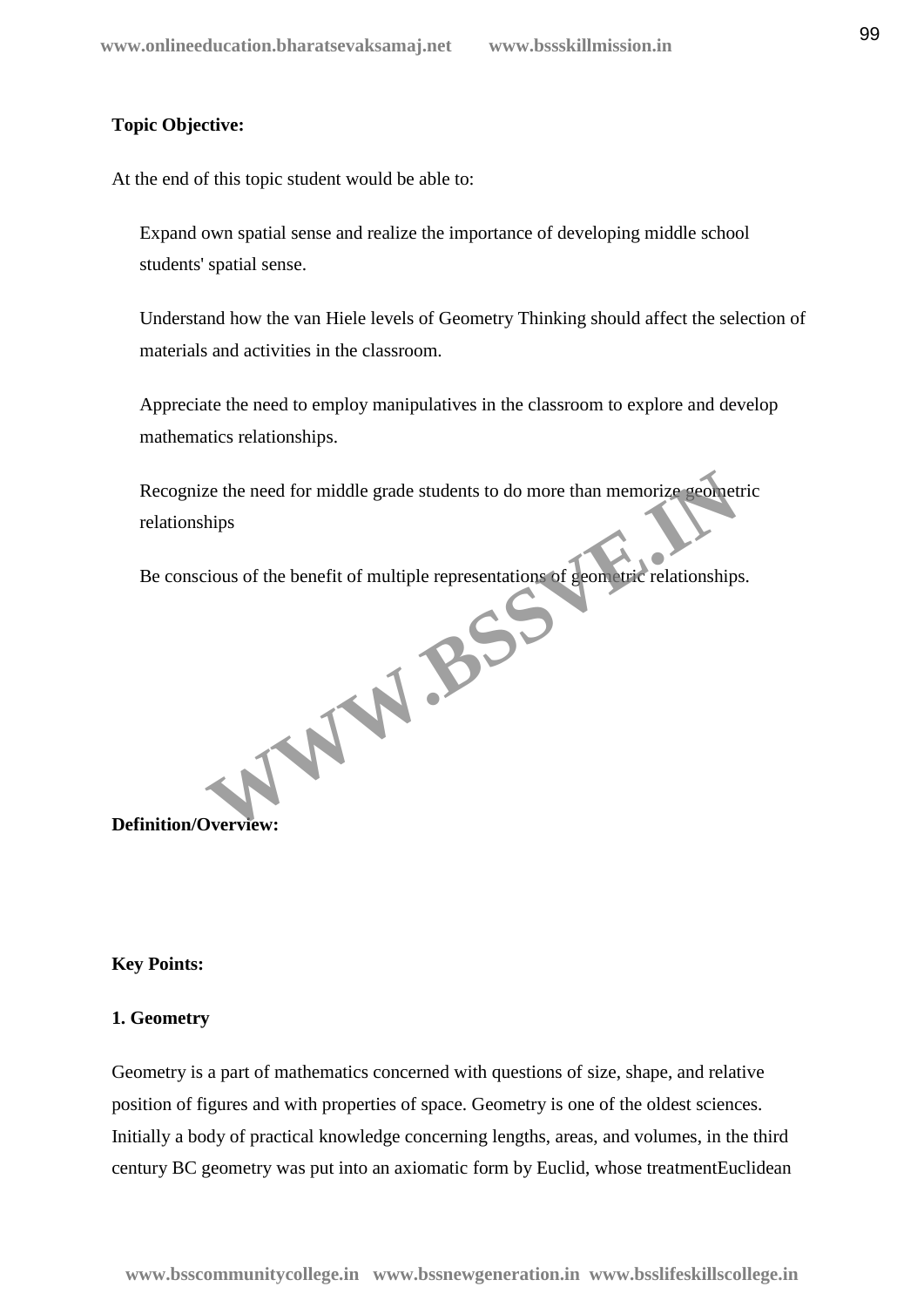geometryset a standard for many centuries to follow. The field of astronomy, especially mapping the positions of the stars and planets on the celestial sphere, served as an important source of geometric problems during the next one and a half millennia. A mathematician who works in the field of geometry is called a geometer.

Introduction of coordinates by Ren Descartes and the concurrent development of algebra marked a new stage for geometry, since geometric figures, such as plane curves, could now be represented analytically, i.e., with functions and equations. This played a key role in the emergence of calculus in the seventeenth century. Furthermore, the theory of perspective showed that there is more to geometry than just the metric properties of figures. The subject of geometry was further enriched by the study of intrinsic structure of geometric objects that originated with Euler and Gauss and led to the creation of topology and differential geometry.

Since the nineteenth century discovery of non-Euclidean geometry, the concept of space has undergone a radical transformation. Contemporary geometry considers manifolds, spaces that are considerably more abstract than the familiar Euclidean space, which they only approximately resemble at small scales. These spaces may be endowed with additional structure, allowing one to speak about length. Modern geometry has multiple strong bonds with physics, exemplified by the ties between Riemannian geometry and general relativity. One of the youngest physical theories, string theory, is also very geometric in flavour. In Euer and Gauss and ed to the creation of topology and directional generation.<br>
Interesting the concept of spraches reaction contemporary geometry, the concept of spraches radical transformation. Contemporary geometry co

The visual nature of geometry makes it initially more accessible than other parts of mathematics, such as algebra or number theory. However, the geometric language is also used in contexts that are far removed from its traditional, Euclidean provenance, for example, in fractal geometry, and especially in algebraic geometry.

# **2. Spatial sense**

Spatial sense is a critical ability for any student who studies geometry. Generally,little attention is paid to spatial sense in mathematics classrooms, and students must usewhat spatial sense they have developed on their own by playing with Lego Blocks, building sand castles and solving jigsaw puzzles. Some students will enter middle schoolwith a finely developed spatial sense, while others have a poorly developed sense. It isimportant to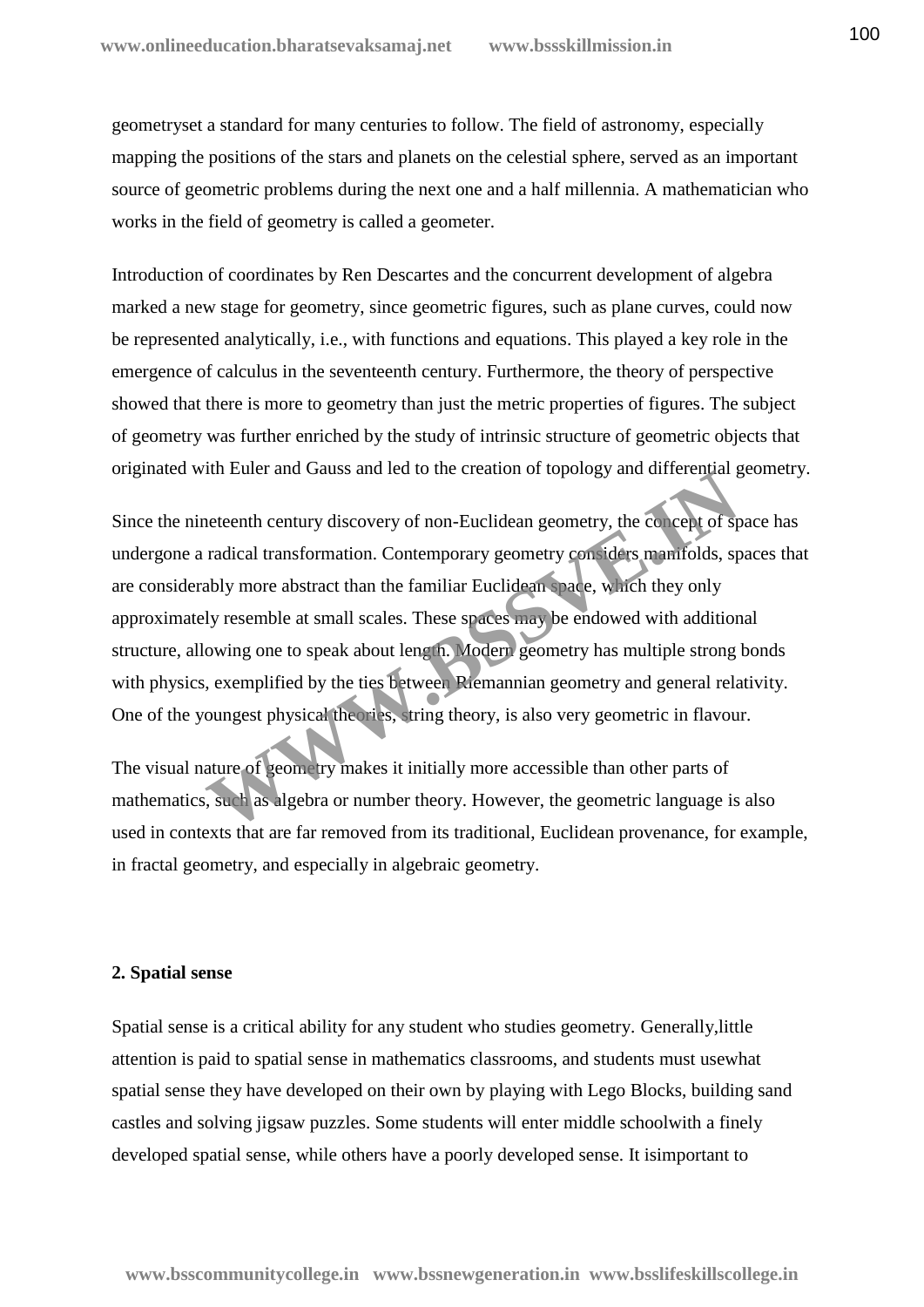develop students' spatial sense and also instill in them the importance ofdeveloping their students' spatial sense. We suggest selecting at least one spatial senseactivity for your class.Another key factor for success in geometry is the use of manipulatives.Manipulatives enable students to explore and discover geometric relationships. They provide concrete representations for relationships that students will eventually representin abstract form. Manipulatives are an essential part of any geometry class. It is also important for students to understand various geometric relationships rather than commit them to memory. Categorizing quadrilaterals provides an opportunityfor students to examine the relationship among the various figures by analyzing theircharacteristics rather than by memorizing any specific relationship. The van Hiele levels of Geometry Thinking allow a classroom teacher to generateactivities and topics that are at the appropriate geometry level for the students. When there is a mismatch between students and activities, very little learning will take place. Ifthe activities are from a lower van Hiele level, then the student has already mastered the material and any activity will be a review a best, and boring at worst. When activities aretoo advanced for students, they will be come frustrated and resort to memorizing anypertinent relationships or withdraw from an active role in the class. The study of similarity requires a sound understanding of proportionality. Ifstudents are not able to reason proportionally, then the study of similar figures is reducedto making visual identifications and substituting values onto memorized formulas andequations. Stress to your students the need for a solid understanding of proportionalitybefore their students examine the relationships between side lengths of similar figures. smatch between students and activities, very little learning will take place from a lower van Hiele level, then the student has already a astered the vity will be a review a best, and boring at worst. When activitie, are t

# **3. Practical geometry**

There is little doubt that geometry originated as a *practical* science, concerned with surveying, measurements, areas, and volumes. Among the notable accomplishments one finds formulas for lengths, areas and volumes, such as Pythagorean theorem, circumference and area of a circle, area of a triangle, volume of a cylinder, sphere, and a pyramid. Development of astronomy led to emergence of trigonometry and spherical trigonometry, together with the attendant computational techniques.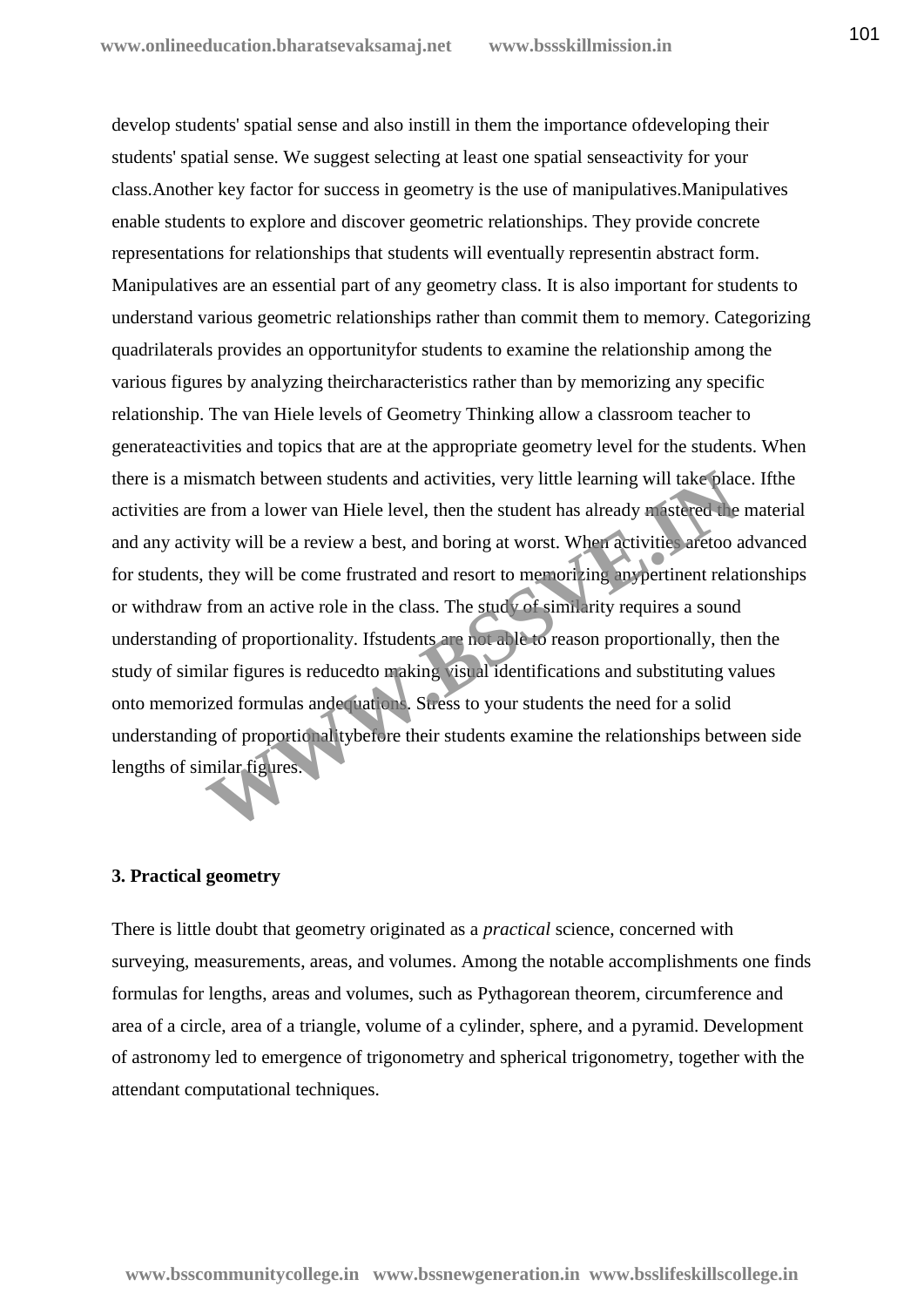### **4. Axiomatic geometry**

A method of computing certain inaccessible distances or heights based on similarity of geometric figures and attributed to Thales presaged more abstract approach to geometry taken by Euclid in his Elements, one of the most influential books ever written. Euclid introduced certain axioms, or postulates, expressing primary or self-evident properties of points, lines, and planes. He proceeded to rigorously deduce other properties by mathematical reasoning. The characteristic feature of Euclid's approach to geometry was its rigor. In the twentieth century, David Hilbert employed axiomatic reasoning in his attempt to update Euclid and provide modern foundations of geometry.

#### **5. Geometric constructions**

Ancient scientists paid special attention to constructing geometric objects that had been described in some other way. Classical instruments allowed in geometric constructions are the compass and straightedge. However, some problems turned out to be difficult or impossible to solve by these means alone, and ingenious constructions using parabolas and other curves, as well as mechanical devices, were found. The approach to geometric problems with geometric or mechanical means is known as synthetic geometry. it constructions<br>
In the some other way. Classical instruments a lowed m geometric constructio<br>
and straightedge. However, some problems turned out to be difficult or<br>
o solve by these means alone, and in genious construct

### **6. Numbers in geometry**

Already Pythagoreans considered the role of numbers in geometry. However, the discovery of incommensurable lengths, which contradicted their philosophical views, made them abandon (abstract) numbers in favour of (concrete) geometric quantities, such as length and area of figures. Numbers were reintroduced into geometry in the form of coordinates by Descartes, who realized that the study of geometric shapes can be facilitated by their algebraic representation. Analytic geometry applies methods of algebra to geometric questions, typically by relating geometric curves and algebraic equations. These ideas played a key role in the development of calculus in the seventeenth century and led to discovery of many new properties of plane curves. Modern algebraic geometry considers similar questions on a vastly more abstract level.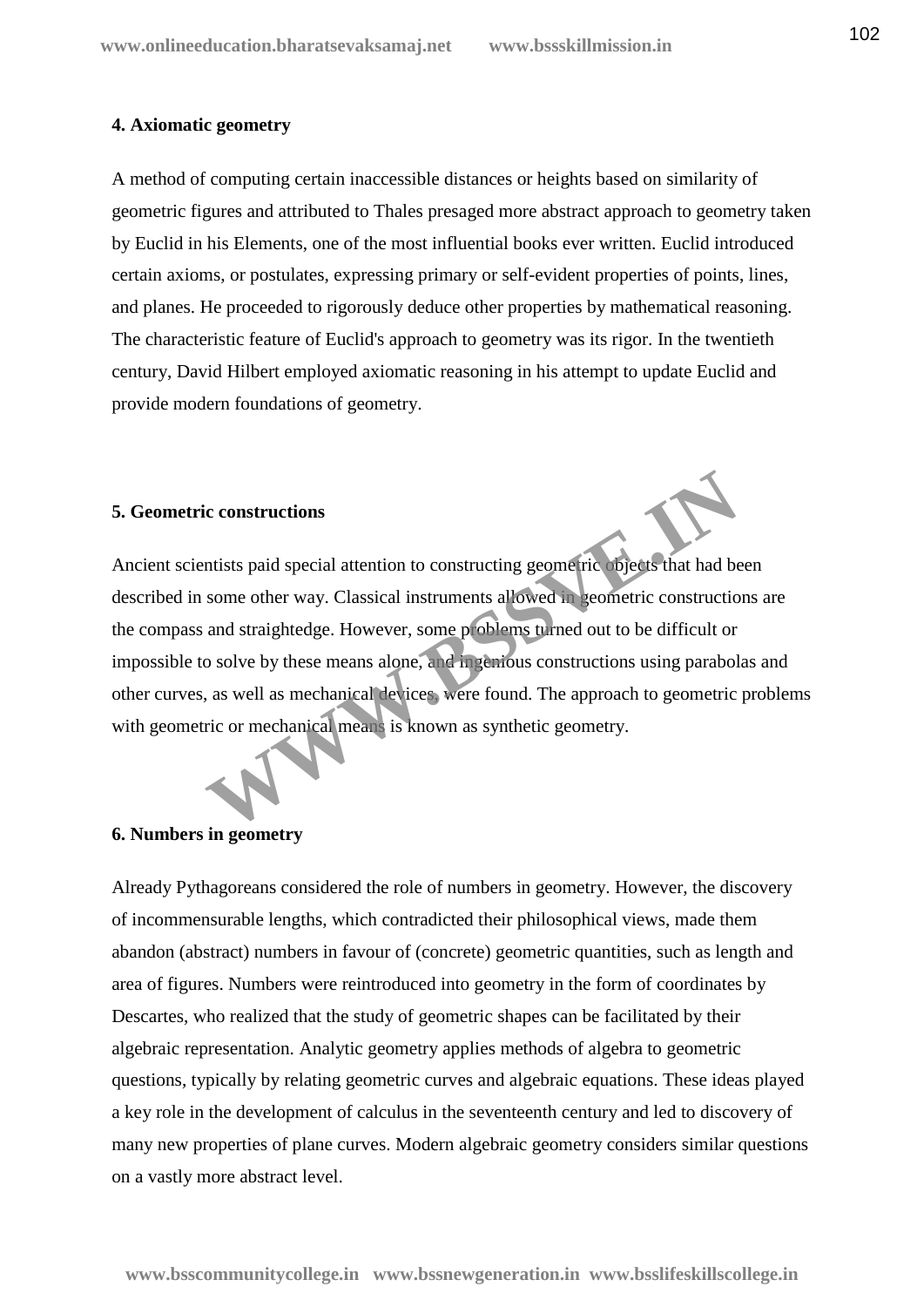### **7. Geometry of position**

Even in ancient times, geometers considered questions of relative position or spatial relationship of geometric figures and shapes. Some examples are given by inscribed and circumscribed circles of polygons, lines intersecting and tangent to conic sections, the Pappus and Menelaus configurations of points and lines. In the Middle Ages new and more complicated questions of this type were considered: What is the maximum number of spheres simultaneously touching a given sphere of the same radius (kissing number problem)? What is the densest packing of spheres of equal size in space (Kepler conjecture)? Most of these questions involved 'rigid' geometrical shapes, such as lines or spheres. Projective, convex and discrete geometry are three subdisciplines within present day geometry that deal with these and related questions.

A new chapter in *Geometria situs* was opened by Leonhard Euler, who boldly cast out metric properties of geometric figures and considered their most fundamental geometrical structure based solely on shape. Topology, which grew out of geometry, but turned into a large independent discipline, does not differentiate between objects that can be continuously deformed into each other. The objects may nevertheless retain some geometry, as in the case of hyperbolic knots. metry are three subdisciplines within present day geometry that deal with<br>questions.<br>
Here in *Geometria situs* was opened by Leonhard Euler, who boldly cast of<br>
igeometric figures and considered their most fundamental geo

### **8. Geometry beyond Euclid**

For nearly two thousand years since Euclid, while the range of geometrical questions asked and answered inevitably expanded, basic understanding of space remained essentially the same. Immanuel Kant argued that there is only one, *absolute*, geometry, which is known to be true *a priori* by an inner faculty of mind: Euclidean geometry was synthetic a priori. This dominant view was overturned by the revolutionary discovery of non-Euclidean geometry in the works of Gauss (who never published his theory), Bolyai, and Lobachevsky, who demonstrated that ordinary Euclidean space is only one possibility for development of geometry. A broad vision of the subject of geometry was then expressed by Riemann in his inauguration lecture *ber die Hypothesen, welche der Geometrie zu Grunde liegen* (*On the*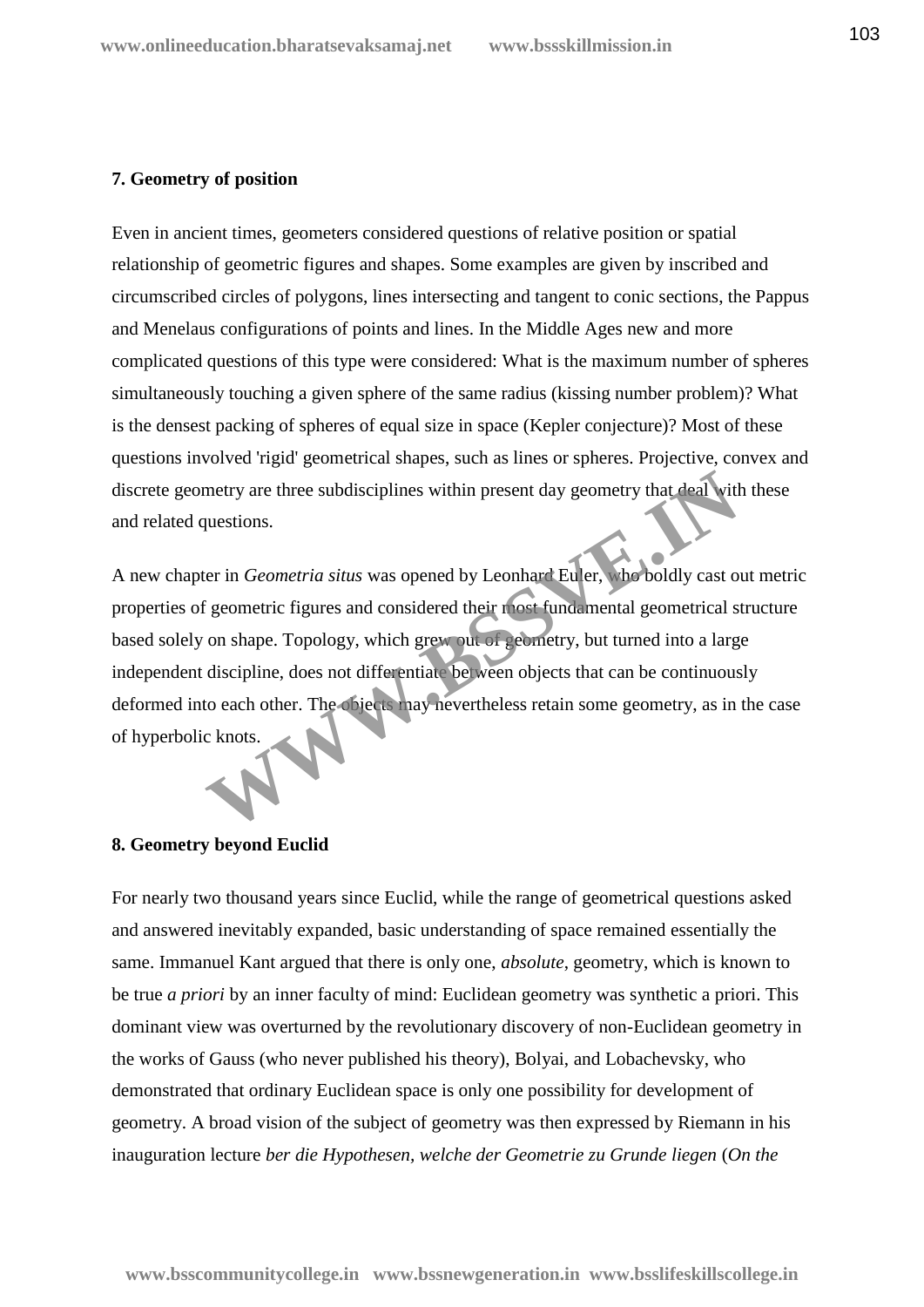*hypotheses on which geometry is based*), published only after his death. Riemann's new idea of space proved crucial in Einstein's general relativity theory and Riemannian geometry, which considers very general spaces in which the notion of length is defined, is a mainstay of modern geometry.

### **9. Symmetry**

The theme of symmetry in geometry is nearly as old as the science of geometry itself. The circle, regular polygons and platonic solids held deep significance for many ancient philosophers and were investigated in detail by the time of Euclid. Symmetric patterns occur in nature and were artistically rendered in a multitude of forms, including the bewildering graphics of M. C. Escher. Nonetheless, it was not until the second half of nineteenth century that the unifying role of symmetry in foundations of geometry had been recognized. Felix Klein's Erlangen program proclaimed that, in a very precise sense, symmetry, expressed via the notion of a transformation group, determines what geometry *is*. Symmetry in classical Euclidean geometry is represented by congruences and rigid motions, whereas in projective geometry an analogous role is played by collineations, geometric transformations that take straight lines into straight lines. However it was in the new geometries of Bolyai and Lobachevsky, Riemann, Clifford and Klein, and Sophus Lie that Klein's idea to 'define a geometry via its symmetry group' proved most influential. Both discrete and continuous symmetries play prominent role in geometry, the former in topology and geometric group theory, the latter in Lie theory and Riemannian geometry. If were artistically rendered in a multitude of forms, including the bewild M. C. Escher. Nonetheless, it was not until the second half of hineteenth ying role of symmetry in foundations of geometry had been recognized. ag

### **10. Modern geometry**

*Modern geometry* is the title of a popular textbook by Dubrovin, Novikov, and Fomenko first published in 1979 (in Russian). At close to 1000 pages, the book has one major thread: geometric structures of various types on manifolds and their applications in contemporary theoretical physics. A quarter century after its publication, differential geometry, algebraic geometry, symplectic geometry, and Lie theory presented in the book remain among the most visible areas of modern geometry, with multiple connections with other parts of mathematics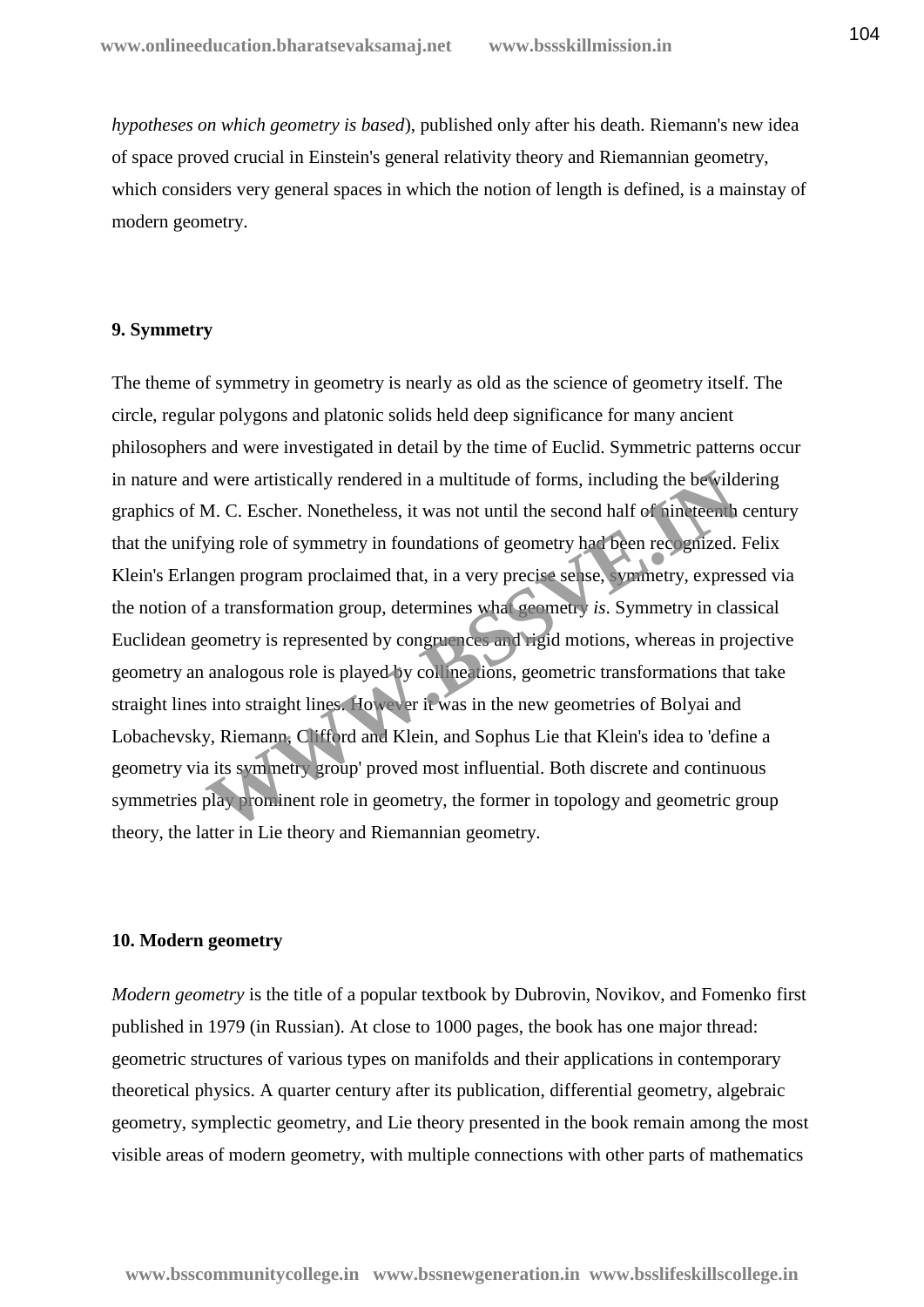and physics.

In Section 4 of this course you will cover these topics:

- Measurement: Behind The Units
- Data Analysis: The Process

# **Topic : Measurement: Behind The Units**

# **Topic Objective:**

At the end of this topic student would be able to:

 Understand the importance of benchmarks in applying measurement to real world situations. Build understanding of area and volume by using polygons and polyhedrons to represent these concepts.

 Recognize that conversions should be made within the metric and customary systems, and not between them.A W.BSC

# **Definition/Overview:**

**Units Of Measurement:** The definition, agreement and practical use of **units of measurement** have played a crucial role in human endeavour from early ages up to this day.

# **Key Points:**

# **1. Units Of Measurement**

The definition, agreement and practical use of **units of measurement** have played a crucial role in human endeavour from early ages up to this day. Disparate systems of measurement used to be very common. Now there is a global standard, the International System (SI) of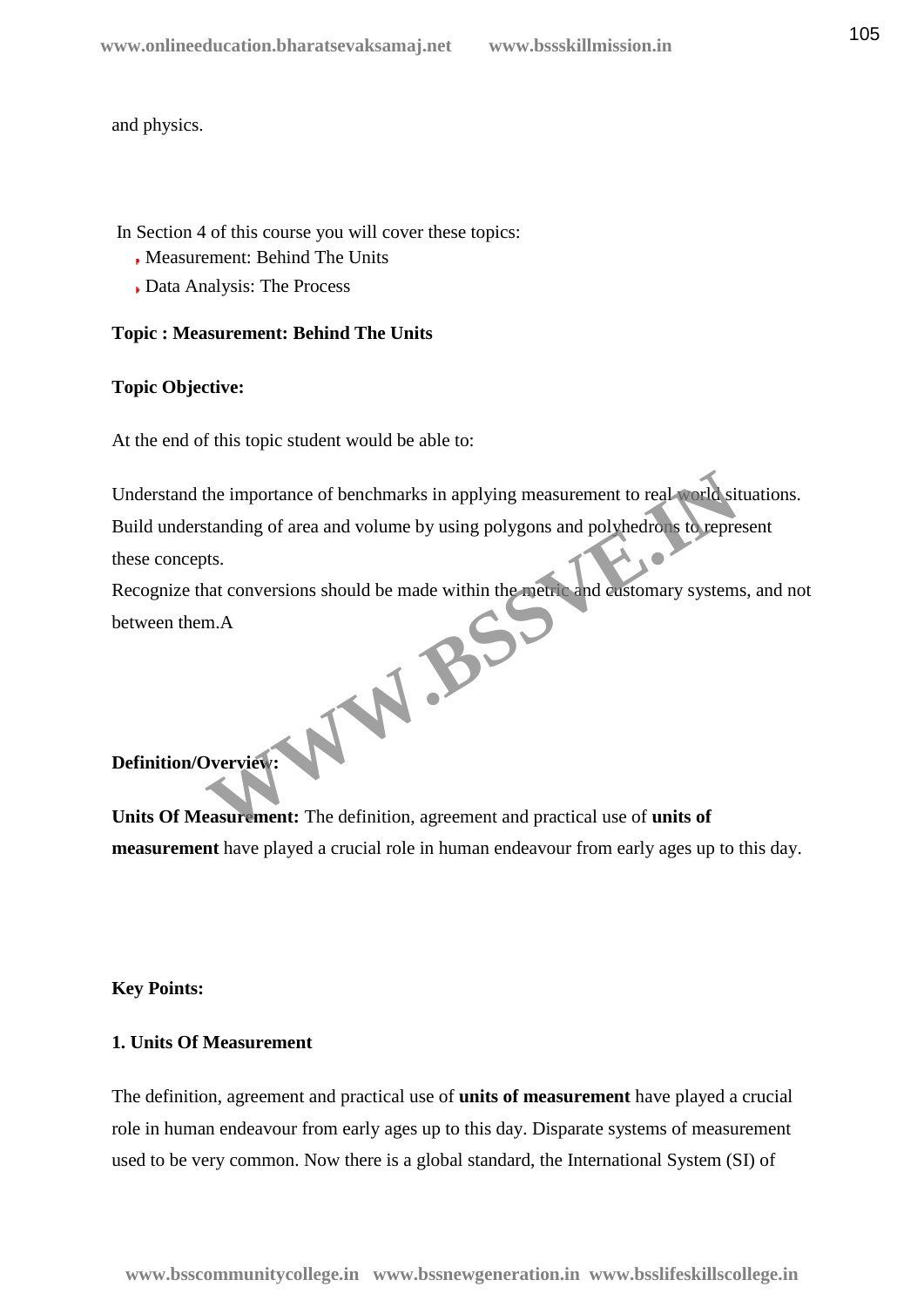units, the modern form of the metric system. The SI has been or is in the process of being adopted throughout the world. In trade, **weights and measures** is often a subject of governmental regulation, to ensure fairness and transparency. The Bureau international des poids et mesures (BIPM) is tasked with ensuring worldwide uniformity of measurements and their traceability to the International System of Units (SI). Metrology is the science for developing national and internationally accepted units of weights and measures.

In physics and metrology, units are standards for measurement of physical quantities that need clear definitions to be useful. Reproducibility of experimental results is central to the scientific method. A standard system of units facilitates this. Scientific systems of units are a refinement of the concept of weights and measures developed long ago for commercial purposes.

Science, medicine, and engineering often use larger and smaller units of measurement than those used in everyday life and indicate them more precisely. The judicious selection of the units of measure can aid researchers in problem solving (see, for example, dimensional analysis). dicine, and engineering often use larger and smaller units of measurement<br>
neveryday life and indicate them more precisely. The indicious selection<br>
sure can aid researchers in problem solving (see for example, dimension<br>

In the social sciences, units of measurement are not yet standardized, and are based on "the assignment of numbers according to a rule".

# **2. Systems of measurement**

# **2.1 Traditional systems**

This derivation of the Vitruvian Man by Leonardo da Vinci, depicts nine historical units of measurement: the Yard, the Span, the Cubit, the Flemish Ell, the English Ell, the French Ell, the Fathom, the Hand, and the Foot. The Vitruvian man was drawn to scale, so the units depicted are displayed with their proper historical ratios.

Prior to the near global adoption of the metric system many different systems of measurement had been in use. Many of these were related to some extent or other. Often they were based on the dimensions of the human body. As a result, units of measure could vary not only from location to location, but from person to person.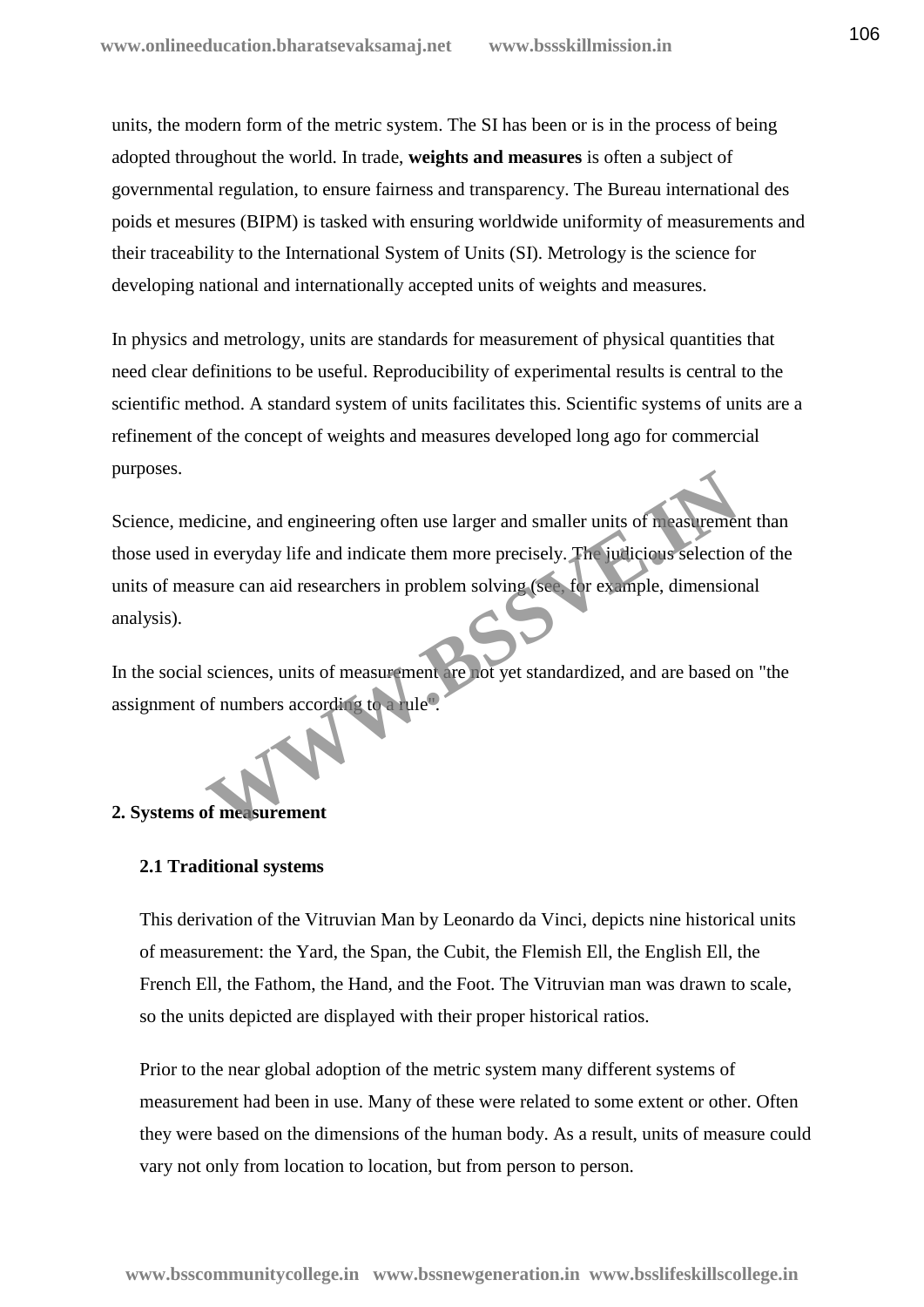### **2.2 Metric systems**

A number of metric systems of units have evolved since the adoption of the original metric system in France in 1791. The current international standard metric system is the International system of units. An important feature of modern systems is standardization. Each unit has a universally recognized size.

Both the Imperial units and US customary units derive from earlier English units. Imperial units were mostly used in the British Commonwealth and the former British Empire. US customary units are still the main system of measurement in the United States despite Congress having legally authorized metric measure on 28 July 1866, as amended by Public Law 11069 Aug 9, 2007. Some steps towards US metrication have been made, particularly the redefinition of basic US units to derive exactly from SI units, so that in the US the inch is now defined as 0.0254 m, and the avoirdupois pound is now defined as 453.59237 g. W.BSS

# **2.3 Natural systems**

While the above systems of units are based on arbitrary unit values, formalised as standards, some unit values occur naturally in science. Systems of units based on these are called natural units. Similar to natural units, atomic units (au) are a convenient system of units of measurement used in atomic physics.

Also a great number of strange and non-standard units may be encountered. These may include the Solar mass, the Megaton (1,000,000 tons of TNT), the Hiroshima atom bomb and the weight of an elephant.

#### **2.4 Legal control of weights and measures**

To reduce the incidence of retail fraud, many national statutes have standard definitions of weights and measures that may be used (hence "statute measure"), and these are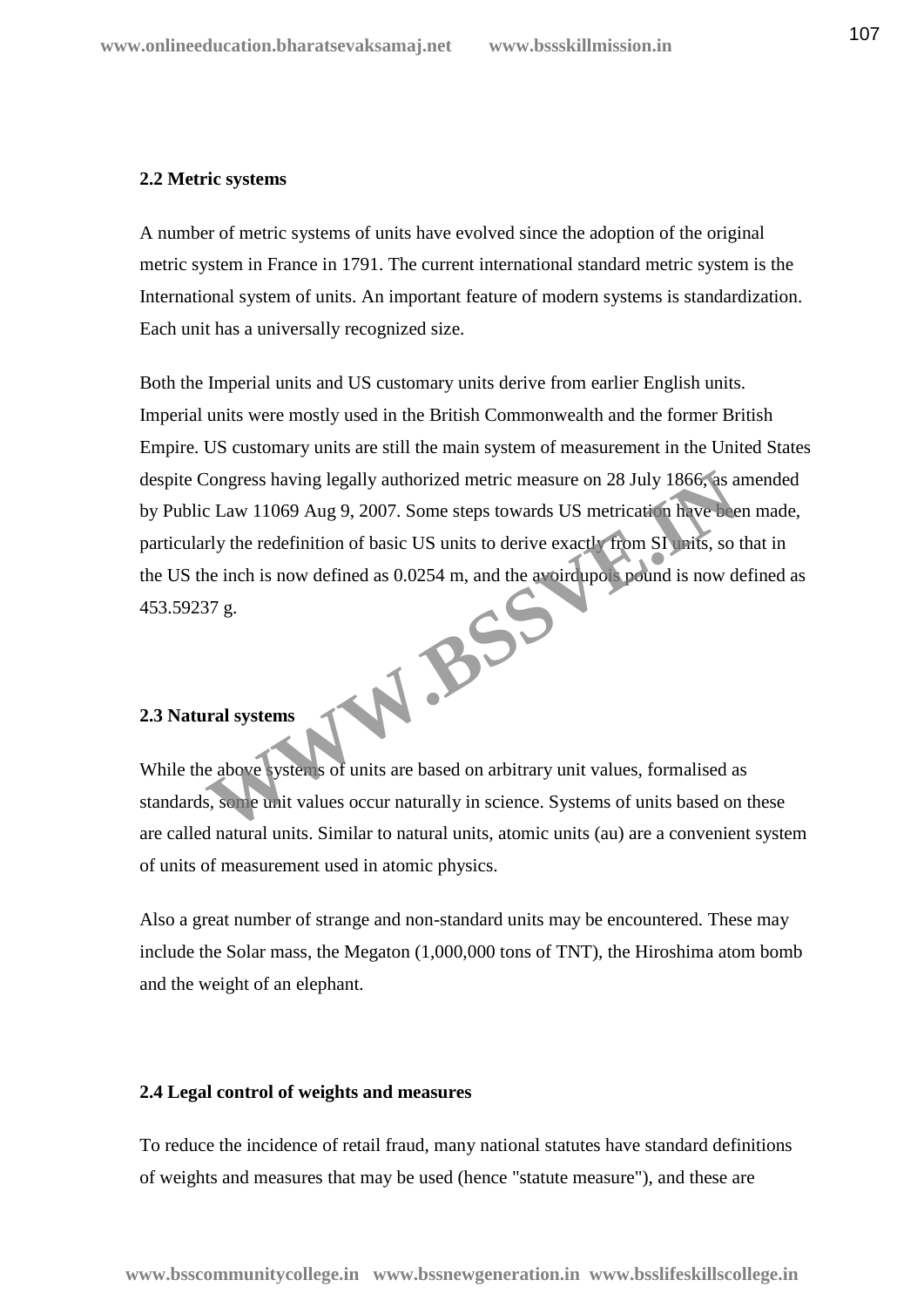verified by legal officers.

#### **3. The foundations of measurement**

The foundations of measurement are laid in elementary school, where studentslearn basic concepts of measurement through iteration of standard units. Many studentsdo not progress any farther in their understanding of measurement, and simply affix ameasurement unit to the solution of a word problem, without considering the validity ofthe unit of measurement in the solution itself. It is critical that students employmeasurement concepts and units while they solve problems so that the final solution,complete with a measurement unit, is reasonable and logical.In middle school students should fully engage both the metric and customarymeasurement systems. This dual approach will continue until the United States convertsto the Metric System. It is important for students to establish benchmarks in each systemfor some common measurements such as a foot, meter, pound, kilogram, mile, kilometer,and so forth. When students establish such benchmarks, there is very little reason toconvert measurements between systems because students have benchmark referents fordoing so.Area and perimeter are introduced in earlier grades but become a focus ofmeasurement in the middle grades. The introduction of many formulas for area andperimeter provide tools for students to solve problems, but can also lead to rotememorization. When students simply memorize formulas they have difficulty distinguishing between area and perimeter concepts and computation, as for example, theformulas for circumference and area of a circle. These formulas must be introduced andemployed in context and with clarifying applications so students do no confuse terms,concepts, or formulas.Area and volume measures are introduced in middle school and can prove confusing to students who try to remember all the conversion factors rather thanunderstand their square and cubic nature. Students require many opportunities to explorethese relationships with manipulatives before they can understand abstractrepresentations for these relationships. iddle school students should fully engage both the metric and<br>easurement systems. This dual approach will continue until-the United S<br>ee Metric System. It is important for students to establish benchmarks in<br>me common meas

#### **4. The metric system**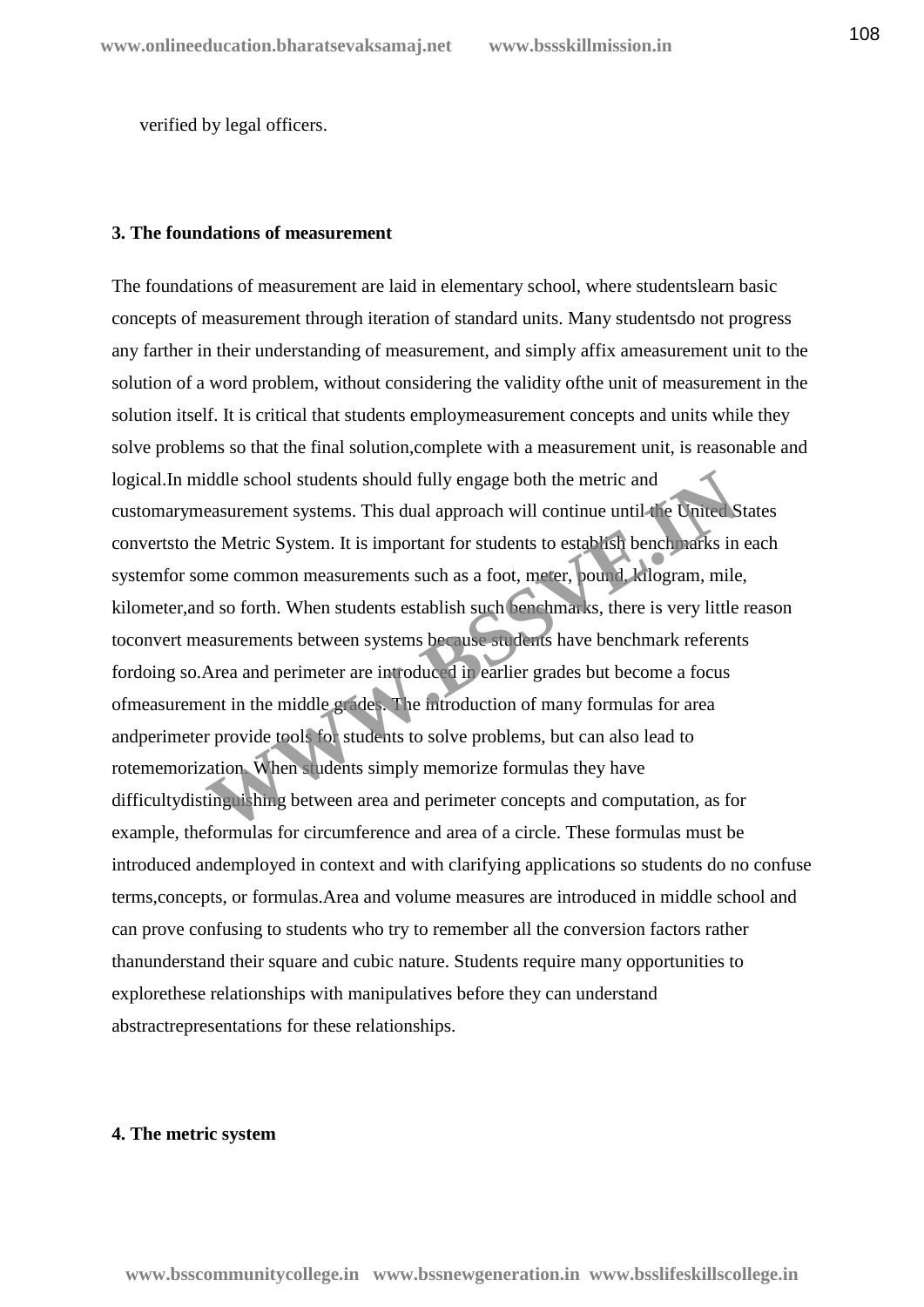The metric system is a decimalised system of measurement. It exists in several variations, with different choices of base units, though the choice of base units does not affect its day-to day use. Over the last two centuries, different variants have been considered the metric system. Since the 1960s the International System of Units ("Systme International d'Units" in French, hence "SI") has been the internationally recognised standard metric system. Metric units are widely used around the world for personal, commercial and scientific purposes. A standard set of prefixes in multiples of ten may be used to derive larger and smaller units. However, the prefixes for multiples of one thousand are the most commonly used.

One goal of the metric system is to have a single unit for any physical quantity; another important one is not needing conversion factors when making calculations with physical quantities. All lengths and distances, for example, are measured in metres, or thousandths of a metre (millimetres), or thousands of metres (kilometres), and so on. There is no profusion of different units with different conversion factors, such as inches, feet, yards, fathoms, rods, chains, furlongs, miles, nautical miles, leagues, etc. Multiples and submultiples are related to the fundamental unit by factors of powers of ten, so that one can convert by simply moving the decimal place: 1.234 metres is 1234 millimetres, 0.001234 kilometres, etc. The use of fractions, such as 2⁄7 of a metre, is not prohibited, but uncommon, as it is generally not necessary.The original metric system was intended to be used with the time units of the French Republican Calendar, but these fell into disuse. Today decimal time is not in everyday use. Submultiples of the second (the microsecond for example) are used in scientific work but for lengths of time greater than a second traditional units, with their non-decimal conversion factors, are more often used than decimal multiples of the second.In the late 18th century, Louis XVI of France charged a group of experts to develop a unified, natural and universal system of measurement to replace the disparate systems then in use. This group, which included such notables as Lavoisier, produced the metric system, which was then adopted by the revolutionary government of France. In the early metric system, there were several fundamental or base units, the grad or grade for angles, the metre for length, the gram for mass and the litre for capacity. These were derived from each other via the properties of natural objects, mainly the Earth and water: 1 metre was originally defined as 1⁄40,000,000 of the polar circumference of the Earth, the kilogram was originally defined as the mass of one litre (or, equivalently, 1 dm) of water at its melting point (this definition was later revised to specify a temperature of 4 C). The Celsius temperature scale was derived from the properties of water, with 0 C being defined as its freezing point and 100 C being defined as its boiling In lengus and ustances, for example, are ineasured in inerties, or updatent<br>metres), or thousands of metres (kilometres), and so on. There is no profit<br>ts with different conversion factors, such as inches, feet, yards, fat

**www.bsscommunitycollege.in www.bssnewgeneration.in www.bsslifeskillscollege.in**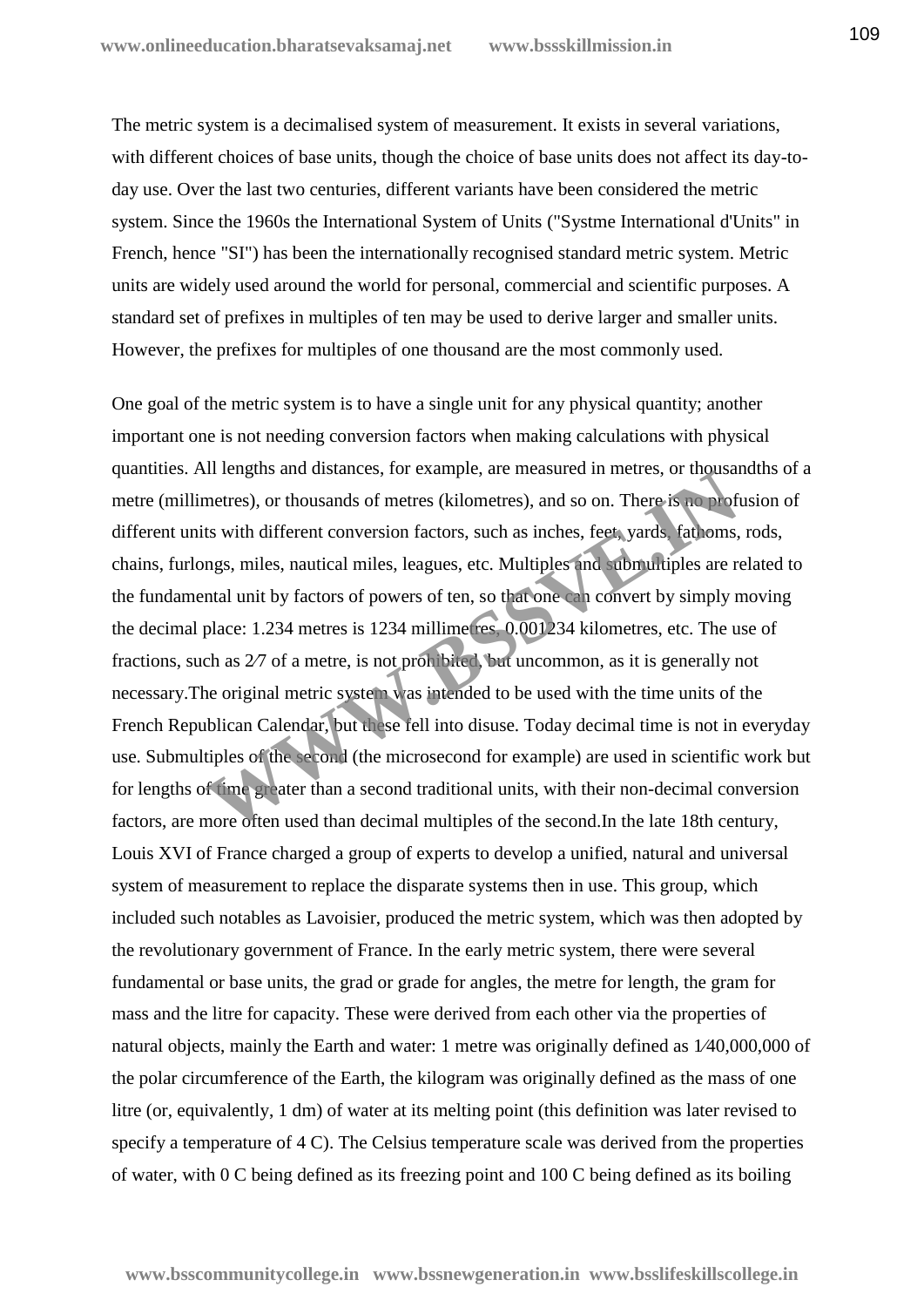point under a pressure of one standard atmosphere.The metre was later redefined as the length of a particular bar of platinum-iridium alloy; then in terms of the wavelength of light emitted by a specified atomic transition; and now is defined as the distance travelled by light in an absolute vacuum during 1⁄299,792,458 of a second. The gram, originally one millionth of the mass of a cubic metre of water, is currently defined by one thousandth of the mass of a specific object that is kept in a vault in France; however there are efforts underway to redefine it in terms of physical quantities that could be reproduced in any laboratory with suitable equipment. The second, originally 1⁄86,400 of the mean solar day was redefined in 1967 to be 9,192,631,770 periods of vibration of the radiation emitted at a specific wavelength by an atom of caesium-133. Varying choices have been made for the fourth base unit, that which is needed to incorporate the field of electromagnetics; As of 2006, this is the ampere, being the base unit of electrical current. Other quantities are derived from the base units; for example, the basic unit of speed is metres per second.

As each new definition is introduced, it is designed to match the previous definition as precisely as possible, so these changes of definition have not affected most practical applications. (See SI and individual unit articles for full definitions.)The names of multiples and submultiples are formed with prefixes. They include deca- (ten), hecto- (hundred), kilo- (thousand), mega- (million), and giga- (billion); deci- (tenth), centi- (hundredth), milli- (thousandth), micro- (millionth), and nano- (billionth). The most commonly used prefixes for multiples depend on the application and sometimes tradition. For example, long distances are stated in thousands of kilometres, not megametres.Most everyday users of the metric system measure temperature in degrees Celsius, though the SI unit is the kelvin, a scale whose units have the same "size", but which starts at absolute zero. Zero degrees Celsius equals 273.15 kelvins (the word "degree" is no longer to be used with kelvins since 1967-1968).Angular measurements have been decimalised, but the older non-decimal units of angle are far more widely used. The decimal unit, which is not part of SI, is the gon or grad, equal to one hundredth of a right angle. Subunits are named, rather than prefixed: the gon is divided into 100 decimal minutes, each of 100 decimal seconds. The traditional system, originally Babylonian, has 360 degrees in a circle, 60 minutes of arc (also called arcminutes) in a degree, and 60 seconds of arc (also called arcseconds) in a minute. The clarifier "of arc" is dropped if it is clear from the context that we are not speaking of minutes and seconds of time. Sometimes angles are given as decimal degrees, e.g., 26.4586 degrees, or in other units such as radians (especially in scientific uses other than astronomy) or angular mils.The metric If the base unit of electrical current. Other quantities are derived from the ample, the basic unit of speed is metres per second.<br> *M* definition is introduced, it is designed to match the previols definition apossible, s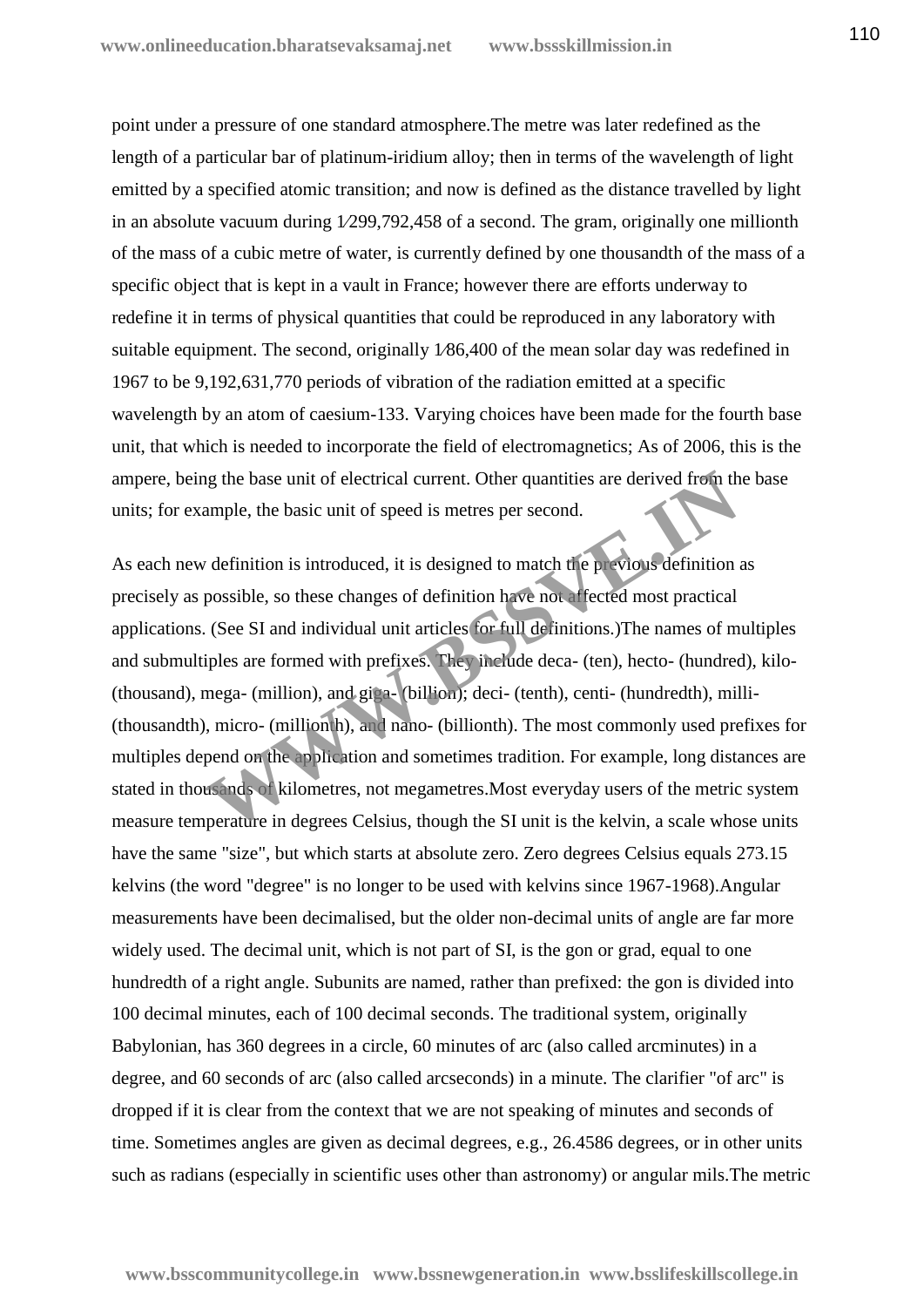system was designed with several goals in mind.

# **Topic : Data Analysis: The Process**

**Topic Objective:**

### **Definition/Overview:**

At the end of this topic student would be able to:

Understand that data analysis is a process not an event.

See the connection between data analysis and the writing process.

 Recognize the importance of having students carefully articulate the question to be addressed at the beginning of the process. The importance of having students carefully articulate the question to be a<br>ting of the process.<br>tudents to anticipate the type of data that will be help **M** in answering the<br>that careful consideration must be given to how

 Encourage students to anticipate the type of data that will be helpful in answering their question.

Understand that careful consideration must be given to how the data are to be collected,

including the sample size and sampling techniques.

Realize that summary statistics such as measures of central tendency and

 measures of dispersion are descriptive. Students can select those measures that aptly characterize the data set.

 Understand that experience with misleading graphs heightens students awareness and adds to their knowledge base.

Recognize that multiple representations of the data lead to more robust understandings.

### **Definition/Overview:**

**Key Points:**

#### **1. Data analysis**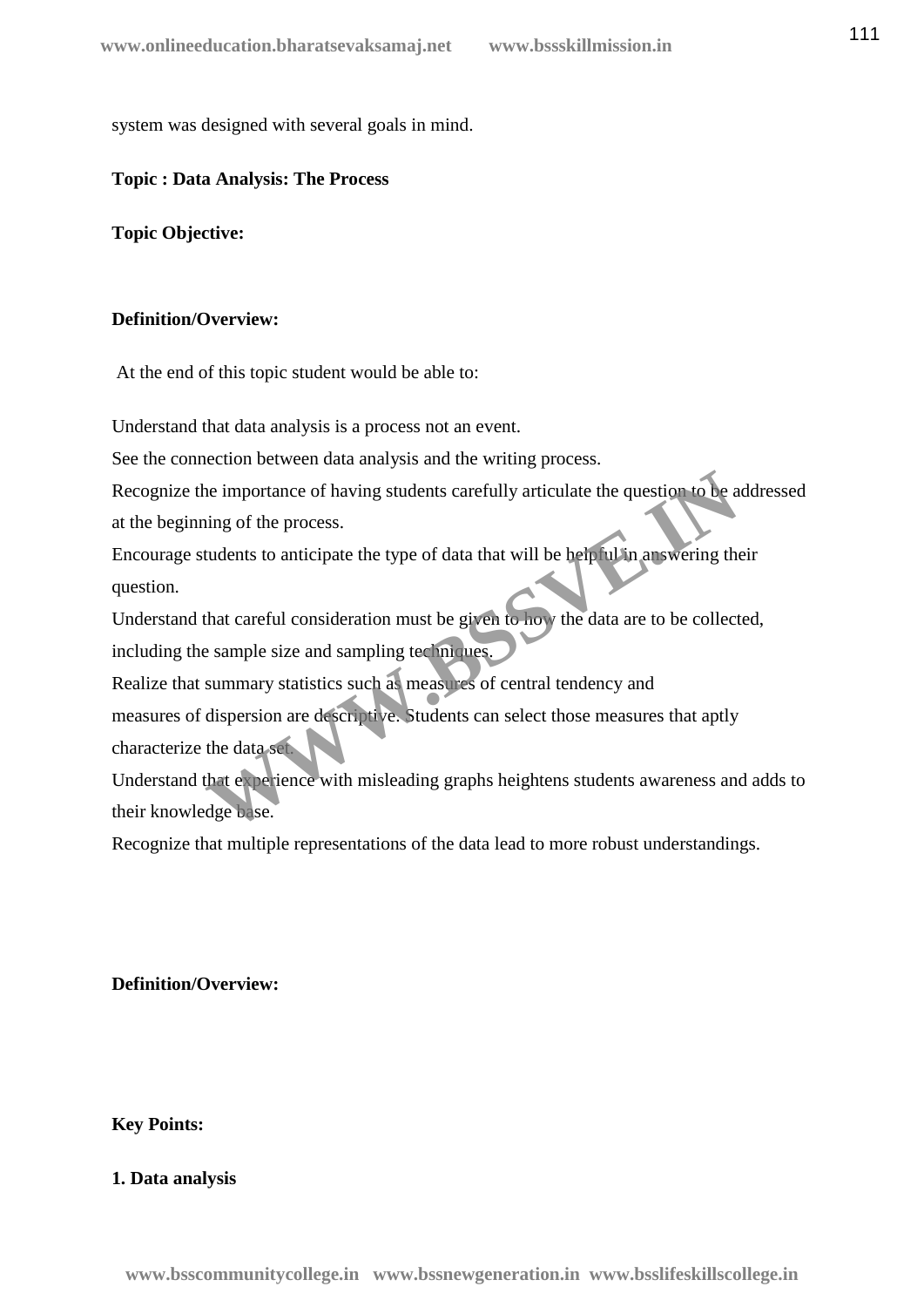Data analysis is a process of gathering, modeling, and transforming data with the goal of highlighting useful information, suggesting conclusions, and supporting decision making. Data analysis has multiple facets and approaches, encompassing diverse techniques under a variety of names, in different business, science, and social science domains.

Data mining is a particular data analysis technique that focuses on modeling and knowledge discovery for predictive rather than purely descriptive purposes. Business intelligence covers data analysis that relies heavily on aggregation, focusing on business information. In statistical applications, some people divide data analysis into descriptive statistics, exploratory data analysis, and confirmatory data analysis. EDA focuses on discovering new features in the data and CDA on confirming or falsifying existing hypotheses. Predictive analytics focuses on application of statistical or structural models for predictive forecasting or classification, while text analytics applies statistical, linguistic, and structural techniques to extract and classify information from textual sources, a species of unstructured data. All are varieties of data analysis. the extra analytics applies statistical, linguistic, and structural technical<br>assify information from textual sources, a species of *unstructured data*.<br>Idas analysis.<br>Idas analysis.<br>Idas analysis.<br>Idas analysis.<br>Idas anal

Data integration is a precursor to data analysis, and data analysis is closely linked to data visualization and data dissemination. The term *data analysis* is sometimes used as a synonym for data modeling, which is unrelated to the subject of this article.

# **2. Nuclear and particle physics**

In nuclear and particle physics the data usually originate from the experimental apparatus via a data acquisition system. It is then processed, in a step usually called *data reduction*, to apply calibrations and to extract physically significant information. Data reduction is most often, especially in large particle physics experiments, an automatic, batch-mode operation carried out by software written ad-hoc. The resulting data *n-tuples* are then scrutinized by the physicists, using specialized software tools like ROOT or PAW, comparing the results of the experiment with theory.

The theoretical models are often difficult to compare directly with the results of the experiments, so they are used instead as input for Monte Carlo simulation software like Geant4, predict the response of the detector to a given theoretical event, producing **simulated**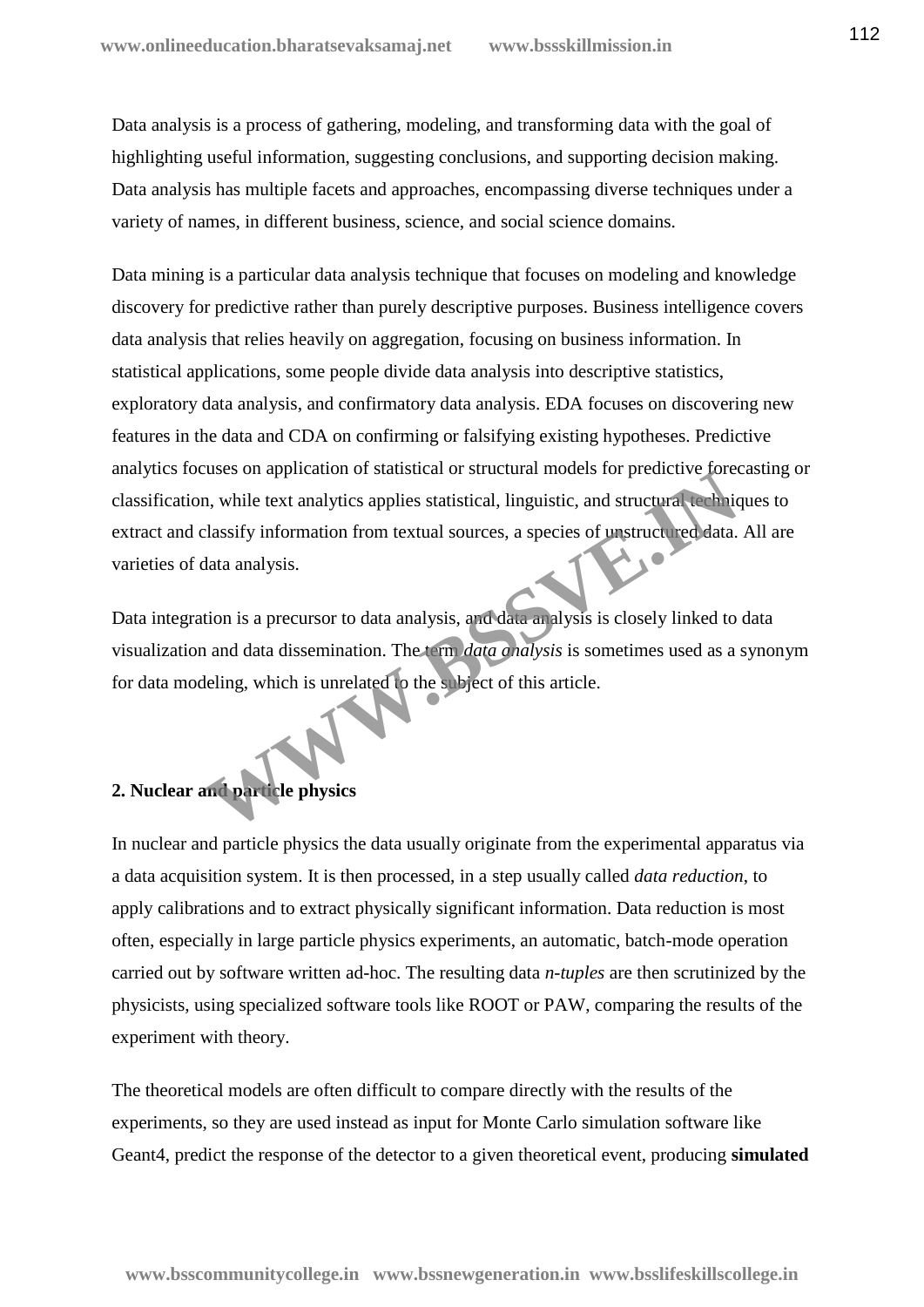**events** which are then compared to experimental data.

See also: Computational physics.

#### **3. Social sciences**

Qualitative data analysis (QDA) or qualitative research is the non-quantitative analysis of data from non-numerical sources, for example words, photographs, observations, etc..

### **4. Phases in data analysis**

The statistical analysis of data is a process with several phases, each with its own goal.

#### **5. Data cleaning**

During data cleaning erroneous entries are inspected and corrected where possible. In some cases, it is easy to substitute suspect data with the correct values. However, when it is unclear what caused the erroneous data or what should be used to replace it, it is important that no subjective decisions are made to ensure the quality of the data. Furthermore, it is important not to throw information away at any stage in the data cleaning phase. When altering variables the original values should be kept in a duplicate dataset or under a different variable name so that information is always cumulatively retrievable. **Example 3** analysis of data is a process with several phases, each with its own got<br>
analysis of data is a process with several phases, each with its own got<br>
ming<br>
cleaning erroneous entries are inspected and corrected w

#### **6. Initial data analysis**

The initial data analysis uses descriptive statistics to answer the following four questions:

What is the quality of the data?

What is the quality of the measurements?

Did the implementation of the study fulfill the intentions of the research design?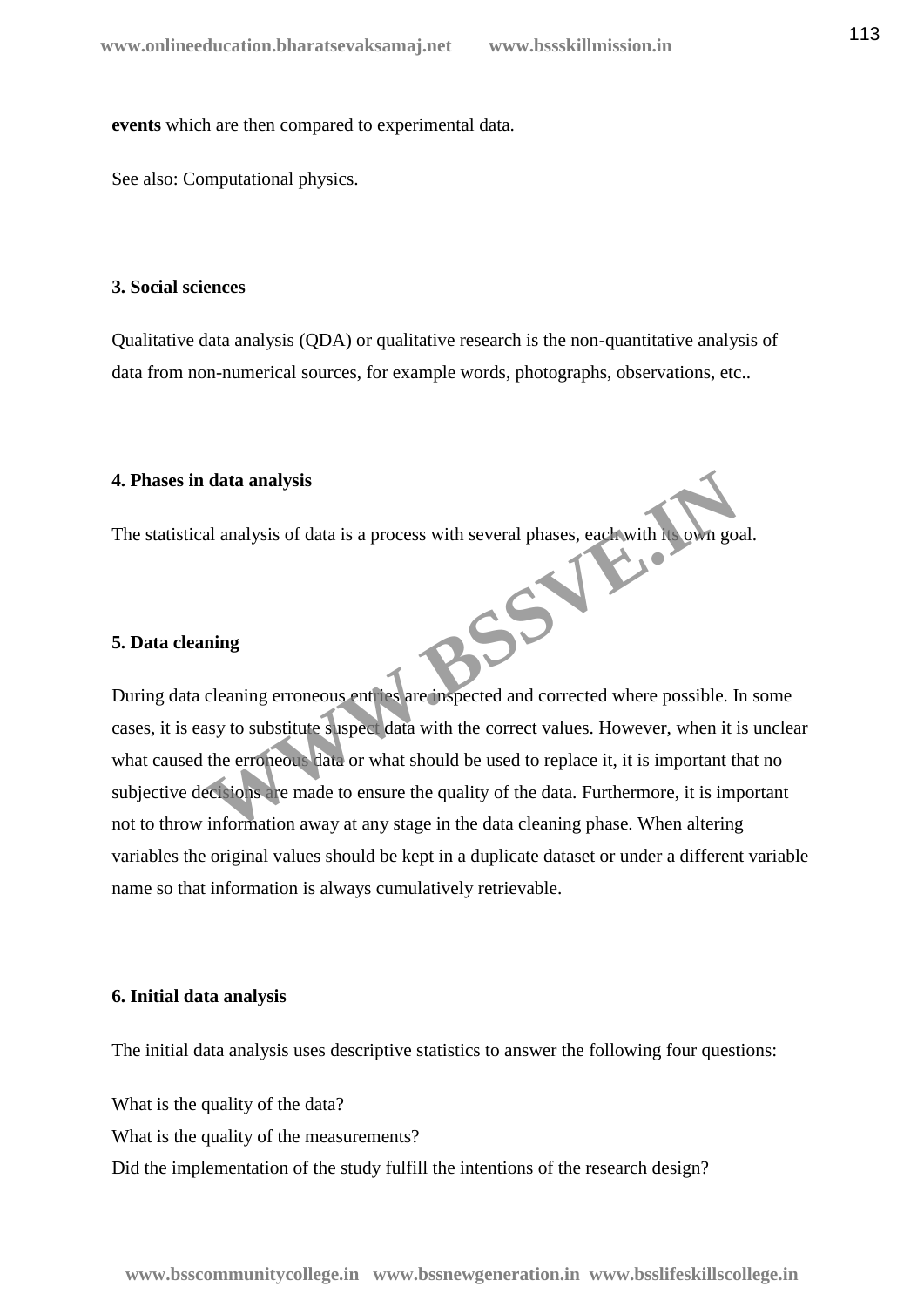What are the characteristics of the data sample?

Each step of the initial data analysis is described below.

# **7. The quality of the data**

The quality of the data can be assessed in several ways. First of all the distribution of the variables before data cleaning is compared to the distribution of the variables after data cleaning to see whether data cleaning has had unwanted effects on the data. Second, the missing observations in the data are analyzed to see whether they are missing at random and whether some form of imputation (statistics) is needed. Third, extreme observations in the data are analyzed to see if they seem to disturb the distribution. If that is the case, robust techniques can be applied. **WWW.BSSVE.IN**

#### **8. The quality of the measurements**

When the quality of the measurement instruments used is not the main focus of the research, the quality of the measurement instruments can be checked during initial data analysis. One way to assess the quality of a measurement instrument is to perform an analysis of homogeneity (internal consistency). A homogeneity index like Cronbach's gives an indication of the reliability of a measurement instrument.

## **9. The implementation of the design**

In many cases, a check to see whether the randomization procedure has worked will be the starting point for analyzing the implementation of the design. This can be done by checking whether variables are equally distributed across groups. Other ways of checking the implementation of the design are manipulation checking and the analysis of nonresponse and dropout.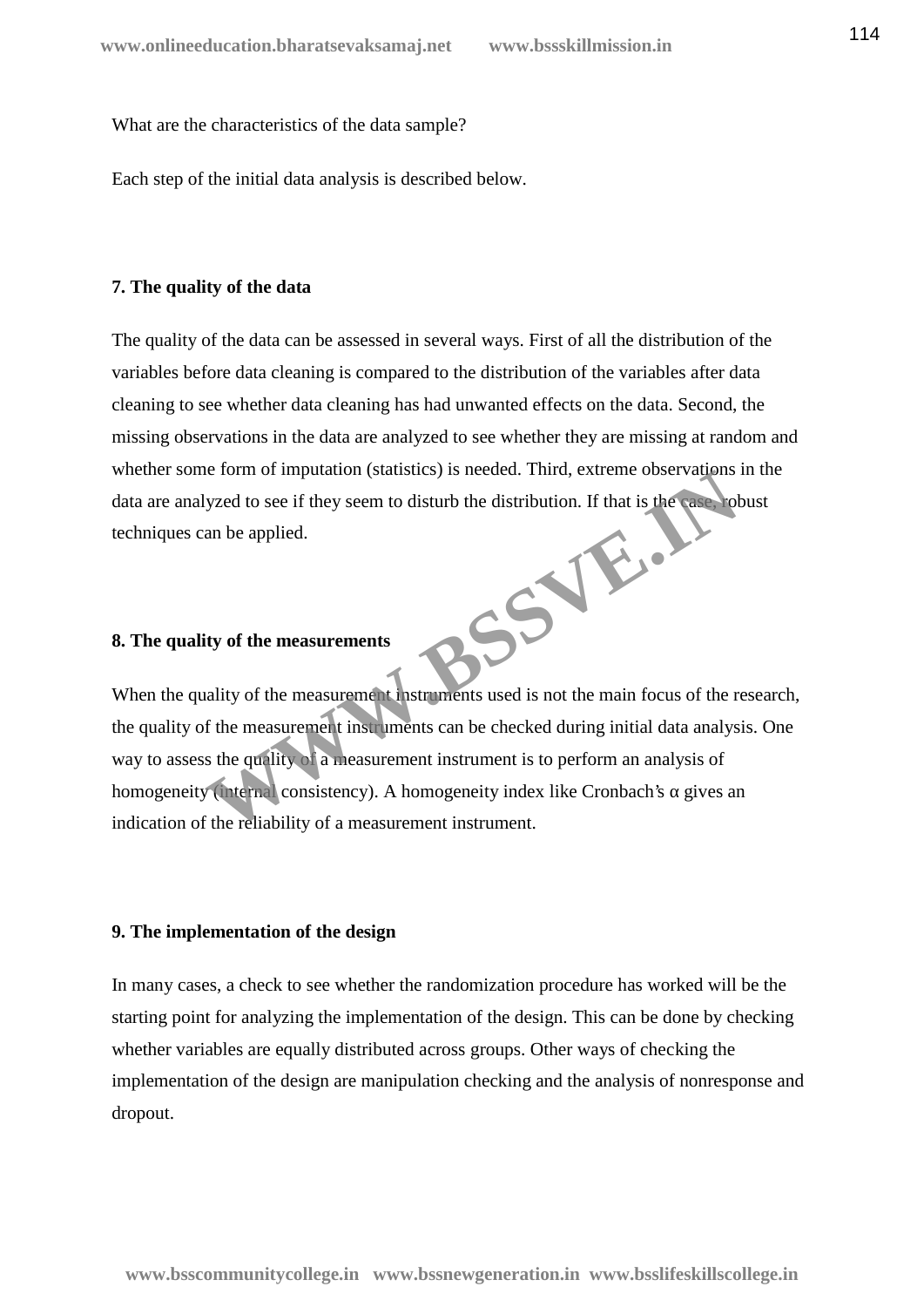# **10. Characteristics of the data sample**

In this step, the findings of the initial data analysis are documented and possible corrective actions are taken. For instance, when the distribution of a variable is not normal, the data may need to be transformed or categorized. Furthermore, a decision should be made on how to handle missing data and outliers. If the randomization procedure seems to be defective, propensity scores can be calculated and included in the main analyses as a covariate.

In Section 5 of this course you will cover these topics:

- Probability; Measures Of Uncertainty
- Teaching As A Career: The Journey Begins

# **Topic : Probability; Measures Of Uncertainty**

# **Topic Objective:**

At the end of this topic student would be able to:

 Understand that probability is a part-whole ratio of a desired event compared to all possible outcomes (sample space).

 $R_{\rm B}$ 

Know that probability principles apply to random or fair events.

 Appreciate that probability cannot predict the outcome of a single event, but only the tendencies of events over many trials.

 Provide opportunities for students to experience the three ways the probability of a situation can be determined: compute the theoretical probability, collect experimental data, and perform simulations.

Consider the Law of Large Numbers when collecting classroom data.

#### **Definition/Overview:**

**Probability:** Probability is the likelihood or chance that something is the case or that an event will occur.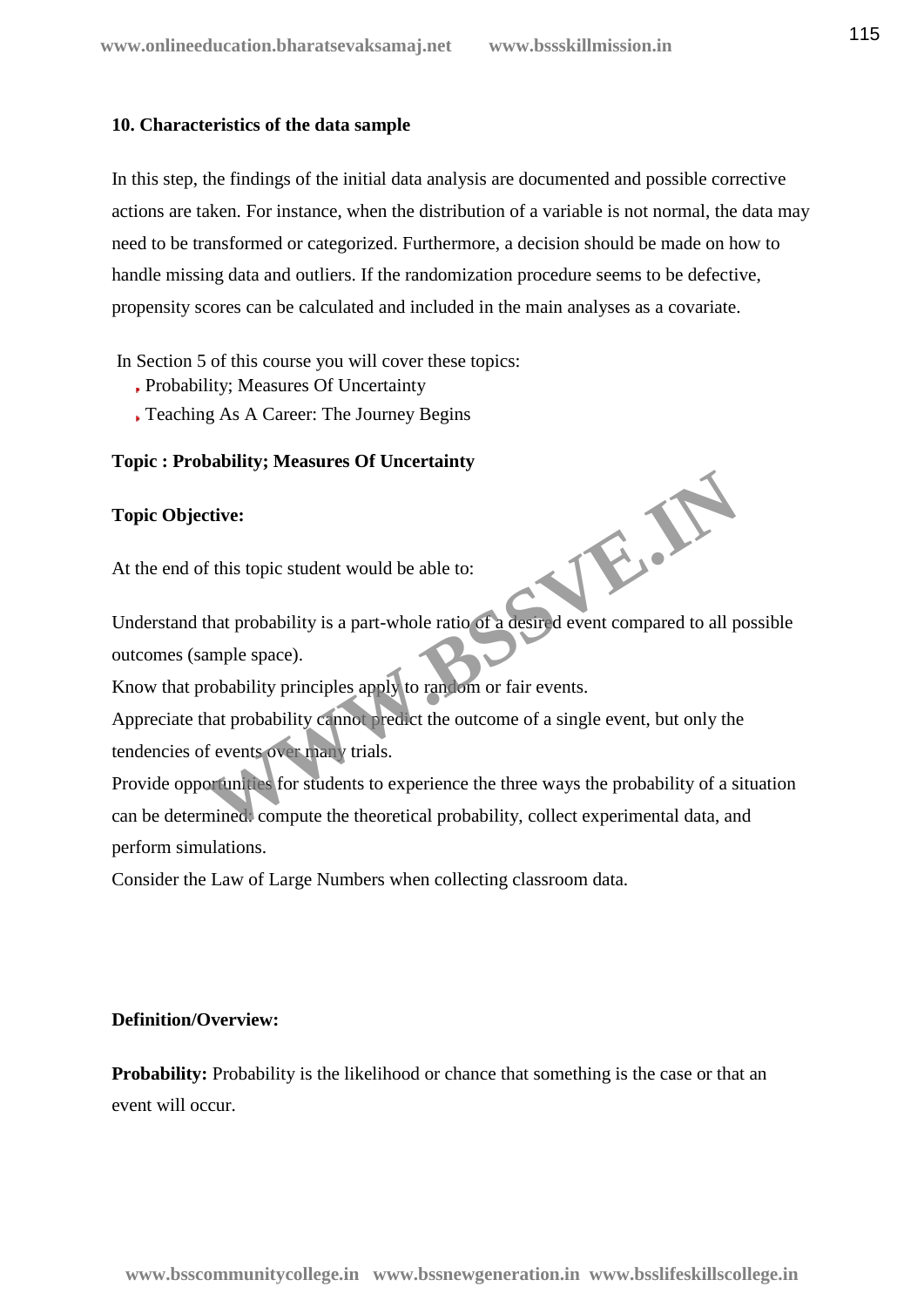# **Key Points:**

### **1. Probability**

Probability is the likelihood or chance that something is the case or that an event will occur. Probability theory is used extensively in such areas of study as mathematics, statistics, finance, gambling, science, and philosophy to draw conclusions about the likelihood of potential events and the underlying mechanics of complex systems.

Probability is the most challenging topic in the middle school mathematics curriculum.

# **2. Relation to randomness**

2. Relation to randomness<br>In a deterministic universe, based on Newtonian concepts, there is no probability if all conditions are known. In the case of a roulette wheel, if the force of the hand and the period of that force are known, then the number on which the ball will stop would be a certainty. Of course, this also assumes knowledge of inertia and friction of the wheel, weight, smoothness and roundness of the ball, variations in hand speed during the turning and so forth. A probabilistic description can thus be more useful than Newtonian mechanics for analysing the pattern of outcomes of repeated rolls of roulette wheel. Physicists face the same situation in kinetic theory of gases, where the system, while deterministic *in principle*, is so complex (with the number of molecules typically the order of magnitude of Avogadro constant ( to randomness<br>
instic universe, based on Newtonian concepts, there is no probability if a<br>
re known. In the case of a roulette wheel, if the force of the hand and the<br>
are known, then the number on which the ball will stop

) that only statistical description of its properties is feasible.

A revolutionary discovery of 20th century physics was the random character of all physical processes that occur at sub-atomic scales and are governed by the laws of quantum mechanics. The wave function itself evolves deterministically as long as no observation is made, but, according to the prevailing Copenhagen interpretation, the randomness caused by the wave function collapsing when an observation is made, is fundamental. This means that probability theory is required to describe nature. Others never came to terms with the loss of determinism. Albert Einstein famously remarked in a letter to Max Born: *Jedenfalls bin ich berzeugt, da der Alte nicht wrfelt.* (*I am convinced that God does not play dice*). Although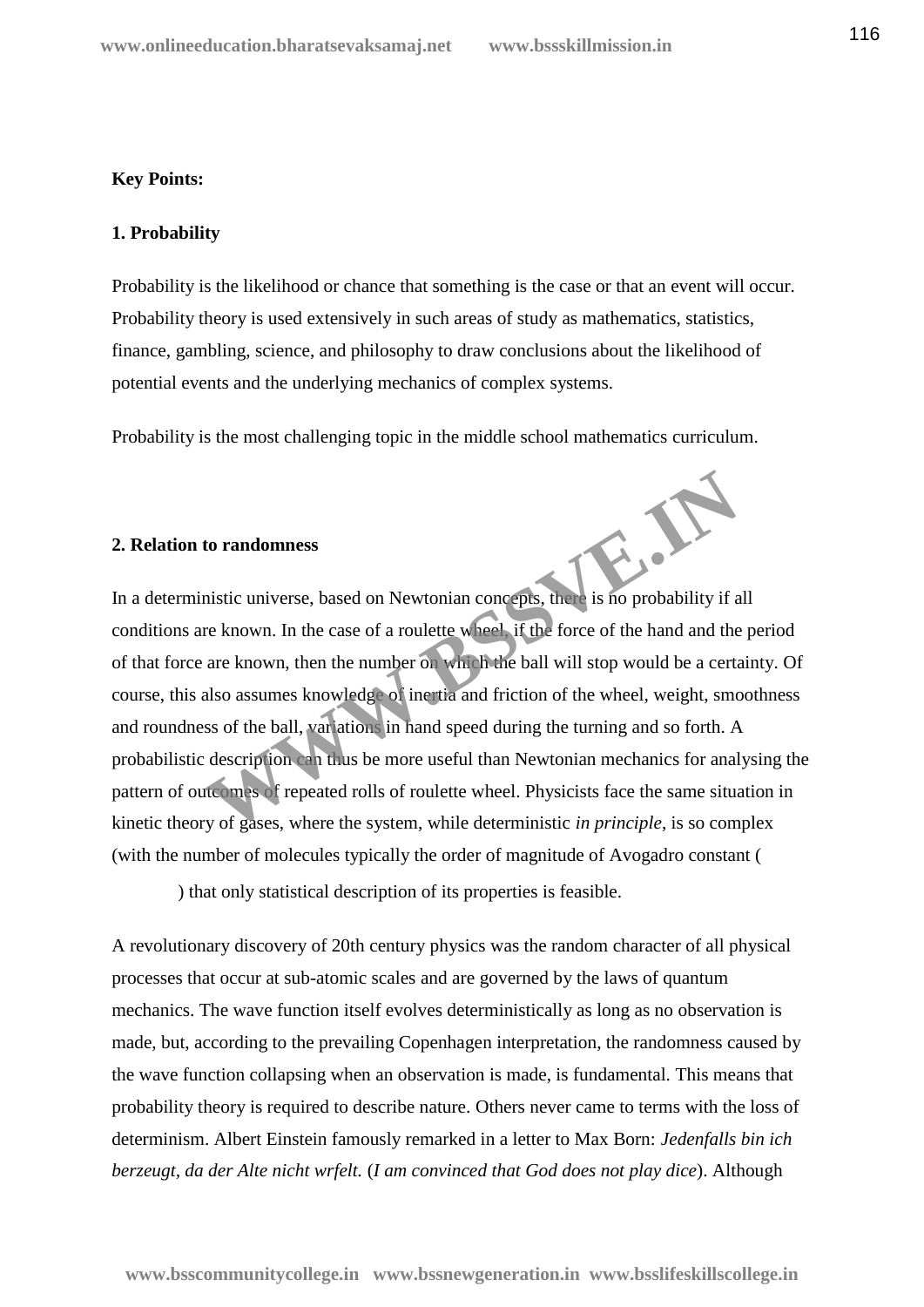alternative viewpoints exist, such as that of quantum decoherence being the cause of an *apparent* random collapse, at present there is a firm consensus among the physicists that probability theory is necessary to describe quantum phenomena.

# **3. Mathematical treatment**

In mathematics, a probability of an event *A* is represented by a real number in the range from 0 to 1 and written as P(*A*), p(*A*) or Pr(*A*). An impossible event has a probability of 0, and a certain event has a probability of 1. However, the converses are not always true: probability 0 events are not always impossible, nor probability 1 events certain. The rather subtle distinction between "certain" and "probability 1" is treated at greater length in the article on "almost surely".

The *opposite* or *complement* of an event *A* is the event [not *A*] (that is, the event of *A* not occurring); its probability is given by  $P(\text{not } A) = 1 - P(A)$ . As an example, the chance of not rolling a six on a six-sided die is  $\Gamma$ <sub>T</sub> (chance of rolling a six) = . See Complementary event for a more complete treatment. The article is the converted as the convergence of an experiment this is called a greater length in the art dy".<br>
By".<br>
We can complement of an event A is the event through  $A$ ] (that is, the event of A<br>
ts probability is

If both the events *A* and *B* occur on a single performance of an experiment this is called the intersection or joint probability of *A* and *B*, denoted as . If two events, *A* and *B* are independent then the joint probability is

for example, if two coins are flipped the chance of both being heads is

If either event *A* or event *B* or both events occur on a single performance of an experiment this is called the union of the events *A* and *B* denoted as . If two events are mutually exclusive then the probability of either occurring is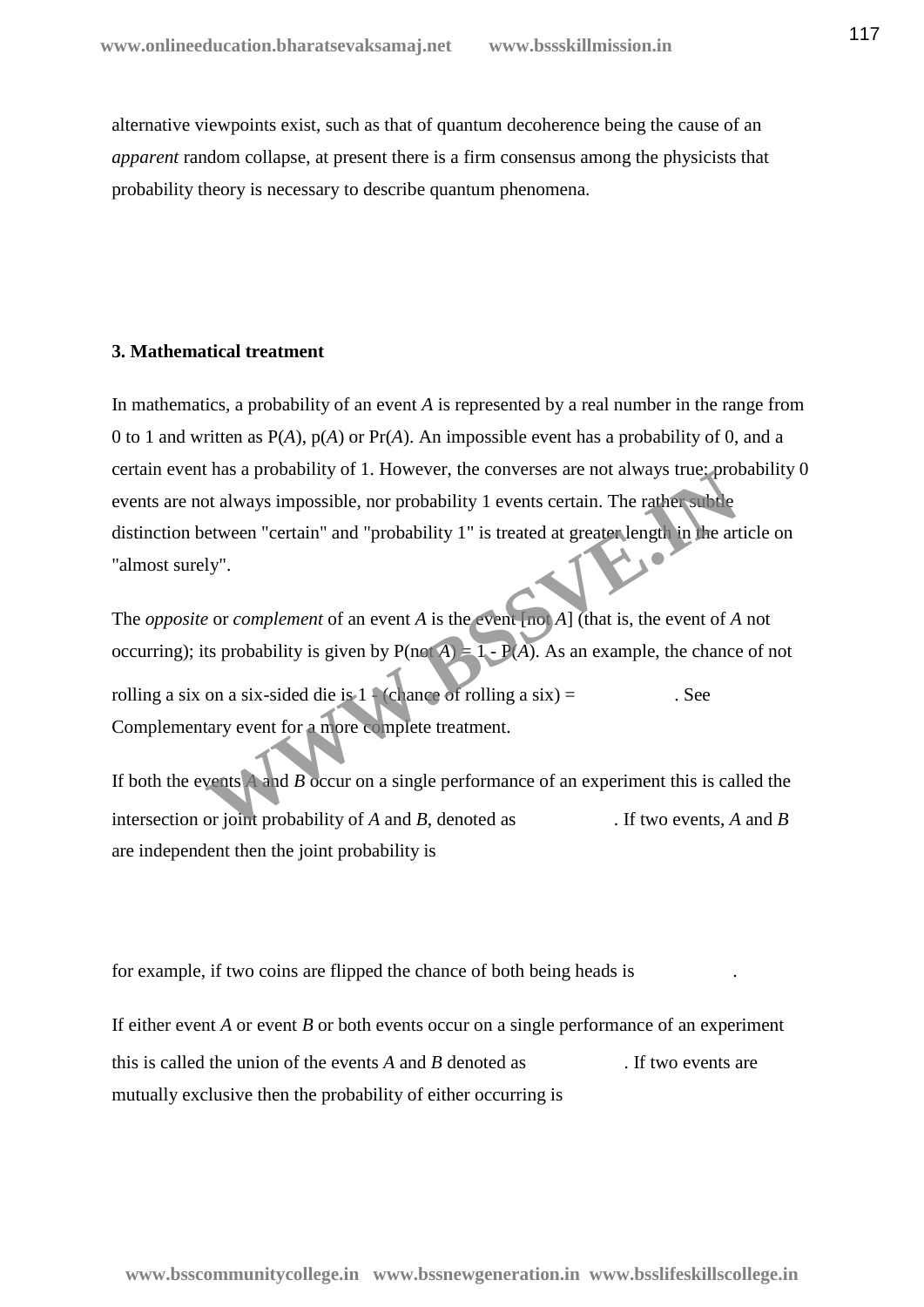.

For example, the chance of rolling a 1 or 2 on a six-sided die is

If the events are not mutually exclusive then

For example, when drawing a single card at random from a regular deck of cards, the chance of getting a heart or a face card  $(J,Q,K)$  (or one that is both) is because of the 52 cards of a deck 13 are hearts, 12 are face cards, and 3 are both: here the possibilities included in the "3 that are both" are included in each of the "13 hearts" and the "12 face cards" but should only be counted once.

.

*Conditional probability* is the **probability** of some event *A*, given the occurrence of some other event *B*. Conditional probability is written *P*(*A*|*B*), and is read "the probability of *A*, given *B*". It is defined by  $B^{S5}$ 

If  $P(B) = 0$  then **is undefined.** 

#### **4. Applications**

Two major applications of probability theory in everyday life are in risk assessment and in trade on commodity markets. Governments typically apply probabilistic methods in environmental regulation where it is called "pathway analysis", often measuring well-being using methods that are stochastic in nature, and choosing projects to undertake based on statistical analyses of their probable effect on the population as a whole.

A good example is the effect of the perceived probability of any widespread Middle East conflict on oil prices - which have ripple effects in the economy as a whole. An assessment by a commodity trader that a war is more likely vs. less likely sends prices up or down, and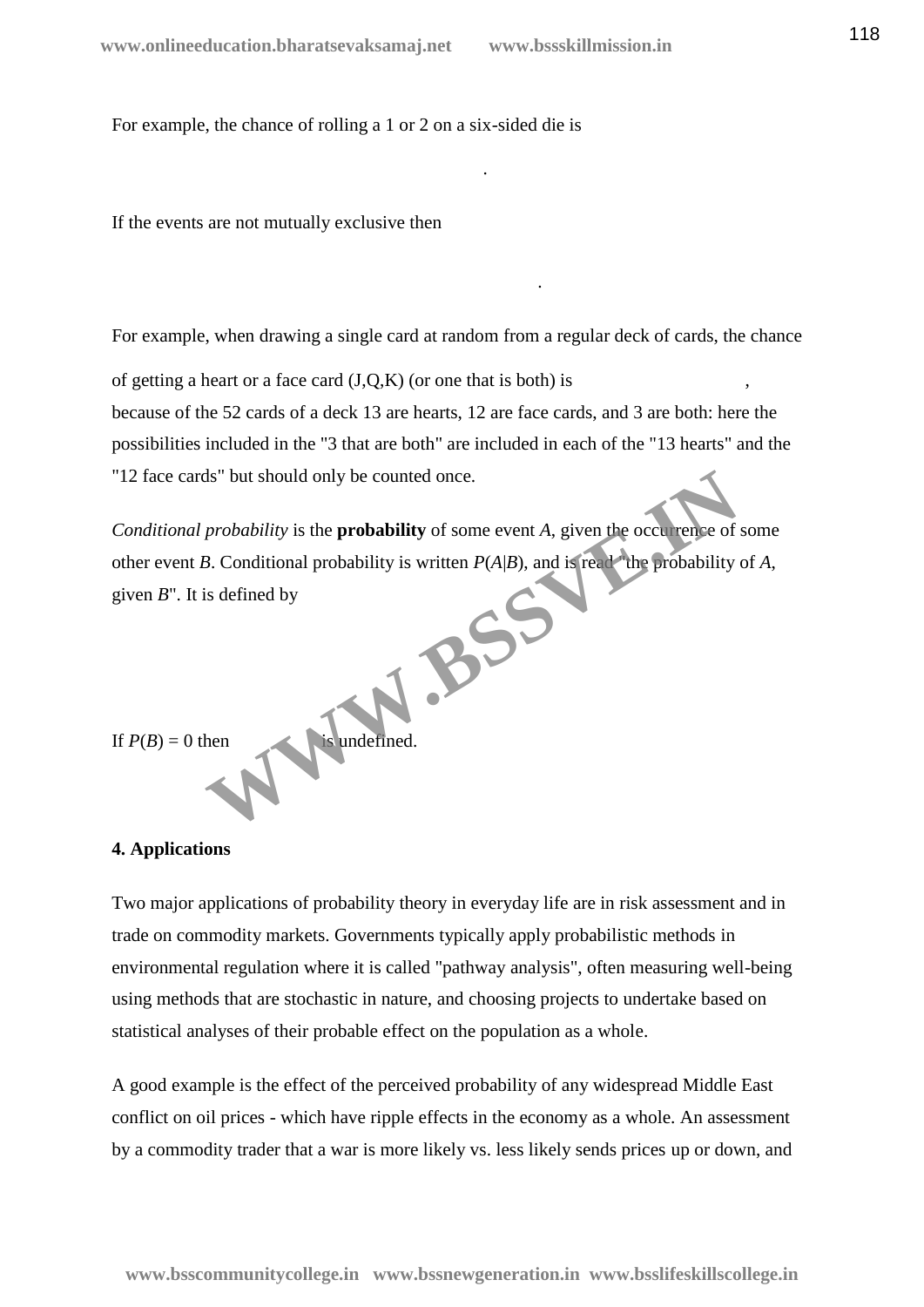signals other traders of that opinion. Accordingly, the probabilities are not assessed independently nor necessarily very rationally. The theory of behavioral finance emerged to describe the effect of such groupthink on pricing, on policy, and on peace and conflict.

It can reasonably be said that the discovery of rigorous methods to assess and combine probability assessments has had a profound effect on modern society. Accordingly, it may be of some importance to most citizens to understand how odds and probability assessments are made, and how they contribute to reputations and to decisions, especially in a democracy.

Another significant application of probability theory in everyday life is reliability. Many consumer products, such as automobiles and consumer electronics, utilize reliability theory in the design of the product in order to reduce the probability of failure. The probability of failure may be closely associated with the product's warranty. **WWW.BSSVE.IN**

# **Topic : Teaching As A Career: The Journey Begins**

# **Topic Objective:**

At the end of this topic student would be able to:

 Recognize the professionalism of teaching Consider issues relating to finding the first job Answer questions that might be asked in an interview Consider professional development opportunities Reflect on their individual progress in the course

# **Definition/Overview:**

**Teaching Profession:** Teaching is the mechanism by which skills and knowledge are imparted to an individual, and society has entrusted teachers with the responsibility of providing the populace with the skills and knowledge deemed necessary to engage as citizens and lead productive and meaningful lives.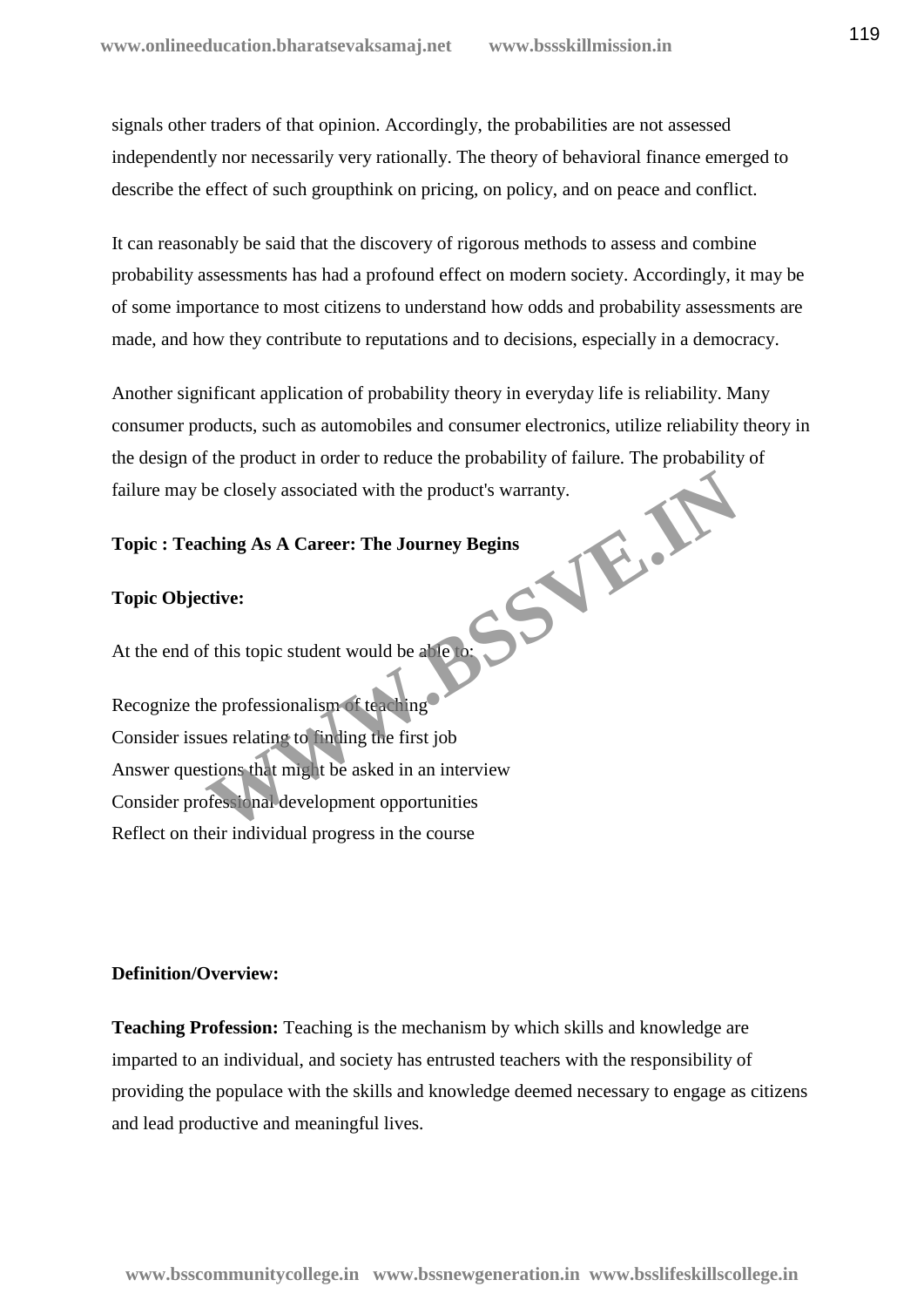# **Key Points:**

# **1. Teaching Profession**

Teaching is the mechanism by which skills and knowledge are imparted to an individual, and society has entrusted teachers with the responsibility of providing the populace with the skills and knowledge deemed necessary to engage as citizens and lead productive and meaningful lives. To be effective, teaching must be interesting, stimulating, challenging, and satisfying, and it must result in learning that is culturally significant, is valued by society at large, and prepares individuals to meet the needs of their changing world.

The American public school system was built on the premise that the quality of education children receive can have a tremendous impact on their quality of life and their ability to become contributing members of society, especially given the demands of globalization in the twenty-first century. As the U.S. educational system struggles to deal with demands and controlling influences imposed by politicians, businesspeople, and special interest groups, as well as with the ever-increasing diversity in today's schools, it is important to understand the history of the American teaching profession in order to better understand the current and future milieu of teaching. This entry examines early teaching, development of the system of teaching credentials in the United States, the debate surrounding the professionalization of teaching, and issues that have and will continue to affect teaching in the twenty-first century. an public school system was built on the premise that the quality of educe<br>ive can have a tremendous impact on their quality of life and their abilit<br>rithouting members of society, especially given the de nands of globaliz

# **2. Teacher recruitment**

Teacher recruitment includes varied efforts to attract potential candidates to the profession and/or to vacant teaching positions. Although the United States prepares sufficient teachers to staff available openings, teacher recruitment serves two broad purposes: diversifying the teacher workforce and staffing key shortage areas. Recruitment policies and programs, leveraged by states or local districts, generally address teacher preparation, entry requirements, and hiring incentives. Some of these initiatives appear promising. However, teacher turnover threatens the success of recruitment efforts. Nevertheless, teacher recruitment plays an important role in shaping the teaching profession, especially teacher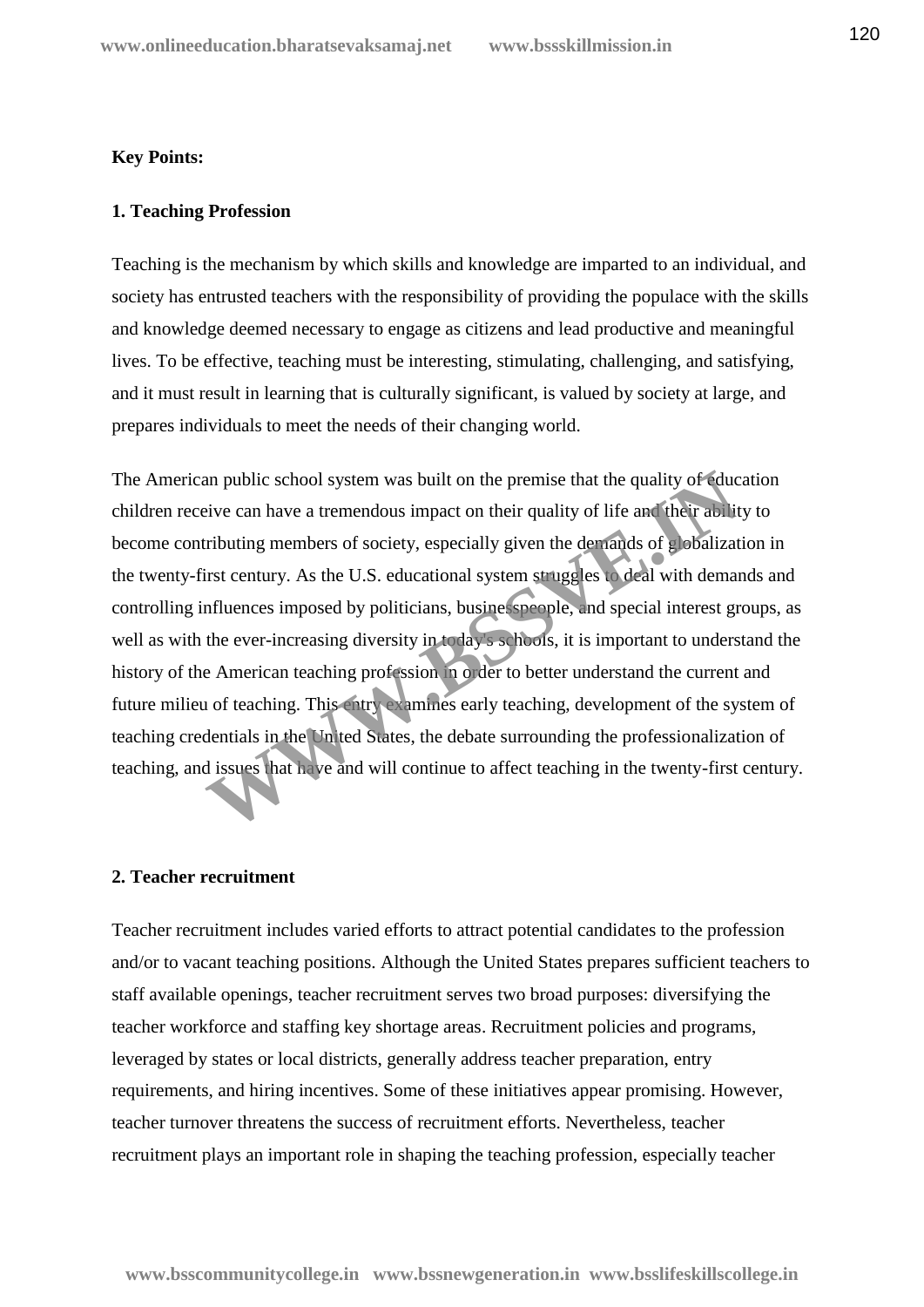characteristics and pathways into teaching. This entry looks at goals of teacher recruitment, strategies for accomplishing it, and teacher shortages.

# **3. Purposes of Teacher Recruitment**

The urgency for teacher recruitment depends on supply and demand. Some studies predict nationwide teacher shortages in coming years. Other speculations are more moderate; arguing regional shortagesinequities in teacher *distribution* (rather than insufficient supply of teachers)will continue to be the norm. Regardless, two conditions drive contemporary efforts to expand the pool of teacher candidates: teacher demographics and specific shortage areas. The former has national scope, whereas the latter is somewhat more localized. Each presents its own unique set of challenges, but the concern that cuts across both is teacher quality.

# **4. Forcing a Shift in Teacher Demographics**

There are two demographic issues pushing teacher recruitment: diversity and academic ability. The first tackles long-standing patterns of who becomes a teacher. The teaching population continues to be dominated heavily by White females. Yet student populations are increasingly more diverse, especially in areas of the country like California and Texas. The disparity between student and teacher demographics underlies efforts to diversify the teaching forcerecruiting minorities and males so that the race/ethnicity/gender of the teaching population more closely matches the student population. From the total tender candidates: teacher demographics and specific shortage<br>and national scope, whereas the latter is somewhat more localized. Each<br>ue set of challenges, but the concern that cuts across both is teacher qu

A second issue concerns teacher candidates' general academic ability. Statistical studies show that students with lower college entrance exam scores are more likely to become teacher candidates than those with higher scores. These figures cause alarm about teacher quality. If education is the next generation's hope for the future, students deserve the best and the brightest as teachers.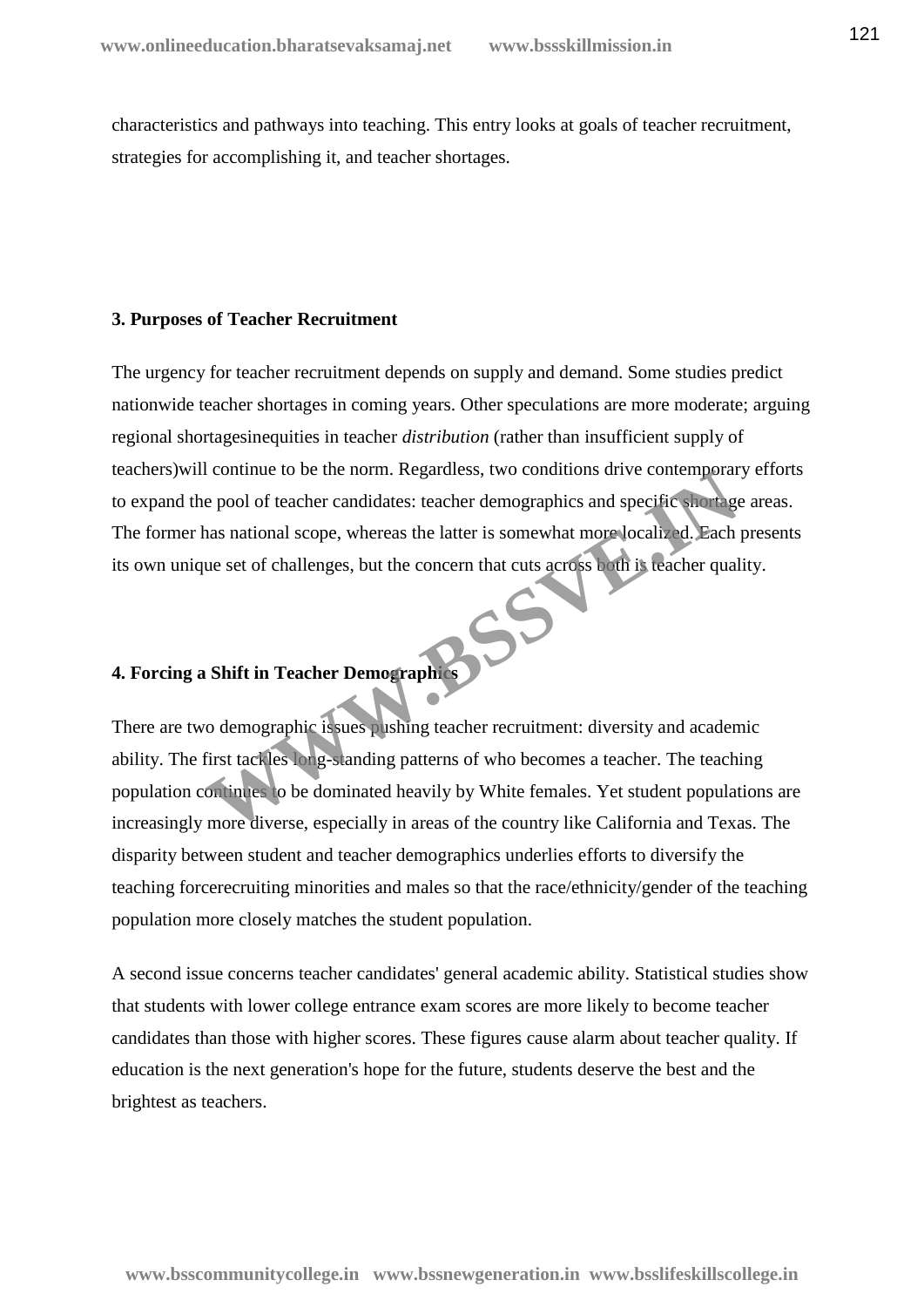# **5. Attracting Teachers to Key Shortage Areas**

The No Child Left Behind Act, enacted in 2002, requires all teachers to hold credentials appropriate for their teaching position. The mandate prevents districts from hiring teachers who are out of field, a practice used to fill vacancies in the past. Consequently, there is a push to attract candidates for national shortage areas in mathematics, science, bilingual, and special educationthere are simply not enough teachers preparing for these areas. Labor market specialists point out that potential mathematics and science specialists often have a wide array of career options in industry and government, with better salary and benefits than teaching typically offers.

Certain geographic areas and types of school districts are especially prone to teacher shortages. States with large student populations (e.g., California), high-poverty urban centers, and isolated rural districts often struggle to fill vacancies with qualified teachers. Wealthier districts are more likely to have resources that attract qualified teacherssalaries, working conditions, and other incentives. Consequently, high-poverty schools are less competitive in the teacher marketa situation that leaves the neediest students at risk for substandard education. The recruitment challenge is twofold: increase the number of applicants without sacrificing quality. WWW.BSG

# **6. Teacher Recruitment Strategies**

Whereas local districts typically operate their own recruitment programs, many states sponsor statewide or district teacher recruitment efforts. At the federal level, Title II Teacher Quality Enhancement Recruitment Grants support state and local efforts to recruit highly qualified teachers for acute shortage areas. States/districts strapped for teachers are the most aggressive, employing multiple strategies to attract qualified teachers. Some districts, for instance, hire marketing specialists to put together recruitment campaigns that include job fairs, slick Web sites, and media coverage. Other types of strategies include specialized teacher preparation programs, streamlined licensure policies, and incentives. As might be expected from locally controlled recruitment, there are many versions, reflecting local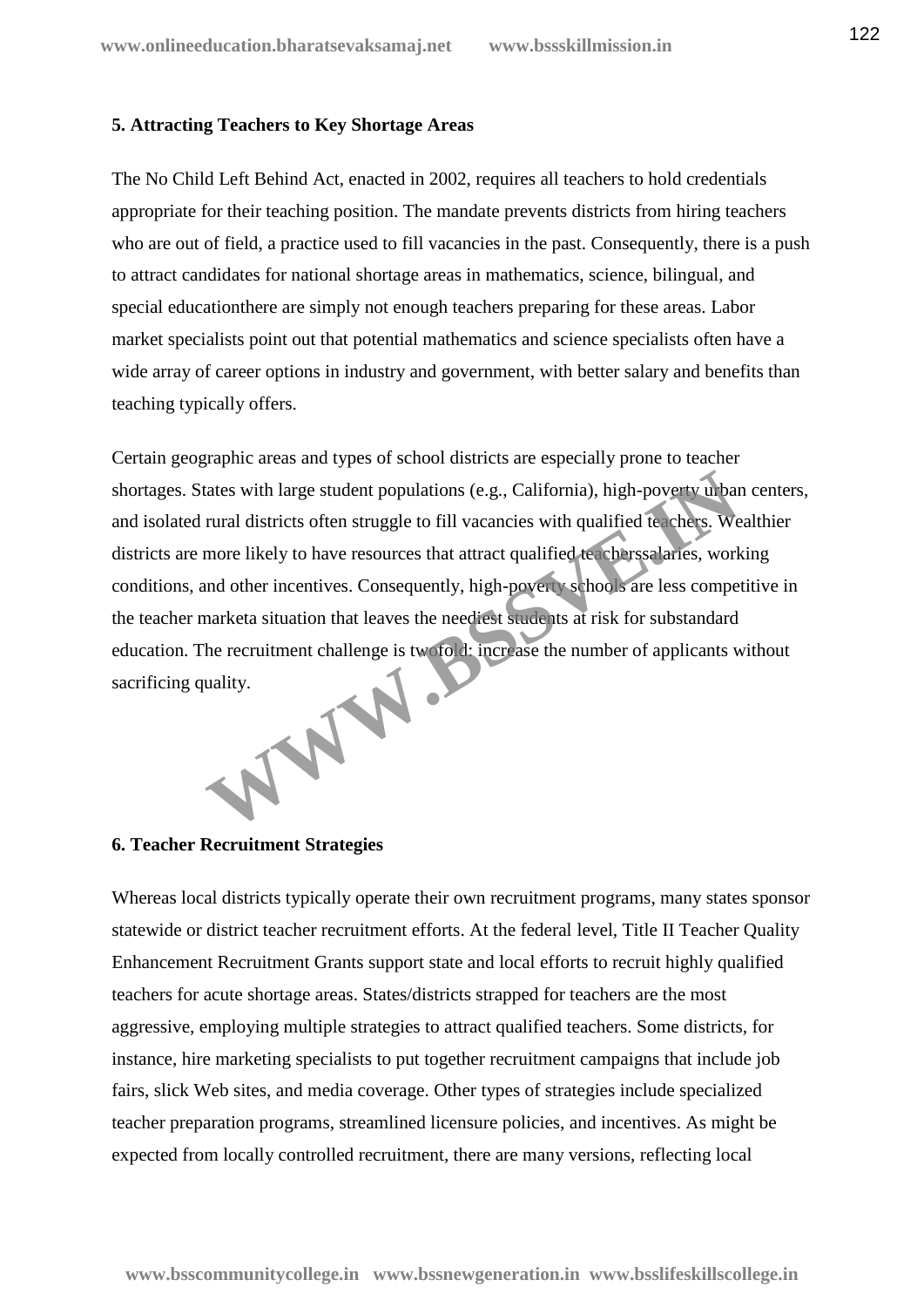variation and staffing needs.

### **7. Specialized Teacher Education Programs**

Because teacher education programs are dependent on students for their livelihood, recruiting teacher candidates goes hand in hand with teacher preparation. Although teachers tend to cite intrinsic (e.g., helping children, contributing to society) rather than extrinsic (e.g., salary) rewards as reasons for becoming teachers, job security attracts them as well. Programs targeting shortage areas can promise (and sometimes even guarantee) participants teaching positions upon completing their degrees.

Teacher education programs recruit teachers into key shortage areas in several waysearly outreach, grow your own, and shortage-specific preparation programs. Early outreach acquaints elementary and secondary students with teaching as a career through job fairs, clubs, coursework, and tutoring/teaching experiences (e.g., the Teacher Cadet program). State and district grow your own or pipeline programs produce the teachers they need themselves, often in partnership with teacher education institutions. These programs provide financial assistance for undergraduates, paraprofessionals, or teacher aides to obtain their teaching license in shortage areas, often in exchange for a multiyear teaching commitment. Teacher education institutions increasingly offer an additional approach, tailoring undergraduate and postbachelor's programs for urban districts or other shortage areasmathematics, science, bilingual, and special education. Many early outreach, grow your own, and shortage-specific programs are designed to attract men and minorities to the profession as well. cation programs recruit teachers into key shortage areas in several ways<br>ow your own, and shortage-specific preparation programs. Early outreace<br>ementary and secondary students with teaching as a career through job fa<br>ewor

### **8. Alternative Certification Programs**

Alternative certification programs are another method for drawing nontraditional populations, including minorities, mid-career changers, and retired professionals. Labor market specialists suggest that teacher certification requirements may keep talented individuals from pursuing teaching as a first or second career. Alternative routes, as they are sometimes called, recruit individuals with subject expertise to high-need teaching areas. These programs streamline the path into teaching, allowing college graduates to become full-time teachers sooner than state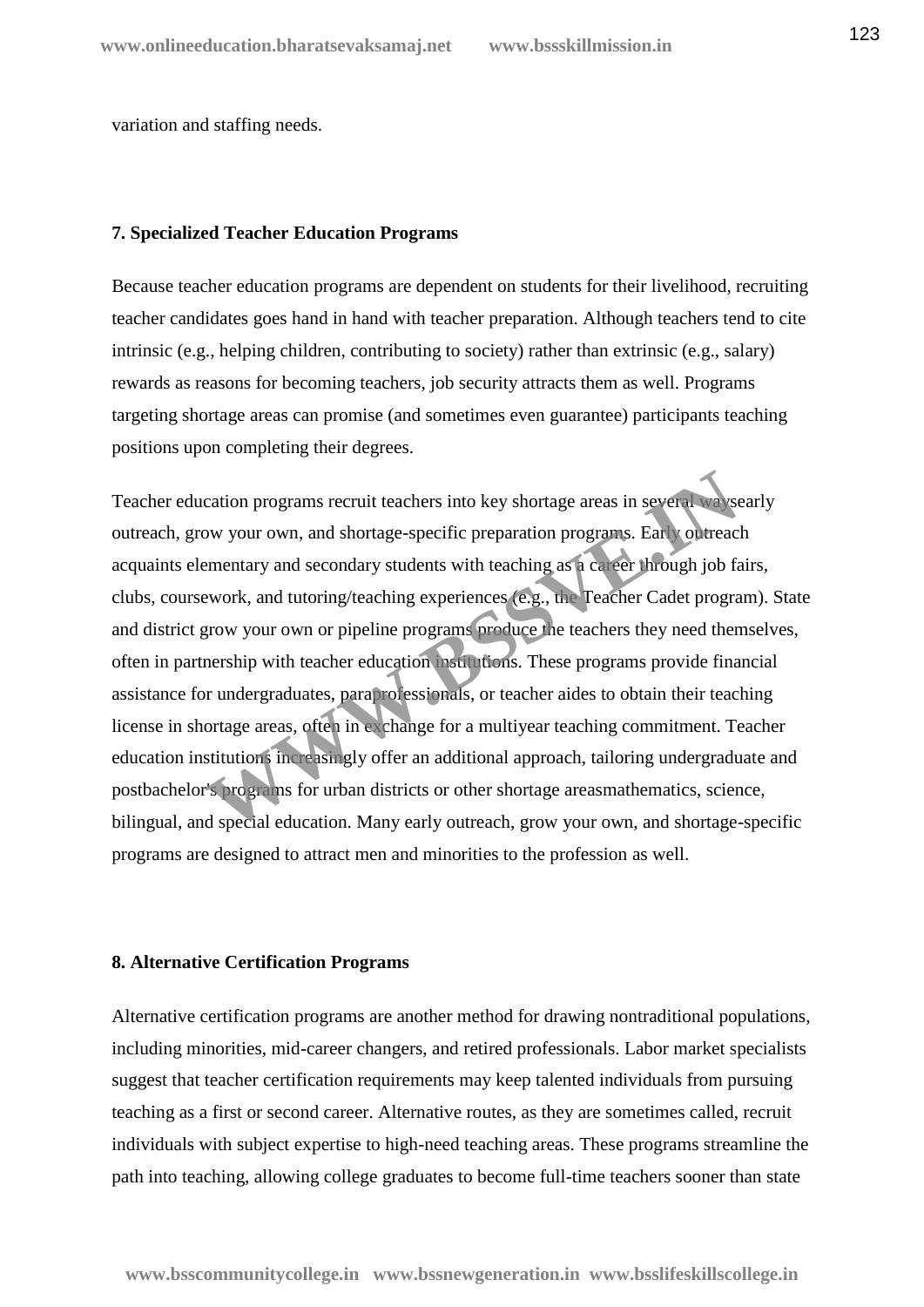certification would normally permit.

Alternative certification programs have mushroomed during the past decade. However, programs vary widely, from entry requirements to educational components to on-the-job support. Teach for America and Troops to Teachers are examples of national programs that recruit teachers through alternative certification pathways. At the state level, in 2006, nearly all states reported offering alternative routes to teacher certification. Moreover, districts increasingly design their own alternative route programs for shortage areas. For instance, Chicago and New York both have Teaching Fellows programs, recruiting academically and professionally successful individuals to teach full-time in shortage areas while completing teacher certification requirements.

### **9. Incentives**

Specialized teacher education programs and alternative routes offer ready-made teaching positions as their plum. A parallel recruitment line targets the financial rewards of teaching. Monetary enticements run the gamutincreased salaries and benefits, housing assistance, loan forgiveness, scholarships, and signing bonuses. Most states use at least one of these incentives to recruit teachers. A few states, desperate for qualified teachers (e.g., California and North Carolina), use them all. Exercite education programs and alternative routes. The ready-made teach<br>their plum. A parallel recruitment life targets the financial rewards of te<br>titicements run the gamutincreased salaries and benefits, housing assista

# **10. Impact on Teacher Shortages**

It is difficult to evaluate the impact that innovative recruitment strategies have on teacher demographics and shortages. Although states and districts design recruitment with such purposes in mind, few studies rigorously examine their effects. There is still much to be learned, and results are mixed. At present, it appears that some alternative certification programs attract a population that is more diverse by ethnicity, gender, and age. Few conclusions can be drawn about teacher education or grow-your-own programs; the research is insufficient. Moreover, there are no conclusive results about the influence of these programs on teacher quality. The same holds true for incentives. Although financial rewards, to some extent, may attract more teachers, there is limited evidence about how these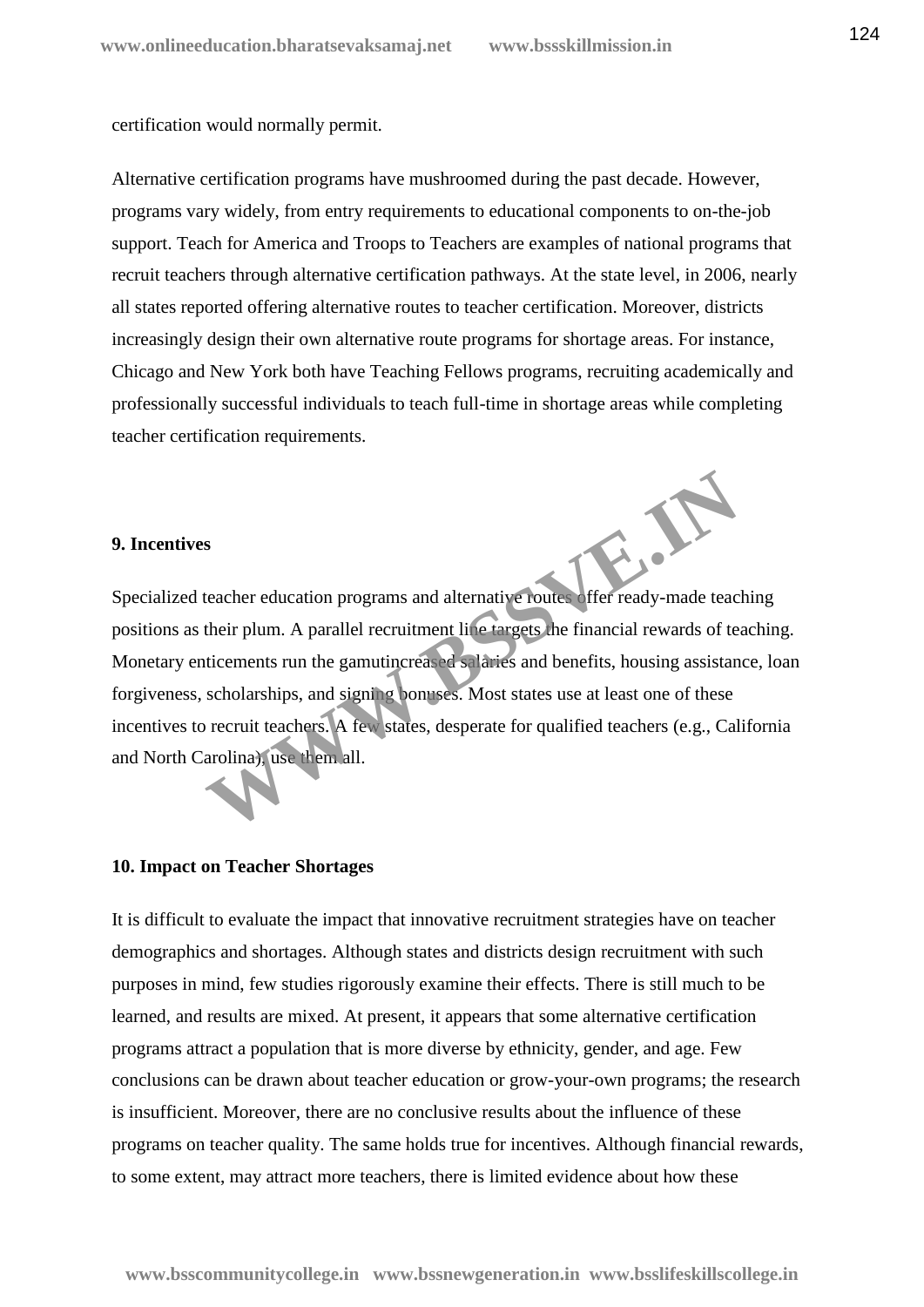incentives influence the demographics or quality of the teacher workforce.

# **11. Shaping the Workforce**

The composition of the teacher workforce has been relatively consistent. A more open labor market heightens competition for teachers. Recruitment strategies have the potential to bring more, and demo-graphically diverse, individuals to teaching. It appears unlikely that shortage areas can attract qualified teachers without re-imagining how teachers are educated, certified, and compensated. Much more research is needed, however, on the implications of recruitment innovations on teacher quality.

Furthermore, the extent to which recruitment practices shape the teacher workforce and affect key shortage areas is moderated by teacher attrition. The teacher labor market has been described as a revolving door or a leaking bucket because of teacher turnover. Recruitment efforts can open the door or fill the bucket. However, the hiring practices and working conditions that teachers encounter can just as quickly drive them away. Recruitment, then, is not an isolated activityits impact is tightly tied to teacher retention. and the extent to which recruitment practices shape the value workforce a<br>
areas is moderated by teacher attrition. The teacher vorkforce a<br>
areas is moderated by teacher attrition. The teacher labor market has be<br>
a revol

### **12. Teaching as a Profession**

Schools are labor-intensive organizations, with 75 percent to 80 percent of schools' budgets allocated for personnel cost, and how teachers are treated greatly affects their performances, personal satisfaction, and ultimately their decision to remain in a district or the teaching profession altogether. Since the early 1900s, those in teaching have fought for professional status; however, efforts in that area have proved fruitless for a variety of reasons. Many believe that the feminiza-tion of teaching in the 1850s left a legacy that the profession of teaching still endures to this day; that is, the stigmatization associated with the diminished stature of women in the workforce that imposes on teaching the categorization of little more than a domestic occupation requiring administrative control. Current demographics show that the composition of the field of teaching is 75.1 percent females and 24.9 percent males.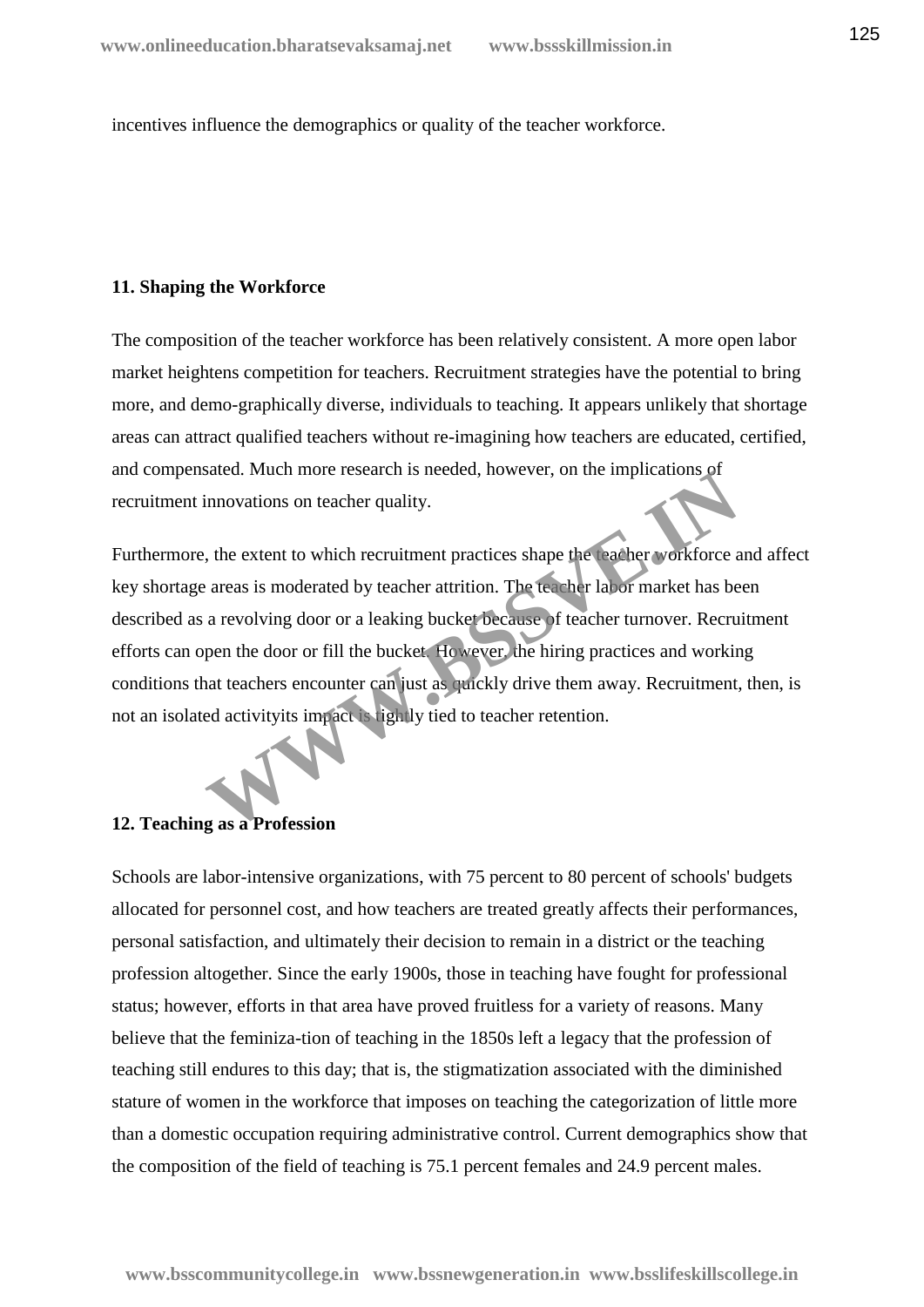Others believe that teaching will remain an occupation or semi-profession until issues regarding control over the professional licensing of teachers, the competencies and qualifications for teaching, and the standards upon which licensing will be based are resolved. Meanwhile, the debate continues as teaching salaries remain noncompetitive with those of similarly educated individuals in other professions, an issue that serves to deter entry into or persistence in the field of teaching.

#### **13. Teaching in the Twenty-First Century**

The quality of education that children receive can have a tremendous impact on the quality of life they have and their ability to become contributing members of a global societyFZ. The ever-increasing diversity of American schools has added to the challenge, as the more diverse the group, the more complicated teaching becomes. Today in the United States, the field of education is struggling in a climate of change, criticism, and economic limits resulting in the steady erosion of confidence in schools.

In that vein, the Elementary and Secondary Education Act of 1965 was revised to become the No Child Left Behind (NCLB) Act of 2001, an effort intended to improve the American public education system, and teaching was at the heart of the legislation. Among the provisions of the nearly 1,000-page NCLB bill was the directive that every child be taught by highly qualified teachers, as teacher subject-matter knowledge has been correlated with student learning. Teachers are deemed to have Highly Qualified Teacher (HQT) status if they hold a bachelor's degree in the subject area in which they teach, demonstrate subject-area knowledge of the subjects they are assigned to teach, and obtain full state teacher certification. All teachers were required to obtain HQT status by 2006; however, not all states were able to meet this mandate. Currently, teaching proficiency is being gauged by the results of standardized tests; schools persistently rated as failing, as indicated by test scores, are mandated to replace certain teachers, change the curriculum, or risk restructuring or state takeover. In NCLB, teaching is clearly viewed as both the cause and the solution to many societal problems facing America today. e and their ability to become contributing members of a global societyFity and diversity of American schools has added to the challenge as the more complicated teaching becomes. Today in the United States, the f struggling

Undoubtedly, many factors affect student achievement, and some of the more important factors are what teachers believe, know, and can do. However, teachers deal with a plethora